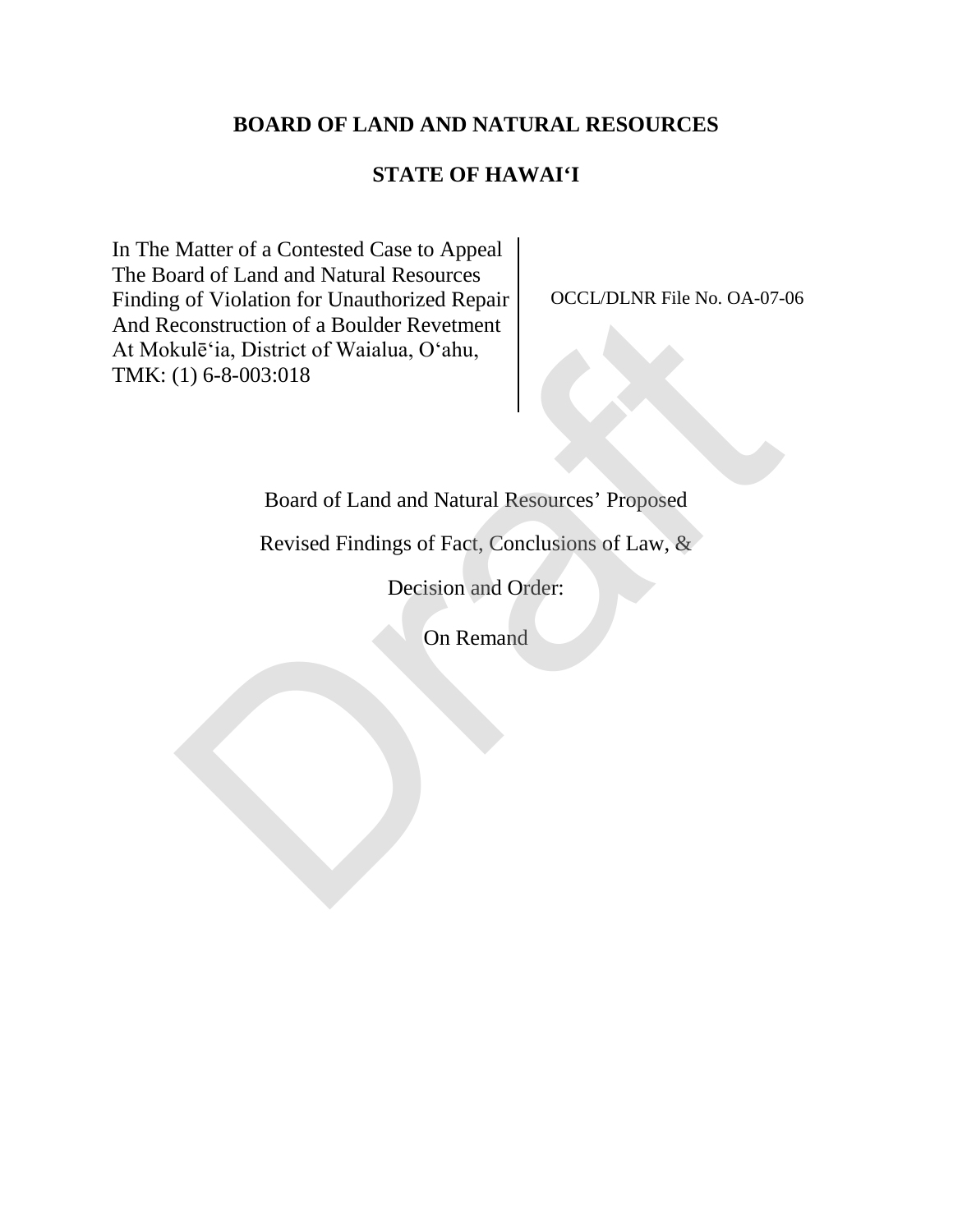# Table of Contents

Page

| <b>INTRODUCTION</b><br>$\mathbf{1}$ |                         |                                                                                                                                     |    |
|-------------------------------------|-------------------------|-------------------------------------------------------------------------------------------------------------------------------------|----|
| I.                                  | <b>FINDINGS OF FACT</b> |                                                                                                                                     | 2  |
|                                     | A.                      | <b>Sequence of Events Regarding Violation Allegations</b>                                                                           | 3  |
|                                     | <b>B.</b>               | Description of the Site and Construction of the Colony<br><b>Wall</b>                                                               | 13 |
|                                     | $C_{\bullet}$           | <b>Findings of Fact Regarding When Original Revetment</b><br><b>Was Built</b>                                                       | 16 |
|                                     | D.                      | <b>Findings of Fact Whether Original Revetment Was</b><br><b>Constructed Makai of the Shoreline</b>                                 | 18 |
|                                     | Е.                      | The New Seawall Was Built in the Conservation District<br>in 2006-2007                                                              | 26 |
|                                     | F.                      | The New Seawall is an Entirely Different Type of Structure<br>than the Loose Rock Revetment                                         | 28 |
|                                     | G.                      | Neither Party Proved the "Replacement Cost" of the<br><b>Original Rock Revetment.</b>                                               | 31 |
|                                     | H.                      | <b>OCCL/DLNR's Treatment of Three Other Mokulē'ia</b><br><b>Property Owners Was Consistent with its Treatment of</b><br>the Daileys | 33 |
|                                     | I.                      | <b>Findings Relevant to Remedy</b>                                                                                                  | 35 |
| П.                                  |                         | <b>CONCLUSIONS OF LAW</b>                                                                                                           | 41 |
|                                     | A.                      | <b>OCCL/DLNR Has Not Proven the Original Revetment was</b><br><b>Not Nonconforming</b>                                              | 45 |
|                                     | <b>B.</b>               | Even if the Original Revetment Was Nonconforming,<br>the Construction of the New Seawall Was a Violation                            | 48 |
|                                     | $\mathbf{C}$ .          | The Construction of the New Seawall Also Violated the<br>2011 Rules                                                                 | 56 |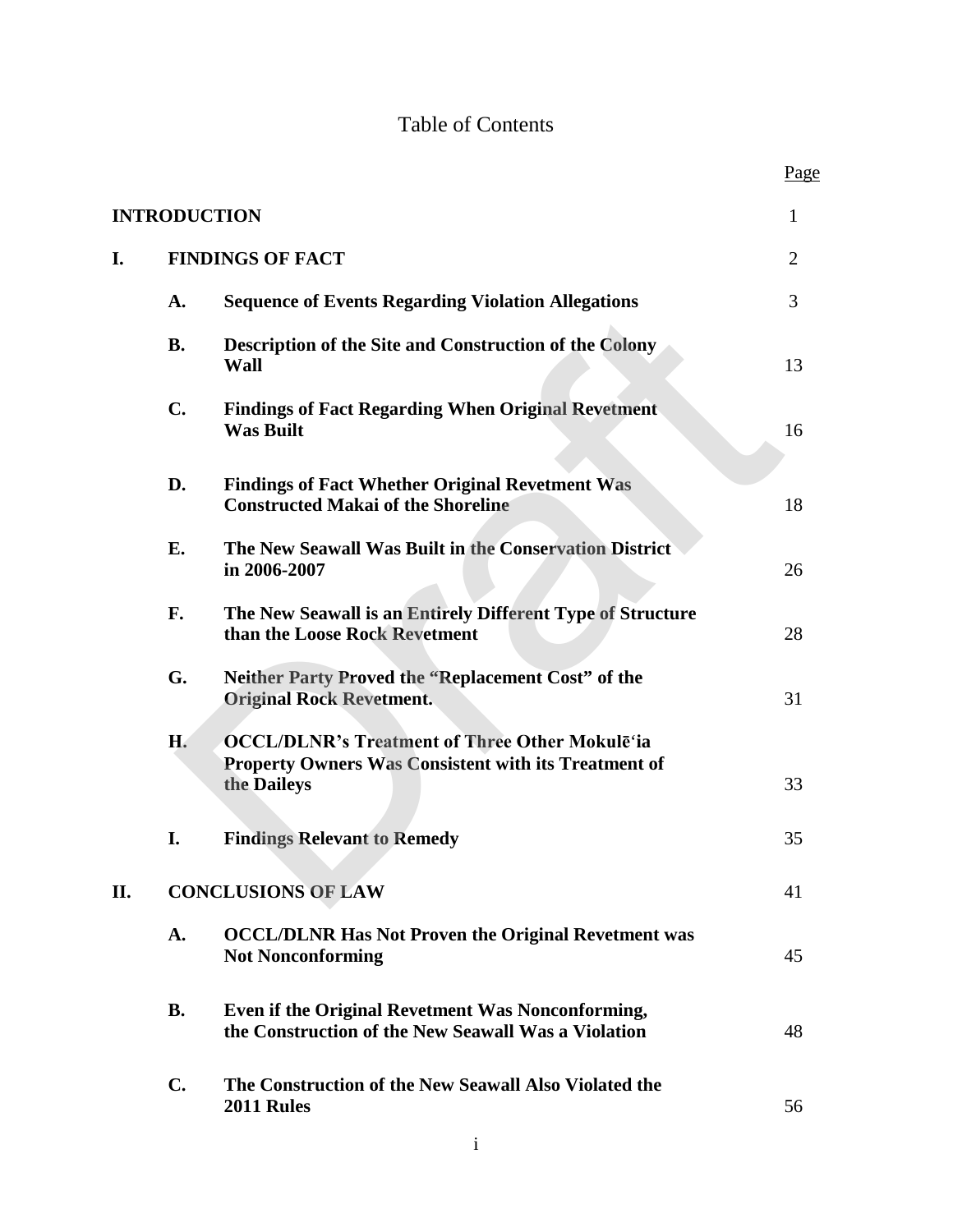|      | D. | <b>OCCL/DLNR's Denial of the Daileys' 2005 Emergency</b><br>Permit Request Is Irrelevant, and Was Proper in Any Case      | 59 |
|------|----|---------------------------------------------------------------------------------------------------------------------------|----|
|      | E. | <b>OCCL/DLNR's Treatment of the Daileys Was Consistent</b><br>with its Treatment of Three Other Mokulē'ia Property Owners | 60 |
|      | F. | <b>OCCL/DLNR Gave Adequate Notice of the Laws Allegedly</b><br><b>Violated</b>                                            | 60 |
|      | G. | <b>Conclusions of Law Related to Remedy</b>                                                                               | 63 |
| III. |    | <b>DECISION AND ORDER</b>                                                                                                 | 67 |
|      |    |                                                                                                                           |    |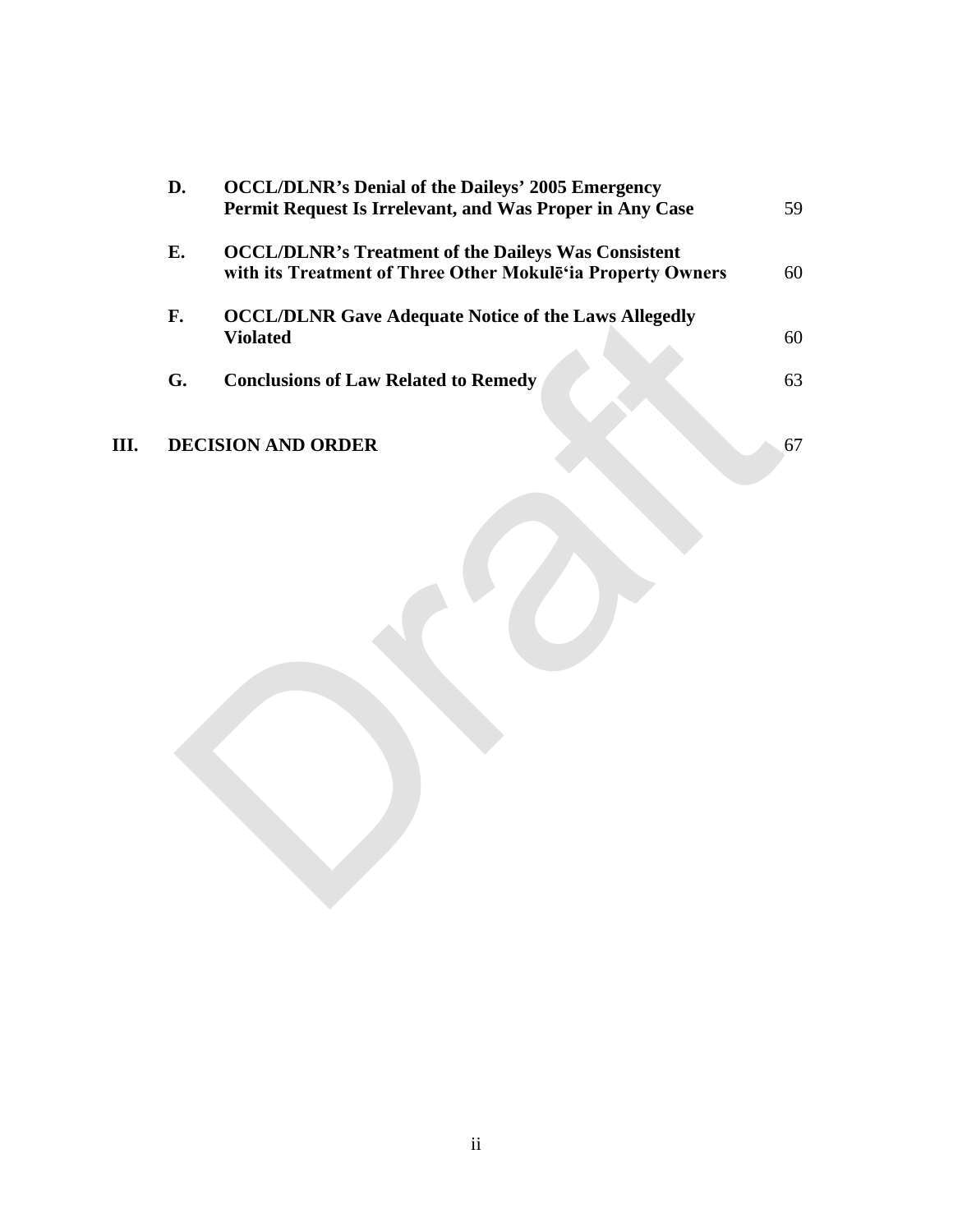| 1              | <b>Board of Land and Natural</b>                                                                  |
|----------------|---------------------------------------------------------------------------------------------------|
| $\overline{2}$ | <b>Resources' Proposed Revised Findings of Fact,</b>                                              |
| 3              | <b>Conclusions of Law, &amp; Decision and Order: On Remand</b>                                    |
| $\overline{4}$ | <b>INTRODUCTION</b>                                                                               |
| 5              | On March 20, 2015, in the agency appeal to the Circuit Court of the First Circuit in Civil        |
| 6              | No. 14-1-1541-07, the court issued its "Order Remanding Proceedings to Amend Findings of          |
| 7              | Fact, Conclusions of Law and Decision and Order" including the following:                         |
| 8              |                                                                                                   |
| 9              | The Court finds that the burden of proof was improperly shifted to the Appellant<br>1.            |
| 10             | to establish that the original revetment was a nonconforming use and there was a legal            |
| 11             | assumption that it was not nonconforming. The Appellant submitted testimony and declarations      |
| 12             | supporting the original revetment's nonconforming status as having been built before June 22,     |
| 13             | 1970 and outside the conservation district. The record does not indicate whether there was any    |
| 14             | evidence submitted to controvert the testimony that the revetment that was built was a            |
| 15             | nonconforming structure built within the shoreline setback area and specifically whether, at that |
| 16             | point in time, the revetment was not there.                                                       |
| 17             |                                                                                                   |
| 18             | 2.<br>The proceedings in this matter are remanded for amended Findings of Fact,                   |
| 19             | Conclusions of Law and Decision and Order by the Hearings Officer and the BLNR, regarding         |
| 20             | whether the DLNR can meet its initial burden to prove by a preponderance of the evidence that     |
| 21             | the original structure was not nonconforming.                                                     |
| 22             |                                                                                                   |
| 23             | This order does not reopen the hearing before the Hearings Officer for the taking<br>3.           |
| 24             | of further evidence or evidentiary proceedings but directs the Hearings Officer, based upon the   |
| 25             | existing record to make specific findings regarding whether the parties met their respective      |
| 26             | burdens of proof with regard to producing evidence and persuasion in accordance with Haw.         |
| 27             | Rev. Stat. (H.R.S.) § 91-10 and, if the structure is found to have the status of a nonconforming  |
| 28             | use in the conservation district, whether subsequent actions were in conformance therewith.       |
| 29             |                                                                                                   |
| 30             | On remand, the hearings officer made amended Findings of Fact ("FOF"), Conclusions of             |
| 31             | Law ("COL"), and Decision and Order ("D&O"). The Daileys submitted written exceptions, and        |

 $\sim 1$  -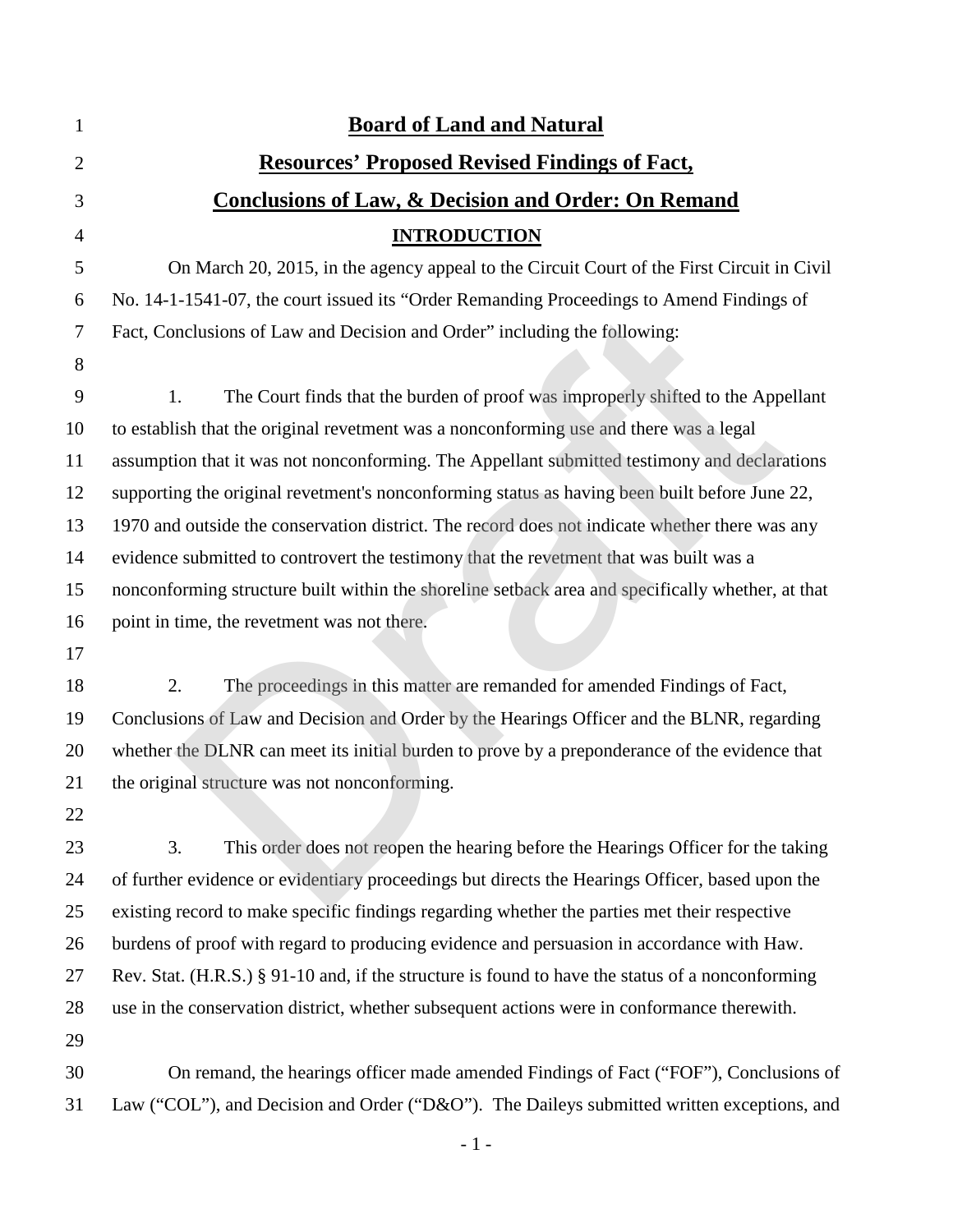DLNR submitted a memorandum in support of the hearings officer's amended FOF, COL, and D&O. The parties orally argued before the Board of Land and Natural Resources ("BLNR" or "Board") on August 28, 2015.

 After thorough and independent review of the evidence in the record in this action and reviewing the submittals of the parties, the Board submits the following proposed FOF, COL, and D&O. With due respect to the Board's capable and experienced hearings officer, the Board finds it necessary to modify the hearings officer's amended FOF, COL, and D&O after considering the exceptions and memorandum, and after thoroughly reviewing the evidence in the 10 case.

 The Board may modify the hearings officer's proposed decision and render a decision. H.R.S. § 91-12, Hawaii Administrative Rules (H.A.R.) § 13-1-45. The Board also believes that because this proposed decision differs substantially from the proposed decision submitted to the parties earlier, and due to changes in the Hawaii Administrative Rules discussed in conclusions of law below, they should have the opportunity under H.R.S. § 91-11 to submit exceptions to this new proposed decision, and oral argument to the Board. O. With due respect to the Board's capable and experienced hearings officer, the lecessary to modify the hearings officer's amended FOF, COL, and D&O after<br>ting the exceptions and memorandum, and after thoroughly reviewing

 If any statement denominated a COL is more properly considered a FOF, then it should be treated as an FOF; and conversely, if any statement denominated as a FOF is more properly considered a COL, then it should be treated as a COL.

 Proposed FOF not incorporated in this Decision and Order have been excluded because they may be duplicative, not relevant, not material, taken out of context, contrary (in whole or in part) to the found facts, an opinion (in whole or in part), contradicted by other evidence, or contrary to law. Proposed FOF that have been incorporated may have minor modifications or corrections that do not substantially alter the meaning of the original findings.

#### **I. FINDINGS OF FACT**[1](#page-4-0)

<span id="page-4-0"></span><sup>&</sup>lt;sup>1</sup> References to the record are enclosed in parentheses, followed by a party's proposed Finding of Fact ("FOF"), if accepted. "Exh." refers to exhibits accompanying written or oral testimony, followed by the exhibit number and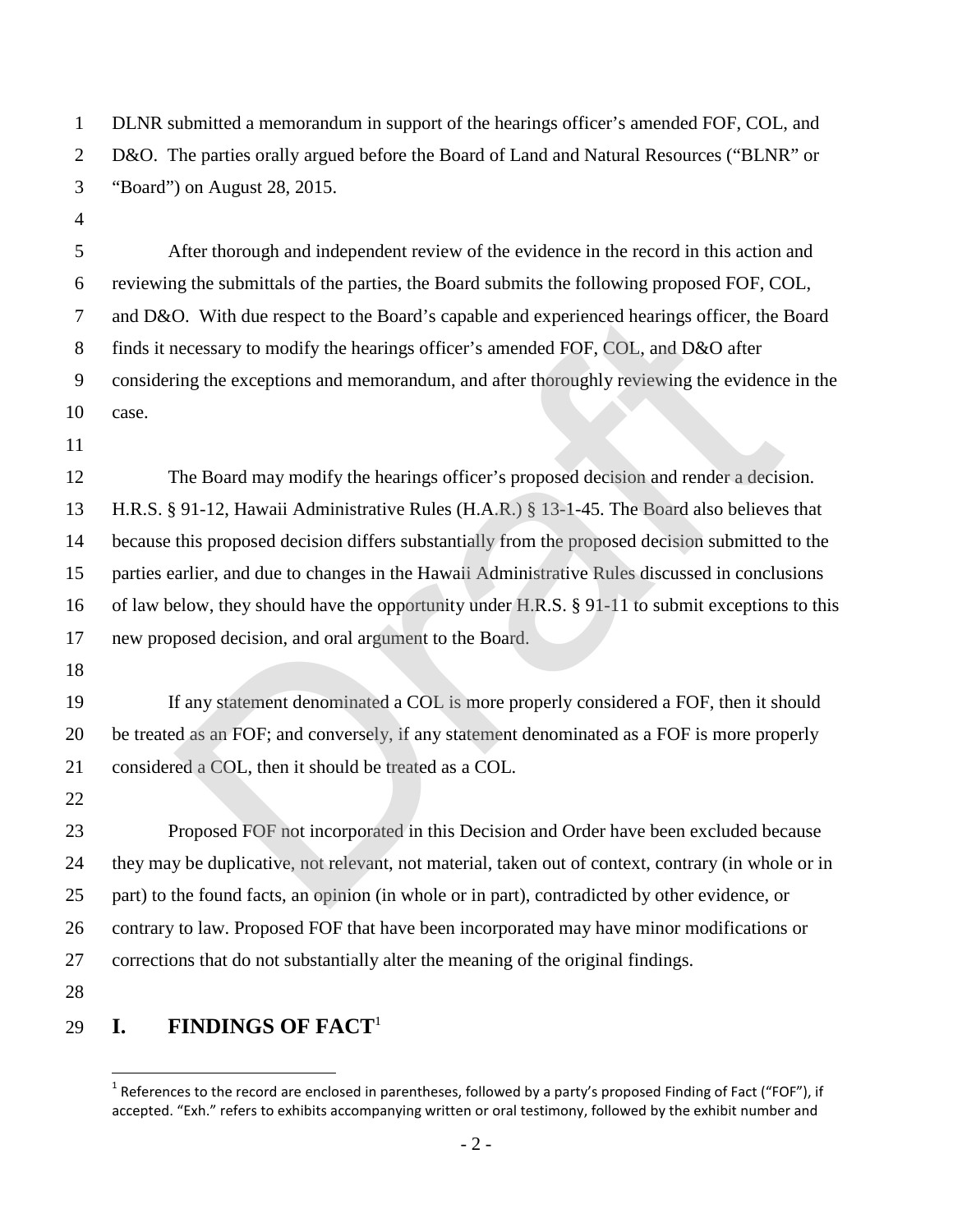### 1 **A. Sequence of Events Regarding Violation Allegations**

 1. On December 29, 2004, after receiving complaints regarding unstable rocks along the Mokule'ia (O'ahu) shoreline of Petitioners' (Michael Dailey and Elizabeth Dailey--the "Daileys") property, posing a hazard and blocking pedestrian access, the Department of Land and Natural Resources' Office of Conservation and Coastal Lands ("OCCL/DLNR") conducted 6 a site inspection and noted that large portions of a rock pile revetment<sup>[2](#page-5-0)</sup> were scoured by wave energy, and the structural integrity of the revetment was compromised. Rocks had dislodged 8 from the revetment and rolled down onto the beach. (Exh. B-7<sup>3</sup>, p. 2) [Daileys FOF 6; OCCL/DLNR FOF 15-16].

10

 2. On February 7, 2005, the landowners, Michael Dailey and his mother, Elizabeth Dailey, were sent and received a Notice and Order dated January 14, 2005, of the presence of an unauthorized shoreline structure that was beginning to fail due to wave scour and recommended its removal. A second Notice and Order dated March 2, 2005, was issued on March 4, 2005, as the condition of the revetment had worsened since the previous site inspection. (Exhs. B-1, B-2, B-7, p. 2) [Daileys FOF 6; OCCL/DLNR FOF 17-19]. and the structural integrity of the revetment was compromised. Rocks had dislodge<br>revetment and rolled down onto the beach. (Exh. B-7<sup>3</sup>, p. 2) [Daileys FOF 6;<br>DLNR FOF 15-16].<br>Dn February 7, 2005, the landowners, Michael

17

 3. In the January 14, 2005 Notice and Order, OCCL/DLNR further noted that it had no record authorizing the placement of the structure, that its staff had confirmed that the City and 20 County of Honolulu ("C&C") Department of Planning and Permitting ("DPP") had no records of approval for the structure. Historic photographs showed no revetment in 1967, and the revetment in 1986. An OCCL staff member superimposed an approximate 1975 shoreline boundary line on a photo of the revetment in December 2004 and concluded that much of the revetment, as it

page or table number, if necessary. Written testimony is referred to as follows: name of the witness, the type of written testimony, and the page number or paragraph ("¶") of that testimony. "WDT" means written direct testimony or witness statement. Oral testimony is referred to as follows: name of the witness, transcript ("Tr."), and the page number and line ("l.") where appropriate.

<span id="page-5-0"></span><sup>&</sup>lt;sup>2</sup> "Revetment" is not defined in state conservation district rules but taken <u>in pari materia</u> per Hawaii Revised Statutes (H.R.S.) § 1-16, is found and defined in Hawaii Administrative Rules (H.A.R.) § 13-222-2 as "a sloping facing of stone, concrete, blocks or other similar material built to protect the e[m]bankment or shore against erosion by wave action or current."

<span id="page-5-1"></span> $^3$  Exh. B-7 is a copy of the May 26, 2007 Land Board submittal. Color copies of the internal exhibits to Exh. B-7 have been stipulated into evidence by the parties pursuant to the remand order. The stipulation was filed on June 25, 2015 at the same time as the Hearings Officer's proposed findings.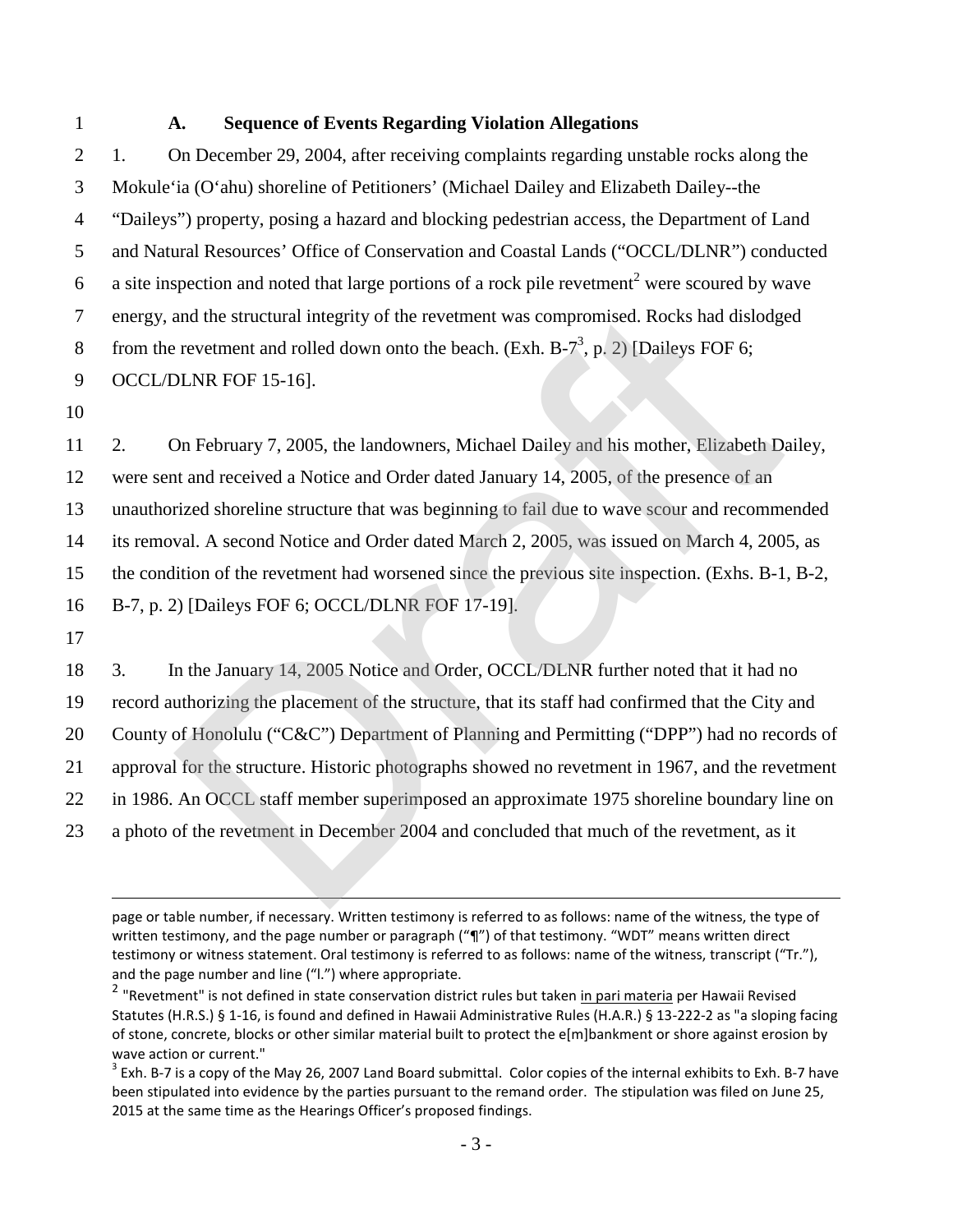existed then, would have been makai of the shoreline. (Exh. B-1, pp. 1-2, figures 2-3. But see FOF 76-115 infra).

 4. On March 15, 2005, correspondence was received by OCCL/DLNR from the Daileys' attorney at the time, stating that the partial failure of the rock pile revetment appeared to be endangering the home on the property and that no action had been taken because the homeowner was not sure what action could be taken. The correspondence also stated that the Daileys would work as quickly as possible to obtain the necessary permits for repairing the revetment. (Exh. B- 7, p. 2). 

 5. After meeting with the Daileys' attorney on March 17, 2005, OCCL/DLNR requested a survey of the property and evidence of when the rock pile revetment was constructed. (Exh. B-7, 13 p. 2).

 6. On May 17, 2005, the Daileys' surveyor reported that, due to wave impact the previous winter, a portion of the rock pile revetment was now located makai of the shoreline. (Exh. A-5, pp. 4-5).

 7. On August 22, 2005, an emergency permit conservation district use application ("CDUA") was received by OCCL/DLNR from the Daileys to repair the failed structure and to remove those portions that were encroaching on state land. (Exh. B-7, p. 2).

- 22 a. The Daileys' CDUA stated that it would "restore the rock revetment to its condition as existed prior to the damage. The repairs will not result in more than a 24 twenty percent increase in the footprint of the damaged structure." (Exh. A-5, p. 5). b. OCCL/DLNR rejected the application to repair the structure, because OCCL/DLNR had no evidence the structure was legal or nonconforming and also sure what action could be taken. The correspondence also stated that the Daileys v<br>quickly as possible to obtain the necessary permits for repairing the revetment. (E<br>After meeting with the Daileys' attomey on March 17, 20
- believed the structure was not authorized by any government agency. In response
- 29 to the CDUA, OCCL/DLNR staff also noted that the C&C's DPP stated to
- OCCL/DLNR in a letter of November 5, 2005 (No. 2005/ELOG-2469) that the
- boulder revetment was illegal and the Daileys had been cited in 1992 (No. BV-92-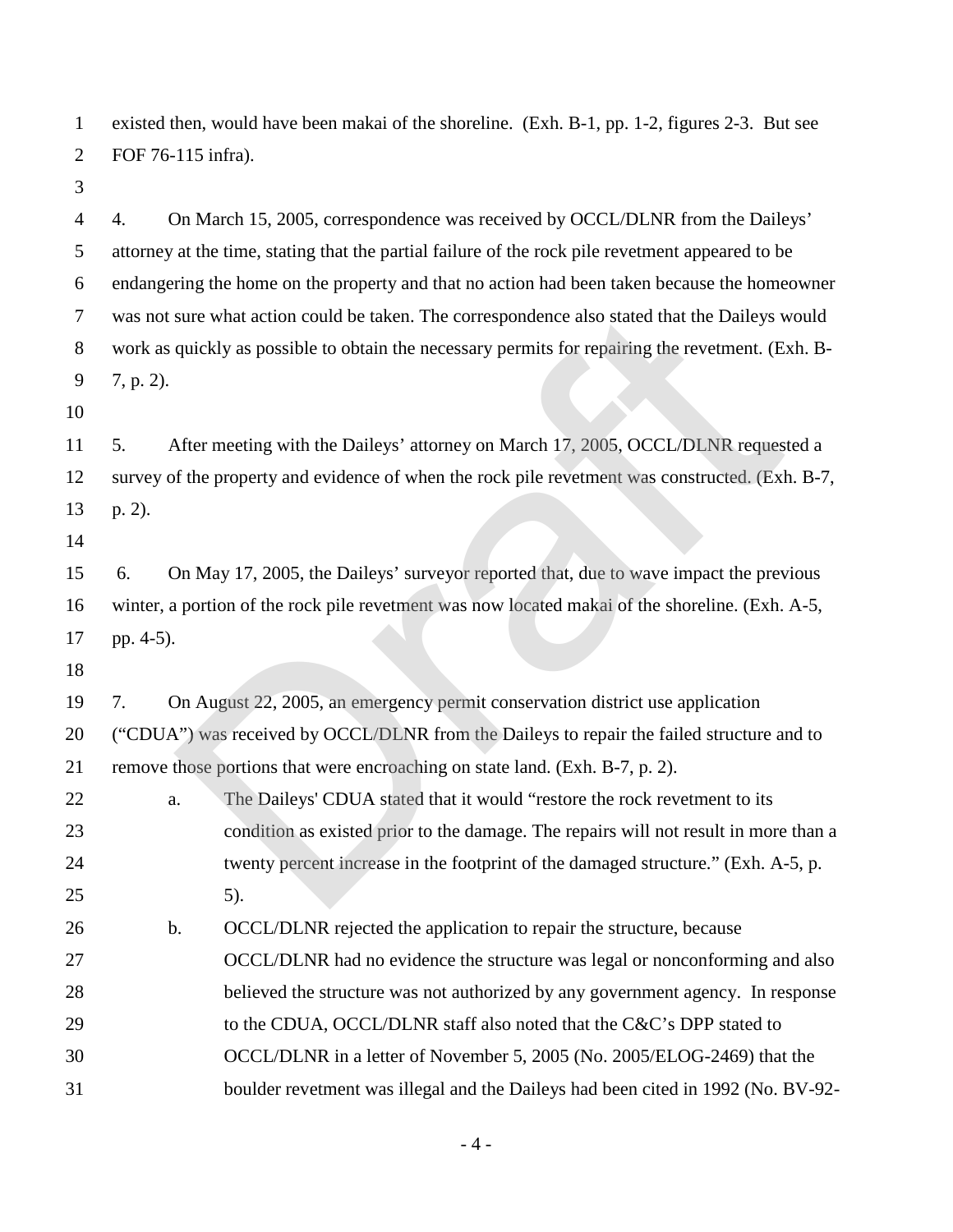06-004) for the unauthorized placement of boulders in the shoreline setback area. The 1992 violation had been referred to C&C's Division of Land Utilization, but for unknown reasons, it had never been pursued. (Exhs. A-15, p. 2; B-1, pp. 1-2; B-7, pp. 2-3) [Daileys FOF 8; OCCL/DLNR FOF 22-23].

 8. On December 20, 2005, OCCL/DLNR informed the applicant that: 1) it could not support the granting of an after-the-fact permit, because the revetment clearly has had and will continue to have a negative impact on the shoreline through the loss of beach area and accelerated erosion fronting the structure; 2) there was no clearly demonstrated "emergency" present for the land owner, because the erosion rate did not pose a significant immediate erosion threat to the dwelling; 3) the unstable nature of the structure was perceived by OCCL/DLNR to be a significant safety issue to the general public traversing the area and [consequently removal rather than preservation of the shoreline structure] could be considered "emergency" in nature; and 4) 14 the loss of land through erosion was a secondary concern to OCCL/DLNR, which has a primary function of protecting and preserving the public beach area for future generations. (Exh. A-6, p. 2) [Daileys FOF 9]. ting of an after-the-fact permit, because the revetment clearly has had and will con<br>a negative impact on the shoreline through the loss of beach area and accelerated e<br>the structure; 2) there was no clearly demonstrated "

 9. In the same December 20, 2005 letter, OCCL/DLNR also stated that "(i)t is clear that the 19 structure was built sometime between 1969 and 1988<sup>4</sup> and thus NOT eligible for state non- conforming status, however, it is unclear if the structure was placed within the conservation district at the time of construction." (Exh. A-6, p. l).

23 10. OCCL/DLNR further determined that: 1) it could not process the emergency permit request, because the legality of the structure had to be resolved before any requests for land use approval were processed by OCCL/DLNR; 2) the pending conservation district violation case was being withdrawn and would be closed upon removal of the portions of the structure that were encroaching onto state lands as mapped in the May 2005 survey map included in the Daileys' August 2005 CDUA submittal (*supra*, FOF 6); and 3) once the encroaching portions of the revetment were removed from the conservation district, it should be replaced with a new engineered revetment located as far mauka as possible and designed to enhance public access

<span id="page-7-0"></span>OCCL/DLNR had previously estimated that the structure had been built between 1967 and 1986, *supra*, FOF 3.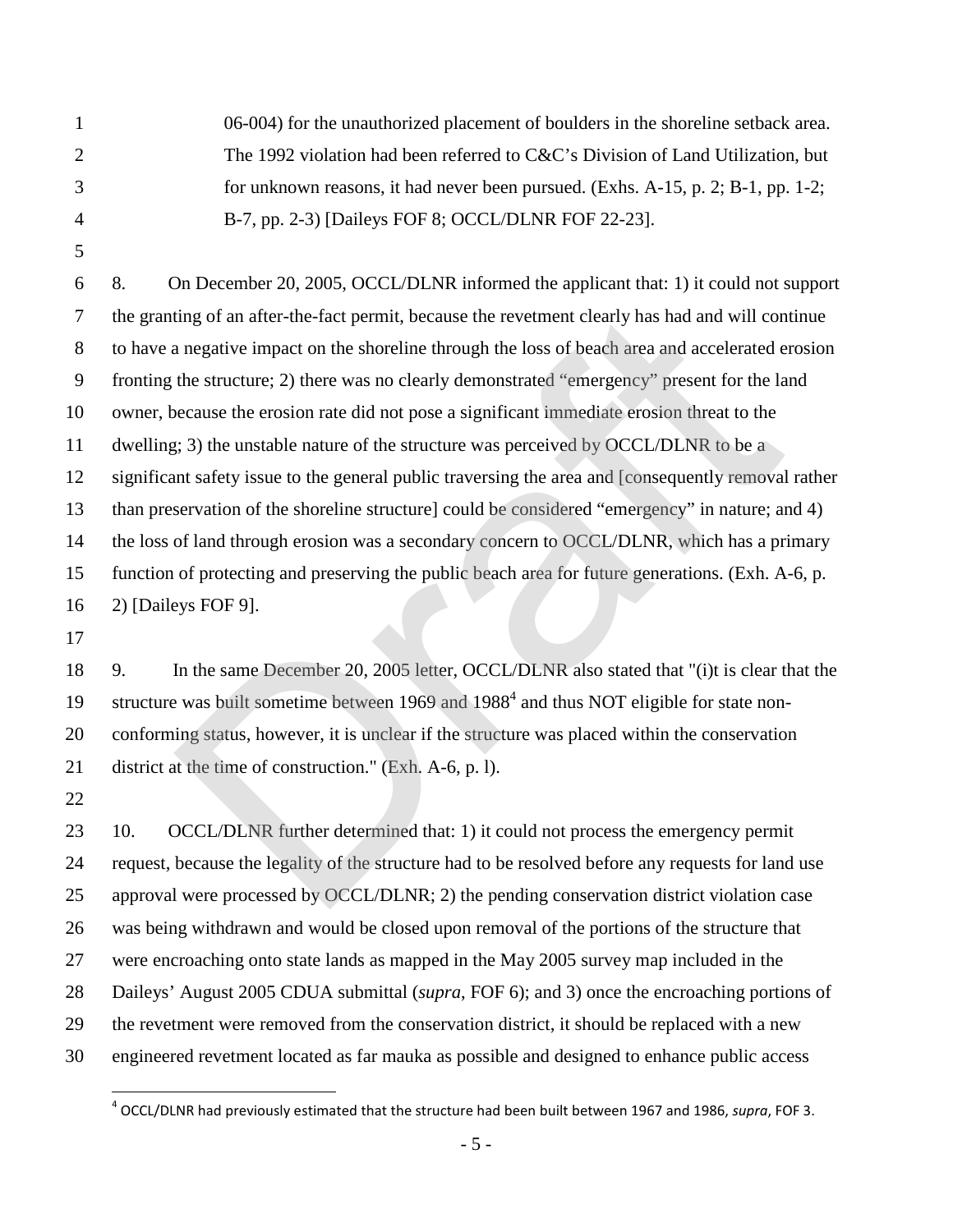along the structure with a public easement along a clear walkway, conducted in conjunction with relocating the dwelling landward to allow for more accommodation space for the beach. (Exh. A-6, pp. 1, 3) [Daileys FOF 9].

 11. The case was eventually closed. Although OCCL/DLNR believed that the structure was unauthorized, it could not determine exactly when or where the structure had been built in relation to the shoreline. Based on aerial photographs, it was believed that it had been built between 1967 and 1986. (Exh. B-7, p. 3) [Daileys FOF 3g, 28; OCCL/DLNR FOF 24, 27]. 

 12. In December 2006, the violation case was re-opened after numerous complaints were received that construction on the shoreline structure was continuing, and on December 23, 2006 a Notice and Order was delivered to Michael Dailey by a Conservation Enforcement Officer for "unauthorized placement of rocks as part of a repair effort to an existing unauthorized revetment." The Notice and Order stated that "[y]ou are hereby ordered to cease any further activity on the subject premises. Should you fail to cease such illegal activity immediately, you will be subject to fines up to \$2,000 per day pursuant to Chapter 13-5, H.A.R., in addition to 17 administrative costs incurred by the Department." (Exhs. B-5; B-7, p. 3) [OCCL/DLNR FOF 31, 33].18 to the shoreline. Based on aerial photographs, it was believed that it had been buil<br>1967 and 1986. (Exh. B-7, p. 3) [Daileys FOF 3g, 28; OCCL/DLNR FOF 24, 27]<br>10 December 2006, the violation case was re-opened after numer

 13. Site inspections by a Conservation Enforcement Officer on December 28, 2006, and OCCL/DLNR staff on December 29, 2006, noted active work was still being conducted on the shoreline structure. On December 28, 2006, conversation with the workers at the Daileys' property indicated that the Notice and Order to cease construction was known to the workers, as an individual stated that the owner told them he (the owner) was being fined anyway, so go ahead with the construction. On December 29, 2006, conversation with the workers at the Daileys' property indicated that it was known that the continued work was subject to daily fines. (Exh. B-7, p. 3, exhibits 12-13) [OCCL/DLNR FOF 32, 35].

14. On February 16, 2007, Department of Accounting and General Services ("DAGS")

Survey Division Staff conducted a site inspection to investigate improvements relative to what

was previously submitted to OCCL/DLNR by the landowners' surveyor. Measurements

- 6 -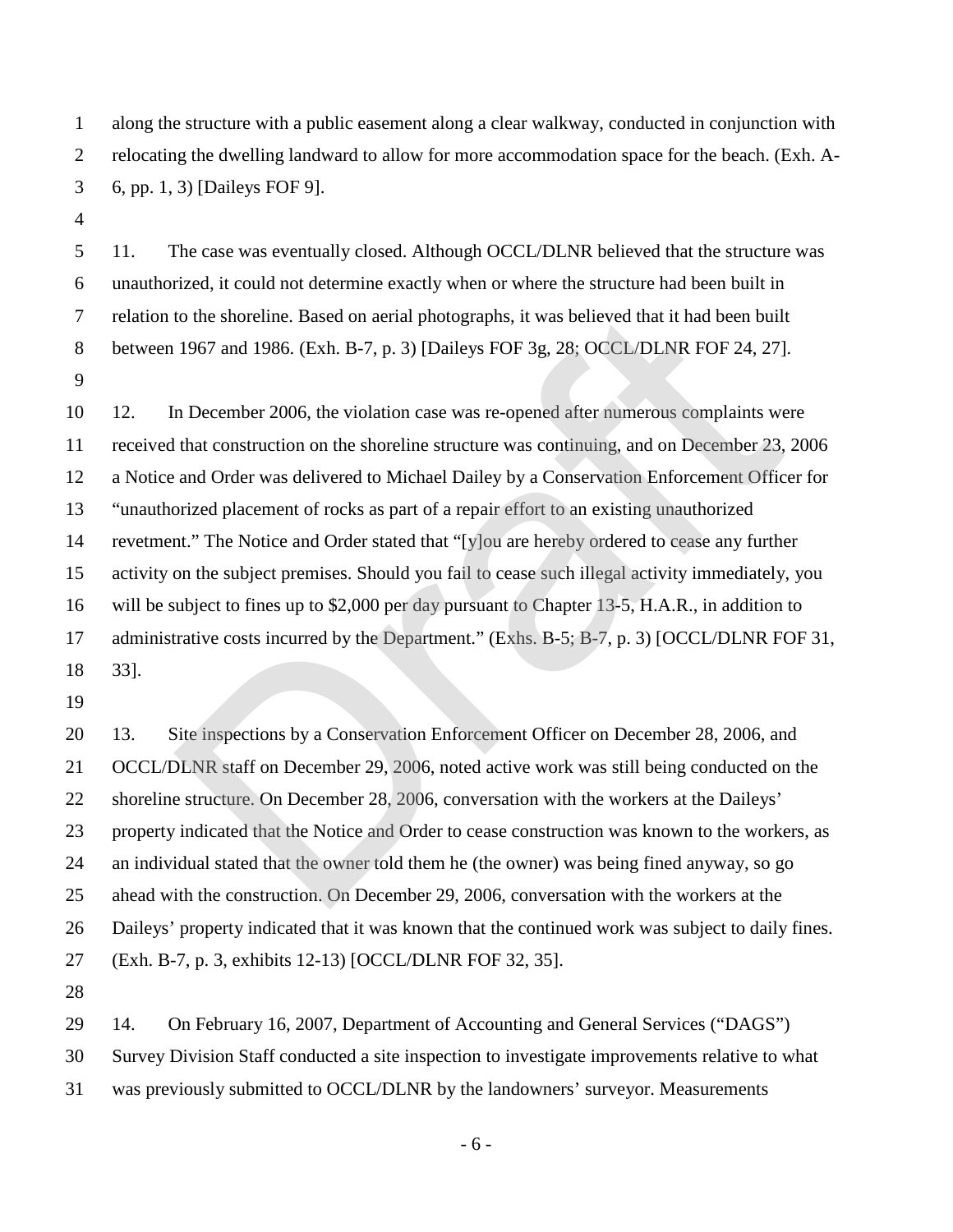indicated that improvements fell along or slightly seaward of what was mapped as the former shoreline (*supra*, FOF 6, 10), and it was noted that unauthorized sand bags littered the beach, sunken areas were developing within the fill materials mauka of the unauthorized structure, and large sections of a newly built wall were failing due to scouring and wave overtopping. (Exh. B- 7, pp. 3-4). 15. The evidence of wave overtopping, scour, debris and sandbag failure observed in the February 16, 2007 site inspection showed that the highest wash of the waves was mauka of the newly built wall, *supra*, FOF 14. (Exh. B-7, p. 6). 16. On February 21, 2007, a site inspection by a Conservation Enforcement Officer noted work being conducted to stabilize palms along the wall and the retrieval of boulders that had

rolled off the wall toward the sea. (Exh. B-7, p. 4) [OCCL/DLNR FOF 34].

 17. On May 22, 2007, the Daileys' consultant conducted a site visit to assess the present condition of the shoreline at the Daileys' and adjacent properties. Her description of the current structure was as follows:

 The existing shore protection structure is a seawall comprised of very large boulders with a concrete cap. Boulders had been previously placed on the shoreline in the form of a revetment. These boulders were re-used to build the existing seawall, and a few boulders are still situated along the seaward base of the wall. The boulders also remain along a short reach between the property's seawall and the Mokuleia Beach Colony ("Colony") seawall. The seawall has a curved flank section at the east end of the property. The top elevation of the wall is estimated to be about +10 to +12 feet MLLW. The sand elevation along the base of the seawall is estimated to vary between +3 to +5 feet MLLW (*emphasis added*). (Elaine Tamaye, Exh. A-11, p. 1). The evidence of wave overtopping, scour, debris and sandbag failure observed in the 16, 2007 site inspection showed that the highest wash of the waves was mauka o uilt wall, *supra*, FOF 14. (Exh. B-7, p. 6).<br>
Dn February

18. At the Board of Land and Natural Resources' ("Board") meeting on May 25, 2007,

OCCL/DLNR stated that: 1) the Board had jurisdiction over land lying makai of the shoreline

(the conservation district) pursuant to H.R.S. § 205A-1; 2) there was sufficient cause to bring the

matter to the Board since it was evident that portions of the structure were within the

conservation district pursuant to H.A.R. § 15-15-20 (Standards for determining "C" conservation

district boundaries); 3) the Board may undertake enforcement actions on unauthorized artificial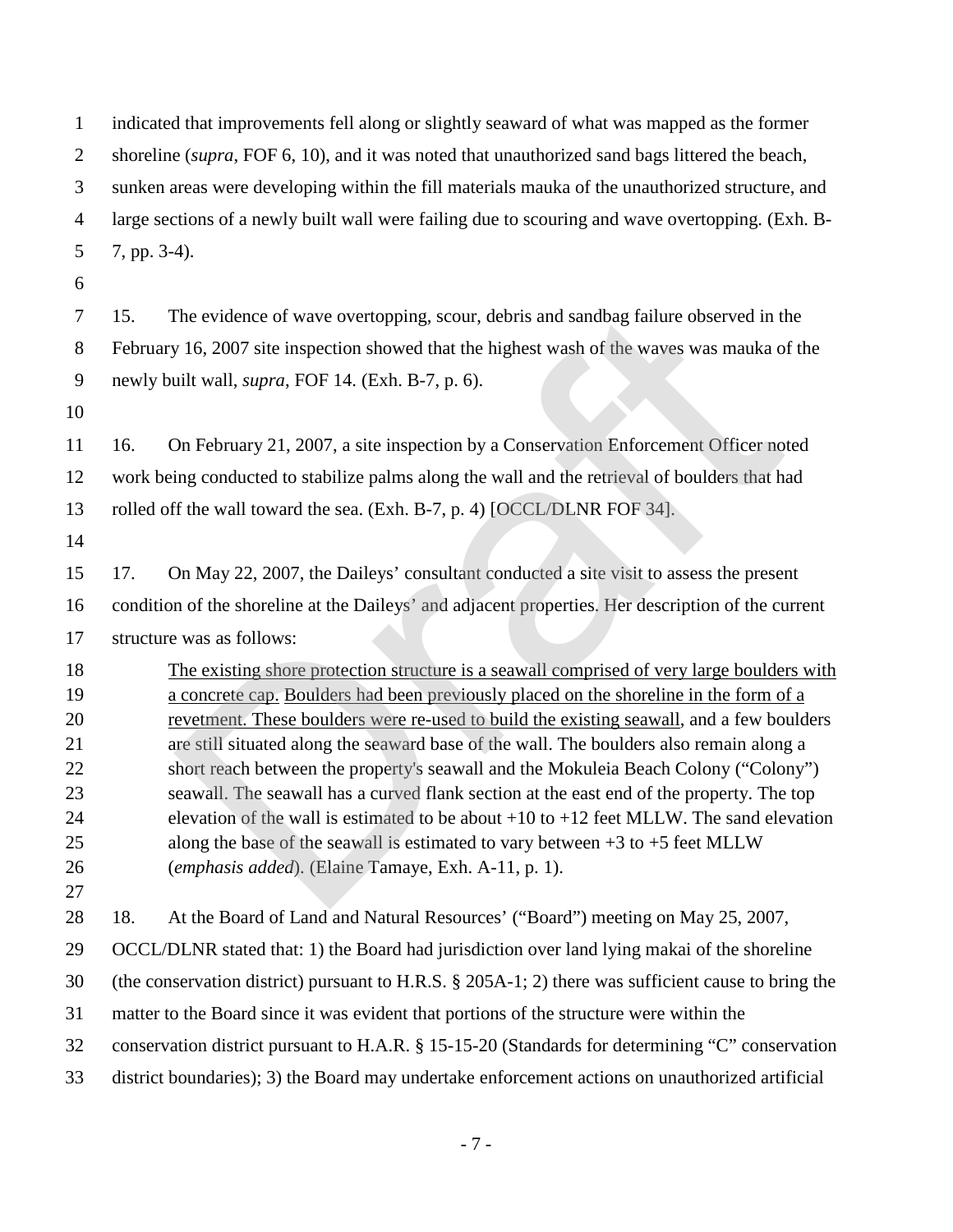| 1              | shoreline structures even without benefit of a shoreline delineation in order to uphold the                                 |
|----------------|-----------------------------------------------------------------------------------------------------------------------------|
| $\overline{2}$ | directives of H.R.S. § 205A-43.6(a), which requires the landowner in violation to either remove                             |
| 3              | the structure or correct the problem; and 4) "[t] herefore the Board, under $\left[\frac{8}{3} \right]$ 205A-43.6] (c), may |
| $\overline{4}$ | assert its authority to compel the removal of the structure or correct the problem in order to                              |
| 5              | protect the coastal resources and uphold the directives of Chapter 205A, H.R.S." (Exh. B-7, pp.                             |
| 6              | 4, 7) [OCCL/DLNR FOF 43].                                                                                                   |
| $\overline{7}$ |                                                                                                                             |
| 8              | OCCL/DLNR recommended that the Daileys: 1) be found to have violated H.R.S.<br>19.                                          |
| 9              | Chapter 183C and H.A.R. Chapter 13-5 and to have allowed the unauthorized                                                   |
| 10             | repair/reconstruction of a revetment/seawall and failing to cease and desist after written                                  |
| 11             | notification on at least three occasions; 2) be fined \$10,000 (an \$8,000 total for the four                               |
| 12             | conservation district violations and an additional \$2,000 for administrative costs); and 3) remove                         |
| 13             | the unauthorized improvements within sixty days of the Board's action. (Exh. B-7, p. 8)                                     |
| 14             | [OCCL/DLNR FOF 44-45].                                                                                                      |
| 15             |                                                                                                                             |
| 16             | On May 29, 2007, OCCL/DLNR notified the Daileys that the Board had approved<br>20.                                          |
| 17             | OCCL/DLNR's recommendation and that the Daileys' oral request for a contested case was                                      |
| 18             | noted. <sup>5</sup> (Exh. B-8) [Daileys FOF 27; OCCL/DLNR FOF 48].                                                          |
| 19             |                                                                                                                             |
| 20             | On June 4, 2007, the Board received the Daileys' written Petition for a Contested Case.<br>21.                              |
| 21             | (Exh. B-9) [Daileys FOF 27].                                                                                                |
| 22             |                                                                                                                             |
| 23             | On July 25, 2007, Lawrence Miike was appointed hearings officer. (Minute Order #1).<br>22.                                  |
| 24             |                                                                                                                             |
| 25             | 23.<br>On October 11, 2007, a hearing on standing and a scheduling meeting were held. In                                    |
| 26             | addition to the Daileys and OCCL/DLNR, Mokuleia Beach Colony ("Colony") had also applied                                    |
| 27             | to be a party "as an immediately adjacent property owner and as otherwise permitted by law."                                |
| 28             | (Minute Order #2).                                                                                                          |
| 29             |                                                                                                                             |

<span id="page-10-0"></span><sup>&</sup>lt;sup>5</sup> This FOF, COL, and D&O is based entirely on the results of the contested case hearing, <u>de novo</u>, not influenced by the May 2007 decision.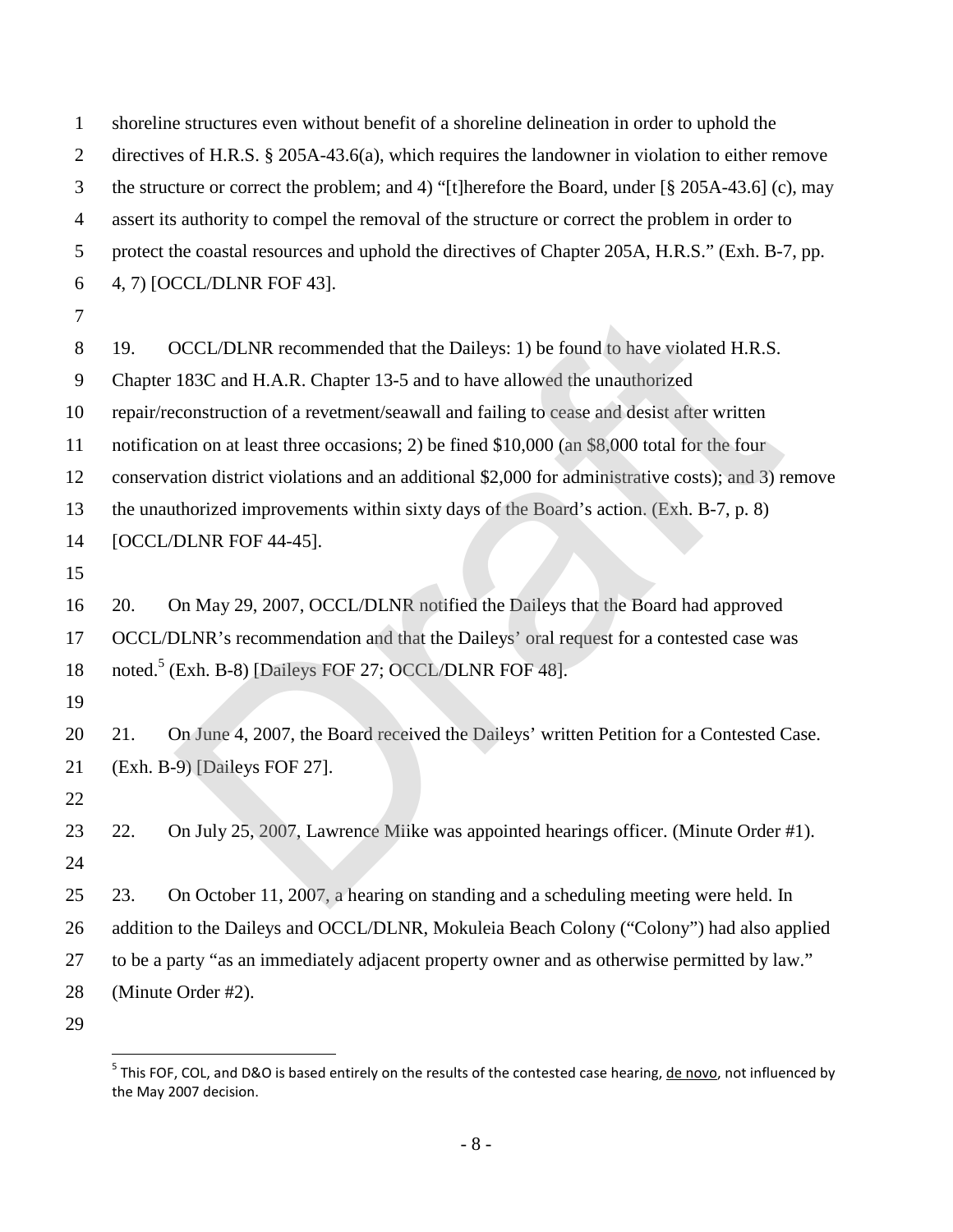24. At the October 11, 2007 hearing on standing, the Daileys and OCCL/DLNR were granted standing and the Colony withdrew its application. (Minute Order #3).

 25. At the October 11, 2007 hearing on standing, counsel for the Daileys and OCCL/DLNR had agreed to have further discussions before the contested case proceedings were scheduled. And after the standing hearing, the Colony had re-applied to be a party. Scheduling of the hearing on standing and contested case proceedings were deferred until they were announced through a Minute Order. (Minute Order #4). 26. The hearing on standing and meeting to schedule the contested case proceedings were held on November 28, 2007, but at the request of the Daileys and agreement of OCCL/DLNR, both the contested case proceedings and hearing on standing were stayed until further notice. on standing and contested case proceedings were deferred until they were annound<br>a Minute Order. (Minute Order #4).<br>The hearing on standing and meeting to schedule the contested case proceedings w<br>November 28, 2007, but at

(Minute Order #6).

 27. On July 24, 2008, the Daileys submitted to the C&C's DPP, the Draft Environmental Assessment for a Shoreline Setback Variance ("SSV") Application for a Seawall, and on June 30, 2009, the Daileys submitted their SSV application. (Letter to the Hearings Officer from Michael C. Carroll, then attorney for the Daileys, October 14, 2009).

28. On April 23, 2010, C&C's DPP:

 a. Stated that most of the revetment--approximately 147 feet of a shoreline boulder structure--was reconstructed into a grouted seawall ranging in height from two to six feet above the beach, with a two- to three-foot wide concrete cap (Exh. A-15, p. 2.); b. Stated that a better solution than the seawall proposed by the applicant was a sloping revetment, because it would cause less beach loss, and that there was enough room to build such a revetment except right in front of the Dailey home

28 (Id., pp. 8-9);

 c. Denied the request to allow a two-tiered seawall in the shoreline setback area by adding another tier to an existing unauthorized seawall and boulder structure (revetment);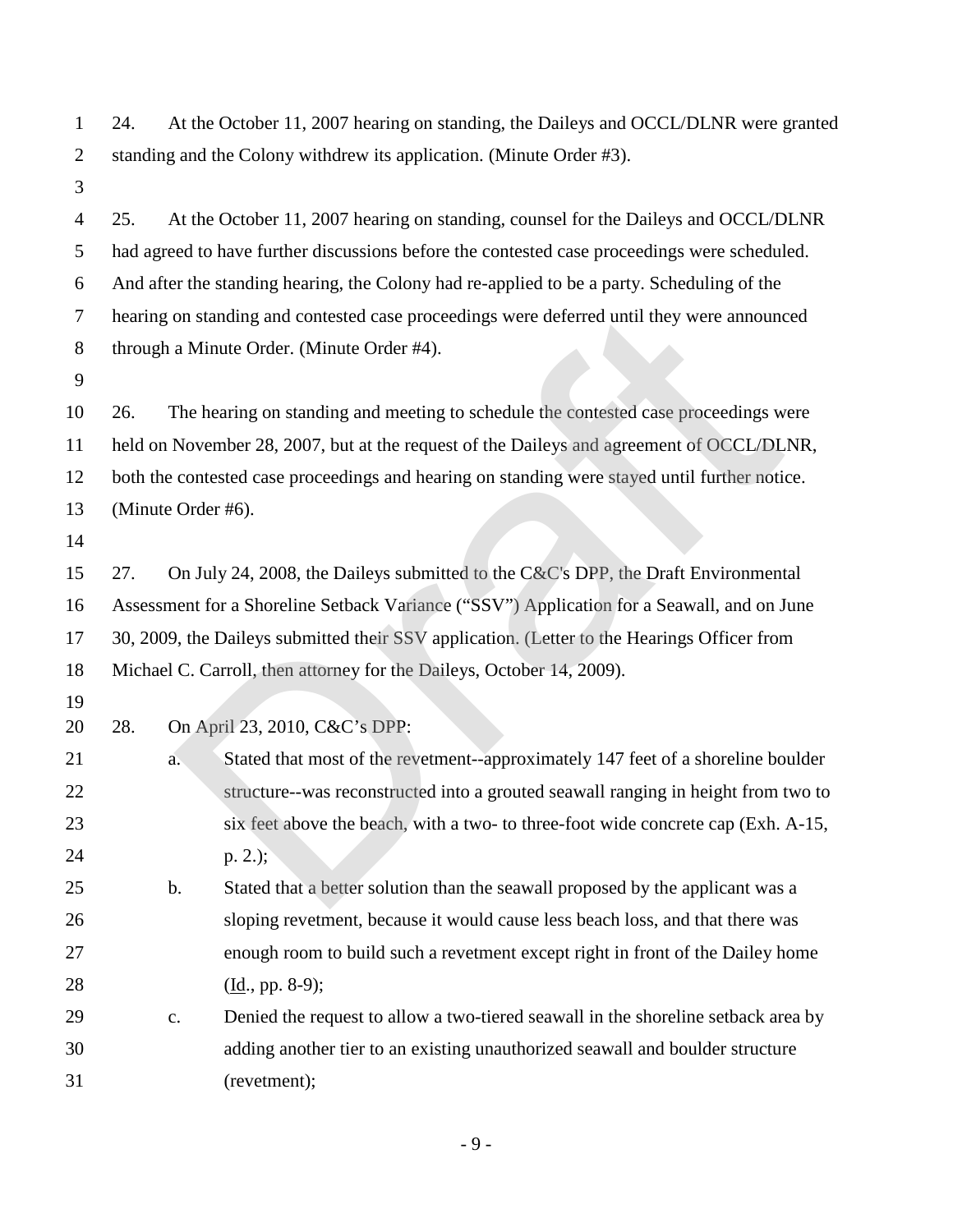| 1              |                                                                            | d. | Approved a SSV to allow a seawall and/or revetment, built steeper near the                        |  |
|----------------|----------------------------------------------------------------------------|----|---------------------------------------------------------------------------------------------------|--|
| $\overline{2}$ |                                                                            |    | dwelling, where there was less room, but more sloping elsewhere $(\underline{Id}., p. 11)$ ;      |  |
| 3              |                                                                            | e. | Provided that the "replacement structure should be located mauka (landward) of                    |  |
| 4              |                                                                            |    | the existing seawall/revetment and outside the Conservation District" (Id.); and                  |  |
| 5              |                                                                            | f. | Required the Daileys to submit a current certified shoreline survey, landward of                  |  |
| 6              |                                                                            |    | which the new structure shall be constructed, with no part of the structure                       |  |
| 7              |                                                                            |    | constructed in the conservation district. (Id.) [OCCL/DLNR FOF 61-63].                            |  |
| 8              |                                                                            |    |                                                                                                   |  |
| 9              | 29.                                                                        |    | According to the Daileys' coastal engineer, a properly designed revetment (a 1-to-2               |  |
| 10             |                                                                            |    | slope) requires a 30-foot horizontal footprint given the 12-foot crest elevation and 3 feet below |  |
| 11             |                                                                            |    | mean sea level toe (foundation). (Exh. A-15 at pp. 8-9).                                          |  |
| 12             |                                                                            |    |                                                                                                   |  |
| 13             | 30.                                                                        |    | On December 7, 2010, Michael C. Carroll and A. Bernard Bays, of Bays Deaver Lung                  |  |
| 14             |                                                                            |    | Rose & Holma, withdrew as counsel for the Daileys. ("Notice of Withdrawal of Counsel for          |  |
| 15             | Petitioners Elizabeth M. Dailey and Michael K. Dailey," December 7, 2010). |    |                                                                                                   |  |
| 16             |                                                                            |    |                                                                                                   |  |
| 17             | 31.                                                                        |    | On September 15, 2011, the shoreline was certified by the Chairperson as being mauka of           |  |
| 18             |                                                                            |    | the rock structure, thereby placing the entire new wall, as well as the remainder of the rock     |  |
| 19             |                                                                            |    | revetment, in the conservation district. (Exh. B-10) [OCCL/DLNR FOF 53].                          |  |
| 20             |                                                                            |    |                                                                                                   |  |
| 21             | 32.                                                                        |    | On April 1, 2013, a status conference was held, at which time the Daileys were requested          |  |
| 22             |                                                                            |    | to provide a status report. (Minute Order #7).                                                    |  |
| 23             |                                                                            |    |                                                                                                   |  |
| 24             | 33.                                                                        |    | On May 3, 2013, Gregory W. Kugle, of Damon Key Leong Kupchak Hastert, informed                    |  |
| 25             |                                                                            |    | the Hearings Officer that he now represented the Daileys. (Letter to the Hearings Officer from    |  |
| 26             |                                                                            |    | Gregory W. Kugle, May 3, 2013).                                                                   |  |
| 27             |                                                                            |    |                                                                                                   |  |
| 28             | 34.                                                                        |    | On May 3, 2013, the Daileys submitted a status report identifying a meeting to be held on         |  |
| 29             |                                                                            |    | May 8, 2013, between attorneys for the Daileys and the adjoining Colony with the following        |  |
| 30             |                                                                            |    | objectives: 1) to reach an agreement on the interface between the Daileys' approved SSV           |  |
| 31             |                                                                            |    | revetment and the Colony's seawall, in which case a revised building plan would be submitted to   |  |

- 10 -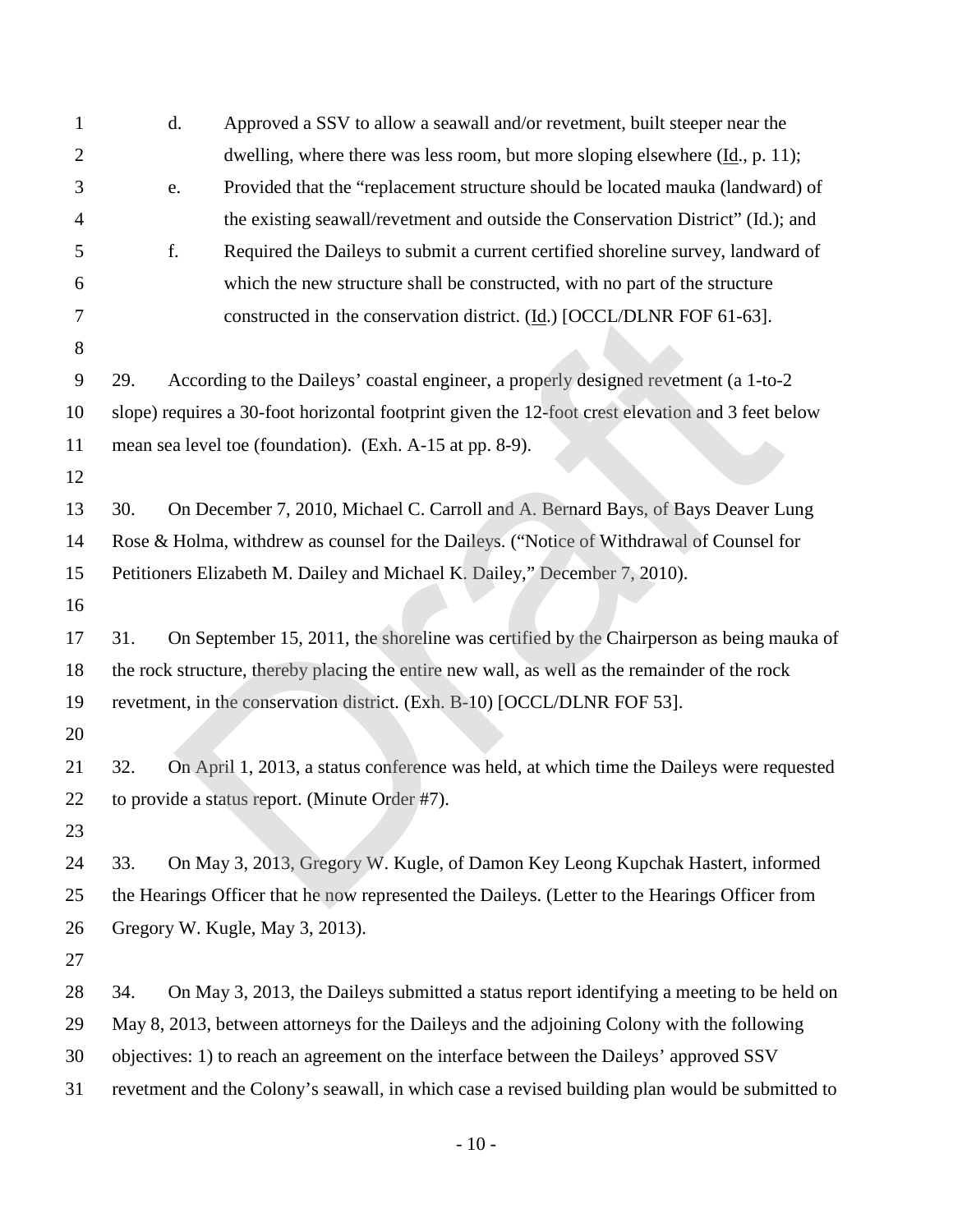C&C's DPP within 30 days of the agreement; or 2) if no agreement could be reached, the Daileys would request a meeting with OCCL/DLNR to discuss an acceptable alternative that would allow implementation of the SSV to the extent practicable. (Status Report to the Hearings Officer, from Gregory W. Kugle, Damon Key Leong Kupchak Hastert, attorney for the Daileys, May 3, 2013).

 35. A status and prehearing conference was held on June 24, 2013, at which time it was reported that no agreement could be reached between the Daileys and the adjoining Colony, and it was agreed that the contested case hearing would proceed. The date for the evidentiary hearing was established as September 25 and 26, 2013. (Minute Orders #8 and #9).

 36. In the Notice of Hearing, OCCL/DLNR alleged that the landowner has not removed the unauthorized structure or obtained a permit to repair it in violation of H.A.R. Chapter 13-5, H.R.S. Chapter 183C, H.R.S. Chapter 205A, Coastal Zone Management, and more specifically, H.R.S. § 205A-43.6. (Minute Order #11).

 37. In their Petition for Contested Case Hearing, the Daileys had raised the following issues: 1) whether OCCL/DLNR has jurisdiction over the subject matter of the alleged violation; 2) whether the construction/repair of the shore protection structure constitutes an unauthorized land use; 3) whether the Board erred in denying the Daileys' request to dismiss the alleged violations; and 4) whether the Board erred in denying the Daileys' request for a temporary variance or emergency permit. (Minute Order #11). A status and prehearing conference was held on June 24, 2013, at which time it wa<br>that no agreement could be reached between the Daileys and the adjoining Colon;<br>reed that the contested case hearing would proceed. The date

 38. On August 19, 2013, a hearing was held on OCCL/DLNR's motion to quash a Subpoena Duces Tecum and to strike the Notice of Taking Deposition Upon Written Questions that was served on the custodian of records for OCCL/DLNR by the Daileys. The motion to quash and to strike the notice were granted by the Hearings Officer, who concluded that records maintained at OCCL/DLNR are public and reviewable by the Daileys and that subpoenas can be requested for witnesses to appear at the evidentiary hearing. ("Hearing on Respondent Department of Land and Natural Resources, Office of Conservation and Coastal Lands' Motion to Quash Subpoena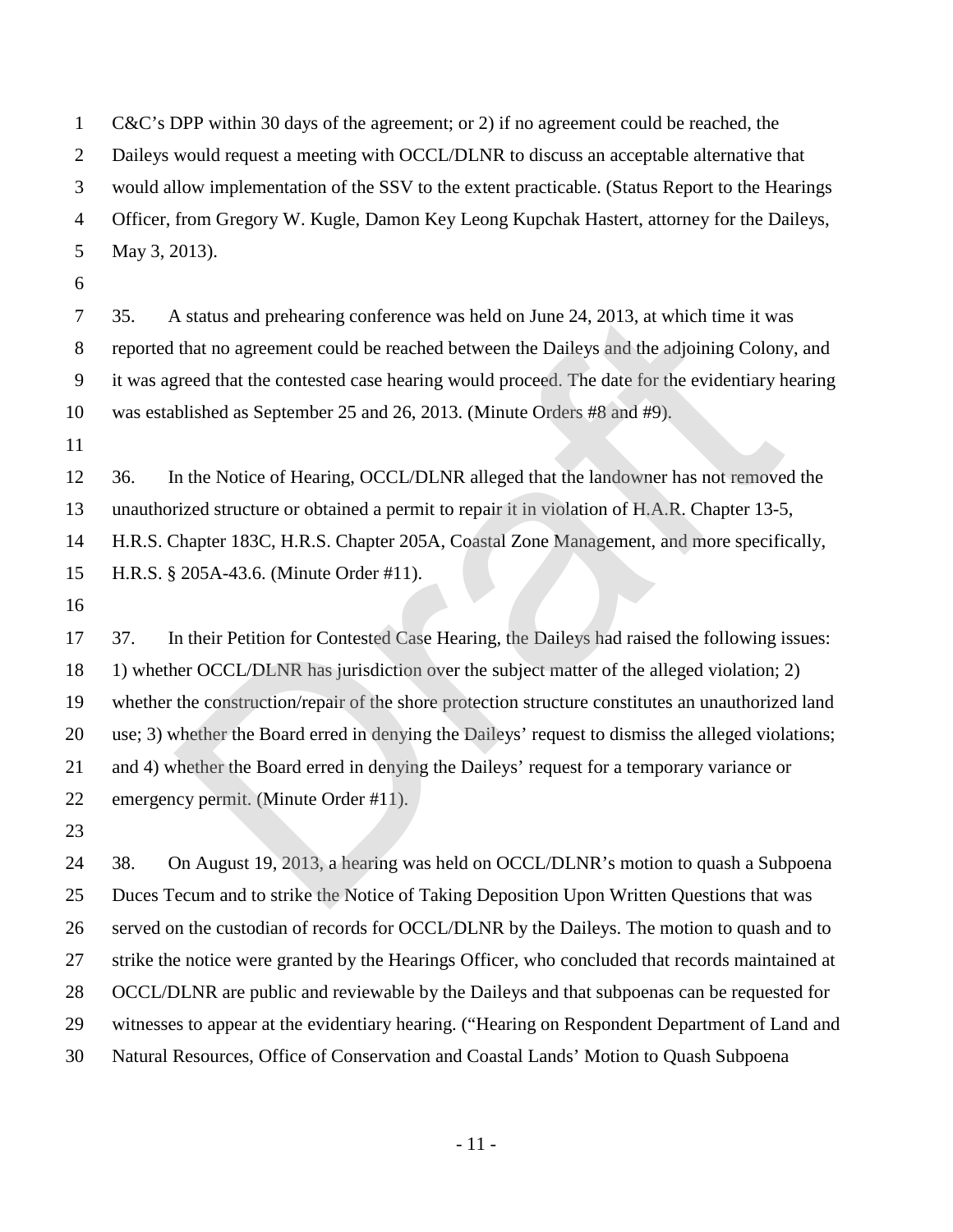| 1              |          |                  | Duces Tecum and to Strike Notice of Taking Deposition Upon Written Questions," August 23,     |
|----------------|----------|------------------|-----------------------------------------------------------------------------------------------|
| $\overline{2}$ | 2013).   |                  |                                                                                               |
| 3              |          |                  |                                                                                               |
| 4              | 39.      |                  | At the August 19, 2013 hearing, a revised schedule was established for the contested          |
| 5              |          |                  | case's evidentiary hearing, setting October 15 and 16, 2013 as the dates. (Minute Order #12). |
| 6              |          |                  |                                                                                               |
| 7              | 40.      |                  | On August 22, 2013, a site visit was conducted at the Daileys' property. (Minute Order        |
| 8              | $#10$ ). |                  |                                                                                               |
| 9              |          |                  |                                                                                               |
| 10             | 41.      |                  | On September 16, 2013, the shoreline certification (supra, FOF 31) expired. (Bolander,        |
| 11             |          | Tr. at 115-116). |                                                                                               |
| 12             |          |                  |                                                                                               |
| 13             | 42.      |                  | On October 8, 2013, a hearing on three motions was held:                                      |
| 14             |          | a.               | Daileys' motion to dismiss for lack of enforcement jurisdiction;                              |
| 15             |          | b.               | OCCL/DLNR's motion in limine (for an order precluding the Daileys from                        |
| 16             |          |                  | presenting any evidence or argument pertaining to the CDUA that they submitted                |
| 17             |          |                  | to OCCL/DLNR in 2005); and                                                                    |
| 18             |          | $\mathbf{c}$ .   | OCCL/DLNR's motion to add witnesses, or, in the alternative, to extend the                    |
| 19             |          |                  | deadline for filing witness statements.                                                       |
| 20             |          |                  | Daileys' motion to dismiss was denied without prejudice; OCCL/DLNR's motion in limine was     |
| 21             |          |                  | denied; and OCCL/DLNR's motion to add witnesses or to extend the deadline was denied but      |
| 22             |          |                  | not summarily prohibited during the evidentiary hearing. ("Order Regarding Hearing on         |
| 23             |          |                  | Motions," Minute Order #14).                                                                  |
| 24             |          |                  |                                                                                               |
| 25             | 43.      |                  | The evidentiary hearing before Hearings Officer Lawrence Miike began and concluded            |
| 26             |          |                  | on October 15, 2013. The Daileys were represented by counsel Gregory Kugle, and               |
| 27             |          |                  | OCCL/DLNR was represented by Deputy Attorney General Robyn Chun.                              |
| 28             |          |                  |                                                                                               |
| 29             | 44.      |                  | On December 6, 2013, the parties submitted their proposed FOF, COL, and D&O to the            |
| 30             |          |                  | Hearings Officer. (Minute Order #15).                                                         |
| 31             |          |                  |                                                                                               |

- 12 -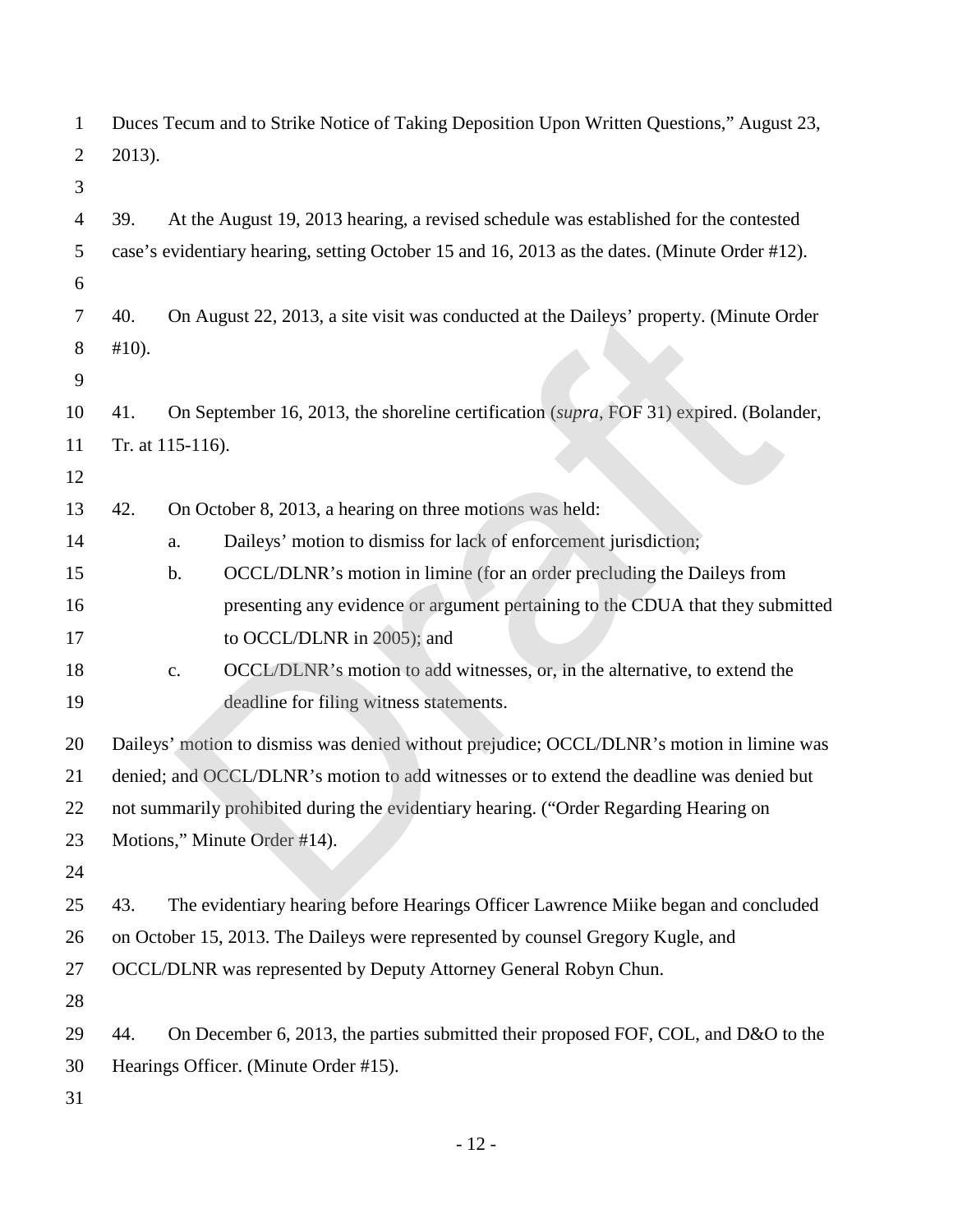| 1              | On December 18, 2013, the Hearings Officer submitted his proposed FOF, COL, and<br>45.           |
|----------------|--------------------------------------------------------------------------------------------------|
| $\overline{2}$ | D&O to the Board. (Minute Order #16).                                                            |
| 3              |                                                                                                  |
| 4              | On June 13, 2014, the Board issued its decision.<br>46.                                          |
| 5              |                                                                                                  |
| 6              | On March 20, 2015, the Circuit Court of the First Circuit issued its "Order Remanding"<br>47.    |
| 7              | Proceedings to Amend Findings of Fact, Conclusions of Law and Decision and Order."               |
| 8              |                                                                                                  |
| 9              | On June 25, 2015, the Hearings Officer submitted his revised proposed FOF, COL, and<br>48.       |
| 10             | D&O: On Remand to the Board. A "Stipulation to Substitute Contested Case Record Black and        |
| 11             | White Photographs with Color Photographs of Original May 25, 2007 Board Submittal, Exhibit       |
| 12             | "A," and Order" signed by the parties and Hearings Officer was also filed on June 25, 2015 for   |
| 13             | inclusion into the case record.                                                                  |
| 14             |                                                                                                  |
| 15             | On June 26, 2015, the Board by minute order issued an "Order Adopting Hearing<br>49.             |
| 16             | Officer's Proposed Findings of Fact, Conclusions of Law, & Decision and Order: On Remand"        |
| 17             | and set a deadline for exceptions and hearing for oral argument on any exceptions filed. (Minute |
| 18             | Order #20).                                                                                      |
| 19             |                                                                                                  |
| 20             | On August 28, 2015, counsel for the Daileys and for OCCL/DLNR gave oral arguments<br>50.         |
| 21             | to the Board on exceptions taken by the Daileys on the Hearings Officer's revised FOF, COL,      |
| 22             | and D&O: On Remand.                                                                              |
| 23             |                                                                                                  |
| 24<br>25       | Description of the Site and Construction of the Colony Wall<br><b>B.</b>                         |
| 26             | The Colony's and Daileys' properties are on a reef "headland" that protrudes seaward<br>51.      |
| 27             | from shore, with embayments situated eastward and westward. (Exh. A-11, p. 2.) There is a sand   |
| 28             | beach fronting the Daileys' property. The beach is wider on the adjacent property to the east,   |
| 29             | where there is no seawall, and narrower in front of the adjacent Colony seawall to the west.     |
| 30             | $(Exh. B-4).$                                                                                    |
| 31             |                                                                                                  |

- 13 -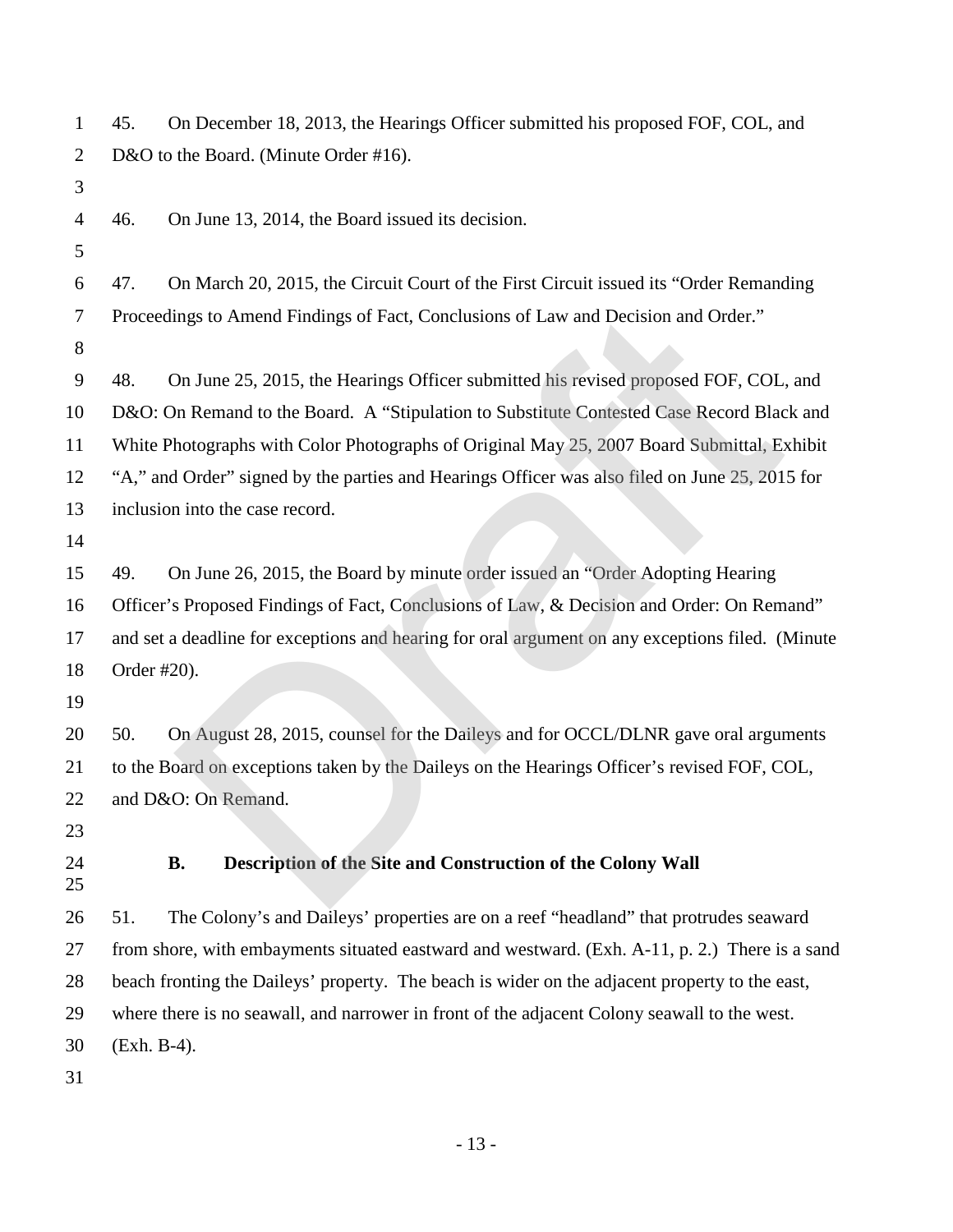52. The house located on the Daileys' property was constructed in 1965 by Michael Dailey's parents, Fred and Elizabeth Dailey. According to Michael Dailey's testimony, the house was approximately 40' from the shoreline at that time. (Michael Dailey, WDT, p. 2[;](#page-16-0) Elizabeth 4 Dailey, WDT,  $\P$  2-3; Exh. A-15, p. 8.) [Daileys FOF 2.] Currently, the wall of the house is about 23' from the certified shoreline at its closest point. (Based on scaling from Exh. "6" contained in Exh. B-7. Ex. A-15, the shoreline setback variance, gives a 28' figure, but this does not appear to be correct.)

 53. The beach was also much wider than currently. At that time, none of the neighboring properties to the west, including the adjacent Colony property, had rock seawalls or revetments, although the Colony had a small wooden seawall a few years before a big storm in 1969. (Michael Dailey, WDT, pp. 2-3; Elizabeth Dailey, WDT, ¶ 4; Exh. A-2). 

 54. Over the decades since the rock pile structure was built, the beach in front of the Daileys' house eroded such that the shoreline and the ocean moved gradually inland. (Elizabeth Dailey, WDT, ¶ 8; Michael Dailey, WDT, pp. 4-5).

 55. Michael Dailey stated that an aerial photograph from 1967 shows the vegetation line to be approximately 30-40 feet from the rear of the house and that the rock structure is now approximately 20 feet from the rear of the house, confirming, in his opinion, that the rocks were placed mauka of the 1967 vegetation line. Based on a Land Court map (Exh. A-1 and A-1a), he concluded that the 1975 shoreline was significantly mauka/inland of the 1965 boundary, leading him to observe that considerable erosion must have occurred between the date of the enactment of the conservation district provisions in 1964, and 1975; and if the rock revetment had been placed on or near the shoreline as it existed in 1965—i.e., on or near the conservation district— then these maps would not show such significant erosion by 1975. Michael Dailey believed that the shoreline shown on the 1975 Land Court Map was the shoreline as it existed in 1975. (Michael Dailey, WDT, pp. 4-5. This is not correct. As discussed in FOF 77-104, infra, this was ar to be correct.)<br>The beach was also much wider than currently. At that time, none of the neighboris<br>rest of the west, including the adjacent Colony property, had rock seawalls or revetn<br>the Colony had a small wooden seaw

<span id="page-16-0"></span><sup>&</sup>lt;sup>6</sup> While Michael Dailey's WDT is numbered by paragraphs, there are several instances of duplicated paragraph numbers. Thus, for his testimony statements are referenced by page numbers.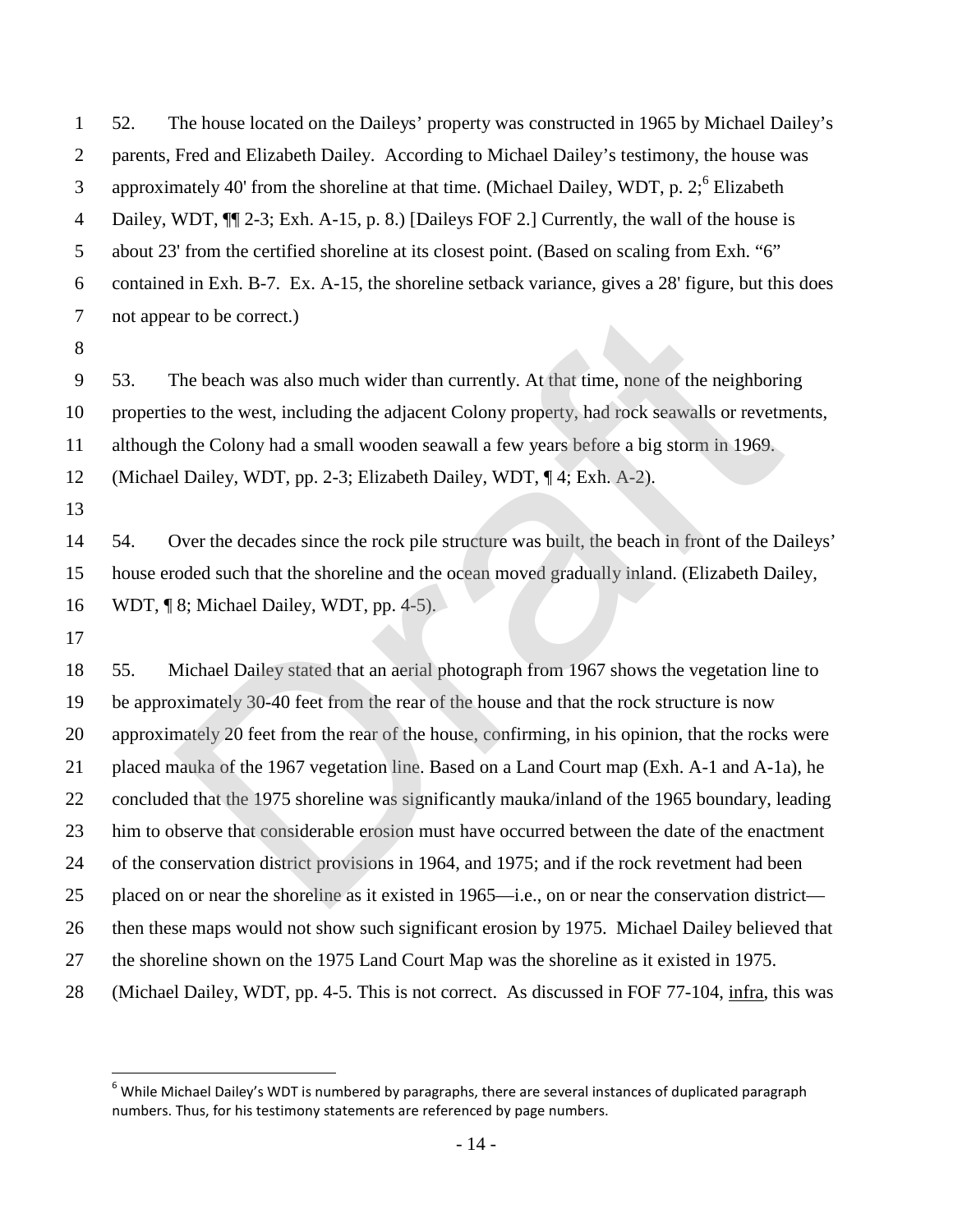actually the shoreline as of May 1964. The actual date of the shoreline that Michael Dailey called the "1965 shoreline" is not apparent from the record.

56. On December 1-4, 1969, an extreme storm/high surf event damaged the Daileys' and

 Colony's properties, flooding the Daileys' house and the front row of the Colony units and washing away the Colony's wooden seawall. (Michael Dailey, WDT, ¶ 5; Elizabeth Dailey, WDT, ¶ 5). No evidence was produced which indicated the event was a tsunami or hurricane. 57. In 1978, when William Fraser and his wife first saw the Daileys' and Colony's properties, the loose rock revetment was already located in front of the Daileys' property. The Frasers bought their Colony property in 1979. (Fraser, Tr. at pp. 146, 158). 58. In 1983-1984, after the Colony decided to build a seawall or revetment, they were advised by an expert that they should not do what the Daileys had done and stack loose rocks on top of the sand. (William Fraser, WDT, October 14, 2013, ¶ 5). 17 59. In 1985, the Colony received approval from the C&C for a shoreline protection structure within the shoreline setback area, and in 1987 it received approval of a revision to its 1985 variance. OCCL/DLNR certified the shoreline on June 28, 1989, with the proposed structure 5). No evidence was produced which indicated the event was a tsunami or hurrics<br>
1978, when William Fraser and his wife first saw the Daileys' and Colony's<br>
28. the loose rock revetment was already located in front of the

 being above the debris lines as of April 22, 1985 and June 13, 1989. The Colony then built its current seawall in 1989. (Exh. A-16; Fraser, WDT, ¶ 8).

 60. In 1989, the rock pile structure placed by the Daileys was on the eastern side of the Colony's seawall. It was only loose rocks piled along the shoreline of the Daileys' property, with a gap of five to six feet between the pile of rocks and the Colony's seawall. After the Colony completed its seawall, it placed boulders between its seawall and the Daileys' pile of rocks in 27 anticipation of the Daileys building their seawall to join the Colony's. (Fraser, WDT,  $\P$  8, 11-16; Fraser, Tr. at pp. 148, 151-154, 167-168).

 61. The Colony's permit called for a 15-foot return at both ends, but after conversations with Fred Dailey, the Colony understood that it was his intention to connect the end of his planned

- 15 -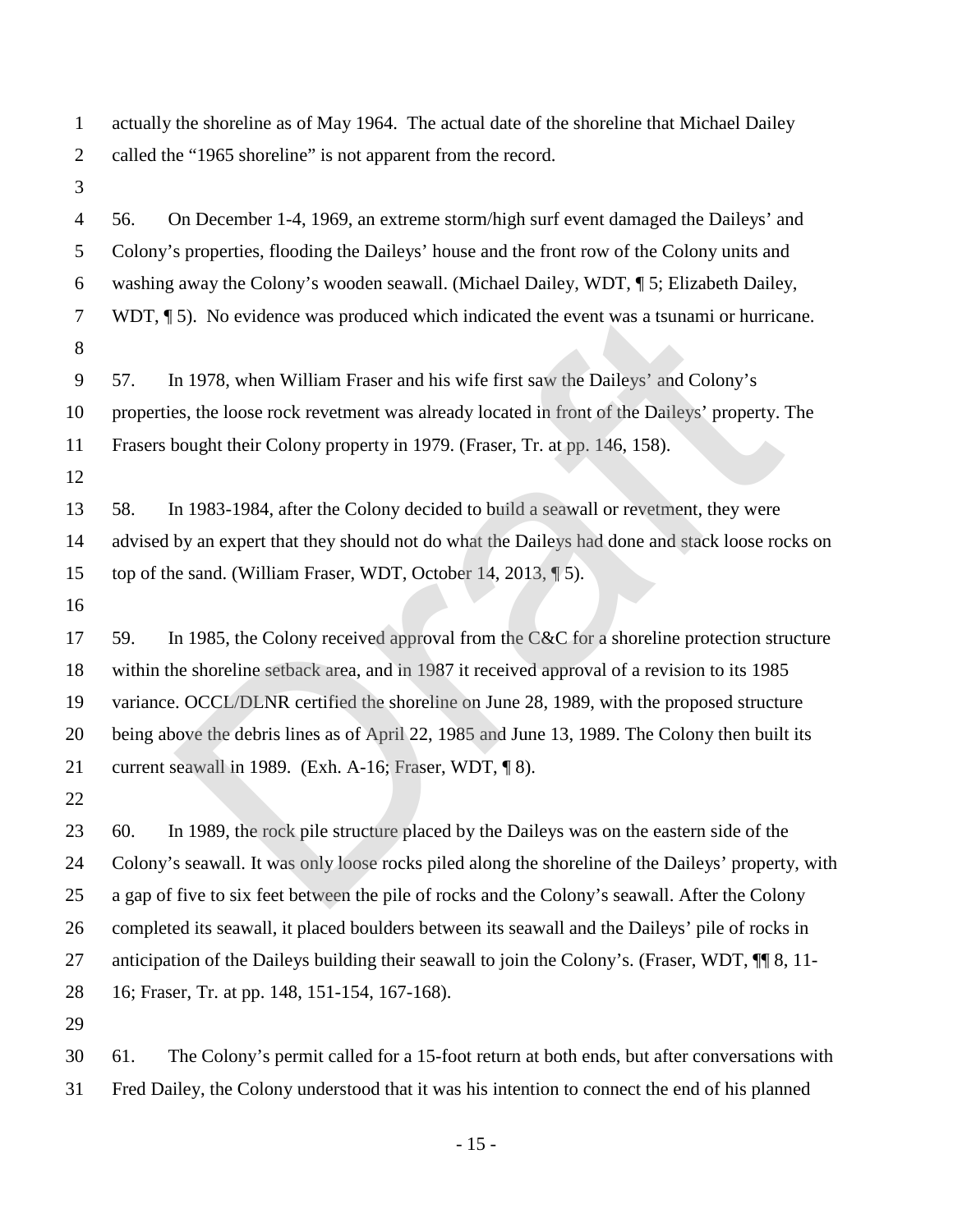seawall on the Colony's side of his property with the Colony's seawall. Therefore, the Colony 2 did not build the return on that end of its seawall. (Exh. A-16; Fraser, WDT,  $\P$ [9-10).

- 
- 

### **C. Findings of Fact Regarding When Original Revetment Was Built**

 62. In this case, the original rock revetment would have been nonconforming if it had been: (1) built in the shoreline setback area (immediately mauka of the conservation district) and (2) 8 completed before June 22, 1970.<sup>7</sup> It is also possible for it to be nonconforming if built before October 1, 1964 in the conservation district (makai of the shoreline), but the revetment was definitely built after 1964. If it had been built in the conservation district after 1964 it would not be nonconforming. If the original rock revetment had been completed before June 22, 1970, in the shoreline setback area, entirely outside the conservation district, but came into the conservation district because of the mauka movement of the shoreline, it would be nonconforming. 63. The Daileys assert that the revetment is nonconforming. (Elizabeth Dailey and Michael Dailey's Responsive Brief, September 24, 2013, p. 9). 64. Elizabeth Dailey stated that "(m)y husband constructed the rock revetment in 1970 following the December 1-4, 1969 flooding, in the form and in the location suggested by Mr. Paty." (Elizabeth Dailey, WDT, 09/19/2013, ¶ 7.) a. Michael Dailey made the same statement: "(m)y father constructed the rock revetment in 1970 following the December 1-4, 1969 flooding, in the form and in 24 the location suggested by Mr. Paty." (Michael Dailey, WDT, 09/23/2013.) b. On cross-examination, Michael Dailey testified as follows: 26 C Now, you also state in your declaration that this loose rock revetment is the pile of rocks that were placed there in 1970, and specifically in the first half of 1970 as I understand; is that correct? A Well, I just said that it was there when I came home. You know, beyond that I don't know. And that would be summertime. Q When you came home? in the shoreline setback area (immediately mauka of the conservation district) and<br>ed before June 22, 1970.<sup>7</sup> It is also possible for it to be nonconforming if built be<br>1, 1964 in the conservation district (makai of the

<span id="page-18-0"></span> $^7$  June 22, 1970, was the effective date of Act 136, SLH 1970, requiring a shoreline setback variance for structures completed in the shoreline setback area after that date.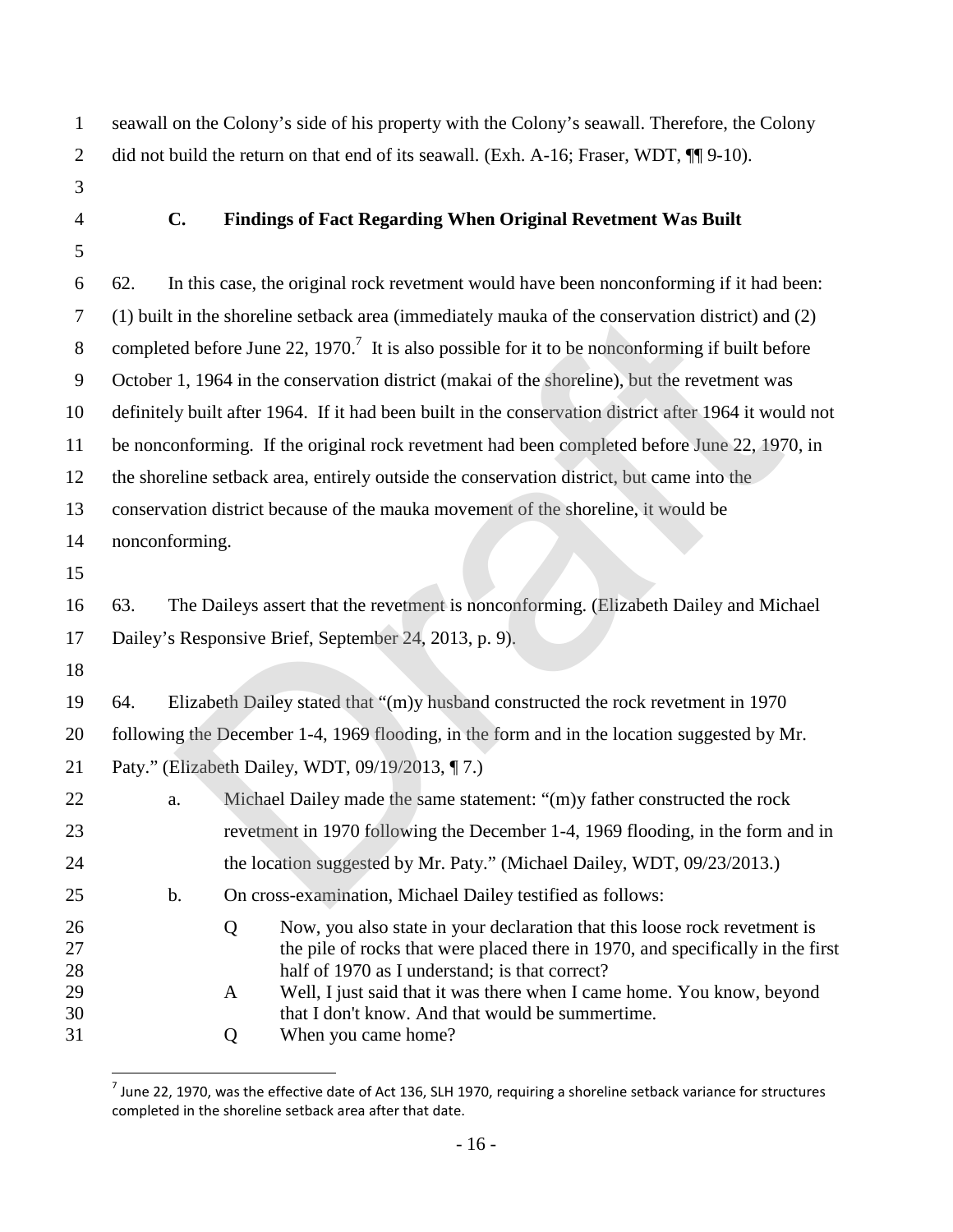| $\mathbf{1}$             | Yeah.<br>$\mathbf{A}$                                                                             |  |
|--------------------------|---------------------------------------------------------------------------------------------------|--|
| 2                        | So sometime during the course of 1970?<br>Q                                                       |  |
| 3                        | The first half, so I would assume that would put it somewhere in the first<br>A                   |  |
| $\overline{\mathcal{A}}$ | half of the year.                                                                                 |  |
| 5                        | But you don't know that?<br>Q                                                                     |  |
| 6<br>7                   | No.<br>A<br>It's just when you came home?                                                         |  |
| $8\,$                    | Q<br>It was there, they were.<br>$\mathbf{A}$                                                     |  |
| 9                        | The rocks?<br>Q                                                                                   |  |
| 10                       | Yeah.<br>$\mathbf{A}$                                                                             |  |
| 11                       | So it could have been January for all you know, could have been --<br>Q                           |  |
| 12                       | Yeah, could have been June, could have been any time.<br>A                                        |  |
| 13<br>14                 | (Michael Dailey, Tr. at 182-183 <sup>8</sup> ).                                                   |  |
| 15                       | Mr. Rohrbach had not identified a specific date nor even a year in his Declaration:<br>65.        |  |
| 16                       | "Following the 1969 flood/wave damage, Fred Dailey placed large boulders and rocks on his         |  |
| 17                       | property to protect against future such events." (Don Rohrbach, WDT, 09/21/2013, 13).             |  |
| 18                       |                                                                                                   |  |
| 19                       | Mr. Paty stated that "(f) ollowing the extreme surf event (of December 1969), I spoke<br>66.      |  |
| 20                       | with my friend, Fred Dailey, who lived in Mokuleia, about protecting his house with a loose rock  |  |
| 21                       | revetment located on his property, above the shoreline and the beach. It is my understanding that |  |
| 22                       | Fred Dailey constructed such a revetment." (William Paty, WDT, October 9, 2013, 13).              |  |
| 23                       |                                                                                                   |  |
| 24                       | The attachment accompanying Mr. Paty's Declaration contains no reference to when Fred<br>67.      |  |
| 25                       | Dailey might have put down the loose rock revetment.                                              |  |
| 26                       |                                                                                                   |  |
| 27                       | The Daileys reviewed all their personal files regarding the house and were unable to<br>68.       |  |
| 28                       | locate any information as to when the rock pile structure was built. As with OCCL/DLNR, the       |  |
| 29                       | Daileys were further unable to locate any correspondence, permits, or applications with regard to |  |
| 30                       | the rock structure. (Michael Dailey, WDT, p. 4; Exh. A-5, p. 4).                                  |  |
| 31                       |                                                                                                   |  |
| 32                       | The testimony above firmly establishes that the Dailey loose rock revetment was built<br>69.      |  |
| 33                       | sometime after the December 1969 storm event, but does not establish whether or not it was built  |  |
| 34                       | prior to June 22, 1970. (FOF 64-66)                                                               |  |
| 35                       |                                                                                                   |  |

<span id="page-19-0"></span> ${}^{8}$ Michael Dailey is identified incorrectly as "William Dailey" in the Transcript. (Tr., pp. 3, 173.)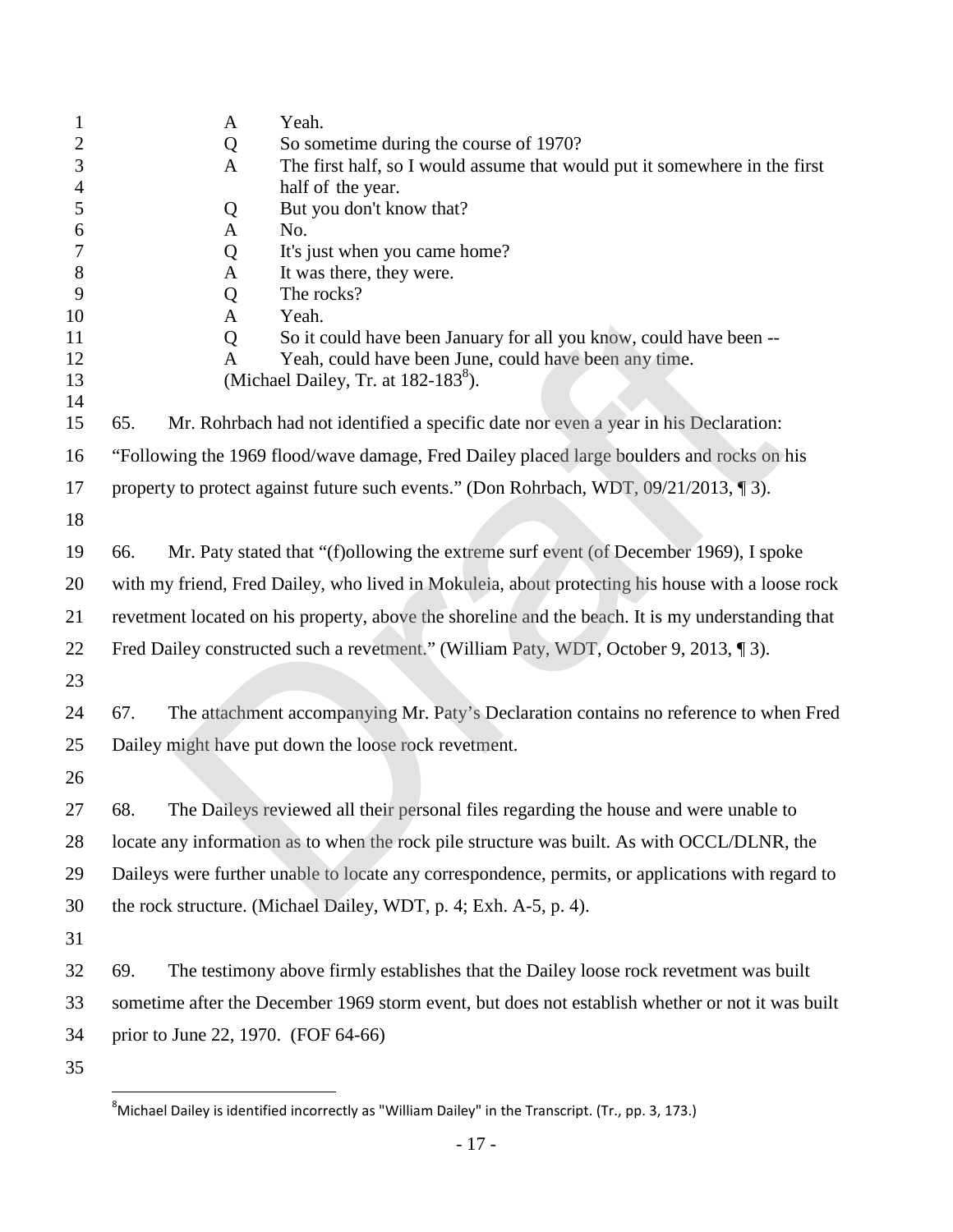| $\mathbf{1}$   | Due to the passage of time and the death of Fred Dailey, the failure of the Daileys to<br>70.      |  |  |  |
|----------------|----------------------------------------------------------------------------------------------------|--|--|--|
| $\mathfrak{2}$ | produce records showing the date of construction of the loose rock revetment does not create an    |  |  |  |
| $\mathfrak{Z}$ | inference that such records exist and are unfavorable to the Daileys.                              |  |  |  |
| $\overline{4}$ |                                                                                                    |  |  |  |
| 5              | The absence of a building permit for the loose rock revetment does not create an<br>71.            |  |  |  |
| 6              | inference that it was built illegally because the testimony indicates that building permits were   |  |  |  |
| $\tau$         | typically not issued for such structures. (Dolan Eversole, Tr. at 100, ll. 9-10).                  |  |  |  |
| 8              |                                                                                                    |  |  |  |
| 9              | The Hearings Officer found testimony of the Daileys regarding the date of construction to<br>72.   |  |  |  |
| 10             | not be credible, largely based on the fact that the Daileys had previously stated (in their 2005   |  |  |  |
| 11             | emergency CDUA) that their "house was built in 1965 by Fred Dailey, who is now deceased"           |  |  |  |
| 12             | and that the rock revetment was built around that time to protect the house from high winter surf. |  |  |  |
| 13             | (Exh. A-5, p. 4).                                                                                  |  |  |  |
| 14             |                                                                                                    |  |  |  |
| 15             | OCCL/DLNR offered no evidence to prove the date the loose rock revetment was built,<br>73.         |  |  |  |
| 16             | except for an aerial photograph showing that it was not there in 1967 and the Fraser testimony     |  |  |  |
| 17             | that it had been built by 1978. (Exh. B-7, p. 3; Fraser, Tr. at 146, 158).                         |  |  |  |
| 18             |                                                                                                    |  |  |  |
| 19             | Given the type of construction, it is plausible that if the building of the revetment began<br>74. |  |  |  |
| 20             | sometime after December 4, 1969, it could have been completed by the end of the first half of      |  |  |  |
| 21             | 1970.                                                                                              |  |  |  |
| 22             |                                                                                                    |  |  |  |
| 23             | Because the "first half" of 1970 ends on June 30, Michael Dailey's testimony that when<br>75.      |  |  |  |
| 24             | he returned in the "first half" of 1970 the revetment had been completed, does not conclusively    |  |  |  |
| 25             | establish a pre-June 22 date.                                                                      |  |  |  |
| 26             |                                                                                                    |  |  |  |
| 27<br>28<br>29 | D.<br>Findings of Fact Whether Original Revetment Was Constructed Makai of<br>the Shoreline        |  |  |  |
| 30             | 76.<br>A second possibility that would make the loose rock revetment not nonconforming was         |  |  |  |
| 31             | that it was constructed in whole or in part makai of the shoreline.                                |  |  |  |
| 32             |                                                                                                    |  |  |  |
|                | $-18-$                                                                                             |  |  |  |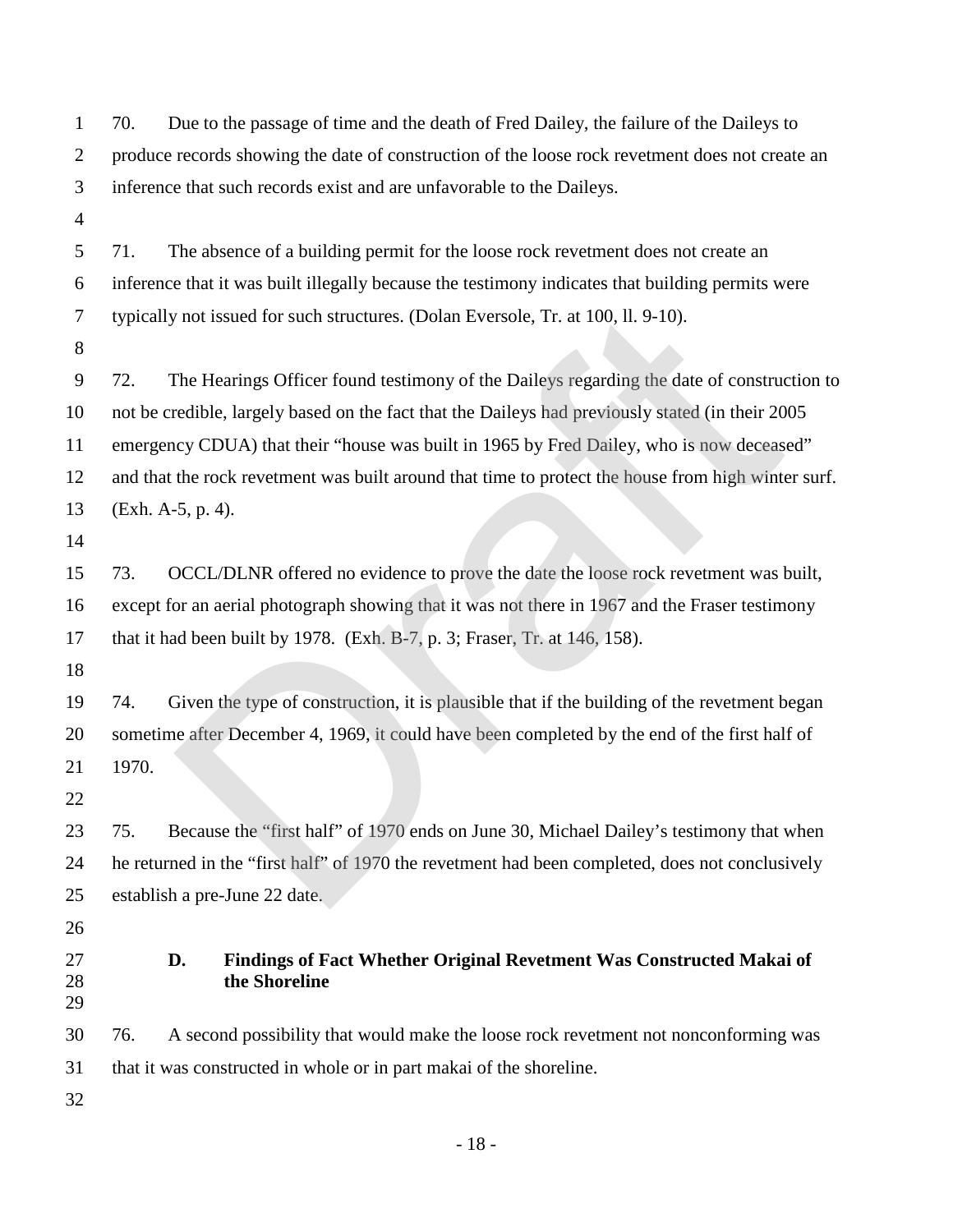77. Four maps in the record potentially have information about the location of the shoreline in the first half of 1970, and information for determining whether the seawall construction in late 2006-early 2007 occurred makai of the shoreline as it existed at that time (2006-2007). They will be referred to below as "Land Court Map 6" (Exhs. A-1 and A-1a); "2005 Map" (labeled as "Exhibit 6" contained in Exh. B-7); "2007 Map" (Exh. A-12); and "2011 Certified Map" (Exh. 6  $B-10$ ).

 78. Land Court Map 6 was approved by the Judge of the Land Court on January 10, 1975. It shows two shorelines. There is a notation written next to the two lines depicted: "Boundary follows along high water mark at seashore (vegetation line)." The arrow from this notation pointing to the outer (makai) line has been cross-hatched out. The shoreline indicated by that arrow has also been cross-hatched out. The inner (mauka) shoreline is evidently the shoreline indicated on this map. (Exhs. A-1 and A-1a).

 79. For reasons that will be explained more fully in FOF 90-104, this inner, mauka shoreline represents the shoreline as of May 18,1964. This shoreline will hereafter be referred to as either the "Map 6 shoreline" or the "May 1964 shoreline." The outer, cross-hatched shoreline is an older shoreline whose date of survey is not apparent in the current record. In the vicinity of the Dailey property, Lot 6-A, the two shorelines are about 51' apart at the east (polo field) end of the property, and 70' apart at the west (Mokuleia Beach Colony) end of the property. (Distances from measurements given on Land Court Map 6) (Id.). Land Court Map 6 was approved by the Judge of the Land Court on January 10, 19<br>vo shorelines. There is a notation written next to the two lines depicted: "Boundar<br>along high water mark at seashore (vegetation line)." The

 80. The Daileys submitted a blown-up portion of Land Court Map 6 that included the Daileys' property, as Exh. "A-1a". On this, the Daileys have placed an arrow next to the outer shoreline, labeled, "Verified by State Surveyor July 1965 and filed in Land Court. This was also the line used in 1964 to determine State Land Use". The Daileys have also labeled the arrow to the mauka inner line: "Map amended January 1975 and certified by the Land Court Judge". To the extent that these labels imply that one shoreline was mapped in 1965 and the other in 1975, this is not correct. (Exh. A-1a; FOF 90-104, infra).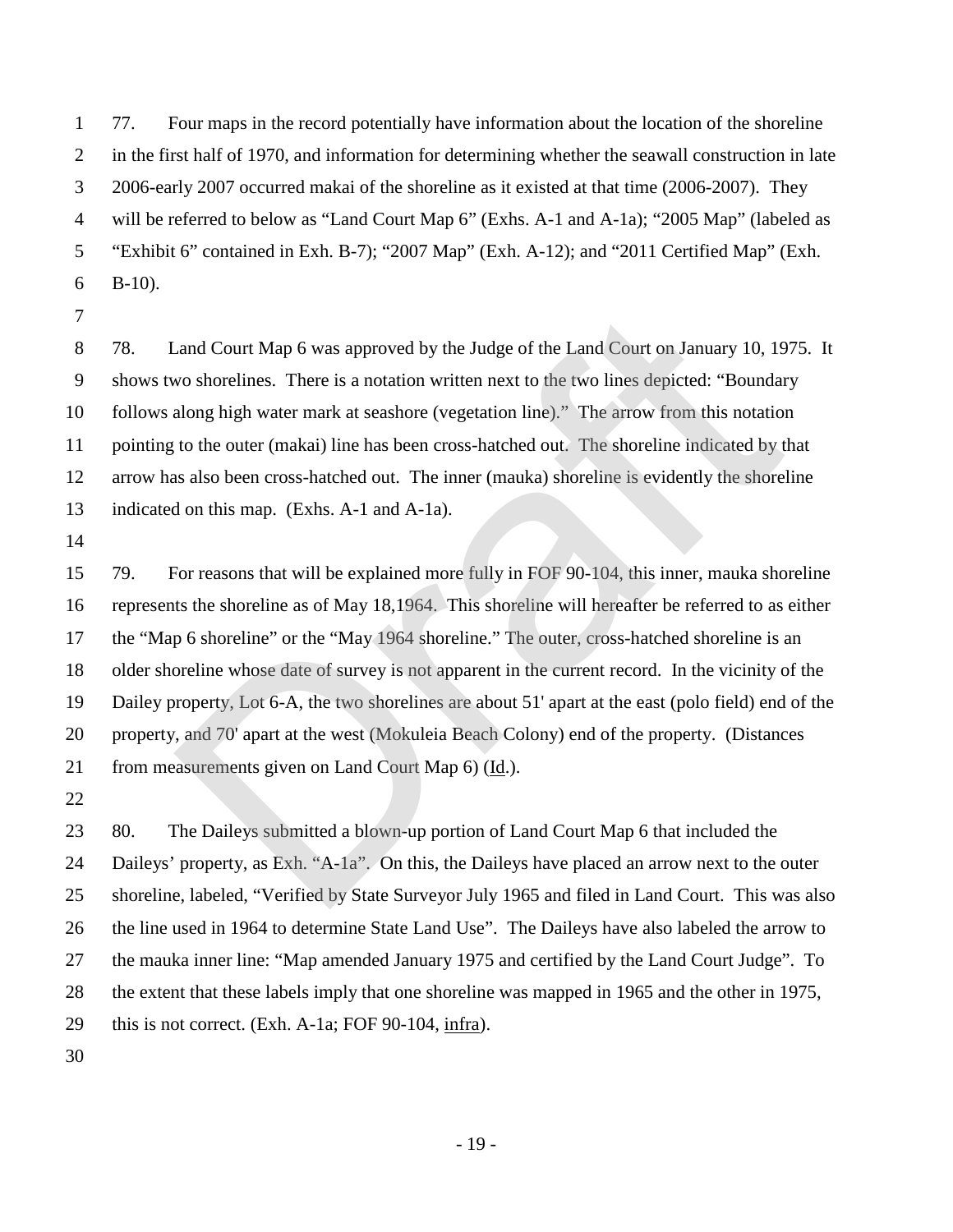| $\mathbf{1}$   | 81.<br>The 2005 Map, dated May 17, 2005, was prepared by Ryan Suzuki, a surveyor hired by                     |
|----------------|---------------------------------------------------------------------------------------------------------------|
| 2              | the Daileys, after the original notice of violation. <sup>9</sup> (Labelled as "Exhibit 6" in Exh. B-7). It   |
| 3              | shows the Map 6 shoreline, which is labeled "Boundary follows along highwater mark at                         |
| $\overline{4}$ | seashore as shown on Map 6 (vegetation line)." (Id.).                                                         |
| 5              |                                                                                                               |
| 6              | 82.<br>This map also shows a second shoreline, mauka of the Map 6 shoreline, labeled                          |
| $\tau$         | "Shoreline follows edge of vegetation line as located on May 17, 2005." (Id.).                                |
| 8              |                                                                                                               |
| 9              | This 2005 Map is also the first map in the record to show the location of the revetment,<br>83.               |
| 10             | labeled "Boulders". The May 17, 2005 shoreline is located along the mauka edge of the                         |
| 11             | boulders, as can be determined from (1) the fact that this is what the pointers on the map                    |
| 12             | indicate—the pointer on the right is more clear $(\underline{Id}.)$ , (2) photos in evidence showing that the |
| 13             | vegetation line was, in fact, the mauka edge of the boulders (see photos dated December 2005 in               |
| 14             | "Exhibit 5" contained within Exh. B-7, showing no vegetation on boulders), and (3) this same                  |
| 15             | surveyor, in the 2007 Map, described the shoreline along the top edge of the boulders, except                 |
| 16             | where it had been altered by the seawall construction. (Exh. A-12).                                           |
| 17             |                                                                                                               |
| 18             | The makai edge of the boulders is very close to the Map 6 shoreline. ("Exhibit 6" in Exh.<br>84.              |
| 19             | B-7). There is a small area on the east end where the boulders extend makai of that shoreline,                |
| 20             | perhaps 3' - 4', and a small area in the center of the revetment where the boulders are 1' - 2'               |
| 21             | inland of the Map 6 shoreline. This map was not submitted for certification.                                  |
| 22             |                                                                                                               |
| 23             | The 2007 Map, dated July 3, 2007, was prepared by Ryan Suzuki, the Daileys' surveyor<br>85.                   |
| 24             | who also did the 2005 Map. It also shows the Map 6 shoreline. It has a second, mauka shoreline                |
| 25             | labeled "Shoreline follows edge of highwater mark as located on July 3, 2007, as evidenced by                 |
| 26             | the top bank of boulders and the bottom of CRM Wall." (Exh. A-12).                                            |
| 27             |                                                                                                               |
| 28             | The 2007 Map was done after the Daileys built the new seawall in early 2007. The inner<br>86.                 |
| 29             | 2007 shoreline on this 2007 Map is basically the same as the 2005 Map on the roughly 45'                      |

<span id="page-22-0"></span> $^9$  The 2005 Map included in Exh. B-7 has a handwritten notation "Not to Scale." This was apparently written by OCCL staff. In all respects that can be compared with the 2007 Map prepared by this same surveyor, it appears to be to scale.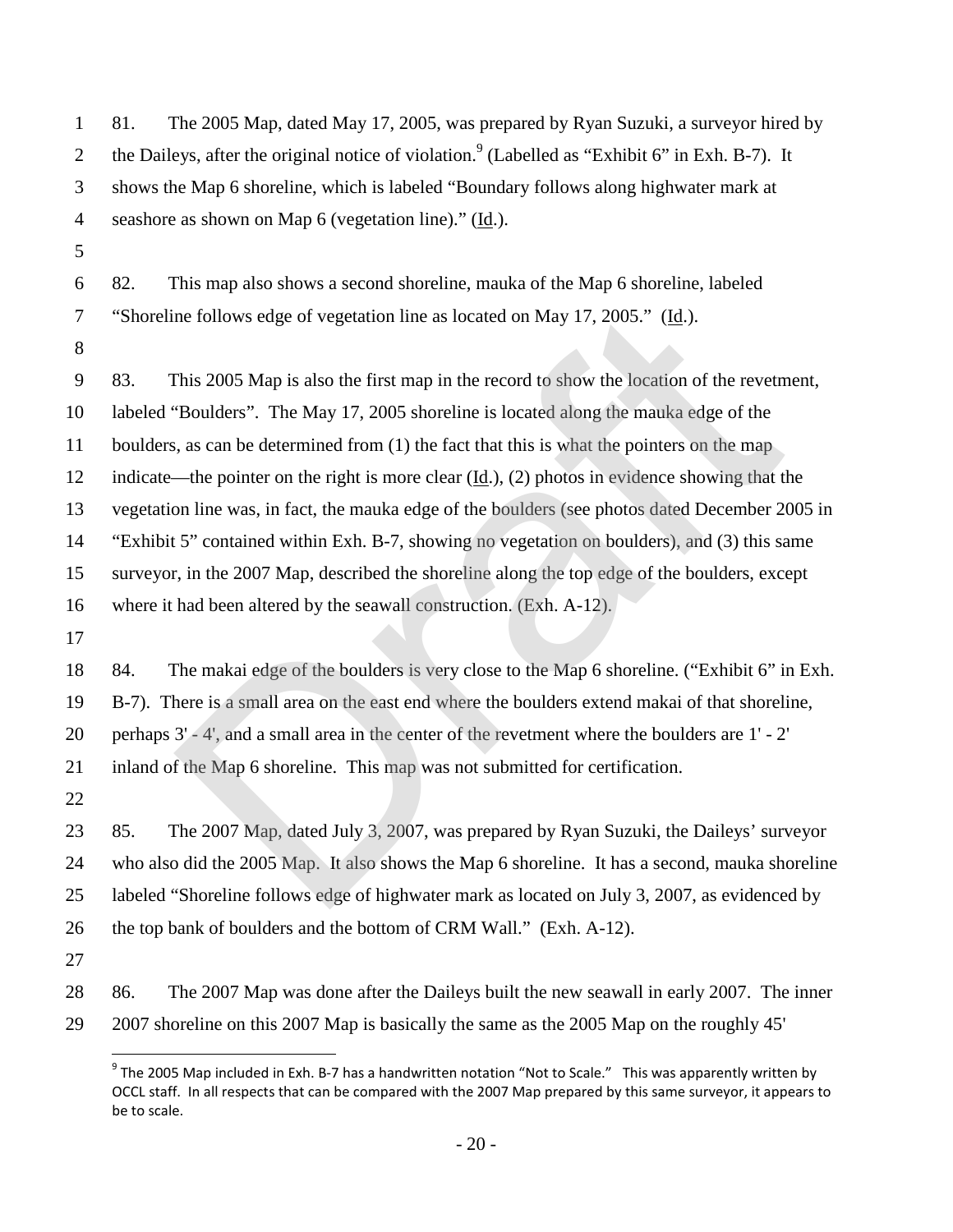| $\mathbf{1}$   | section of the revetment on the west (Colony) end, but jogs makai about 4' in the remaining area.   |
|----------------|-----------------------------------------------------------------------------------------------------|
| $\overline{2}$ | In this area, the map shows the shoreline along the makai face of the CRM wall built by the         |
| 3              | Daileys in 2006-2007. (Id.).                                                                        |
| $\overline{4}$ |                                                                                                     |
| 5              | The 2007 Map shoreline is makai of the 2005 Map shoreline by about 4' where the<br>87.              |
| 6              | seawall was built, because that is the approximate thickness of the CRM wall built over the         |
| 7              | former boulders. It also shows the makai edge of the boulders, in almost the same location as the   |
| 8              | 2005 Map, with very slight differences. (Id.).                                                      |
| 9              |                                                                                                     |
| 10             | The 2007 Map was submitted to DLNR for certification but rejected. (Exh. A-13).<br>88.              |
| 11             |                                                                                                     |
| 12             | 89.<br>The 2011 Certified Map, was done in the presence of Michael Dailey, by a surveyor hired      |
| 13             | by the Daileys, with input from a technical advisor (Bohlander) to OCCL/DLNR and the state          |
| 14             | surveyor during the certification process. (Bohlander, Tr. at 112-115).                             |
| 15             |                                                                                                     |
| 16             | The 2011 Certified Map shows the same Map 6 shoreline as all the other maps, but this<br>90.        |
| 17             | line is labeled "Boundary follows along highwater mark at seashore (vegetation line) as of          |
| 18             | May 18, 1964." (Exh. B-10) (emphasis added).                                                        |
| 19             |                                                                                                     |
| 20             | The 2011 Certified Map also has a second, more mauka shoreline, labeled "Shoreline"<br>91.          |
| 21             | follows along vegetation line as located on Sept. 15, 2011." This latter shoreline, dated Sept. 15, |
| 22             | $2011$ , is the only certified shoreline done on the property. $(\underline{Id})$ .                 |
| 23             |                                                                                                     |
| 24             | In the roughly 45' section of the revetment near the Colony, where the revetment was not<br>92.     |
| 25             | changed by the construction project in 2006-2007, the 2011 certified shoreline is almost the same   |
| 26             | as the mauka shorelines shown on the 2005 Map and 2007 Map. The 2011 certified shoreline            |
| 27             | differs from the shoreline proposed in the 2007 Map in that the 2011 certified shoreline follows    |
| 28             | along the mauka edge of the CRM wall, not the makai edge, so it is roughly 4' mauka of the          |
| 29             | shoreline proposed by the 2007 Map. (Exhs. B-7(in "Exhibit 6"), A-12, B-10).                        |
| 30             |                                                                                                     |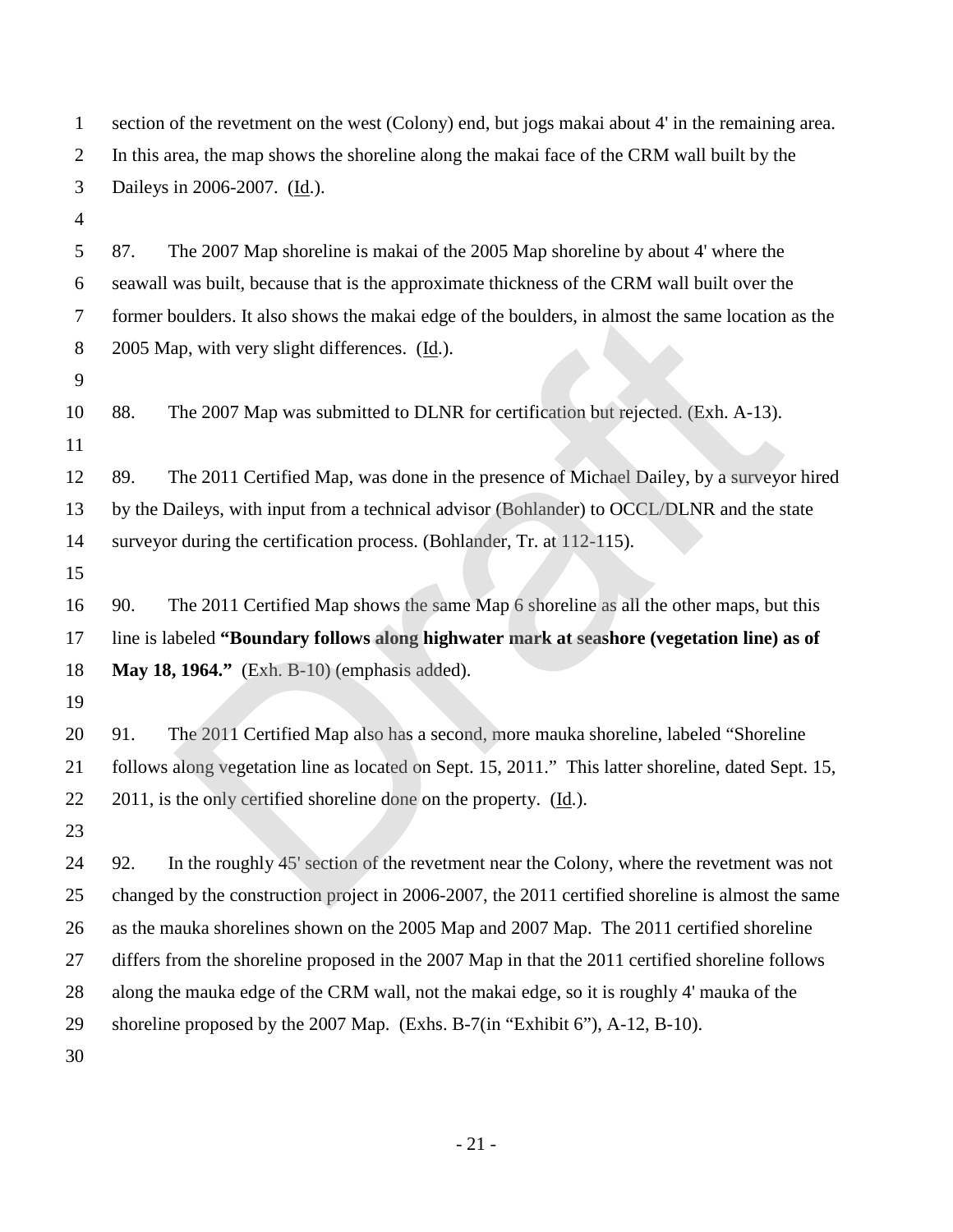93. The 2011 Certified Map also certified the shoreline on the adjacent property to the east, which is also owned by Michael Dailey, as Lot 60 of Map 12, which the legend to the 2011 Certified Map identified as part of Land Court Application 1810. (Exh. B-10). The 2011 Certified Map also shows two shorelines fronting the makai portion of Lot 60. One is labeled "Shoreline follows along highwater mark at seashore (vegetation line) as of January 24, 1975". The other is labeled "Shoreline follows along debris and/or vegetation line as certified on November 12, 2002". The May 18, 1964 shoreline is not labeled on Lot 60 on the 2011 Certified Map. (Id.).

 94. In testimony, Michael Dailey referred to the outer shoreline on the Land Court Map 6 as being the 1965 shoreline, and the inner shoreline as being the 1975 shoreline. He referred to the distance between the two as evidence of erosion during that time period. (Michael Dailey, WDT, pp. 4-5). While there was very probably erosion between 1965 and 1975, the record does not show that one shoreline was mapped around 1965 and the other around 1975. (See supra, FOF 79, 80).

 95. It is evident from the title and legend to Land Court Map 6 that it was done to subdivide Lot 6-A from a larger Lot 6. (Exh. A-1). The subdivision was approved by the Land Court Judge on Jan. 10, 1975 per the Registrar of the Land Court. (Id.). It is also apparent that this subdivision had been pending for some time, from the following entry on the map: "I hereby certify that the map hereon being a subdivision of Lots 4 and 6 as shown on Map 2 of Land Court Application 1810 (NOW PENDING) as herein entitled, has been examined and checked as to form and mathematical correctness and found to be in accord. Honolulu, Hawaii, July 8, 1965, /s/James M. Dunn, State Land Surveyor". (Id.). 96. It is also evident that the outer crosshatched shoreline on Land Court Map 6 represented a former Land Court boundary, which was later replaced by the inner (mauka) Map 6 shoreline, because the areas of the lots have been revised downward. Lot 6-A, the subject of this violation notice, had its area revised downward by 0.251 acres, which is consistent with losing 51' - 70' of depth along the ocean frontage of the property. (The ocean frontage is about 192' on a curve, 180' on a straight line.). (Exhs. A-1, A-1a). er 12, 2002". The May 18, 1964 shoreline is not labeled on Lot 60 on the 2011 C<br>
<u>d</u>.).<br>
1. testimony, Michael Dailey referred to the outer shoreline on the Land Court Ma<br>
1. testimony, Michael Dailey referred to the oute

- 22 -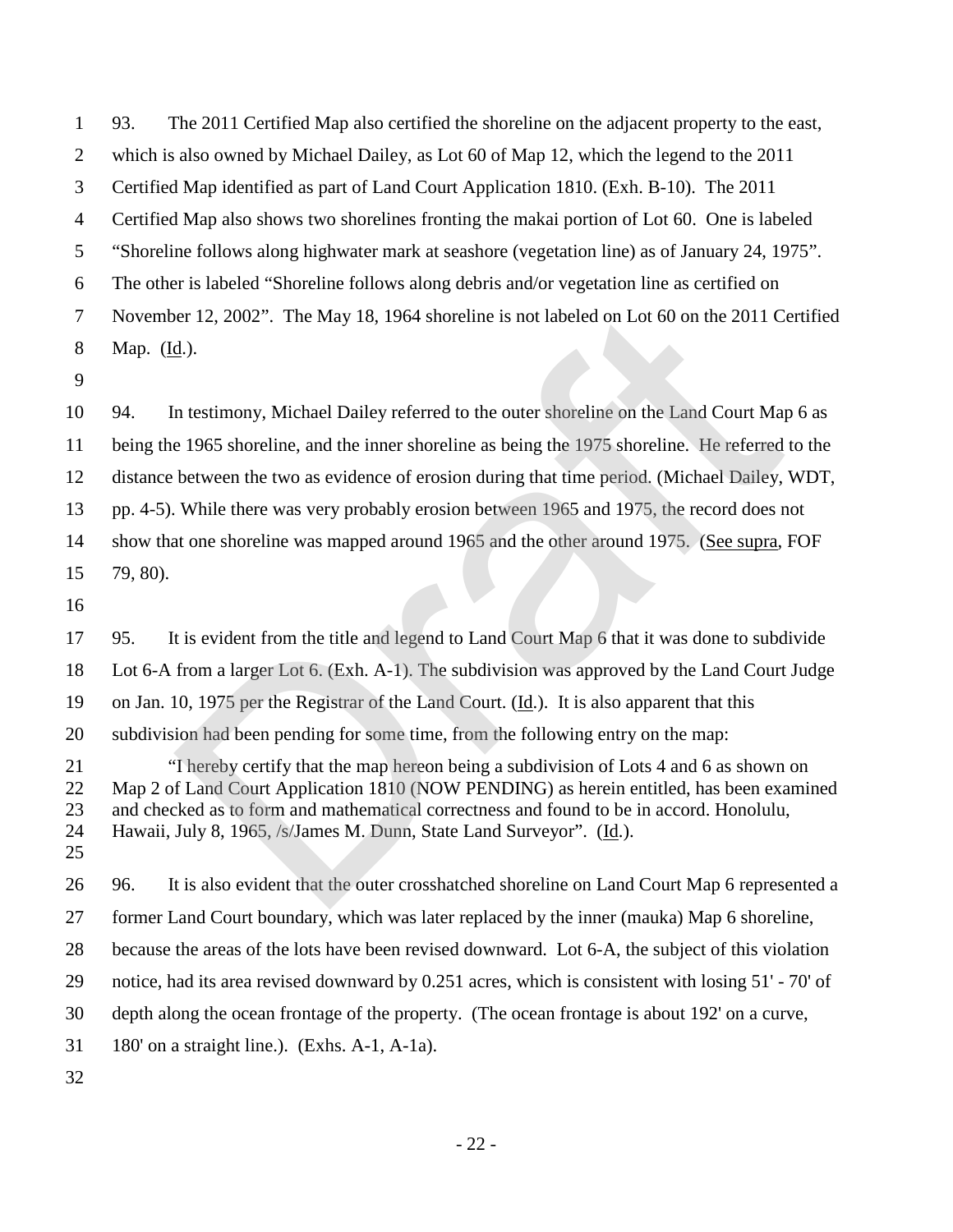| $\mathbf{1}$   | Land Court Map 6 also bears the notation "Map as shown hereon has been amended by<br>97.            |  |  |  |
|----------------|-----------------------------------------------------------------------------------------------------|--|--|--|
| $\overline{2}$ | Order of the Judge of the Land Court dated January 6, 1975. Honolulu, Hawaii, January 6, 1975,      |  |  |  |
| 3              | /s/Kazutaka Saiki, State Land Surveyor". (Exh. A-1).                                                |  |  |  |
| $\overline{4}$ |                                                                                                     |  |  |  |
| 5              | There is nothing in the record to indicate whether Land Court practice in 1975 would<br>98.         |  |  |  |
| 6              | have required a more contemporaneous survey than a May 18, 1964 survey to establish the             |  |  |  |
| $\tau$         | shoreline boundary shown in the map amended by the Land Court judge on Jan. 6, 1975.                |  |  |  |
| $8\,$          |                                                                                                     |  |  |  |
| 9              | Land Court Map 6 itself bears the date "May 18, 1964", immediately to the left of the<br>99.        |  |  |  |
| 10             | surveyor's stamp, and has a handwritten entry "filed July 13, 1964". (Id.).                         |  |  |  |
| 11             |                                                                                                     |  |  |  |
| 12             | On Land Court Map 6, there is an entry indicating that it had been checked to form and<br>100.      |  |  |  |
| 13             | mathematical correctness on July 8, 1965. It would have been necessary to check the                 |  |  |  |
| 14             | mathematical correctness to revise the areas of the lots because of erosion from the prior          |  |  |  |
| 15             | shoreline. This is a further indication that the inner shoreline on Map 6 was mapped before July    |  |  |  |
| 16             | 1965. $(\underline{Id.})$ .                                                                         |  |  |  |
| 17             |                                                                                                     |  |  |  |
| 18             | The most reasonable inference from the above evidence and findings is that the surveyor,<br>101.    |  |  |  |
| 19             | in preparing the 2011 shoreline certification, researched the prior shoreline surveys and correctly |  |  |  |
| 20             | determined that the inner (mauka) shoreline on Land Court Map 6 was actually mapped as of           |  |  |  |
| 21             | May 18, 1964. This is exactly what the 2011 Map says—that this line represents the "highwater"      |  |  |  |
| 22             | mark at seashore (vegetation line) as of May 18, 1964." (emphasis added). (Exh. B-10).              |  |  |  |
| 23             |                                                                                                     |  |  |  |
| 24             | Some testimony also indicates that the Land Court Map 6 property boundary line may<br>102.          |  |  |  |
| 25             | have depicted the May 18, 1964 shoreline. (Exh. A-14, Bohlander, Tr. at 124-126.). As will be       |  |  |  |
| 26             | discussed infra, in COL 36, the fact that Land Court Map 6 gave this line as the Land Court         |  |  |  |
| 27             | boundary of the Daileys' property by order of the Land Court in 1975 is not conclusive evidence     |  |  |  |
| 28             | that the shoreline was along this line in 1975.                                                     |  |  |  |
| 29             |                                                                                                     |  |  |  |
| 30             | 103.<br>Although the 2011 Certified Map appears to show that the shoreline was certified on the     |  |  |  |
| 31             | adjacent parcel to the east on January 24, 1975, this line is not shown on Lot 6-A, where the       |  |  |  |

- 23 -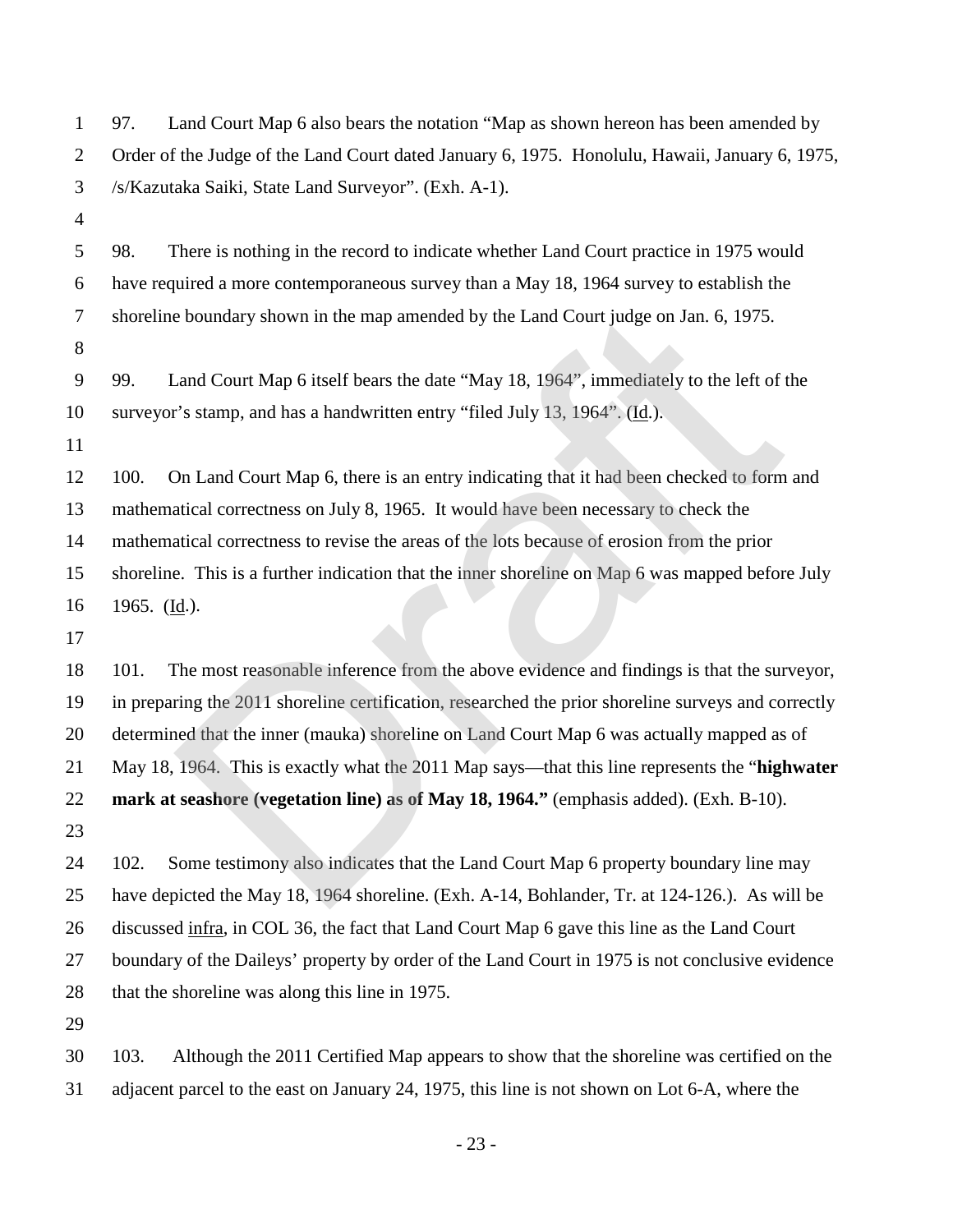| $\mathbf{1}$   | Daileys' home is. (Exh. B-10). This is also after the date of the Land Court Judge's amendment    |  |  |  |
|----------------|---------------------------------------------------------------------------------------------------|--|--|--|
| $\overline{2}$ | of Land Court Map 6 (Jan. 6, 1975), so this indicates that the January 24, 1975 certification was |  |  |  |
| 3              | not the source of the line that is described here as the "Map 6 shoreline" or the "May 1964       |  |  |  |
| $\overline{4}$ | shoreline". (Exhs. A-1, A-1a, B-10).                                                              |  |  |  |
| 5              |                                                                                                   |  |  |  |
| 6              | The May 1964 shoreline on Land Court Map 6 (and on the 2005, 2007, and 2011)<br>104.              |  |  |  |
| 7              | Certified Maps) is the best evidence in the record for the location of the shoreline as of May    |  |  |  |
| 8              | 1964. (Exhs. A-1, B-7(in "Exhibit 6"), A-12, B-10).                                               |  |  |  |
| 9              |                                                                                                   |  |  |  |
| 10             | Historical evidence includes Michael Dailey's statement that in December of 1969 "an<br>105.      |  |  |  |
| 11             | unusual and significant extreme storm/high surf event" caused damage to the Colony property       |  |  |  |
| 12             | including washing away a wooden seawall and surf flooding the front row of units. The "surf       |  |  |  |
| 13             | and storm surge broke windows in [the Daileys'] house, and the ocean and sand and debris          |  |  |  |
| 14             | flowed through our house, causing significant damage." Michael Dailey, WDT at 3; Don              |  |  |  |
| 15             | Rohrbach, WDT at 1-2.                                                                             |  |  |  |
| 16             |                                                                                                   |  |  |  |
| 17             | The loose rock revetment was laid down in about the same location as it is shown in the<br>106.   |  |  |  |
| 18             | 2005 Map:                                                                                         |  |  |  |
| 19             | The revetment functioned well until the winter of 2004-2005. (Exh. A-15 at 2).<br>a.              |  |  |  |
| 20             | There were no problems for 35 years (Michael Dailey, Tr. at p. 175, ll. 1-2), until<br>b.         |  |  |  |
| 21             | some rocks rolled down on the beach in 2005. (Id., ll. 16-17).                                    |  |  |  |
| 22             | It does not appear that the 2005 Map shows stray rocks which may have fallen<br>c.                |  |  |  |
| 23             | from the face of the revetment near the Colony because the makai edge of the                      |  |  |  |
| 24             | boulders is shown as a straight line. ("Exhibit 6" in Exh. B-7).                                  |  |  |  |
| 25             | Photos taken of the west (Colony) end of the revetment in the late 1980's,<br>d.                  |  |  |  |
| 26             | attached to Fraser's written testimony, appear very similar to a photo taken in                   |  |  |  |
| 27             | December 2004. (Fraser, WDT, p. 2, 4, re: attached photos on p. 5 taken circa                     |  |  |  |
| 28             | 1989; "Exhibit 5" in Exh. B-7, top photo).                                                        |  |  |  |
| 29             |                                                                                                   |  |  |  |
| 30             | The 2005 Map shows the toe of the rock revetment located exactly along the May 1964<br>107.       |  |  |  |
| 31             | shoreline on the west (Colony) end makai of the Daileys' property, very slightly inland of the    |  |  |  |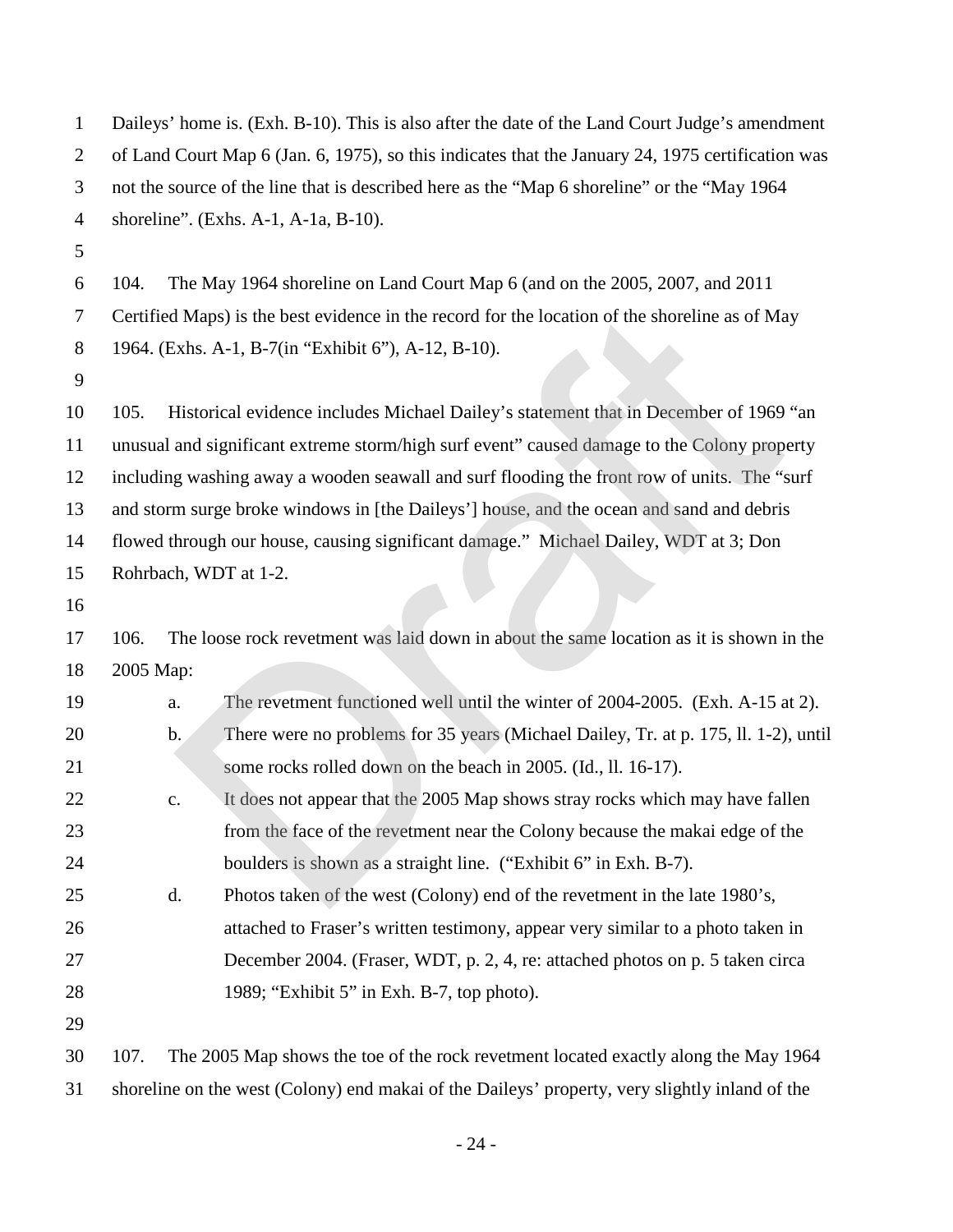May 1964 shoreline in the middle and makai of the Daileys' property (by scaling the map, 1' - 2' inland), and slightly seaward of the May 1964 shoreline at the east makai end (by scaling the map, 3' - 4' seaward) of the Daileys' property. ("Exhibit 6" in Exh. B-7). This would indicate that if the rocks were laid down in 1970 exactly where they were shown on the 2005 Map, they crossed makai of the shoreline on the east end, and that if there had been even a few feet of erosion between May 1964 and when the rocks were laid down, they would have been laid down 7 makai of the shoreline.

 108. It is possible that the boulders seaward of the May 1964 shoreline shown on the east end of the property in the 2005 Map had moved seaward of the location that they were originally placed because of scour. (Bohlander, Tr. at 126). For that reason, the fact that these boulders were makai of the shoreline when mapped in 2005 and 2007, standing alone, cannot be taken as 13 conclusive evidence that they were originally placed makai of the May 1964 shoreline. (Id., Tr. at 125-126). f the shoreline. <sup>10</sup><br>ti s possible that the boulders seaward of the May 1964 shoreline shown on the ear<br>operty in the 2005 Map had moved seaward of the location that they were original<br>ecause of scour. (Bohlander, Tr. at

 109. In 2011, Bohlander also observed scour and rock movement in the rock pile revetment makai at the Colony end of the Daileys' property because it was subject to high wave energy. He surmised that if the rock pile structure had the same form in 2007, that it would be subject to the same wave forces. (Id. at 130-131).

110. The 2011 Certified Map no longer shows the revetment as a continuous structure.

 Rather, it maps a few scattered boulders, mostly at the west (Colony) end. (Exh. B-10). This map was made after the Daileys had moved many of the rocks to build the seawall. (See FOF 17).

111. The extremely high waves of December, 1969 probably caused some erosion. (FOF 56).

<span id="page-27-0"></span> The 2007 Map is not being relied upon for the location of the toe of the revetment because it shows almost exactly the same boulders as the 2005 Map, even though other evidence shows that most of the boulders makai of the seawall were moved mauka to build the seawall. (Exh. A-15 at p.2; see also 2011 Map). Possibly the surveyor did not re-map the boulders in the 2007 Map as they were indicated in the 2005 Map.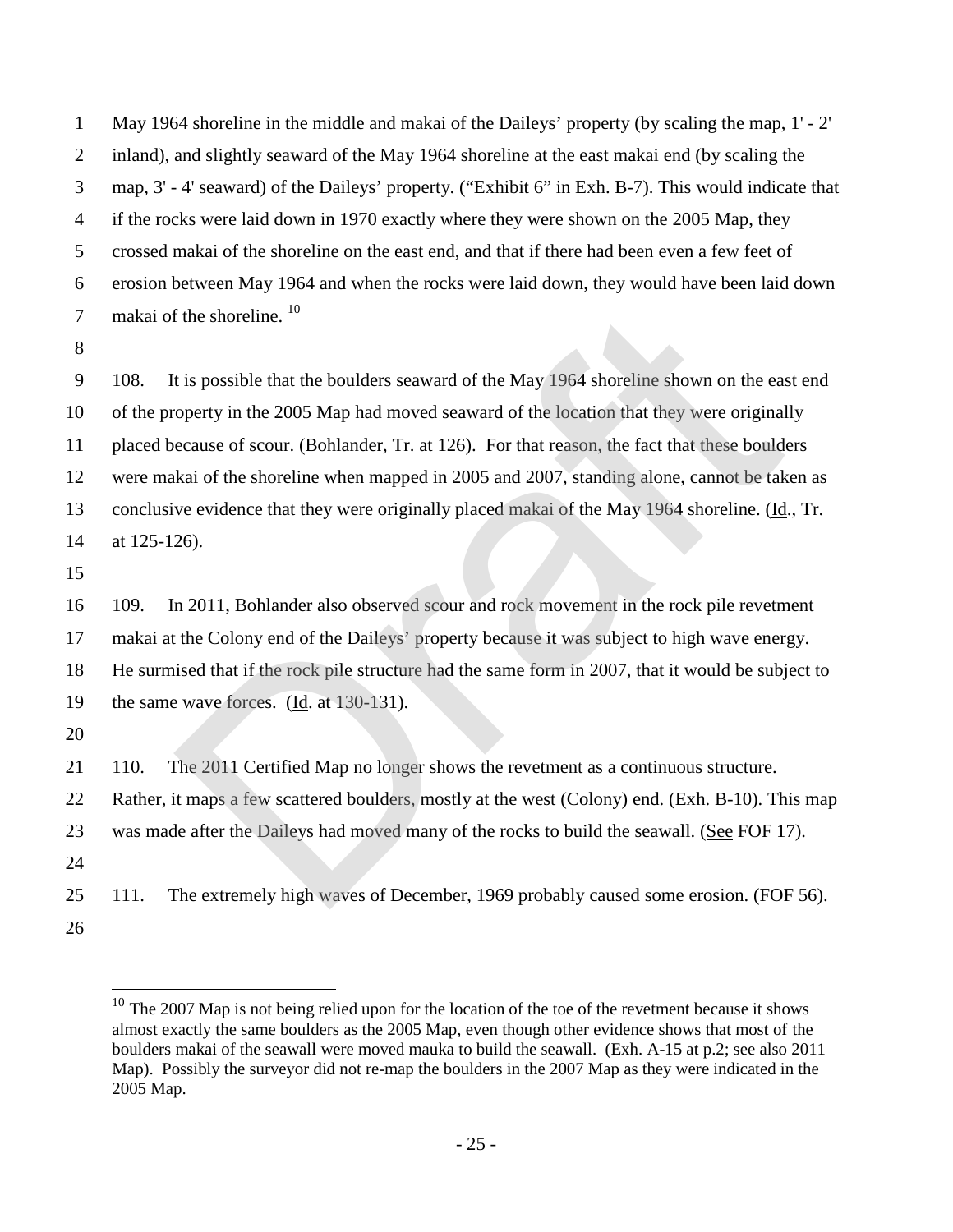112. The entire coastal area including the Daileys' property has been undergoing net long-term erosion over the past 50 years. (Exh. A-15 at p. 7).

 113. OCCL estimated the long-term erosion rate of the shoreline fronting the Dailey property to be 0.3'/yr. ("Exhibit 7" included in Exh. B-7 at 2). This cannot be interpreted to mean, however, that for any set period, for example, 1964-1970, the erosion was the number of years times 0.3'. This long-term rate can be expected to vary in different time periods and may be affected by factors including severity of seasonal waves and weather events.

 114. There is a strong possibility that the shoreline may have eroded enough between May 1964 and the first half of 1970 so that at least a portion of the rock revetment was laid down makai of the shoreline, because it was apparently laid down so close to the 1964 shoreline. The evidence on this point, however, is not enough to make a definite conclusion. The actual location of the shoreline in 1970 is uncertain, and it is possible that the makai edge as mapped in 2005 includes some rocks that migrated seaward since 1970. (FOF 106-109). 3'. This long-term rate can be expected to vary in different time periods and may b<br>by factors including severity of seasonal waves and weather events.<br>There is a strong possibility that the shoreline may have eroded enou

 115. "Exhibit 2" contained in Exh. B-1 are photographs of the loose rock revetment upon which coastal specialist Dolan Eversole drew a line as a rough approximation of the shoreline as it existed in 1975 relative to coconut trees. (See Eversole, Tr. at 93-94, c.f. "Exhibit 5" in Exh. B-7). Eversole states that the line is based on a survey map but did not recall the specific source, and because his interpretation is to a ground photograph rather than a map, it cannot be given weight as an accurate depiction of the 1975 shoreline location relative to the rock revetment.

- 
- 

### **E. The New Seawall Was Built in the Conservation District in 2006-2007**

 116. The 2005 Map showed the entire boulder revetment being makai of the shoreline. (FOF 27 83).

117. As can be seen from comparing the 2005 Map with the 2007 Map and the 2011 Certified

Map, the seawall built by the Daileys was built on the old rock revetment, and hence makai of

the shoreline as established by the 2005 Map, and hence in the conservation district. (Exhs. B-7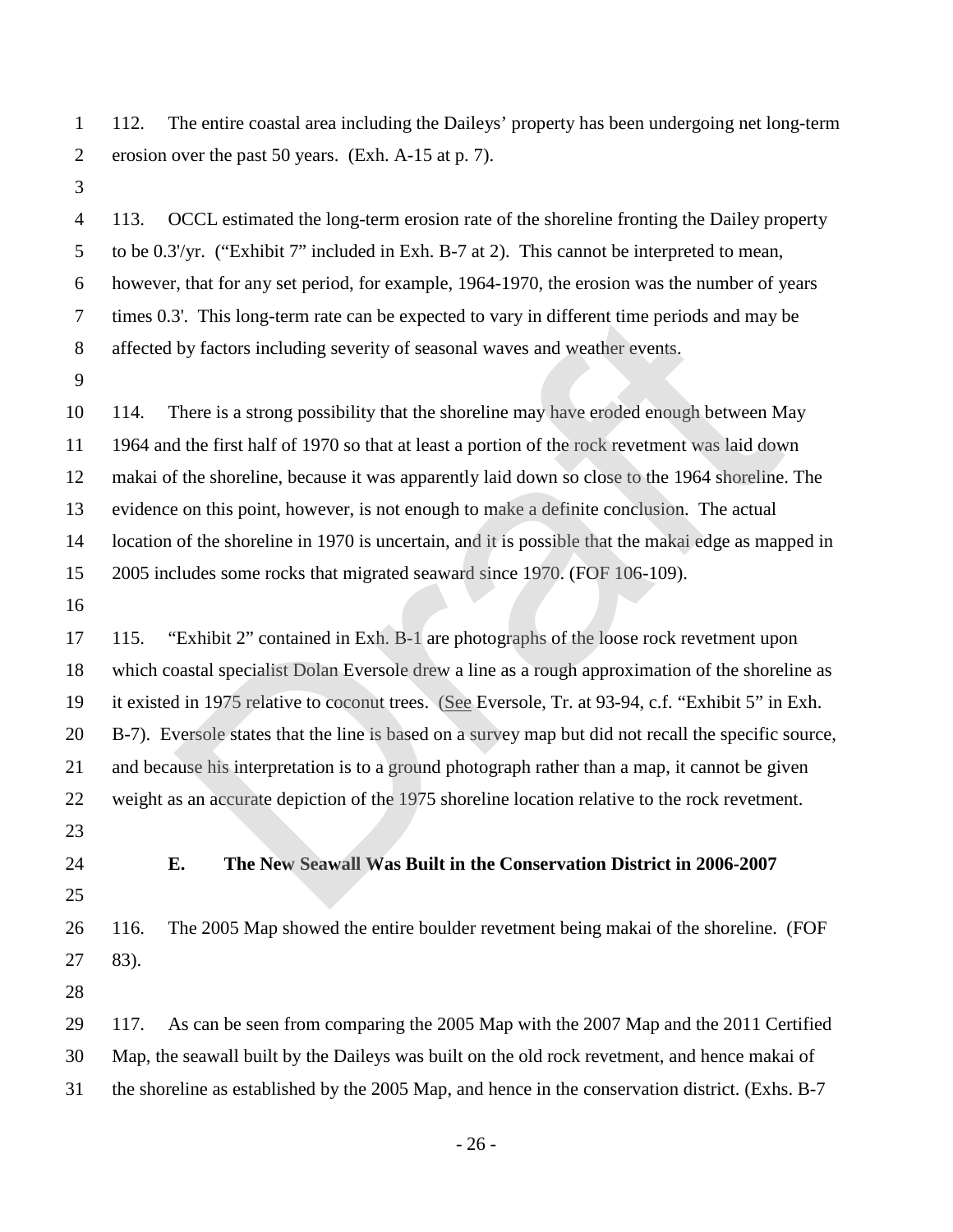(in "Exhibit 6"), A-12, and B-10). This can be seen by scaling various points on each map to known features such as the Dailey home. (Id.).

 118. At the east end of the Dailey property, the rock revetment had extended about 8' inland from the May 1964 shoreline. (Scaling from the 2005 Map in Exh. B-7). The surveyor had shown the distance from the mauka corner of the Dailey property to the May 1964 shoreline as 335.0' on the 2005 Map. The corresponding distance to the seaward face of the seawall in the 2007 Map is 330.90'. Thus, the seawall covers about 4' of the old rock revetment at this point. (Id.).

 119. Given the scale of the maps, it is possible that a small portion of the seawall was built just mauka of the revetment, but it is obvious from the maps that the bulk of the seawall was built on the former rock revetment and makai of the shoreline at the time. (Exhs. B-7, A-12, B-10).

120. Photographs in Exh. B-7 also show how the seawall was built on the rock revetment.

 (Exhs. 10-17 in Exh. B-7. Photos show a progression of construction, with dates from Dec. 23, 2006 to Feb. 16, 2007.).

 121. Dolan Eversole, who had been to the site in late 2004, testified that "in late 2006 there appeared to be new construction on top of—in the same location of where the original structure was located, but it had been reconfigured somewhat, same rocks, but restacked and in a slightly different configuration. A much more vertical configuration, and then a new concrete wall built on top of that." (Tr. at 107, see also Tr. at 88, 90). n the 2005 Map. The corresponding distance to the seaward face of the seawall in<br>ap is 330.90'. Thus, the seawall covers about 4' of the old rock revetment at this po<br>iven the scale of the maps, it is possible that a small

 122. Observations on Feb. 16, 2007, also establish that the highest wash of the waves was mauka of the new seawall, and hence, the seawall was built makai of the shoreline. (FOF 15). 

 123. Although the 2007 Map showed the shoreline along the seaward face of the CRM wall, this was rejected by the state [surveyor]. (Bohlander, Tr. at 123, Exh. A-13.) The evidence does not show that the shoreline actually moved seaward about 4' between the time of the 2005 Map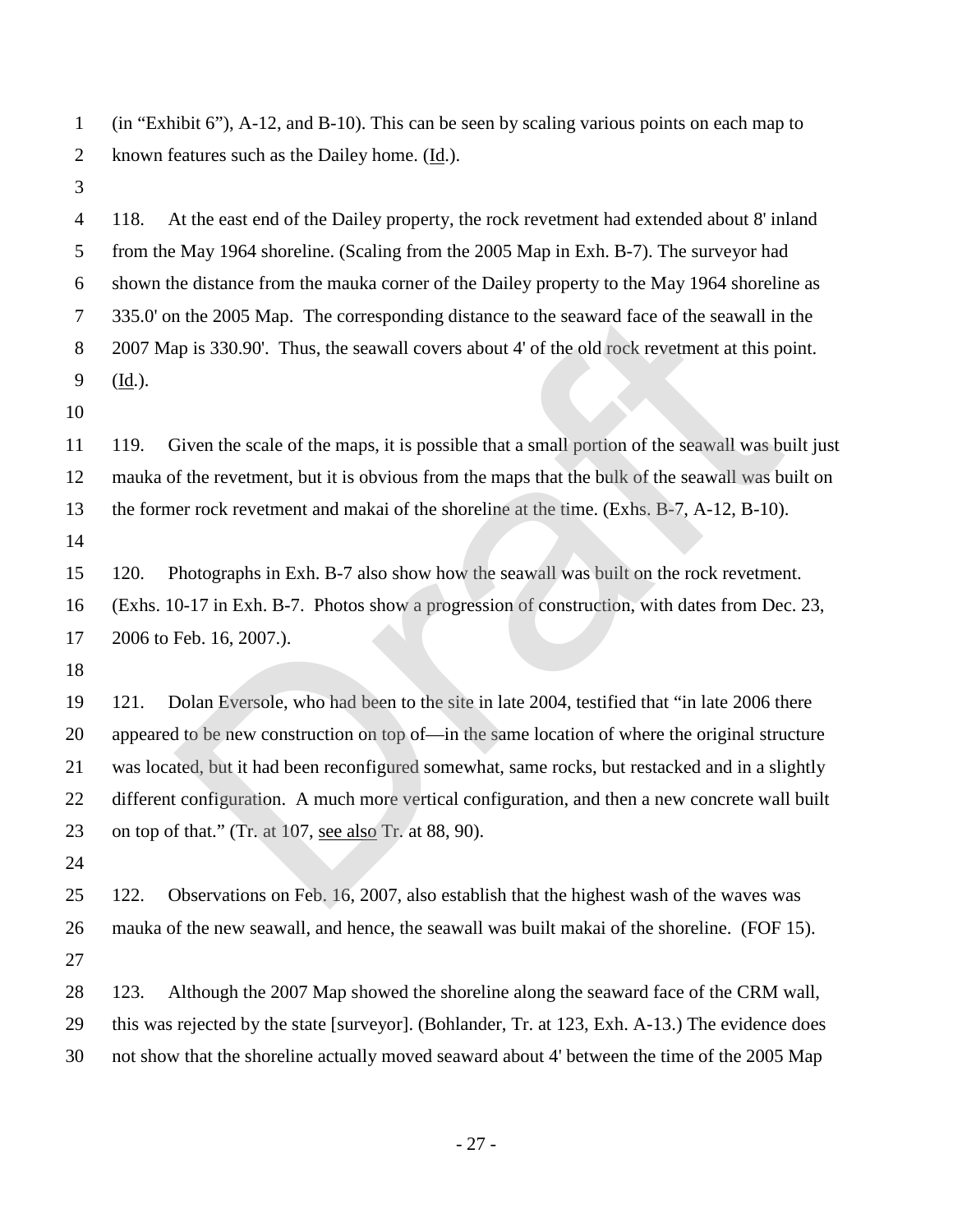and the 2007 Map. Rather, the Daileys' surveyor, in making the 2007 Map, chose to use the seaward face of the seawall.

 124. The 2011 Certified Map is also evidence that the entire seawall was built makai of the shoreline as it existed just before the seawall was built. The coastal specialist who accompanied the surveyors on the site makes it clear that despite the existence of the seawall, observations of the wash of the waves made it clear that the "vast majority of the structure" was makai of the shoreline. (See generally Bohlander, Tr. at 133-135). 125. While Bohlander's observations were made in 2011, they validate similar observations 11 made by OCCL in February 2007. (FOF 15). 126. In addition, Bohlander's observations were made in the summer, and the highest wash of the waves in this area is likely to occur in the winter. The sand beach fronting the seawall is wider in the summer than in the winter. (Bohlander, Tr. at 141-142). 127. It is not important to determine exactly when the entire revetment came within the conservation district because it was entirely within the conservation district by May 2005 at the latest, before the violation occurred in the late 2006-early 2007. (FOF 116-126). of the waves made it clear that the "vast majority of the structure" was makai of the Area Consequently Bohlander, Tr. at 133-135).<br>
While Bohlander's observations were made in 2011, they validate similar observat OCCL in

### **F. The New Seawall is an Entirely Different Type of Structure than the Loose Rock Revetment**

 128. The new seawall is an entirely different structure than the former loose rock revetment. The former rock revetment was a gradually sloping pile of boulders, loosely stacked, that varied in width from about 20' at the west (Colony) end to about 10' at the east (polo field) end. ("Exhibit 6" in Exh. B-7, Exh. A-12 - Scaling from 2005 Map and 2007 Map, respectively, also the 2007 Map depicts a 22.50' distance from the top edge of the boulders to the 1964 shoreline at the west end, from which perhaps 2' - 3' must be subtracted because of the gap between the toe of the revetment and the 1964 shoreline).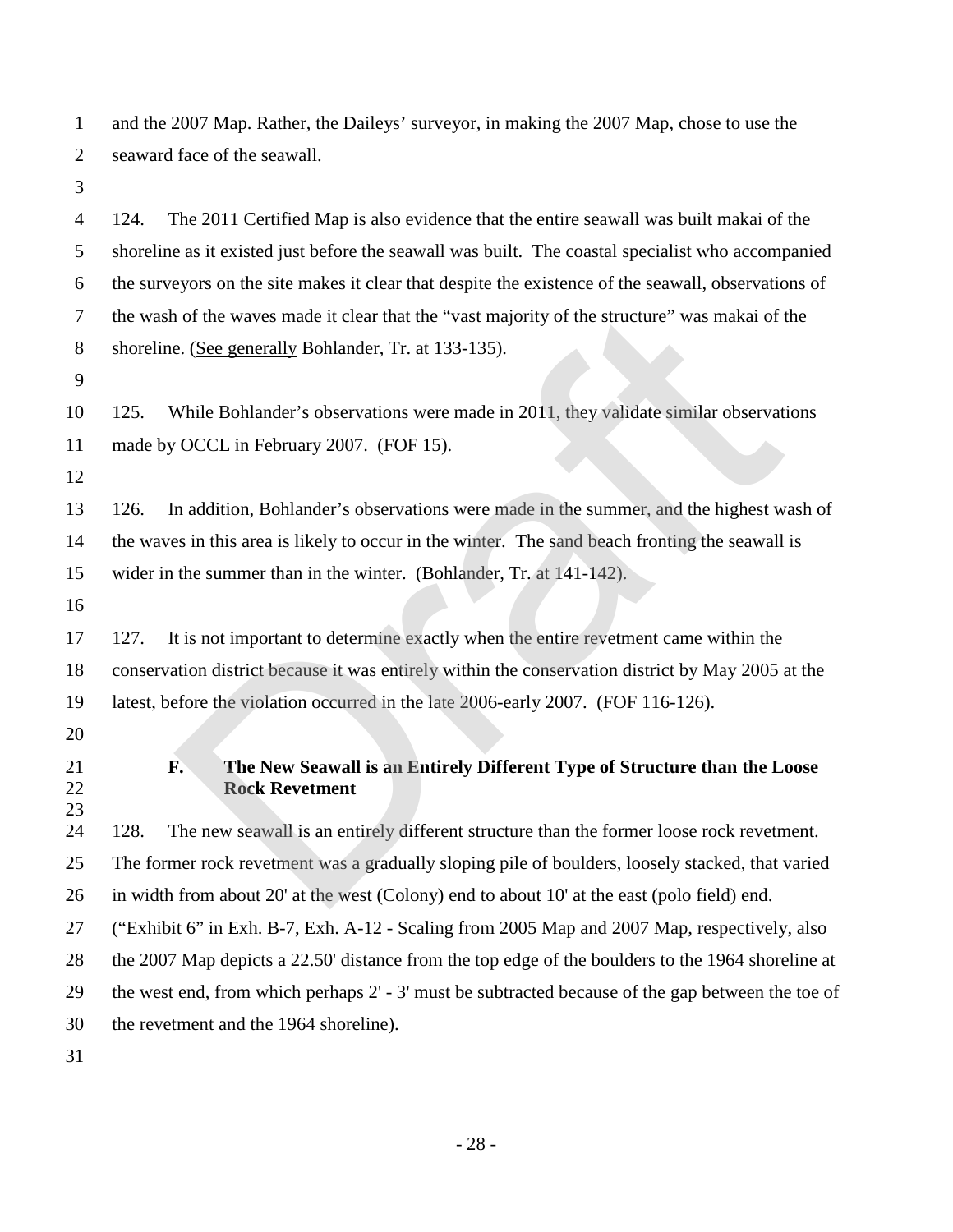| $\mathbf{1}$   | The work done in 2006-2007 did not constitute a repair or reconstruction of the original<br>129.   |  |  |  |
|----------------|----------------------------------------------------------------------------------------------------|--|--|--|
| $\overline{c}$ | loose rock revetment. It constituted the construction of a new seawall, partially grouted, much    |  |  |  |
| 3              | steeper than the old revetment. (Comparison of photos of old revetment in Exh. B-7 with new        |  |  |  |
| $\overline{4}$ | seawall; Eversole, Tr. at 107).                                                                    |  |  |  |
| 5              |                                                                                                    |  |  |  |
| 6              | The new seawall was built on top of some of the old boulders. (Eversole, Tr. at 90, 107,<br>130.   |  |  |  |
| 7              | see also photos in Exh. B-7; FOF 116-126).                                                         |  |  |  |
| 8              |                                                                                                    |  |  |  |
| 9              | The Daileys' coastal engineer estimated the top elevation of the seawall to be about $+10$<br>131. |  |  |  |
| 10             | to $+12$ feet MLLW, while the elevation of the sand along the base of the seawall was estimated    |  |  |  |
| 11             | to vary between $+3$ to $+5$ feet MLLW. (Elaine Tamaye, Exh. A-11 at p. 1).                        |  |  |  |
| 12             |                                                                                                    |  |  |  |
| 13             | The top 3' - 4' of the structure is now grouted and solid. (Bohlander, Tr. at 141).<br>132.        |  |  |  |
| 14             |                                                                                                    |  |  |  |
| 15             | The seawall, standing on the old revetment, is substantially taller than the old rock<br>133.      |  |  |  |
| 16             | revetment. See photos in Exhs. 14-16 contained in Exh. B-7, especially photo showing the           |  |  |  |
| 17             | seawall chest-high to a man standing on the loose boulder revetment in Exh. 14, and photos         |  |  |  |
| 18             | showing the seawall above the grade of the Daileys' yard in Exhs. 15 $\&$ 16. Compare top          |  |  |  |
| 19             | (March, 2007) and bottom (December, 2004) photos on p. 1 of "Exhibit 3" in Exh. B-7, showing       |  |  |  |
| 20             | rock revetment below Daileys' yard, with December, 2004 photos in "Exhibit 5" also within          |  |  |  |
| 21             | Exh. B-7, showing loose boulder revetment "3' - 5" below yard due to scour; photos of Daileys'     |  |  |  |
| 22             | western makai property circa 1989 (p. 5) attached to Fraser written testimony show the same.       |  |  |  |
| 23             | See also FOF 121: after restacking, boulders had a "much more vertical configuration" than the     |  |  |  |
| 24             | old revetment "and then a new concrete wall built on top of that".)                                |  |  |  |
| 25             |                                                                                                    |  |  |  |
| 26             | In stacking the same rocks pulled back from the beach, because the construction of the<br>134.     |  |  |  |
| 27             | seawall resulted in a substantially more vertical configuration (FOF 17 and FOF 121), and did      |  |  |  |
| 28             | not move the rocks significantly mauka (FOF 117-118), the only place for the same rocks to go      |  |  |  |
| 29             | was up.                                                                                            |  |  |  |
| 30             |                                                                                                    |  |  |  |

- 29 -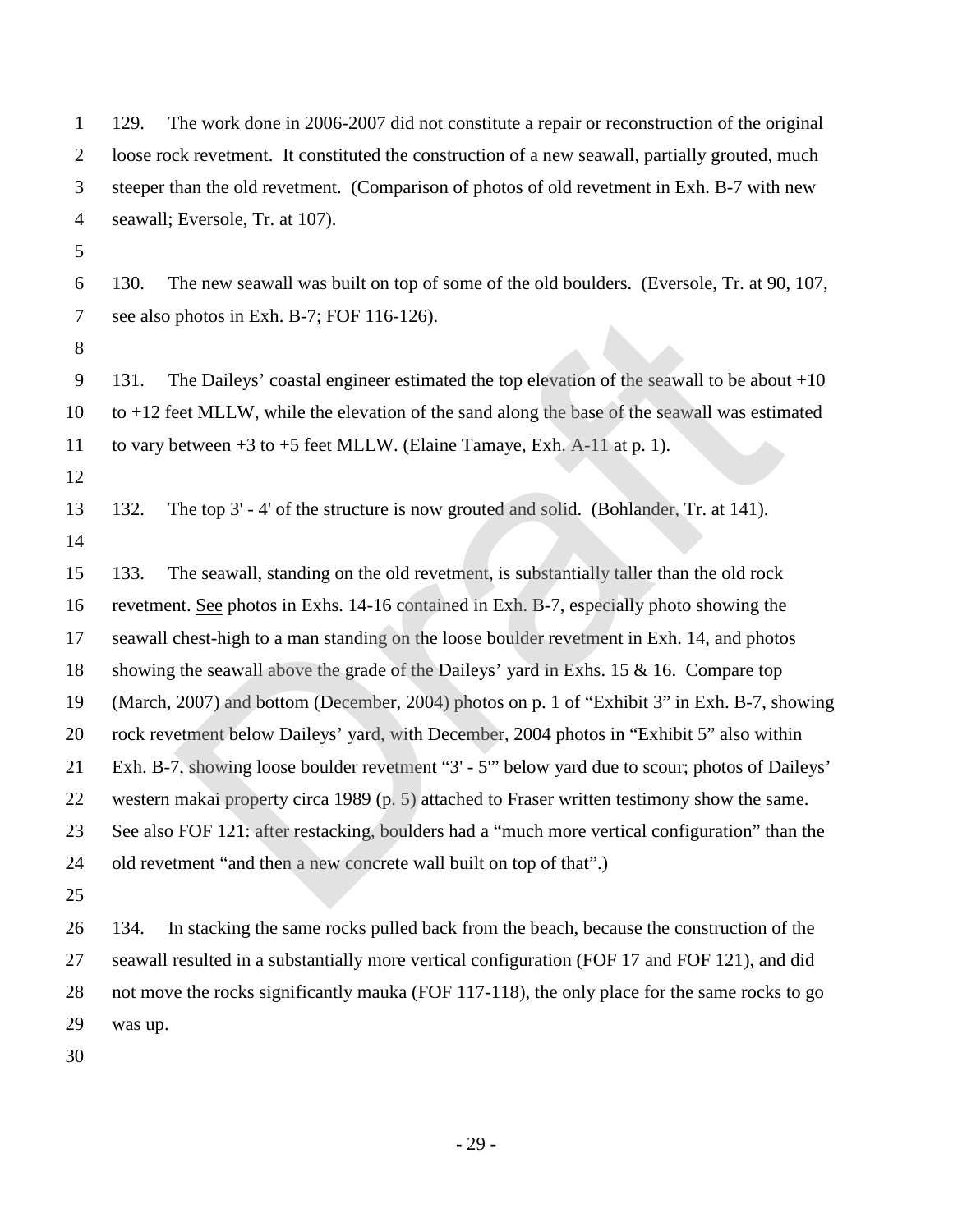| $\mathbf{1}$   | The near-vertical, partially grouted seawall will tend to cause more erosion of the beach<br>135.   |  |  |  |  |
|----------------|-----------------------------------------------------------------------------------------------------|--|--|--|--|
| $\overline{c}$ | than the sloping loose rock revetment that it replaced. "The rough and porous surface [of a         |  |  |  |  |
| 3              | revetment] and flatter slope absorb and dissipate wave energy more efficiently than vertical        |  |  |  |  |
| 4              | walls, reducing wave reflection, run-up, and overtopping. As such, there is a greater chance of     |  |  |  |  |
| 5              | sand accumulation seaward of the structure." (Exh. A-15 at 9; see also Bohlander, Tr. at 142-       |  |  |  |  |
| 6              | 144).                                                                                               |  |  |  |  |
| 7              |                                                                                                     |  |  |  |  |
| 8              | Coastal geologist Bohlander testified that the worst structure for causing loss of sand<br>136.     |  |  |  |  |
| 9              | would be a vertical seawall, the least would be a "rock pile" like the Daileys' original revetment. |  |  |  |  |
| 10             | Bohlander, Tr. at 144.                                                                              |  |  |  |  |
| 11             |                                                                                                     |  |  |  |  |
| 12             | Seawalls damage beaches. (Lemmo, Tr. at p. 77, ll. 12-13).<br>137.                                  |  |  |  |  |
| 13             |                                                                                                     |  |  |  |  |
| 14             | A seawall tends to impound the sand mauka of the wall, preventing it from replenishing<br>138.      |  |  |  |  |
| 15             | the beach. Bohlander, Tr. at 143-144.                                                               |  |  |  |  |
| 16             |                                                                                                     |  |  |  |  |
| 17             | The new structure is somewhat porous at the base, where the seawall is built on loose<br>139.       |  |  |  |  |
| 18             | boulders. This allows some wave energy to get through, and some sand to leak out at the toe of      |  |  |  |  |
| 19             | the structure, causing soil liquefaction mauka of the boulders and cavities to form. (Bohlander,    |  |  |  |  |
| 20             | Tr. at 133-135, WDT at p. 3; Eversole, Tr. at 89; photos in Exhs. 14-16 in Exh. B-7).               |  |  |  |  |
| 21             |                                                                                                     |  |  |  |  |
| 22             | The work done in late 2006-early 2007 did not change roughly 45' of the old revetment at<br>140.    |  |  |  |  |
| 23             | the west end near the Colony seawall. This portion remained as a sloping revetment of loose         |  |  |  |  |
| 24             | rocks. $(Exh. A-15 at 2).$                                                                          |  |  |  |  |
| 25             |                                                                                                     |  |  |  |  |
| 26             | FOF 141-144 demonstrate that the structure built in 2006-2007 is defined as a different<br>141.     |  |  |  |  |
| 27             | type of structure than existed before, and it was generally called a "seawall" rather than a        |  |  |  |  |
| 28             | "revetment", "loose rock revetment", or "loose rock pile", by observers in this case, including     |  |  |  |  |
| 29             | the Daileys' consultants:                                                                           |  |  |  |  |
| 30             | Michael Dailey described the original structure as a "loose rock revetment".<br>a.                  |  |  |  |  |
| 31             | (Michael Dailey, WDT, pp. 3-4).                                                                     |  |  |  |  |

- 30 -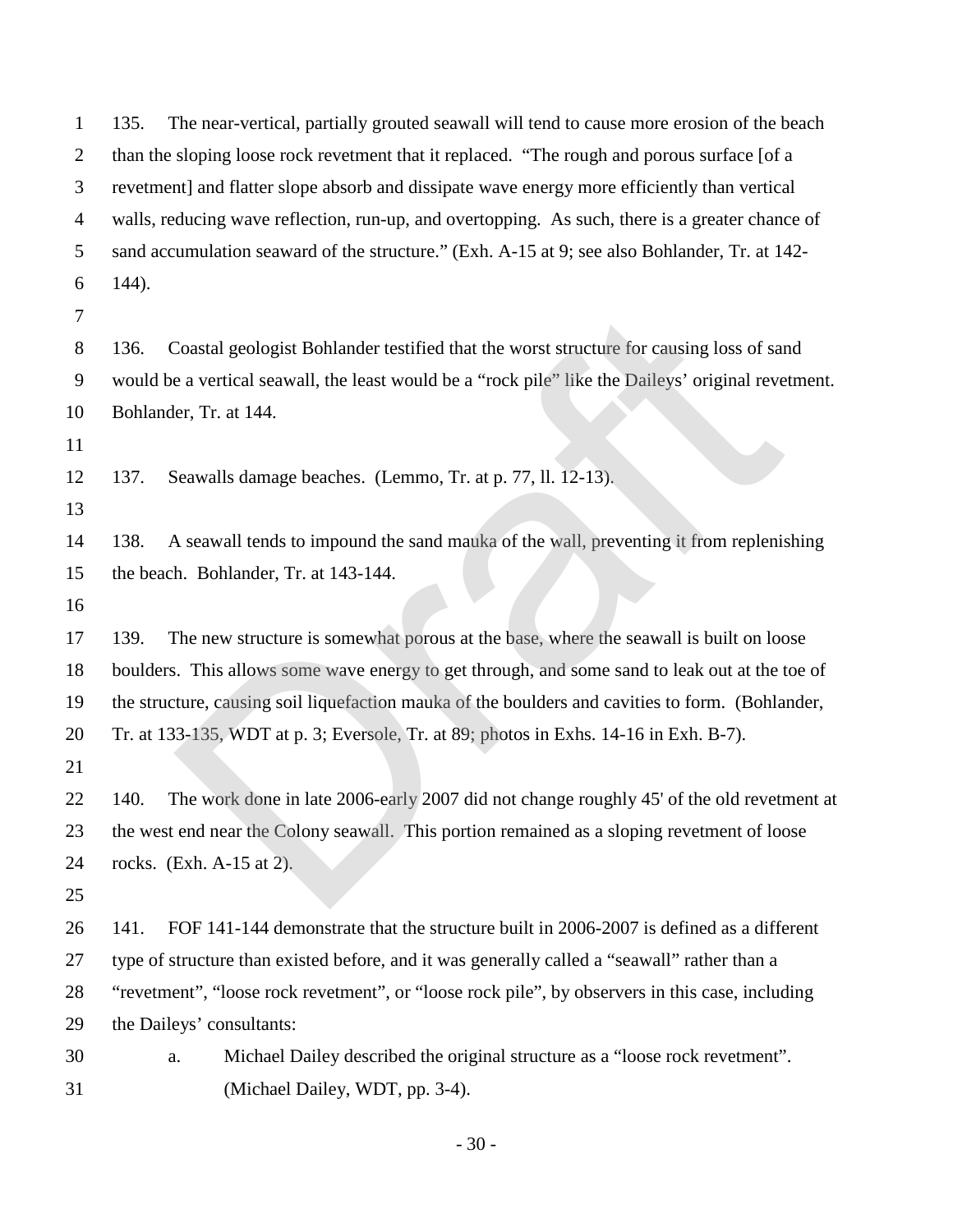| $\mathbf{1}$   | $\mathbf b$ .                                                                                    | The Daileys' neighbor, William Fraser, stated that he was told that the Daileys                    |  |  |  |  |
|----------------|--------------------------------------------------------------------------------------------------|----------------------------------------------------------------------------------------------------|--|--|--|--|
| $\overline{2}$ |                                                                                                  | "stack(ed) loose rocks on top of the sand". (Fraser, WDT, p. 2, and p. 5 of                        |  |  |  |  |
| 3              |                                                                                                  | photos).                                                                                           |  |  |  |  |
| $\overline{4}$ | $\mathbf{c}$ .                                                                                   | Lemmo does not consider the original structure as a revetment but just a pile of                   |  |  |  |  |
| 5              |                                                                                                  | rocks. "(A) revetment is an uncemented structure, but the rocks are placed                         |  |  |  |  |
| 6              |                                                                                                  | strategically so they're locked into place, and it's very well engineered." (Lemmo,                |  |  |  |  |
| 7              |                                                                                                  | Tr. at 81).                                                                                        |  |  |  |  |
| 8              | d.                                                                                               | Eversole hesitated to call the original structure a revetment and referred to it as a              |  |  |  |  |
| 9              |                                                                                                  | "rock structure". (Eversole, Tr. at 90).                                                           |  |  |  |  |
| 10             |                                                                                                  |                                                                                                    |  |  |  |  |
| 11             | 142.                                                                                             | In contrast, by 2007, the loose rocks were restacked and built into a "new vertical stem           |  |  |  |  |
| 12             |                                                                                                  | seawall" on top of the rock revetment, which Eversole referred to as a "hybrid wall". (Id.).       |  |  |  |  |
| 13             |                                                                                                  |                                                                                                    |  |  |  |  |
| 14             | 143.                                                                                             | Three months after OCCL/DLNR staff observed work on the structure, the Daileys'                    |  |  |  |  |
| 15             | coastal engineering expert described the current shoreline structure on the Daileys' property on |                                                                                                    |  |  |  |  |
| 16             |                                                                                                  | May 22, 2007 as a "seawall comprised of very large boulders with a concrete cap" and that the      |  |  |  |  |
| 17             |                                                                                                  | boulders previously placed on the shoreline as a revetment were "re-used to build the existing     |  |  |  |  |
| 18             |                                                                                                  | seawall." (supra, FOF 17; stipulation, see Elaine Tamaye, Tr. at 196, 198).                        |  |  |  |  |
| 19             |                                                                                                  |                                                                                                    |  |  |  |  |
| 20             | 144.                                                                                             | The Daileys' SSV described its request as adding a second tier to the face of its existing         |  |  |  |  |
| 21             |                                                                                                  | seawall. (Exh. A-15, Exh. "C"). The C&C's DPP described the existing seawall as "a grouted         |  |  |  |  |
| 22             |                                                                                                  | seawall ranging in height from two to six feet above the beach, with a two- to three-foot wide     |  |  |  |  |
| 23             |                                                                                                  | concrete cap." $(Exh. A-15, p. 2)$ .                                                               |  |  |  |  |
| 24             |                                                                                                  |                                                                                                    |  |  |  |  |
| 25<br>26<br>27 | G.                                                                                               | Neither Party Proved the "Replacement Cost" of the Original Rock<br><b>Revetment</b>               |  |  |  |  |
| 28             | 145.                                                                                             | Michael Dailey described construction in late 2006 – early 2007 as having "consisted of            |  |  |  |  |
| 29             |                                                                                                  | retrieving and stacking of the rocks back to the original location/footprint of the revetment, and |  |  |  |  |
| 30             | in some areas pulling the rocks further landward than their original footprint by more vertical  |                                                                                                    |  |  |  |  |
| 31             | stacking, and capping the structure with grout to insure its structural integrity", and costing  |                                                                                                    |  |  |  |  |
| 32             |                                                                                                  | \$50,000. Completely removing and reconstructing the revetment seawall was estimated as well       |  |  |  |  |
|                |                                                                                                  |                                                                                                    |  |  |  |  |

- 31 -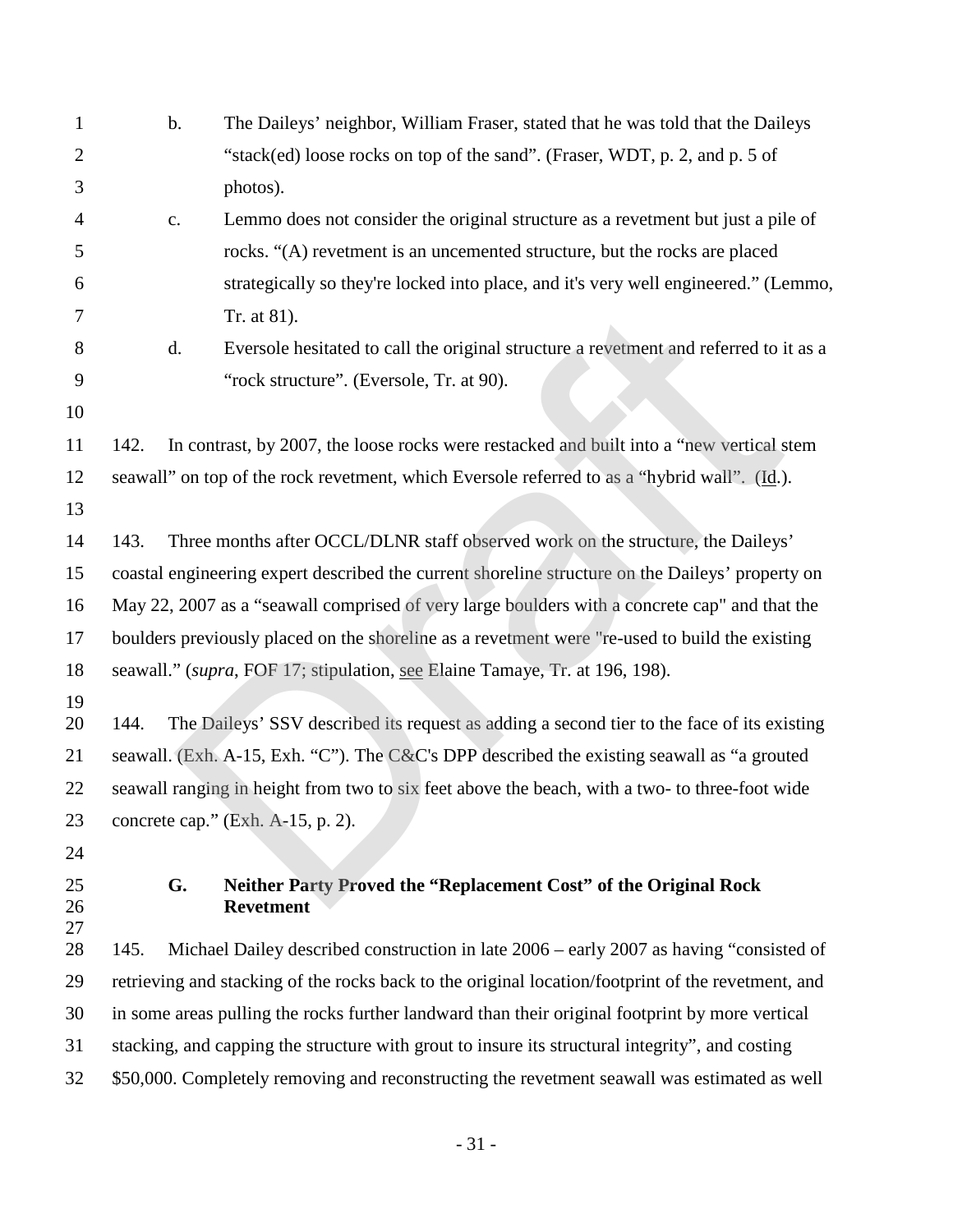| 1                        | as in excess of \$300,000. The 45' at the western edge of the property adjacent to the Colony's  |               |                                                                                                                                                                                                                                                       |  |  |
|--------------------------|--------------------------------------------------------------------------------------------------|---------------|-------------------------------------------------------------------------------------------------------------------------------------------------------------------------------------------------------------------------------------------------------|--|--|
| $\overline{2}$           |                                                                                                  |               | property was not grouted or restacked and remains as loose boulders, as it was more stable and                                                                                                                                                        |  |  |
| 3                        |                                                                                                  |               | not in direct proximity to the Daileys' house. (Michael Dailey, WDT, p. 7-8; Exhs. A-7, A-8;                                                                                                                                                          |  |  |
| 4                        |                                                                                                  |               | Harvey Hida, WDT, p. 2.) [Daileys FOF 20].                                                                                                                                                                                                            |  |  |
| 5                        |                                                                                                  |               |                                                                                                                                                                                                                                                       |  |  |
| 6                        | 146.                                                                                             |               | For the purposes of H.A.R. § 13-5-37(d)(1994) <sup>11</sup> , the "replacement cost" of a                                                                                                                                                             |  |  |
| 7                        |                                                                                                  |               | nonconforming structure can be significant:                                                                                                                                                                                                           |  |  |
| 8<br>9<br>10<br>11<br>12 |                                                                                                  |               | (d) If a nonconforming structure is destroyed by any means to an extent<br>of more than fifty per cent of its replacement cost at the time of destruction, it shall<br>not be reconstructed except in conformity with the provisions of this chapter. |  |  |
| 13                       | 147.                                                                                             |               | The Daileys offered evidence about the cost of the work done in 2006-2007 intended to                                                                                                                                                                 |  |  |
| 14                       |                                                                                                  |               | bring their project under the scope of this clause. (Michael Dailey, WDT, p. 8 ("The revetment                                                                                                                                                        |  |  |
| 15                       | was not damaged or destroyed to a degree greater than 50% of its replacement cost"); Harvey      |               |                                                                                                                                                                                                                                                       |  |  |
| 16                       | Hida, WDT, p. 2; Exhs. A-7, A-8).                                                                |               |                                                                                                                                                                                                                                                       |  |  |
| 17                       |                                                                                                  |               |                                                                                                                                                                                                                                                       |  |  |
| 18                       | 148.                                                                                             |               | The evidence presented does not satisfy this clause because: (1) the work done was not a                                                                                                                                                              |  |  |
| 19                       | reconstruction of the original nonconforming rock revetment. It was a new seawall. (2) The       |               |                                                                                                                                                                                                                                                       |  |  |
| 20                       | costs given were: actual cost of \$50,000 to move boulders and build the seawall in late 2006-   |               |                                                                                                                                                                                                                                                       |  |  |
| 21                       | early 2007, and in excess of \$300,000 to build a proposed engineered seawall. (Michael Dailey   |               |                                                                                                                                                                                                                                                       |  |  |
| 22                       |                                                                                                  |               | WDT, p. 8). Neither figure is the replacement cost of the original revetment.                                                                                                                                                                         |  |  |
| 23<br>24                 | 149.                                                                                             |               | The Daileys assert construction costs of \$50,000, and completely removing and                                                                                                                                                                        |  |  |
| 25                       | reconstructing the revetment seawall was estimated as well as in excess of \$300,000, supra, FOF |               |                                                                                                                                                                                                                                                       |  |  |
| 26                       |                                                                                                  | 148. However: |                                                                                                                                                                                                                                                       |  |  |
| 27                       |                                                                                                  | a.            | The \$50,000 was not for restacking the loose rock pile, but for "design, planning,                                                                                                                                                                   |  |  |
| 28                       |                                                                                                  |               | and permits for repairing a damaged seawall", and that "(c) on struction of a                                                                                                                                                                         |  |  |
| 29                       |                                                                                                  |               | seawall can be \$1,000 to \$1,500 per linear foot." (Exh. A-7.)                                                                                                                                                                                       |  |  |
| 30                       |                                                                                                  | $b$ .         | The cost "in excess of \$300,000" was not for replacing the loose rock pile without                                                                                                                                                                   |  |  |
| 31                       |                                                                                                  |               | exceeding the size, height, or density at the time of its inclusion into the                                                                                                                                                                          |  |  |
| 32                       |                                                                                                  |               | conservation district (H.A.R. $\S$ 13-5-37(e)), but either:                                                                                                                                                                                           |  |  |

<span id="page-34-0"></span> $\overline{11}$  See COL 2.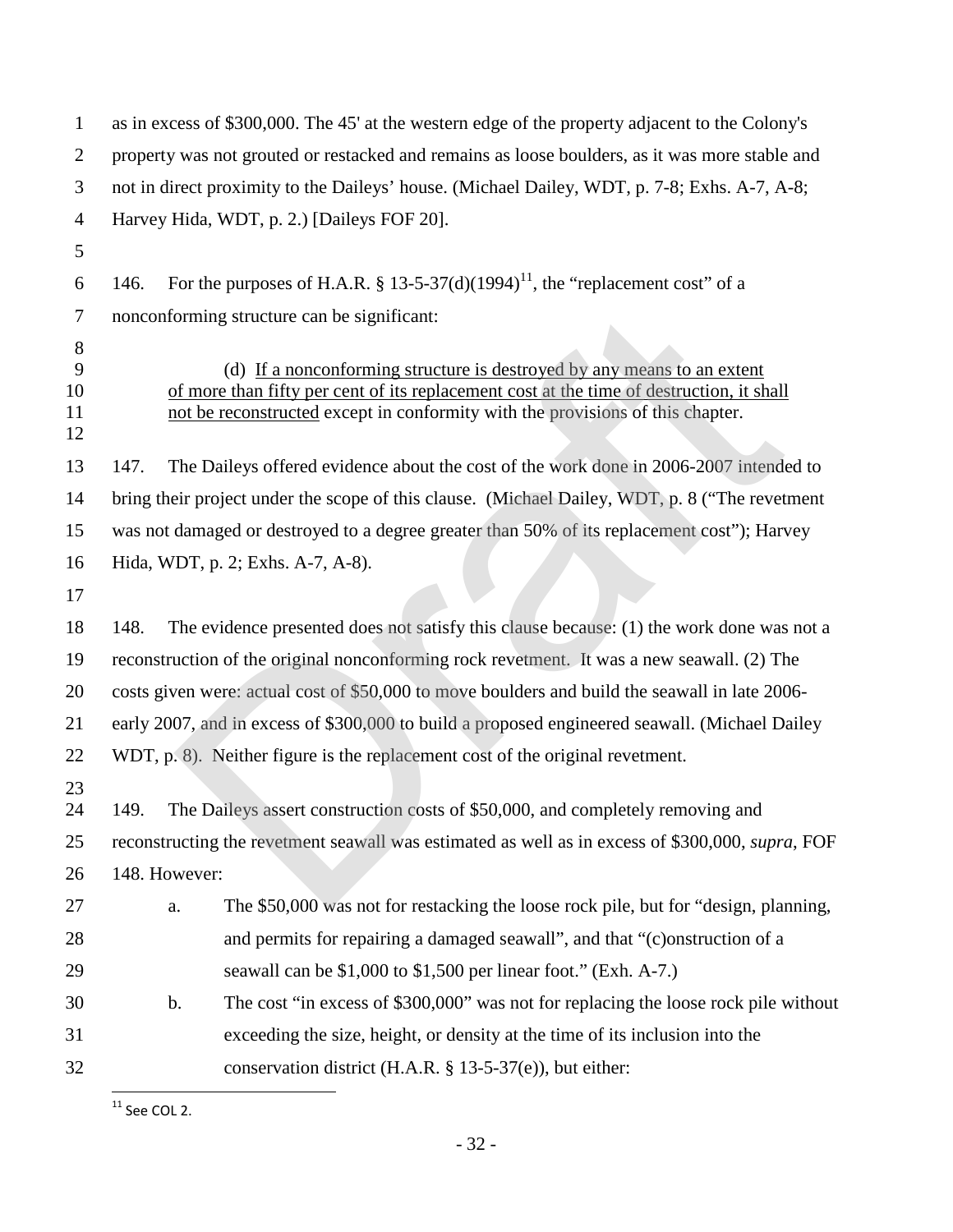| 1                                                        |                                                                                                                                                                                                                                                                                                                                                                                                                                                                                                                                                                                                                                                                                                                                                                                             | i.             | the cost "to construct a new seawall $(by)$ remov(ing) the existing                                                              |  |  |
|----------------------------------------------------------|---------------------------------------------------------------------------------------------------------------------------------------------------------------------------------------------------------------------------------------------------------------------------------------------------------------------------------------------------------------------------------------------------------------------------------------------------------------------------------------------------------------------------------------------------------------------------------------------------------------------------------------------------------------------------------------------------------------------------------------------------------------------------------------------|----------------|----------------------------------------------------------------------------------------------------------------------------------|--|--|
| $\overline{2}$                                           |                                                                                                                                                                                                                                                                                                                                                                                                                                                                                                                                                                                                                                                                                                                                                                                             |                | seawall and rebuild(ing) it mauka of the certified shoreline," consisting of:                                                    |  |  |
| 3                                                        |                                                                                                                                                                                                                                                                                                                                                                                                                                                                                                                                                                                                                                                                                                                                                                                             |                | 1) removing and hauling away ten tall coconut trees behind the old                                                               |  |  |
| 4                                                        |                                                                                                                                                                                                                                                                                                                                                                                                                                                                                                                                                                                                                                                                                                                                                                                             |                | seawall; 2) planning and engineering fees to acquire building permits; 3)                                                        |  |  |
| 5                                                        |                                                                                                                                                                                                                                                                                                                                                                                                                                                                                                                                                                                                                                                                                                                                                                                             |                | Army Corp and DoH Clean Water and NPDES permit costs; and 4) labor,                                                              |  |  |
| 6                                                        |                                                                                                                                                                                                                                                                                                                                                                                                                                                                                                                                                                                                                                                                                                                                                                                             |                | materials and equipment to remove the old seawall and to construct the                                                           |  |  |
| 7                                                        |                                                                                                                                                                                                                                                                                                                                                                                                                                                                                                                                                                                                                                                                                                                                                                                             |                | new seawall structure authorized by the C&C's DPP (supra, FOF 28(d)),                                                            |  |  |
| 8                                                        |                                                                                                                                                                                                                                                                                                                                                                                                                                                                                                                                                                                                                                                                                                                                                                                             |                | $(Exh. A-8)$ ; or                                                                                                                |  |  |
| 9                                                        |                                                                                                                                                                                                                                                                                                                                                                                                                                                                                                                                                                                                                                                                                                                                                                                             | ii.            | an estimate at 2007 costs to replace the rock revetment with the seawall                                                         |  |  |
| 10                                                       |                                                                                                                                                                                                                                                                                                                                                                                                                                                                                                                                                                                                                                                                                                                                                                                             |                | structure authorized by the $C&C$ 's DPP (supra,), including re-using the                                                        |  |  |
| 11                                                       |                                                                                                                                                                                                                                                                                                                                                                                                                                                                                                                                                                                                                                                                                                                                                                                             |                | existing rocks, would be \$340,000, which was based upon 425 cubic                                                               |  |  |
| 12                                                       |                                                                                                                                                                                                                                                                                                                                                                                                                                                                                                                                                                                                                                                                                                                                                                                             |                | yards CRM at \$800/cu.yd (emphases added). (Hida, WDT, September 24,                                                             |  |  |
| 13                                                       |                                                                                                                                                                                                                                                                                                                                                                                                                                                                                                                                                                                                                                                                                                                                                                                             |                | $2013, \P 3$ ).                                                                                                                  |  |  |
| 14                                                       |                                                                                                                                                                                                                                                                                                                                                                                                                                                                                                                                                                                                                                                                                                                                                                                             |                |                                                                                                                                  |  |  |
| 15                                                       | 150.                                                                                                                                                                                                                                                                                                                                                                                                                                                                                                                                                                                                                                                                                                                                                                                        |                | The replacement cost to rebuild the old rock revetment exactly as it had originally been                                         |  |  |
| 16                                                       | laid down would obviously have been much less than the \$300,000 - \$340,000 estimated to build                                                                                                                                                                                                                                                                                                                                                                                                                                                                                                                                                                                                                                                                                             |                |                                                                                                                                  |  |  |
| 17                                                       | the seawall and revetment authorized by the SSV, but it is not possible on this record to estimate                                                                                                                                                                                                                                                                                                                                                                                                                                                                                                                                                                                                                                                                                          |                |                                                                                                                                  |  |  |
| 18                                                       |                                                                                                                                                                                                                                                                                                                                                                                                                                                                                                                                                                                                                                                                                                                                                                                             | how much less. |                                                                                                                                  |  |  |
| 19                                                       |                                                                                                                                                                                                                                                                                                                                                                                                                                                                                                                                                                                                                                                                                                                                                                                             |                |                                                                                                                                  |  |  |
| 20<br>21<br>22                                           |                                                                                                                                                                                                                                                                                                                                                                                                                                                                                                                                                                                                                                                                                                                                                                                             | <b>H.</b>      | <b>OCCL/DLNR's Treatment of Three Other Mokulē'ia Property Owners</b><br><b>Was Consistent with its Treatment of the Daileys</b> |  |  |
| 23                                                       | 151.                                                                                                                                                                                                                                                                                                                                                                                                                                                                                                                                                                                                                                                                                                                                                                                        |                | The Daileys introduced exhibits on three cases in Mokulē'ia asserting that:                                                      |  |  |
| 24<br>25<br>26<br>27<br>28<br>29<br>30<br>31<br>32<br>33 | While the Daileys have been stuck in limbo, many of their neighbors have obtained<br>easements from DLNR allowing pre-existing seawalls to remain in the Conservation<br>District and on State land (Exs. A-21 through A-24). DLNR did not require those owners<br>to remove their seawalls. While this alternative was available to DLNR to address<br>the situation fronting the Dailey property, DLNR took a very different tact with the<br>Daileys, pursuing them with fines and violations and seeking removal of some or all of<br>the structure, despite conceding that the inhabited dwelling would be in imminent danger<br>of collapse without shoreline protection (see e.g., Exh. A-6). (Elizabeth Dailey and<br>Michael Dailey's Responsive Brief, September 24, 2013, p. 8.) |                |                                                                                                                                  |  |  |
| 34                                                       | 152.                                                                                                                                                                                                                                                                                                                                                                                                                                                                                                                                                                                                                                                                                                                                                                                        |                | The Daileys' assertion is incorrect that OCCL/DLNR had conceded that the dwelling                                                |  |  |
| 35                                                       | would be in imminent danger without shoreline protection. To the contrary, OCCL/DLNR had                                                                                                                                                                                                                                                                                                                                                                                                                                                                                                                                                                                                                                                                                                    |                |                                                                                                                                  |  |  |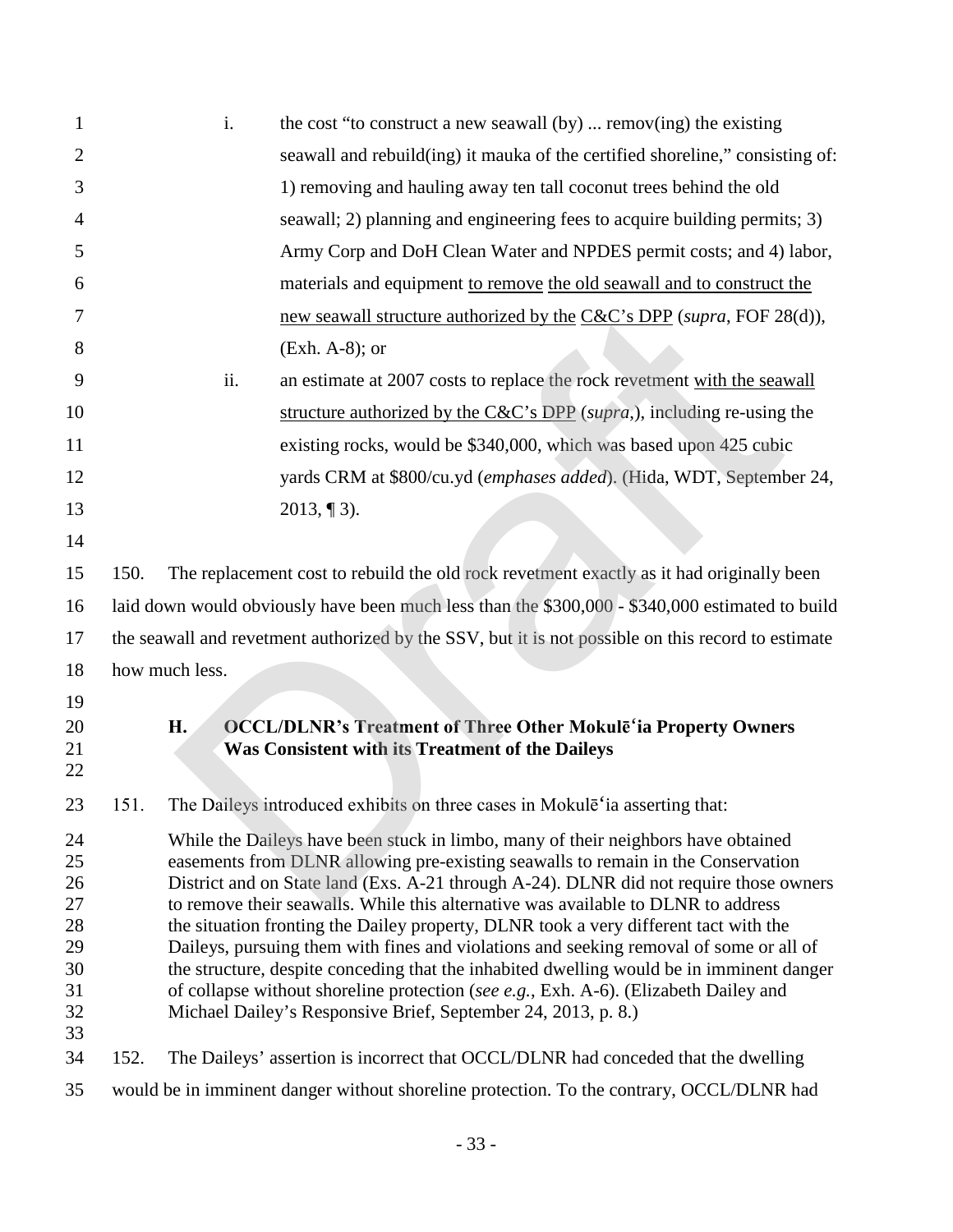informed the Daileys in denying the emergency CDUA that there was no clearly demonstrated emergency present for the land owner, because the erosion rate did not pose a significant immediate erosion threat to the dwelling. (emphasis added, Exh. A-6, p. 2). OCCL/DLNR was not requiring the removal of the existing rock revetment aside from encroaching portions. Id. Because the standard of emergency did not appear to be met, OCCL was responding to the request for an emergency permit as recommendations to reconstruct the revetment. (Exh. A-6, p.  $7 - 3$ ).

 153. The following FOF154-156 summarize the factual differences between the three other situations and the current one. None of the others involved the construction of a new seawall after the receipt of cease-and-desist orders.

 154. The first was a July 21, 2004 recommendation to close a violation case, because all the recent work was done mauka of the existing walls and well within the property boundaries, and did not appear to be a conservation district violation or an encroachment. In addition, C&C's DPP was handling the case and would be enforcing Special Management Area ("SMA") and setback variance violations. (Exhs. A-19, A-20; Lemmo, Tr. at 72).

 155. The second involved a January 24, 2013, Request to Resolve State Land Encroachment, in which on May 24, 2013, DLNR's Land Division recommended the grant of a Term, Non- Exclusive Easement for Seawall and Concrete Footing Purposes, and Issuance of a Management Right-of-Entry. The applicant was in the process of obtaining a shoreline certification, and during the survey process, portions of the seawall and concrete footing (264 square feet) were found to be makai of the shoreline. The entire seawall and concrete footing had originally been found to be mauka of the original shoreline and within the recorded boundary of the private property. OCCL/DLNR determined that the seawall was an authorized land use based on C&C's DPP's December 21, 2009, approval of a Shoreline Setback Variance (No. 2009/SV-10) for the subject seawall. OCCL/DLNR also found no discernible effect on beach and recreational resources nor on public access. OCCL/DLNR therefore did not ask for an after-the-fact conservation district use application, but stated it might reconsider if it found that the seawall The following FOF154-156 summarize the factual differences between the three of<br>s and the current one. None of the others involved the construction of a new seaw<br>receipt of cease-and-desist orders.<br>The first was a July 21,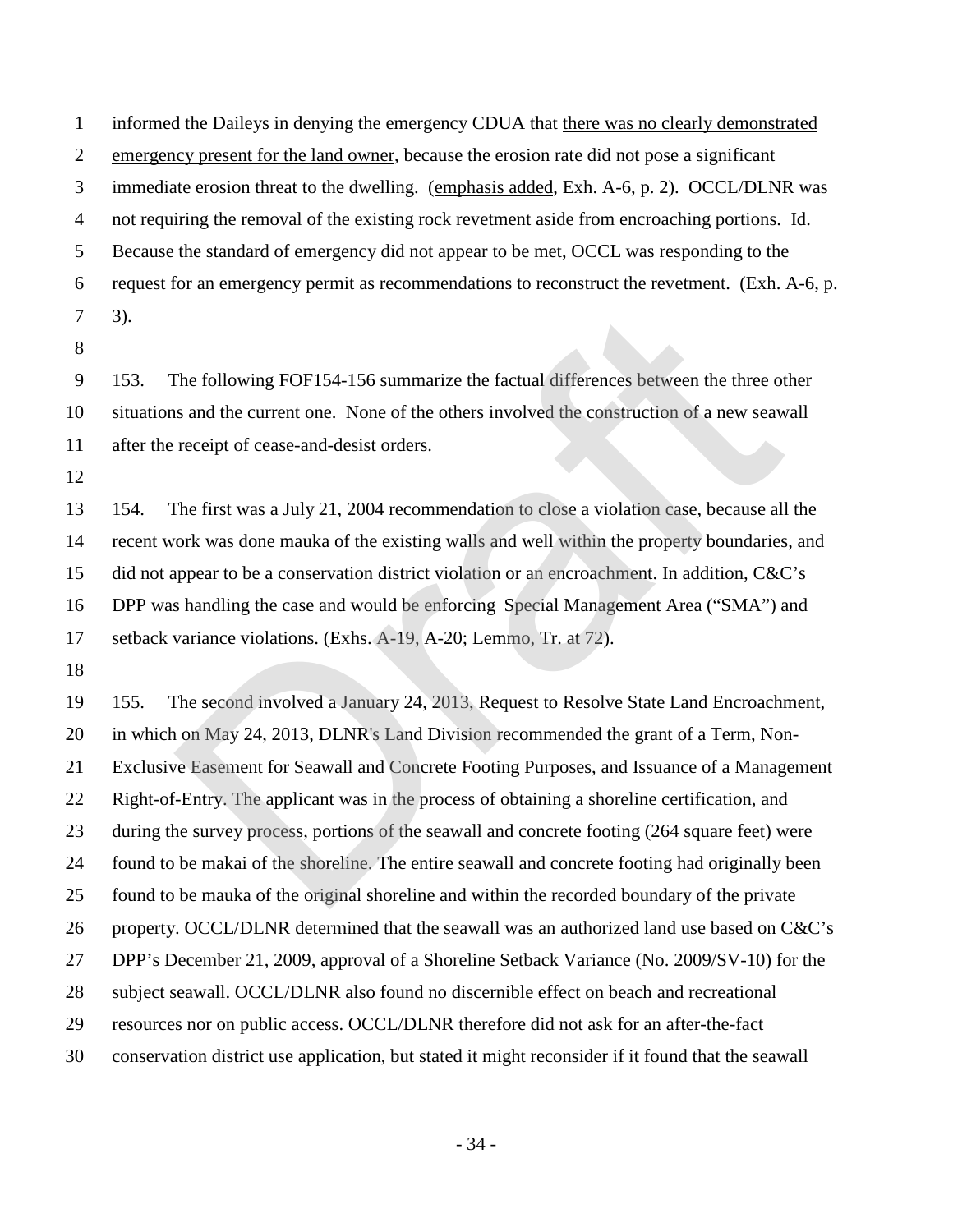was built without permits within the conservation district after 1964. (Lemmo, Tr. at 65-69; Exhs. A-21, A-23).

 156. The third involved a similar January 18, 2013 Request to Resolve State Land Encroachment, in which on May 24, 2013, DLNR's Land Division later recommended the grant of Two Term, Non-Exclusive Easement for Seawall and Rock Pile Purposes, and Issuance of Two Management Right-of-Entry Permits, which was granted. A survey to obtain a shoreline 8 certification similarly had found that a portion of a seawall and seawall & rock pile (143 square feet and about 313 square feet, respectively) that was previously mauka of the shoreline was now makai of the shoreline. In this case, C&C had authorized both encroachments after-the-fact under its Emergency Repair Work and Shoreline Setback Variances (Nos. 2009/SV-12 and 2009/SV- 13) dated March 13, 2012. OCCL/DLNR also found no discernible effect on beach and recreational resources nor on public access. (Lemmo, Tr. at 69-71; Exhs. A-22, A-24) [OCCL/DLNR FOF 56-60]. **I. Findings Relevant to Remedy** 157. The unpermitted seawall built in 2006-2007 would not function as a long-term protection for the Dailey home (apart from the question of its legality and effect on the beach.) Soil mauka of the seawall is showing liquefaction because the seawall is being undermined. (Bohlander, WDT at 3, Tr. at 132-134). "The applicant indicates that if the existing seawall is not allowed to be replaced, erosion would undermine the existing dwelling and could cause it to collapse onto the beach, creating a public hazard." (Exh. A-15 at 8). 158. Bohlander stated that he did not agree with the 2007 map placing the highwater mark at the bottom of the CRM wall and top of the boulders as the damaged portion of the revetment on the Colony side indicates the portion has been subject to high wave energy over the years, with waves washing into the toe of the structure. (Bohlander, Tr. at 130-131). 159. After the BLNR's initial decision upholding the violation, and the commencement of the contested case hearing, the contested case hearing was stayed while the Daileys pursued an magement Right-of-Entry Permits, which was granted. A survey to obtain a shorel<br>tion similarly had found that a portion of a seawall and seawall & rock pile (143 sq<br>about 313 square feet, respectively) that was previously

- 35 -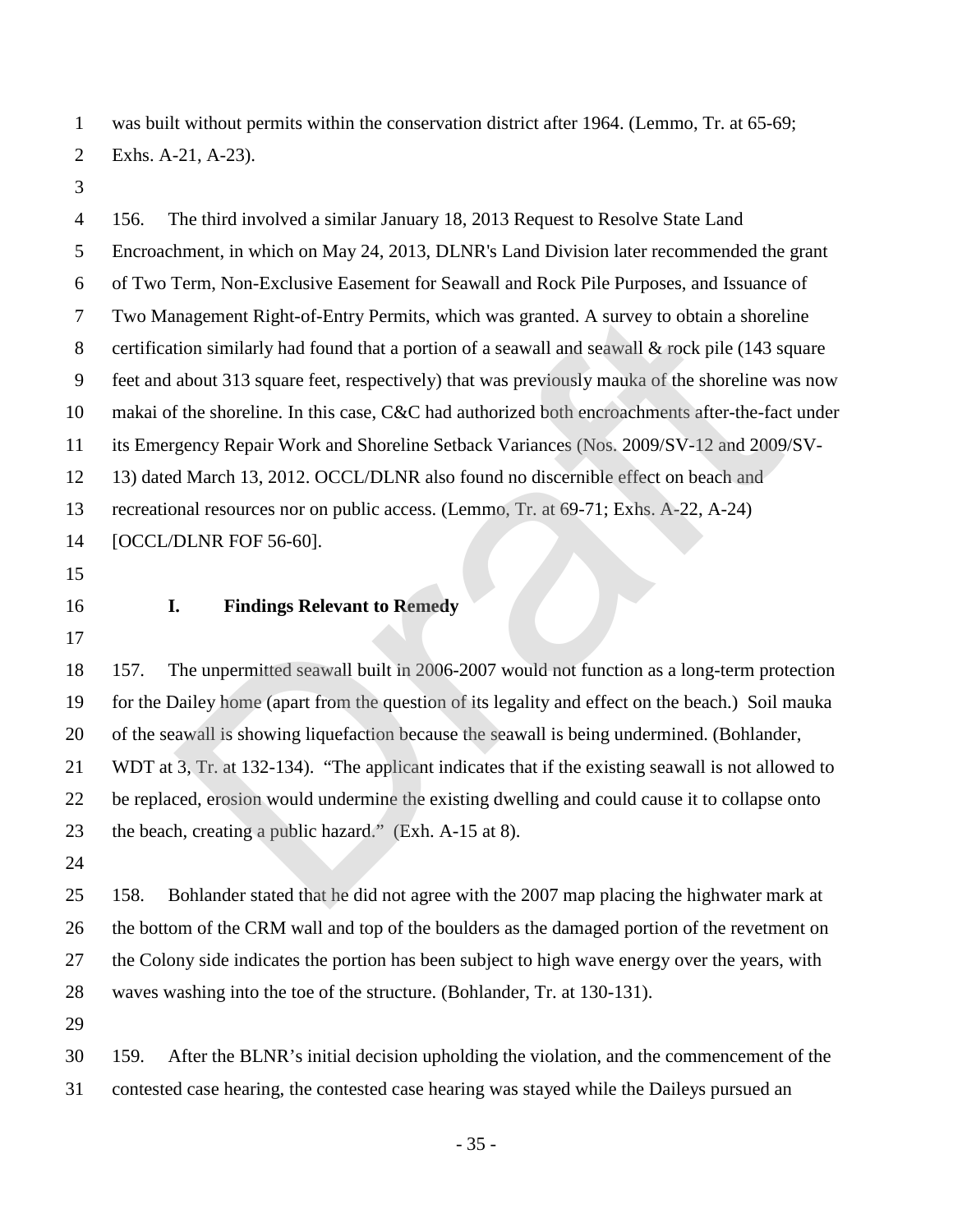alternative solution. The stay lasted from November 2007 to June 2013. (Minute Order Nos. 6- 2 8).

| $\overline{4}$ | 160. |    | The Daileys' consultant basically concluded there were two alternatives for protecting the         |
|----------------|------|----|----------------------------------------------------------------------------------------------------|
| 5              |      |    | Daileys' home long-term. One was to build a proper revetment which needed a 30' wide base.         |
| 6              |      |    | FOF 29. The consultant rejected this option because there was not enough space for the footprint   |
| $\tau$         |      |    | required by a proper revetment and retain the Daileys' home. (C&C's DPP, citing applicant          |
| $8\,$          |      |    | Michael Dailey's consultant coastal engineer, says that there is, however, adequate room except    |
| 9              |      |    | "right in front" of the Daileys' home. (Exh. A-15 at 8-9)). The second was to build an engineered  |
| 10             |      |    | seawall outside the conservation district, but within the shoreline setback. This was the solution |
| 11             |      |    | pursued by the Daileys during the stay of the contested case. (Exh. A-15 at 2).                    |
| 12             |      |    |                                                                                                    |
| 13             | 161. |    | The permitting for such a wall, if entirely outside of the conservation district, would have       |
| 14             |      |    | required a shoreline setback variance ("SSV") from the normal 40' setback requirement, but no      |
| 15             |      |    | conservation district use permit would be necessary since the new wall would be built entirely     |
| 16             |      |    | out of the conservation district. (Exh. A-15 at 8-10).                                             |
| 17             |      |    |                                                                                                    |
| 18             | 162. |    | Michael Dailey applied for an SSV from the City and County of Honolulu. (Exh. A-15).               |
| 19             |      |    |                                                                                                    |
| 20             | 163. |    | The SSV application used the 2007 Map as the basis for the shoreline, although that had            |
| 21             |      |    | been rejected by DLNR. (Exh. A-15 at 5).                                                           |
| 22             |      |    |                                                                                                    |
| 23             | 164. |    | The Dailey SSV application called for a two-tiered seawall, with a lower horizontal level          |
| 24             |      |    | that would provide a walking surface. (Exh. A-15 at 2).                                            |
| 25             |      |    |                                                                                                    |
| 26             | 165. |    | On April 23, 2010, C&C's DPP:                                                                      |
| 27             |      | a. | Stated that a better solution than the seawall proposed by the applicant was a                     |
| 28             |      |    | sloping revetment, because it would cause less beach loss, and that there was                      |
| 29             |      |    | enough room to build such a revetment except right in front of the Dailey home                     |
| 30             |      |    | $(Id·at 8-9);$                                                                                     |
| 31             |      | b. | denied the request to allow a two-tiered seawall in the shoreline setback area by                  |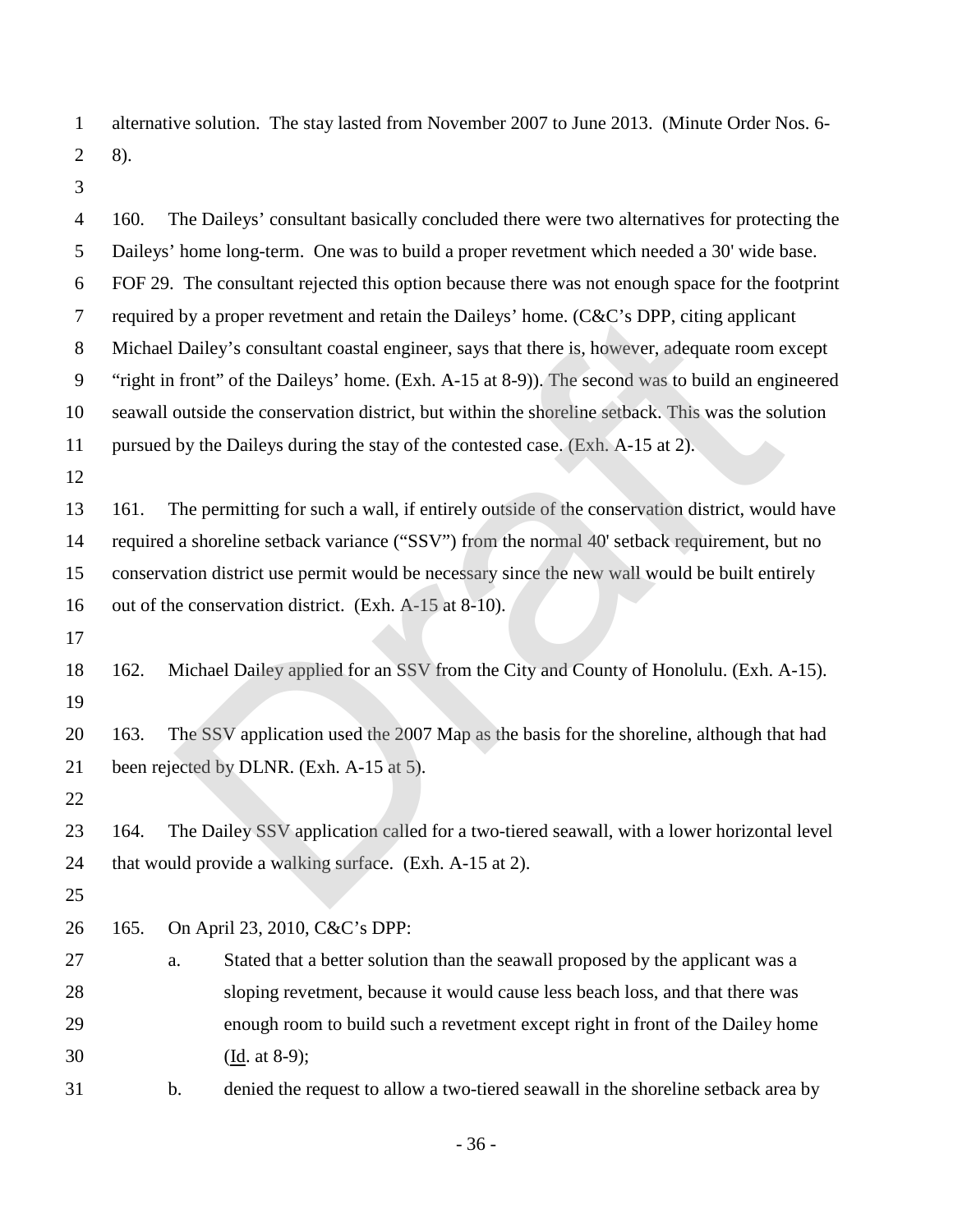| $\mathbf{1}$ |                                     | adding another tier to an existing unauthorized seawall and boulder structure                          |
|--------------|-------------------------------------|--------------------------------------------------------------------------------------------------------|
| 2            |                                     | (revetment) $(\underline{Id}$ . at 11);                                                                |
| 3            | $\mathbf{C}$ .                      | approved a SSV to allow a seawall and/or revetment, steeper near the dwelling,                         |
| 4            |                                     | where there was less room, more sloping elsewhere $(\underline{Id.})$ ;                                |
| 5            | d.                                  | provided that the "replacement structure should be located mauka (landward) of                         |
| 6            |                                     | the existing seawall/revetment and outside the Conservation District" (Id. at 9).                      |
| 7            |                                     |                                                                                                        |
| 8            | 166.                                | The Daileys were required by the SSV to have a licensed engineer submit new plans for                  |
| 9            |                                     | the revetment/seawall. (Id.).                                                                          |
| 10           |                                     |                                                                                                        |
| 11           | 167.                                | The new seawall to be constructed in an area set back from the conservation district but               |
| 12           |                                     | encroaching within the shoreline area as approved by the SSV would have been a trapezoidal             |
| 13           |                                     | structure in cross-section, about 1.5' wide at the top, and, in the steeper section, about 10' wide at |
| 14           |                                     | the bottom. The rejected 2-tiered structure at the makai boundary of the property would have           |
| 15           |                                     | been about 9.5' - 11.5' wide at the bottom. (Scaling from "Exhibit C", included within the             |
| 16           |                                     | shoreline setback variance, Exh. A-15, at 2, 11).                                                      |
| 17           |                                     |                                                                                                        |
| 18           | 168.                                | While the seawall allowed by the SSV could have used boulders from the old revetment,                  |
| 19           |                                     | they would have been cemented together so that they could hold a much steeper profile than the         |
| 20           | old revetment. $(\underline{Id})$ . |                                                                                                        |
| 21           |                                     |                                                                                                        |
| 22           | 169.                                | The SSV allowed a steep seawall only near the Dailey home, where there isn't enough                    |
| 23           |                                     | space to build a revetment. On the remainder of the property, while the SSV decision seems to          |
| 24           |                                     | express a strong preference for an engineered revetment (Exh. A-15 at 8-9), it is not clear            |
| 25           |                                     | whether it actually requires the structure with the 30' base that the Daileys' engineer described.     |
| 26           |                                     | It requires that the seawall and/or revetment be "less steep" in the open areas not near the home.     |
| 27           | (Exh. A-15 at 11).                  |                                                                                                        |
| 28           |                                     |                                                                                                        |
| 29           | 170.                                | After the issuance of this SSV permit, the Daileys certified the shoreline with a surveyor             |
| 30           |                                     | they hired. The shoreline certification was done with input from OCCL/DLNR. The resulting              |
| 31           |                                     | shoreline certification is the 2011 Certified Map. (Bohlander, Tr. at 112-116).                        |

- 37 -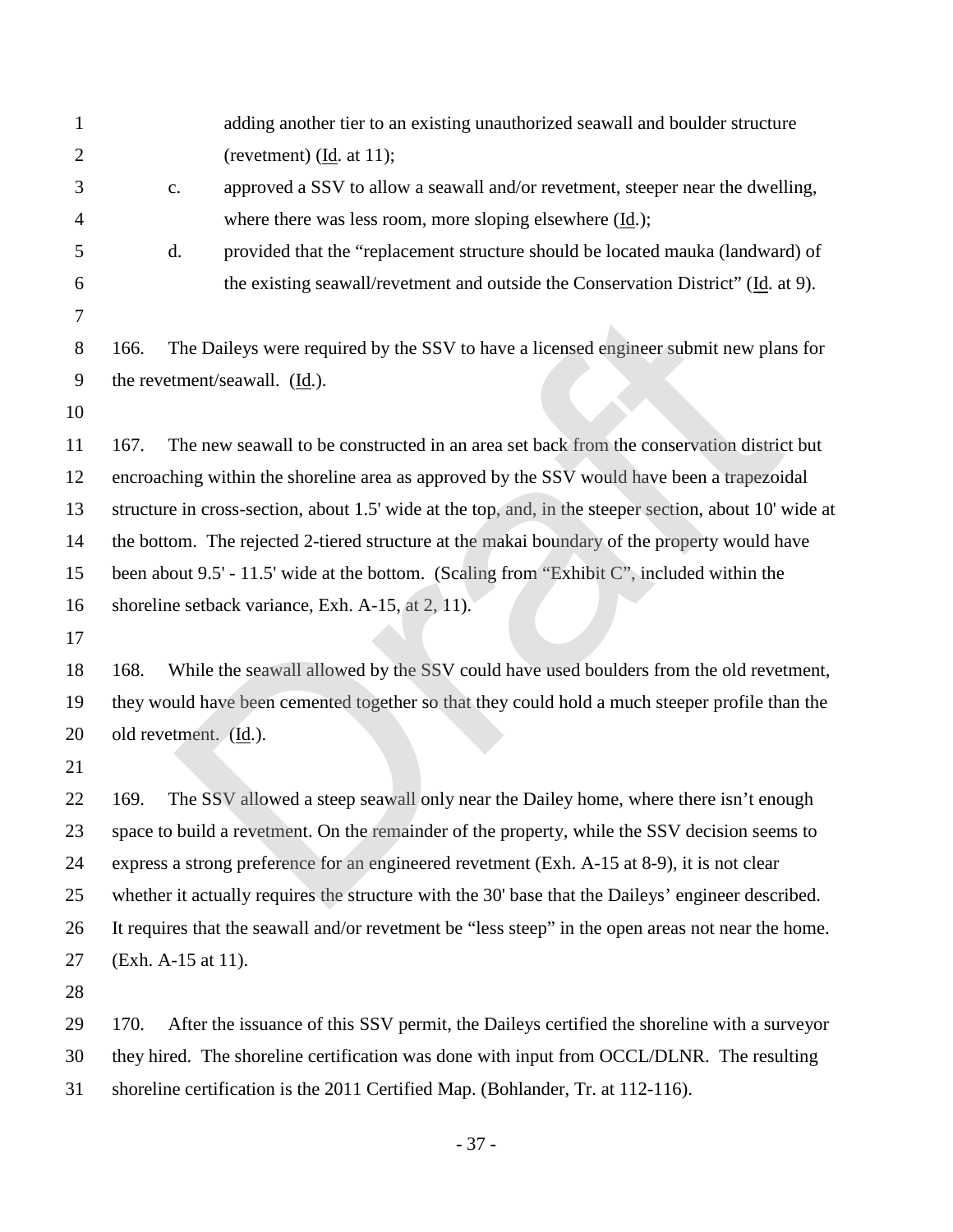171. The 2011 Certified Map differs from the 2007 Map primarily in that it certifies the shoreline at the mauka edge of the seawall rather than the makai edge. This is a difference of about 4'. In the 45' or so between the west end of the Dailey seawall and the east end of the Colony seawall, the 2007 Map and 2011 Certified Map are basically the same: the shoreline is at the mauka edge of the rock revetment. (FOF 86-92).

 172. Michael Dailey testified that the 2011 shoreline certification made the idea of building a seawall outside the conservation district infeasible:

 We were looking like we were getting pretty close to the finish line. Then the—when the shoreline certification came in and it was behind the wall rather than in front of it when all the plans had been designed with the wall in front of it, so that it was back to the drawing board, redoing the plans, getting the extensions for the variances. And it also put the wall closer to my mother's house, which created some potential structural issues with her foundation.

 Still, we were still marching forward, and then we ran into a no go, which is that the state said that the land where the rocks are between our property and the Beach Colony, comes in about 20, 30 feet on the shoreline survey, and since it comes in 30—20, 30 feet on the shoreline survey, then that was state land, and the wall would have to come in behind it, which would put it behind the Beach Colony's wall and leave a very large gap, which would expose their wall and their property, and then eventually the water would wrap around and get ours too. So it would certainly not make it functional to put in a seawall like that. Michael Dailey testified that the 2011 shoreline certification made the idea of build<br>outside the conservation district infeasible:<br>We were looking like we were getting pretty close to the finish line. Then the—wl<br>e certi

 And at that point we had two options. And option one was to just tear down the existing wall and let erosion go for it and take my mother's house eventually, and/or were advised too that we really no other alternative but to do what we're doing now, go forward with the contested case hearing, and here we sit.

(Tr. at 177-178; see also Michael Dailey, WDT at 9-10).

173. From this statement, the Daileys were prepared to relocate the seawall closer to the house

than planned in the original SSV application—about 4' closer according to the 2011 Certified

Map than the 2007 Map-- but the issue of building a continuous connection to the Colony wall

entirely mauka of the rock revetment was the final factor that made the shoreline setback project

- infeasible. (Michael Dailey, Tr. at 177-178).
- 

174. There may also have been other issues with the Colony about the connection, although

these are not clear on the record. (See Fraser, Tr. at 167-172).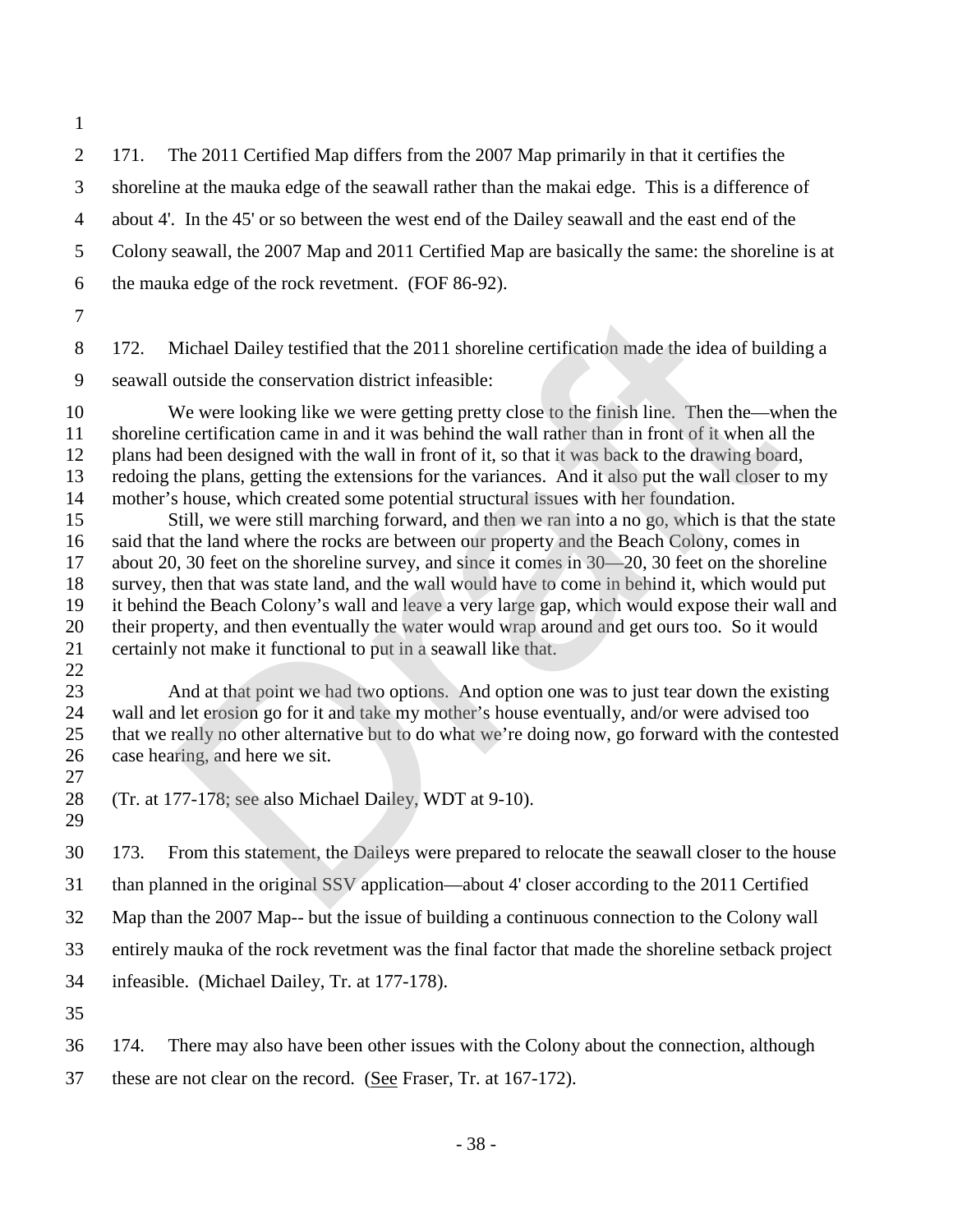the 2007 Map the Daileys could not have connected a seawall to the end of the Colony wall unless they either (1) crossed the conservation district, going makai of the shoreline, or (2) built a "return wall" on Colony property, extending inland roughly perpendicular to the Colony wall. (Exh. A-12, 2007 Map; Exh. B-7, "Exhibit 6" 2005 Map). 176. The Daileys' attorney blamed the difficulty in securing a workable SSV on the fact that OCCL/DLNR "refused to honor" the 2007 Map's shoreline determination in the 2011 shoreline certification. (Daileys' Responsive Brief, Sept. 24, 2013, at 7). If the 2007 Map's shoreline had been certified, the Daileys could have built the seawall about 4' further makai in front of their house than allowed under the 2011 Map. (FOF 171). But the connection problem with the Colony seawall still would have existed using the 2007 Map. (FOF 175). In any event, the 2011 certification was correct. (FOF 91-92, see generally Bohlander testimony). 177. The Daileys could have appealed the rejection of their 2007 Map for certification, and could have appealed the 2011 certification. H.A.R. § 13-222-26. They did not. 178. The end of the Colony's wall adjoining the Dailey property is being affected by erosion on the Daileys' side. (Bohlander, Tr. at 130-131). 179. In the Colony seawall's current condition it is probable that erosion in the area between the Daileys' property and Colony property will continue indefinitely. (Exh. A-15 at 8). 180. If the new seawall on the Daileys' property is removed and not replaced by some -12, 2007 Map; Exh. B-7, "Exhibit 6" 2005 Map).<br>The Daileys' attorney blamed the difficulty in securing a workable SSV on the fact<br>DLNR "refused to honor" the 2007 Map's shoreline determination in the 2011 shot<br>tion. (Dail

175. This connection problem, as explained above, existed with the 2007 Map (and the 2005

Map); it did not arise from the 2011 shoreline certification. Even with the shoreline as given by

 alternative, erosion will continue, and eventually, the Dailey home will be destroyed. (Id. at 9; Eversole, Tr. at 105-106).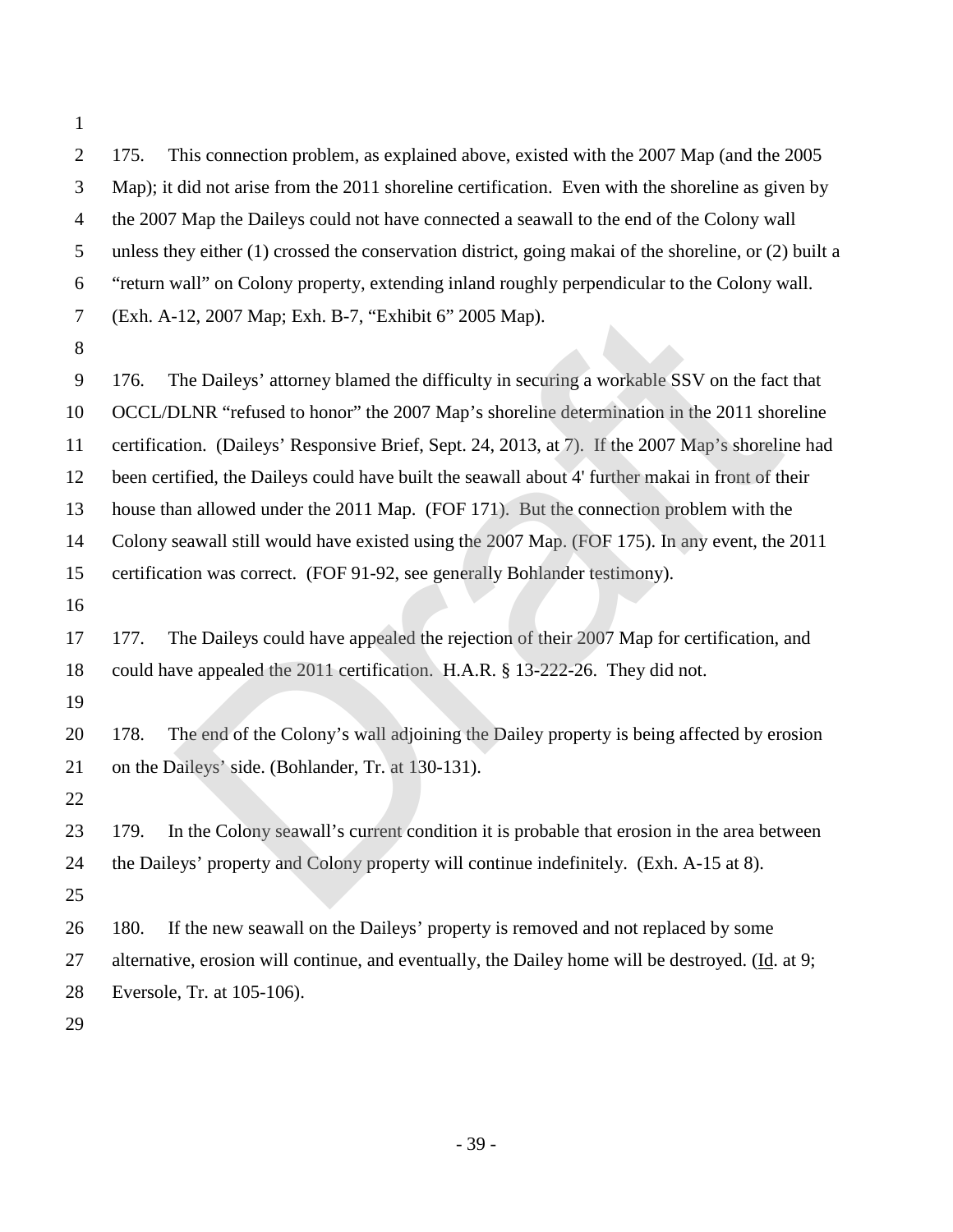181. The Daileys' property extends about 325' inland and would contain a feasible site for a future home that would not be threatened by erosion for many decades, even if there were no erosion control structure on the shoreline. (2005 Map, "Exhibit 6" in Exh. B-7, FOF 113).

 182. If there were no erosion control structure and the Dailey home were removed, a beach would exist on the frontage of the Dailey property and would gradually migrate inland as erosion continued, as it has on the property to the east (Lot 60). (Exhs. A-6, p.2; A-15, p. 6, comments of OCCL).

 183. If the existing rock revetment adjacent to the Colony property is not stabilized, removed, or replaced with a more suitable engineered structure, it may be a long-term hazard to the public use of the shoreline. (FOF 8).

 184. To order the removal of only the new seawall, while allowing the boulders underneath to remain, is not a good solution for either the Daileys or the public. It would offer little protection to the Dailey home, expose a bank where the seawall had been removed, and leave an unstable rock pile on the public beach. (Exh. A-11, p. 2).

 185. It appears that it would be feasible to build the seawall allowed by the SSV entirely on the Daileys' property mauka of the 2011 certified shoreline, given that the seawall is 10' wide at the base, which is its thickest part. (Scaling from "Exhibit C" included in Exh. A-15). The Dailey home is about 23' from the 2011 certified shoreline at its closest point (wall distance). (Exh. A- 15 says 28', but this is in error, based on the scaling.). There is a slab that projects about 3' - 4' closer to the shoreline (scaling from the 2005 Map in "Exhibit 6" in Exh. B-7), but this still leaves 19' - 20' for a seawall at the narrowest gap between the house and shoreline. d, as it has on the property to the east (Lot 60). (Exhs. A-6, p.2; A-15, p. 6, comm<br>
L).<br>
L).<br>
L).<br>
L).<br>
L).<br>
Show the existing rock revetment adjacent to the Colony property is not stabilized, rened with a more suitable

 186. While the Daileys may have originally expected to have had 3' - 4' extra to build the seawall they applied for in the SSV, because they wanted to use the shoreline in the 2007 Map, the two-tiered seawall they applied for was also wider at the base than the seawall approved by the SSV. (Scaling from "Exhibit C" in Exh. A-15).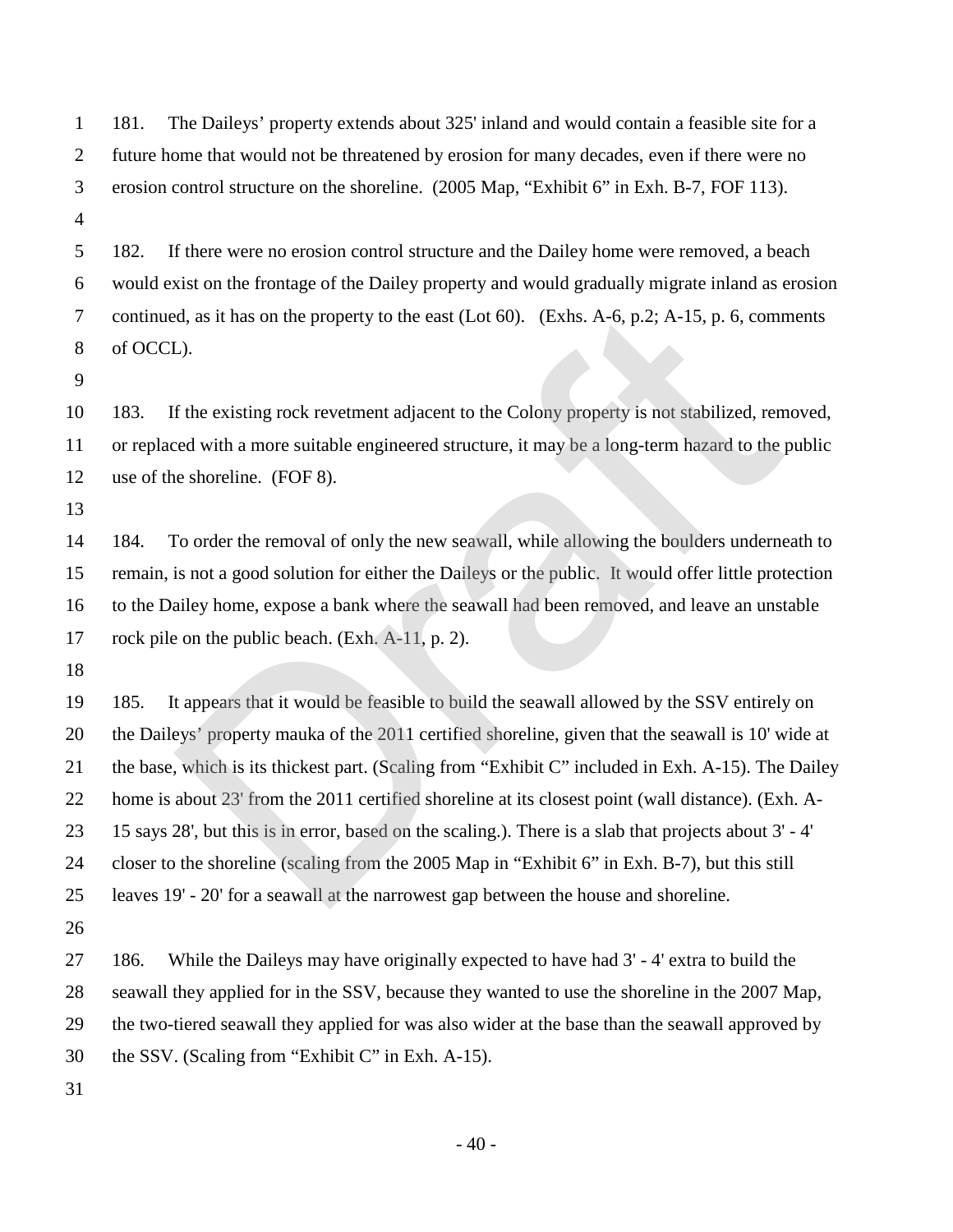| 1                | 187.           | There is adequate room to build the much wider engineered revetment described in the                 |
|------------------|----------------|------------------------------------------------------------------------------------------------------|
| $\overline{2}$   |                | SSV, with a 30' wide base, entirely on the Dailey property, outside the conservation district,       |
| 3                |                | except "right in front" of the Dailey home. (Exh. A-15 at 9-10).                                     |
| $\overline{4}$   |                |                                                                                                      |
| 5                | 188.           | Construction of an erosion control structure similar to that allowed by the SSV would                |
| 6                |                | require removal of the existing boulders and grouted seawall built in 2006-2007, and excavation      |
| 7                |                | of some areas. (Exh. A-15).                                                                          |
| 8                |                |                                                                                                      |
| $\boldsymbol{9}$ | 189.           | If construction of an erosion control structure similar to that allowed by the SSV                   |
| 10               |                | occurred, the interference to public use of the shoreline would be reduced if the removal of the     |
| 11               |                | boulders and construction of the new structure were done as a single project.                        |
| 12               |                |                                                                                                      |
| 13               | 190.           | The construction that occurred in 2006-2007, which is the subject of the current                     |
| 14               |                | enforcement action, was done in conscious disregard of the need for permits. (Eversole WDT,          |
| 15               | $\P\P$ 10-11). |                                                                                                      |
| 16               |                |                                                                                                      |
| 17               | 191.           | The Daileys have now had the benefit of any additional erosion control provided by the               |
| 18               |                | seawall built in late 2006-early 2007 for about ten years.                                           |
| 19               |                |                                                                                                      |
| 20               | 192.           | On December 5, 2011, the most recent version of H.A.R. chapter 13-5 conservation                     |
| 21               |                | district rules adopted by DLNR became effective, amending and compiling the 1994 version             |
| 22               |                | applied in these proceedings. This enforcement action commenced prior to the effective date of       |
| 23               |                | the 2011 version and has been continuing since then.                                                 |
| 24               |                |                                                                                                      |
| 25<br>26         | II.            | <b>CONCLUSIONS OF LAW</b>                                                                            |
| 27               | 1.             | OCCL/DLNR has jurisdiction over the conservation district under H.R.S. chapter 183C.                 |
| 28               |                | H.R.S. $\S$ 205-5(a). The conservation district means those lands within the various counties of the |
| 29               |                | State bounded by the conservation district line, as established under provisions of Act 187,         |
| 30               |                | Session Laws of Hawaii 1961, and Act 205, Session Laws of Hawaii 1963, or future                     |
| 31               |                | amendments thereto. H.R.S. § 183C-2.                                                                 |
| 32               |                |                                                                                                      |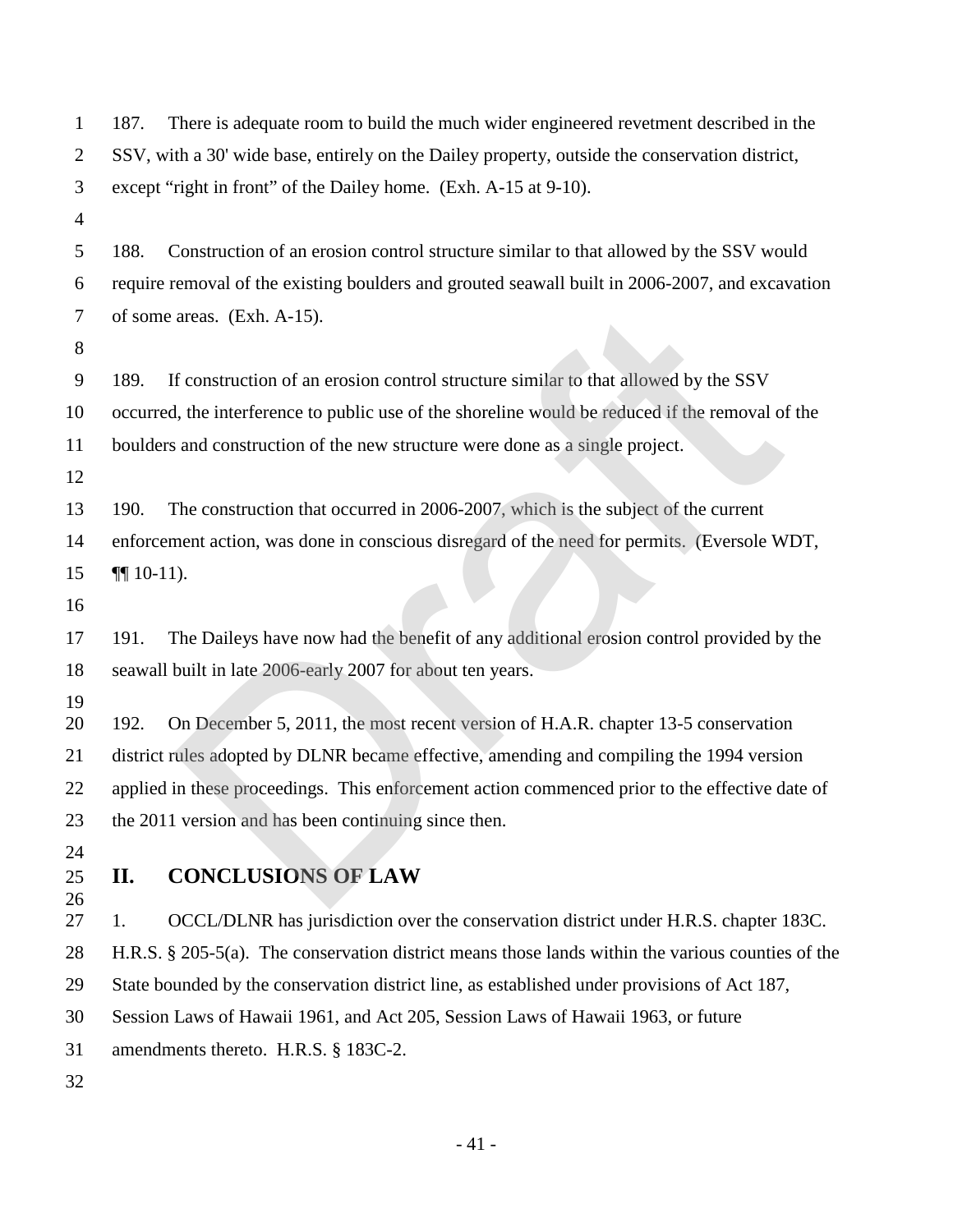| 1              | Hawaii Administrative Rules (H.A.R.) chapter 13-5 (conservation district) implement<br>2.            |
|----------------|------------------------------------------------------------------------------------------------------|
| $\overline{2}$ | H.R.S. chapter 183C.                                                                                 |
| 3              | The applicable version of H.A.R. chapter 13-5 in this enforcement action was<br>a.                   |
| 4              | adopted in 1994.                                                                                     |
| 5              | $b$ .<br>The current version of H.A.R. chapter 13-5 was amended and compiled on                      |
| 6              | December 5, 2011.                                                                                    |
| 7              |                                                                                                      |
| 8              | The relevant statutory provisions have not changed between 2006 and the present.<br>3.               |
| 9              |                                                                                                      |
| 10             | The 2011 amendments for the relevant conservation district administrative rules primarily<br>4.      |
| 11             | changed the nonconforming use provisions.                                                            |
| 12             |                                                                                                      |
| 13             | The Daileys were cited for this violation on Dec. 23, 2006, and the first procedural<br>5.           |
| 14             | hearing in the contested case was held in October 2007. The contested case was stayed by             |
| 15             | agreement of the parties, however, until June 2013, while the Daileys sought a shoreline setback     |
| 16             | variance to allow a protective structure in the shoreline setback area, but outside the conservation |
| 17             | district. The contested case resumed in June 2013. (See FOF 23-28, 35).                              |
| 18             |                                                                                                      |
| 19             | After the contested case resumed, it appears that the parties consistently used and referred<br>6.   |
| 20             | to the rules as amended in 2011, as did the hearing officer's recommended decisions and the          |
| 21             | Board's prior decision.                                                                              |
| 22             |                                                                                                      |
| 23             | To sustain a violation, however, the Daileys must be found to have violated the<br>7.                |
| 24             | applicable rules in effect at the time of the alleged violation: the 1994 rules.                     |
| 25             |                                                                                                      |
| 26             | 8.<br>On the other hand, if the Daileys violated the 1994 rules, but their conduct would have        |
| $27\,$         | been lawful under the 2011 rules, the Board would have to consider whether to dismiss the            |
| 28             | violation under equitable principles. For this reason, the following conclusions of law will         |
| 29             | analyze the case under both rules.                                                                   |
| 30             |                                                                                                      |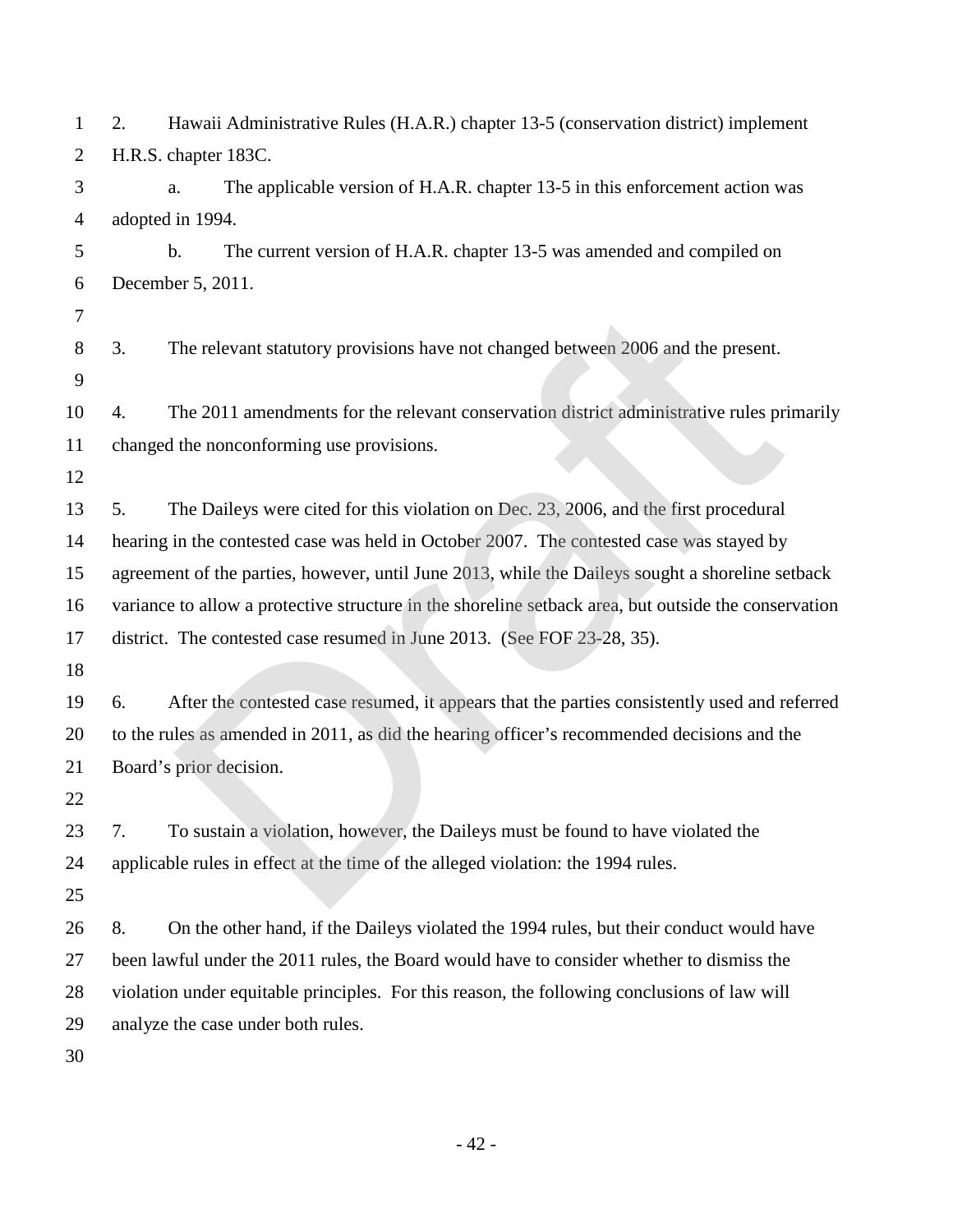9. Although there are changes between the nonconforming use provisions in the 2011 rules compared to the 1994 rules, which are more fully described below, the sections of the rules actually cited by the parties and hearing officer in their briefs and recommended decisions are very similar. In addition, the differences between the two sets of rules does not suggest that the parties would have presented different evidence at the contested case hearing if they relied upon the 1994 rules: the types of evidence that would seem relevant would be the same under both sets of rules.

 10. The resource subzone of the conservation district includes "[l]ands and state marine waters seaward of the upper reaches of the wash of waves, usually evidenced by the edge of vegetation or by the debris left by the wash of waves on shore to the extent of the State's

12 jurisdiction, unless placed in a (P) or (L) subzone." H.A.R. § 13-5-13(b)(5)(1994).

 11. The definition of "shoreline" applicable to a shoreline certification is "the upper reaches of the wash of the waves, other than storm and seismic waves, at high tide during the season of the year in which the highest wash of the waves occurs, usually evidenced by the edge of vegetation growth, or the upper limit of debris left by the wash of the waves." H.R.S. § 205A-1 (emphasis given). The resource subzone of the conservation district includes "[I]ands and state marine a exampled to the upper reaches of the wash of waves, usually evidenced by the edge on or by the debris left by the wash of waves on shor

 12. Land uses in the conservation district shall not be undertaken in the conservation district unless provided in H.A.R. chapter 13-5. H.A.R. § 13-5-30(b)(1994). No land use in the conservation district except a nonconforming use as defined in H.R.S. § 183C-5 shall be made unless in accordance with a zoning rule. H.R.S. § 183C-4(b).

 13. The definition of "land use" relevant to these proceedings was defined in H.A.R. § 13-5-2 (1994) as:

- (1) The placement or erection of any solid material on land if that material remains on the land more than fourteen days, or which causes a permanent change in the land area on which it occurs;
- (4) The construction, reconstruction, demolition, or alteration of any structure, building, or facility on land.
- 

…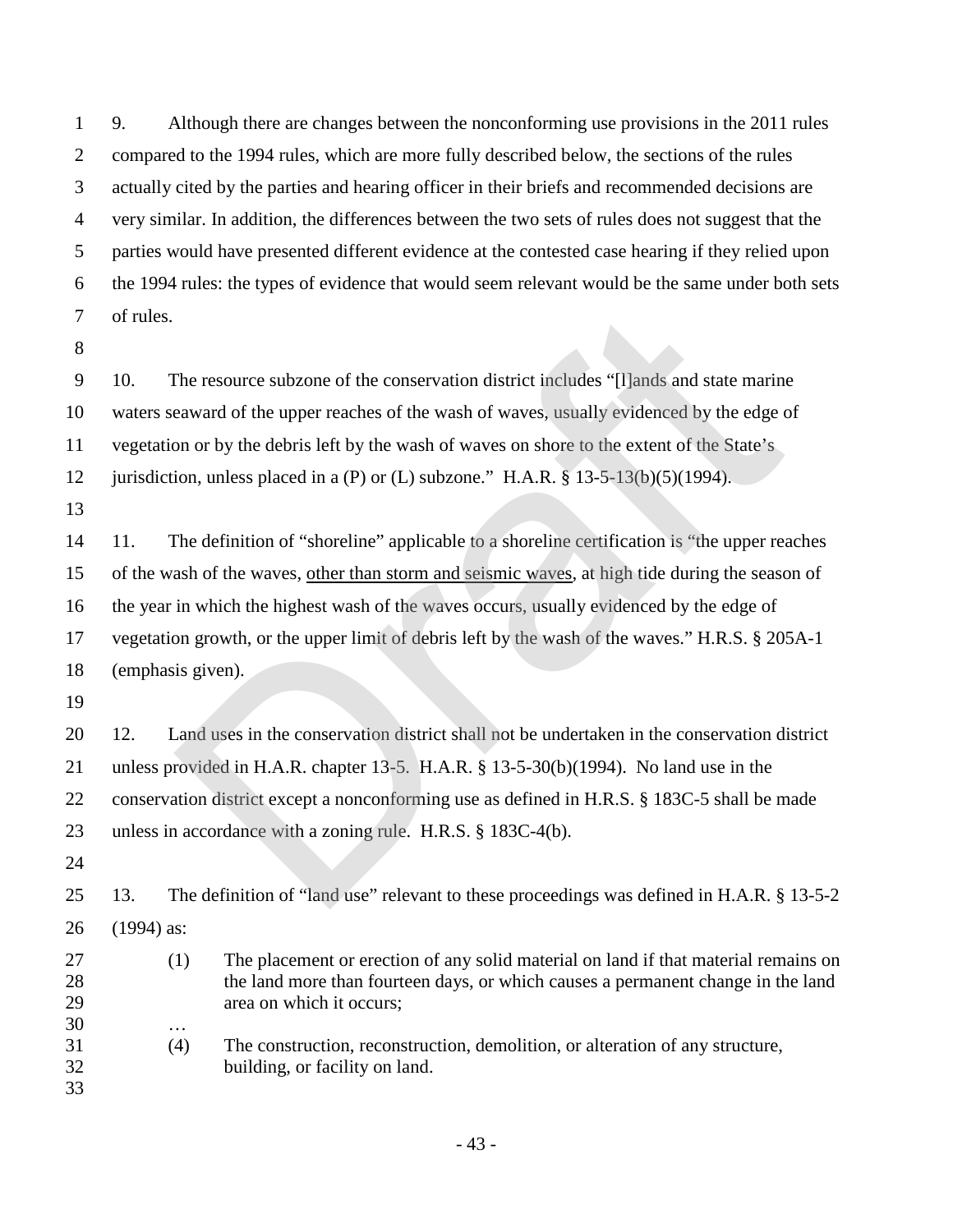| 1                     |                                                                                                    |                                                                                                                                                                                                                                                                                                   |  |  |  |
|-----------------------|----------------------------------------------------------------------------------------------------|---------------------------------------------------------------------------------------------------------------------------------------------------------------------------------------------------------------------------------------------------------------------------------------------------|--|--|--|
| $\overline{2}$        | 14.                                                                                                | H.R.S. § 183C-2 defines a nonconforming use as:                                                                                                                                                                                                                                                   |  |  |  |
| 3<br>4<br>5<br>6<br>7 |                                                                                                    | the lawful use of any building, premises or land for any trade, industry, residence or<br>other purposes which is the same as and no greater than that established prior to<br>October 1, 1964, or prior to the inclusion of the building, premises, or land within<br>the conservation district. |  |  |  |
| 8                     | 15.                                                                                                | Continuance of a nonconforming land use in the conservation district, including repair of                                                                                                                                                                                                         |  |  |  |
| 9                     |                                                                                                    | the use, is not prohibited by H.A.R. chapter 13-5, but is otherwise subject to regulation as stated                                                                                                                                                                                               |  |  |  |
| 10                    |                                                                                                    | in H.A.R. § 13-5-37(c)-(f)(1994), and portions of H.A.R. § 13-5-22(P-9)(1994). H.R.S. § 183C-                                                                                                                                                                                                     |  |  |  |
| 11                    |                                                                                                    | 5 ("any structures may be subject to conditions to ensure they are consistent with the surrounding                                                                                                                                                                                                |  |  |  |
| 12                    |                                                                                                    | environment").                                                                                                                                                                                                                                                                                    |  |  |  |
| 13                    |                                                                                                    |                                                                                                                                                                                                                                                                                                   |  |  |  |
| 14                    | 16.                                                                                                | "Revetment" is not defined in state conservation district laws but taken in pari materia                                                                                                                                                                                                          |  |  |  |
| 15                    | with shoreline certification rules, is found and defined in H.A.R. § 13-222-2 as "a sloping facing |                                                                                                                                                                                                                                                                                                   |  |  |  |
| 16                    | of stone, concrete, blocks or other similar material built to protect the e[m]bankment or shore    |                                                                                                                                                                                                                                                                                                   |  |  |  |
| 17                    |                                                                                                    | against erosion by wave action or current." <sup>12</sup>                                                                                                                                                                                                                                         |  |  |  |
| 18                    |                                                                                                    |                                                                                                                                                                                                                                                                                                   |  |  |  |
| 19                    | 17.                                                                                                | "Seawall" is defined in H.A.R. § 13-222-2 as "a structure with a vertical face separating                                                                                                                                                                                                         |  |  |  |
| 20                    |                                                                                                    | land and water areas, primarily designed to prevent erosion and other damage due to wave                                                                                                                                                                                                          |  |  |  |
| 21                    | action."                                                                                           |                                                                                                                                                                                                                                                                                                   |  |  |  |
| 22                    |                                                                                                    |                                                                                                                                                                                                                                                                                                   |  |  |  |
| 23                    | 18.                                                                                                | The Daileys' original revetment was not built according to any H.A.R. § 13-5-                                                                                                                                                                                                                     |  |  |  |
| 24                    |                                                                                                    | 30(b)(1994) approval or authorization from OCCL/DLNR (FOF 3), and unless nonconforming,                                                                                                                                                                                                           |  |  |  |
| 25                    |                                                                                                    | became an unauthorized land use in the conservation district no later than May, 2005, when a                                                                                                                                                                                                      |  |  |  |
| 26                    |                                                                                                    | shoreline survey showed it entirely within the conservation district. (FOF 116-126).                                                                                                                                                                                                              |  |  |  |
| 27                    |                                                                                                    |                                                                                                                                                                                                                                                                                                   |  |  |  |
| 28                    | 19.                                                                                                | Unless authorized by the nonconforming use provisions in the statutes and rules, the                                                                                                                                                                                                              |  |  |  |
| 29                    |                                                                                                    | Daileys' seawall built on the original revetment is an unauthorized land use in the conservation                                                                                                                                                                                                  |  |  |  |
| 30                    | district.                                                                                          |                                                                                                                                                                                                                                                                                                   |  |  |  |
| 31                    |                                                                                                    |                                                                                                                                                                                                                                                                                                   |  |  |  |

<span id="page-46-0"></span> $^{12}$  Additionally, the Coastal Zone Management H.R.S. chapter 205A, defines a shoreline setback "structure" as including "any portion of any building, pavement, road, … fence, groin, wall, or revetment."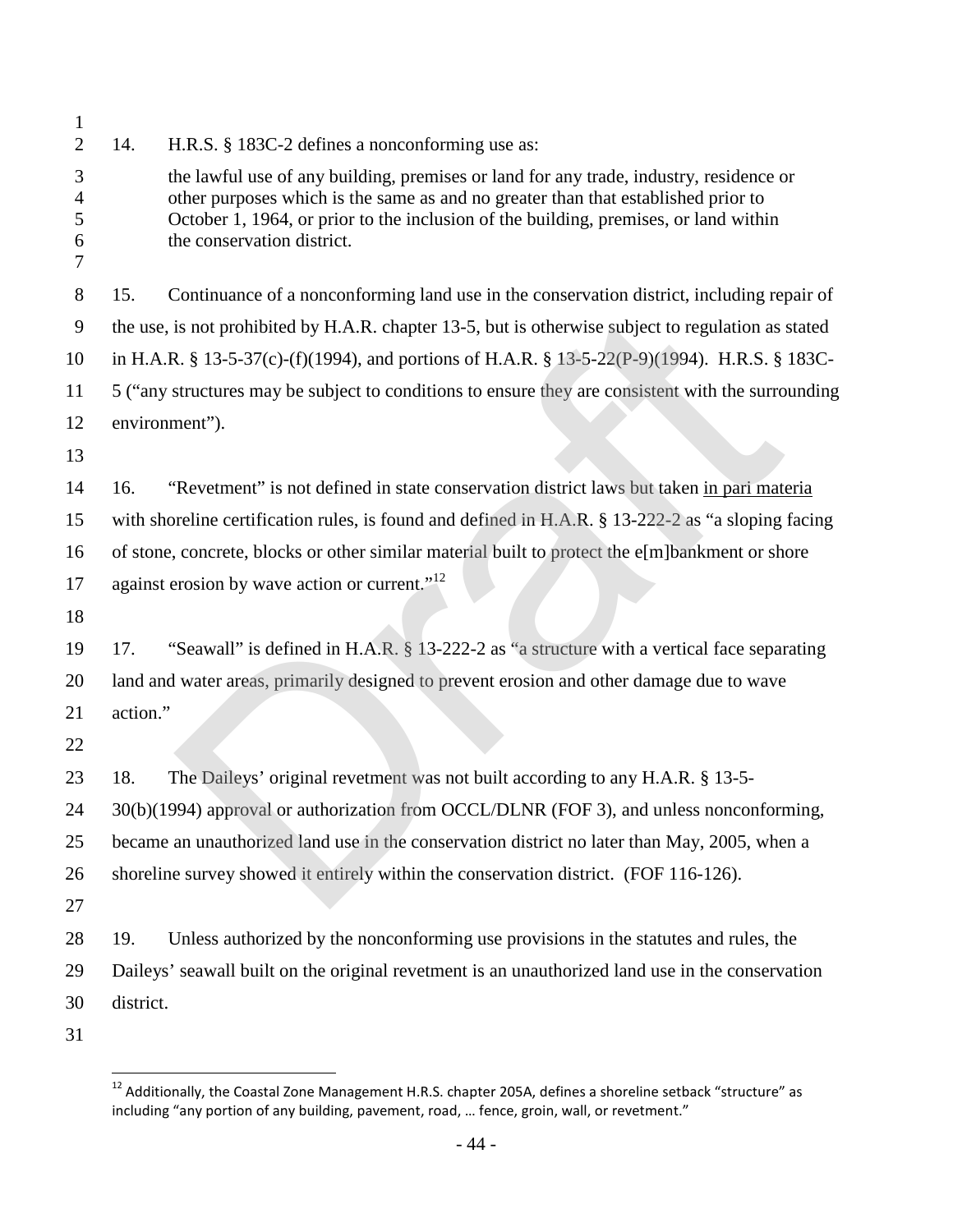- 20. The conservation district laws provide the following with respect to nonconforming uses: **[§183C-5] Nonconforming uses.** Neither this chapter nor any rules adopted hereunder shall prohibit the continuance of the lawful use of any building, premises, or land for any trade, industrial, residential, or other purpose for which the building, premises, or land was used on October 1, 1964, or at the time any rule adopted under authority of this part takes effect. All such existing uses shall be nonconforming uses. Any land identified as a kuleana may be put to those uses which were historically, customarily, and actually found on the particular lot including, if applicable, the construction of a single family residence. Any structures may be subject to conditions to ensure they are consistent with the surrounding environment. [L 1994, c 270, pt of §1] 21. The nonconforming use definition contained in H.A.R. § 13-5-2, which includes the phrase, "or other purposes which is the same as and no greater than that established prior to October 1, 1964, or prior to the inclusion of the building premises, or land within the conservation district" was adopted and became effective on December 12, 1994. **A. OCCL/DLNR Has Not Proven the Original Revetment was Not Nonconforming** 22. On remand, the Circuit Court of the First Circuit instructed the hearings officer and the 22 Board to determine whether OCCL/DLNR can meet "its initial burden to prove by a preponderance of the evidence that the original structure was not nonconforming." 23. To prove that the original rock revetment was "not nonconforming", OCCL/DLNR would have had to prove either that: (1) it was completed in the shoreline setback area after June 27 22, 1970 without the required variance; or (2) it was originally built, at least in part, in the conservation district. (There are other ways a structure can be not nonconforming, but these are the only possibilities supported by evidence in this record.) 24. The possibility that the original revetment required a shoreline setback variance is significant because in that case, it would not be "lawful", and hence not entitled to nonconforming status. H.R.S. § 183C-2. g, if applicable, the construction of a single family residence. Any structures may<br>o conditions to ensure they are consistent with the surrounding environment. [L 19<br>of f §1]<br>The nonconforming use definition contained in
-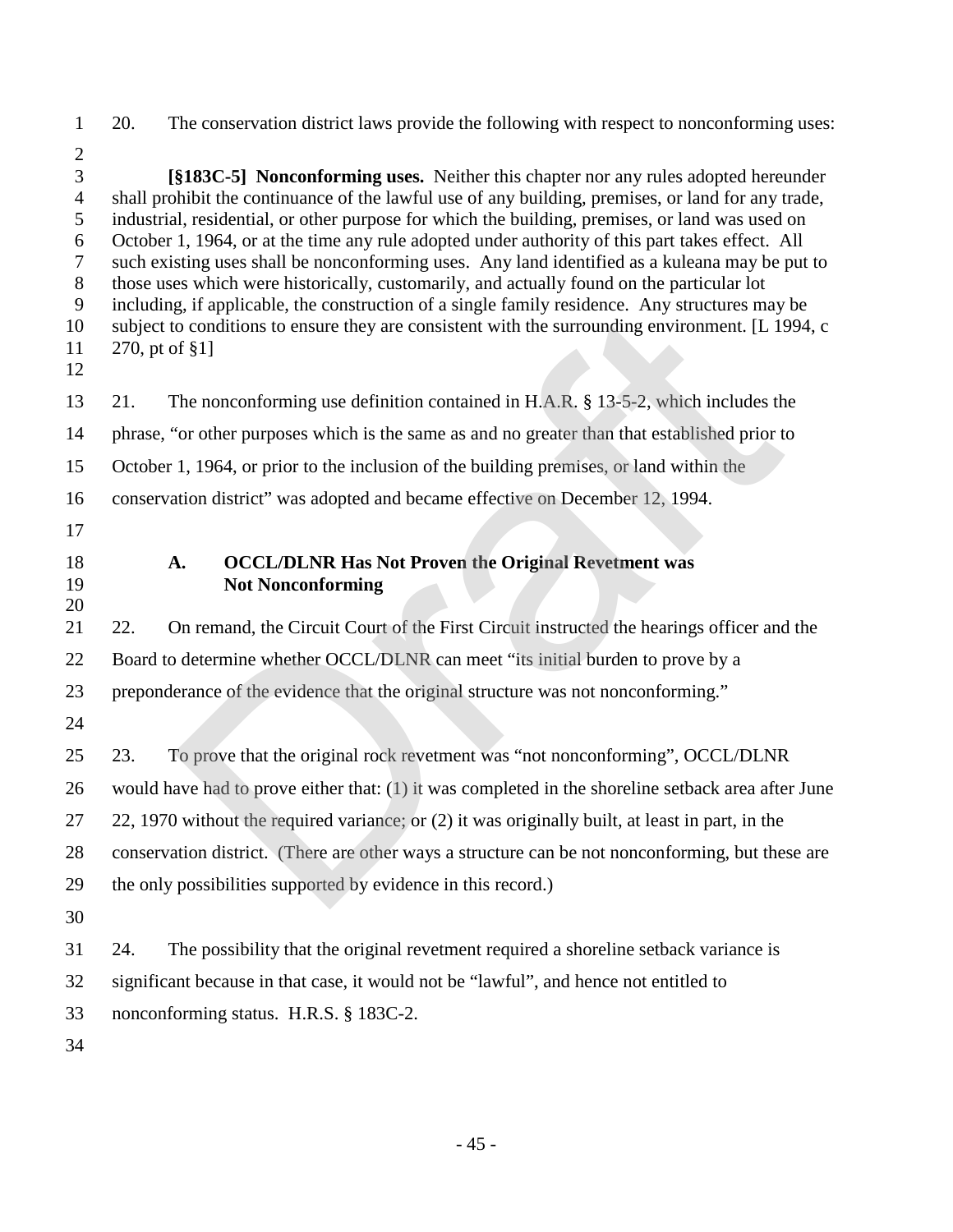| $\mathbf{1}$                             | 25.   | The evidence shows that, when built, the entire rock revetment was in the shoreline                                                                                                                                                                                                                                                                                                                                                                                                                                                                                 |
|------------------------------------------|-------|---------------------------------------------------------------------------------------------------------------------------------------------------------------------------------------------------------------------------------------------------------------------------------------------------------------------------------------------------------------------------------------------------------------------------------------------------------------------------------------------------------------------------------------------------------------------|
| $\overline{2}$                           |       | setback area, except for a portion that may have been in the conservation district. (See FOF 10-                                                                                                                                                                                                                                                                                                                                                                                                                                                                    |
| 3                                        | 114.) |                                                                                                                                                                                                                                                                                                                                                                                                                                                                                                                                                                     |
| $\overline{4}$                           |       |                                                                                                                                                                                                                                                                                                                                                                                                                                                                                                                                                                     |
| 5                                        | 26.   | H.R.S. § 205A-43.6 (enforcement of shoreline setbacks) states in sections (b) and (c):                                                                                                                                                                                                                                                                                                                                                                                                                                                                              |
| 6<br>7<br>8<br>9<br>10<br>11<br>12<br>13 |       | (b) Where the shoreline is affected by an artificial structure that has not been<br>authorized with government agency permits required by law, if any part of the<br>structure is on private property, then for purposes of enforcement of this part, the<br>structure shall be construed to be entirely within the shoreline area.<br>(c) The authority of the board of land and natural resources to determine the<br>shoreline and enforce rules established under chapter 183C shall not be diminished<br>by an artificial structure in violation of this part. |
| 14                                       |       | This means that OCCL/DLNR is not divested of authority in cases where the shoreline (the                                                                                                                                                                                                                                                                                                                                                                                                                                                                            |
| 15                                       |       | makaimost delineation of the shoreline area defined in H.R.S. § 205A-41, with the maukamost                                                                                                                                                                                                                                                                                                                                                                                                                                                                         |
| 16                                       |       | portion of the shoreline area being the shoreline setback line) is affected by the presence of an                                                                                                                                                                                                                                                                                                                                                                                                                                                                   |
| 17                                       |       | artificial structure partially on private property (i.e., partially in the conservation district), where                                                                                                                                                                                                                                                                                                                                                                                                                                                            |
| 18                                       |       | otherwise a structure completely on private property is under the jurisdiction of the City and                                                                                                                                                                                                                                                                                                                                                                                                                                                                      |
| 19                                       |       | County of Honolulu for purposes of enforcing shoreline setback.                                                                                                                                                                                                                                                                                                                                                                                                                                                                                                     |
| 20                                       |       |                                                                                                                                                                                                                                                                                                                                                                                                                                                                                                                                                                     |
| 21                                       | 27.   | OCCL/DLNR has not, however, proven a post-June 22, 1970 date of completion.                                                                                                                                                                                                                                                                                                                                                                                                                                                                                         |
| 22                                       |       | OCCL/DLNR had no positive evidence on this point, except that it was not there in 1967, and                                                                                                                                                                                                                                                                                                                                                                                                                                                                         |
| 23                                       |       | from the Fraser testimony, it had been completed by 1978. (FOF 73).                                                                                                                                                                                                                                                                                                                                                                                                                                                                                                 |
| 24                                       |       |                                                                                                                                                                                                                                                                                                                                                                                                                                                                                                                                                                     |
| 25                                       | 28.   | The Daileys offered testimony that the wall was built sometime after the December 1969                                                                                                                                                                                                                                                                                                                                                                                                                                                                              |
| 26                                       |       | storm, which was convincing, FOF 65-69, and that it was completed in the first half of 1970.                                                                                                                                                                                                                                                                                                                                                                                                                                                                        |
| 27                                       |       |                                                                                                                                                                                                                                                                                                                                                                                                                                                                                                                                                                     |
| 28                                       | 29.   | The Hearings Officer discredited the testimony of the Daileys regarding the 1970 date,                                                                                                                                                                                                                                                                                                                                                                                                                                                                              |
| 29                                       |       | largely because the Daileys had previously stated (in their 2005 emergency CDUA application)                                                                                                                                                                                                                                                                                                                                                                                                                                                                        |
| 30                                       |       | that it had been built around the time of construction of the house (1965). (FOF 72).                                                                                                                                                                                                                                                                                                                                                                                                                                                                               |
| 31                                       |       |                                                                                                                                                                                                                                                                                                                                                                                                                                                                                                                                                                     |
| 32                                       | 30.   | OCCL/DLNR's burden of proving that the original revetment was completed after June                                                                                                                                                                                                                                                                                                                                                                                                                                                                                  |
| 33                                       |       | 22, 1970 cannot be met solely by rebutting contrary testimony.                                                                                                                                                                                                                                                                                                                                                                                                                                                                                                      |
| 34                                       |       |                                                                                                                                                                                                                                                                                                                                                                                                                                                                                                                                                                     |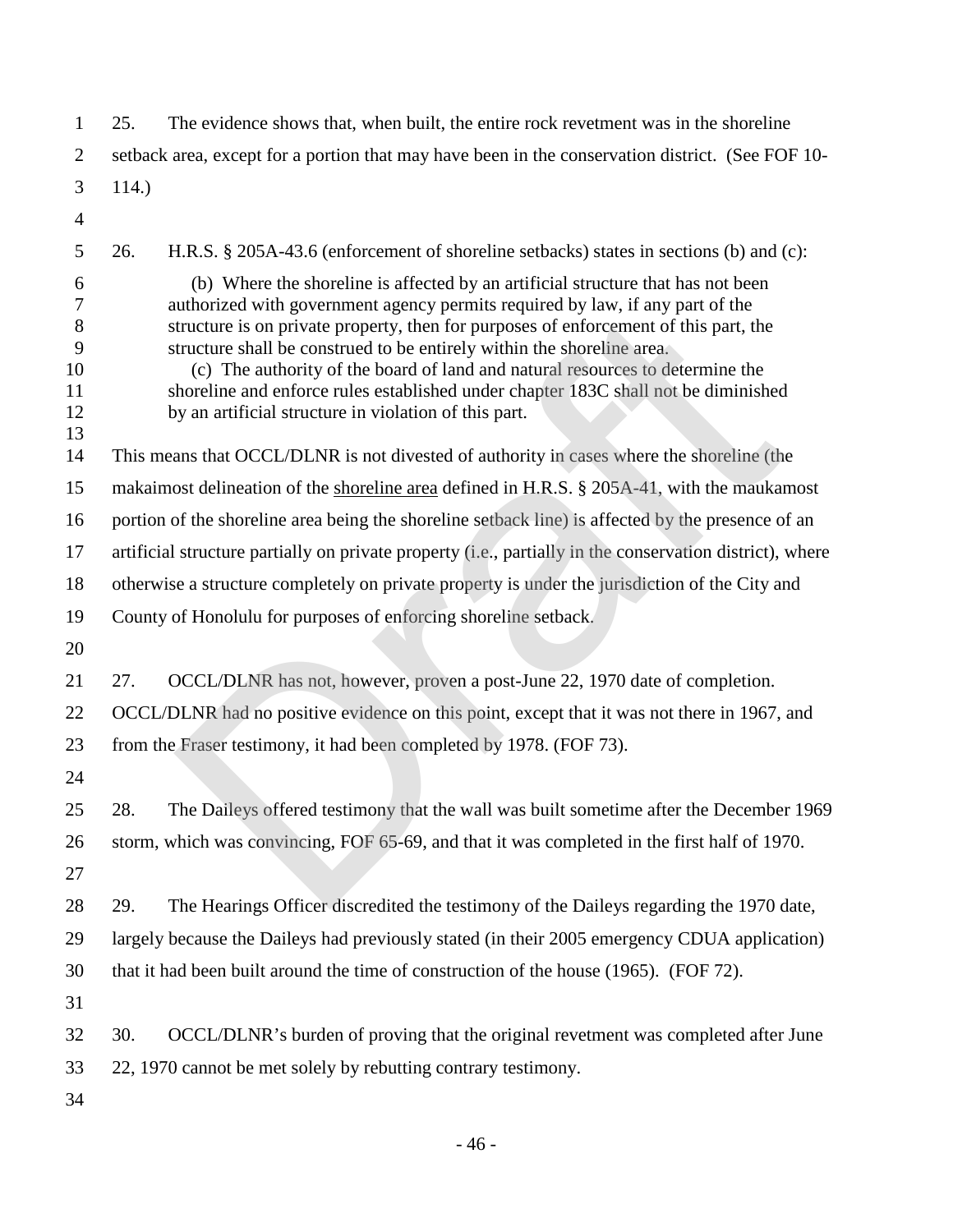31. The absence of a building permit for the revetment does not create an inference that it was built illegally because the testimony indicates that building permits were typically not issued for such structures. (FOF 71).

 32. The fact that the Daileys could not produce any written records showing when the revetment had been built does not create an inference that those records would be unfavorable to their position, given the passage of time and the death of Fred Dailey. Dimmitt & Owens Financial, Inc. v. Superior Sports Products, Inc., 196 F.Supp.2d 731 (N.D. Ill. 2002)(presumption that such records would be unfavorable not applied, based on reasons they were not found); (FOF 70).

 33. The DPP citation for a shoreline setback violation in 1992 cannot be given weight because the validity of the citation was never determined.

 34. If the Daileys had the burden of proof to establish that the original rock revetment was nonconforming, they would have had to establish a completion date prior to June 22, 1970. Even disregarding doubts arising from inconsistent earlier statements which gave a clearly incorrect earlier date (FOF 72), the testimony at the contested case hearing that the revetment had been completed by the end of the first half of 1970 falls short of establishing a pre-June 22, 1970 date. (FOF 69). Thus, if the burden of proof were on the Daileys to prove a nonconforming use, they have not met this burden. ition, given the passage of time and the death of Fred Dailey. <u>Dimmitt & Owens<br>
II, Inc. v. Superior Sports Products, Inc.</u>, 196 F.Supp.2d 731 (N.D. III. 2002)(presu<br>
1. Inc. v. Superior Sports Products, Inc., 196 F.Supp.

 35. The evidence that the original rock revetment was built very close to the May 1964 shoreline and that enough erosion occurred between then and the time of construction, which was no earlier than the first half of 1970, creates a distinct possibility that at least part of the revetment encroached across the 1970 shoreline when built. On the other hand, there are indications that the toe of the revetment may have migrated seaward by the time it was first mapped in May 2005. (FOF 106-114).

 36. The 1975 Land Court decree giving the shoreline by metes and bounds does not conclusively establish the shoreline at that location as of 1975, or any earlier or later date. The

- 47 -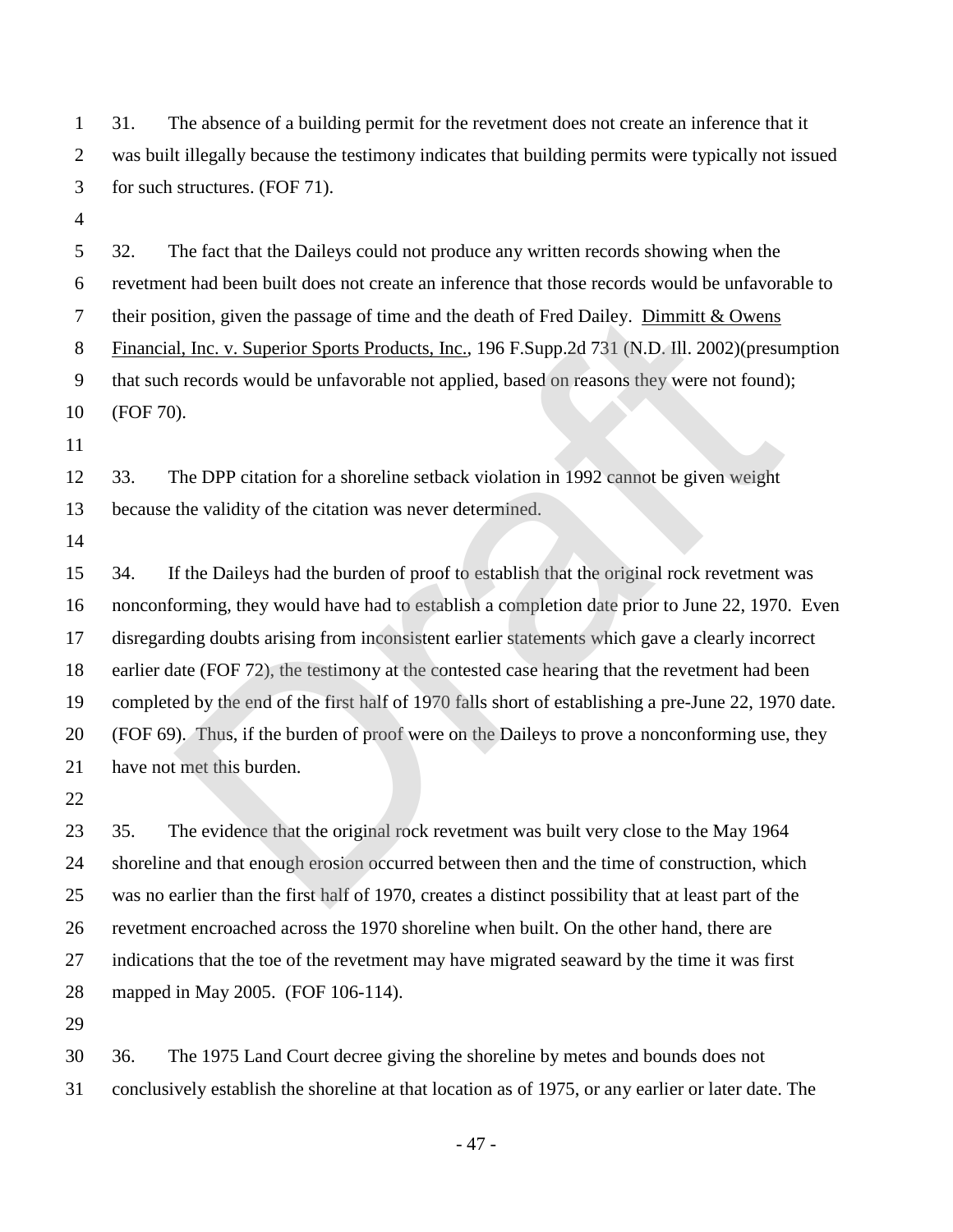| 1              | shoreline boundary of Land Court property is subject to erosion. Hawaii County v. Sotomura, 55 |           |                                                                                                                  |  |
|----------------|------------------------------------------------------------------------------------------------|-----------|------------------------------------------------------------------------------------------------------------------|--|
| $\overline{2}$ | Haw. 176, 180, 517 P.2d 57, 61 (1973). A decree establishing a shoreline boundary is prima     |           |                                                                                                                  |  |
| 3              | facie evidence of the location of the shoreline, but may be rebutted by other evidence.        |           |                                                                                                                  |  |
| 4              |                                                                                                |           | Application of Sanborn, 57 Haw. 585, 590, 562 P.2d 771, 774 (1977). In this case, as well, it                    |  |
| 5              |                                                                                                |           | appears the 1975 decree was based on a 1964 survey. (FOF 94-104).                                                |  |
| 6              |                                                                                                |           |                                                                                                                  |  |
| 7              | 37.                                                                                            |           | On balance, the evidence is too speculative to support an ultimate finding that the original                     |  |
| 8              |                                                                                                |           | revetment was partially built makai of the shoreline as it existed at that time, in the conservation             |  |
| 9              |                                                                                                |           | district (FOF 114). In addition, it does not appear that OCCL/DLNR relied on this theory at the                  |  |
| 10             |                                                                                                |           | contested case hearing.                                                                                          |  |
| 11             |                                                                                                |           |                                                                                                                  |  |
| 12<br>13<br>14 |                                                                                                | <b>B.</b> | Even if the Original Revetment Was Nonconforming, the Construction of the<br><b>New Seawall Was a Violation.</b> |  |
| 15             | 38.                                                                                            |           | The court's remand order provided that the Board should determine "if the structure is                           |  |
| 16             |                                                                                                |           | found to have the status of a nonconforming use in the conservation district, whether subsequent                 |  |
| 17             |                                                                                                |           | actions were in conformance therewith."                                                                          |  |
| 18             |                                                                                                |           |                                                                                                                  |  |
| 19             | 39.                                                                                            |           | Thus, given the above conclusions of law, the Board must analyze whether the Daileys'                            |  |
| 20             |                                                                                                |           | actions in late 2006 and early 2007 were permissible considering the old revetment as a lawful                   |  |
| 21             | nonconforming structure.                                                                       |           |                                                                                                                  |  |
| 22             |                                                                                                |           |                                                                                                                  |  |
| 23             | 40.                                                                                            |           | The remaining conclusions of law, and decision and order, are based on the above                                 |  |
| 24             |                                                                                                |           | conclusions of law that OCCL/DLNR has not met its burden to prove that the original revetment                    |  |
| 25             | was not nonconforming, and therefore, in this enforcement proceeding, it must be treated as    |           |                                                                                                                  |  |
| 26             |                                                                                                |           | nonconforming according to the court's remand order.                                                             |  |
| 27             |                                                                                                |           |                                                                                                                  |  |
| 28             | 41.                                                                                            |           | The violation notice served in late 2006 was not for the Daileys having the original                             |  |
| 29             |                                                                                                |           | revetment. OCCL/DLNR had dismissed the earlier December 2004 citation for the revetment                          |  |
| 30             |                                                                                                |           | because OCCL/DLNR could not prove, at the time, that the revetment was not nonconforming.                        |  |
| 31             | (FOF 11).                                                                                      |           |                                                                                                                  |  |
| 32             |                                                                                                |           |                                                                                                                  |  |

- 48 -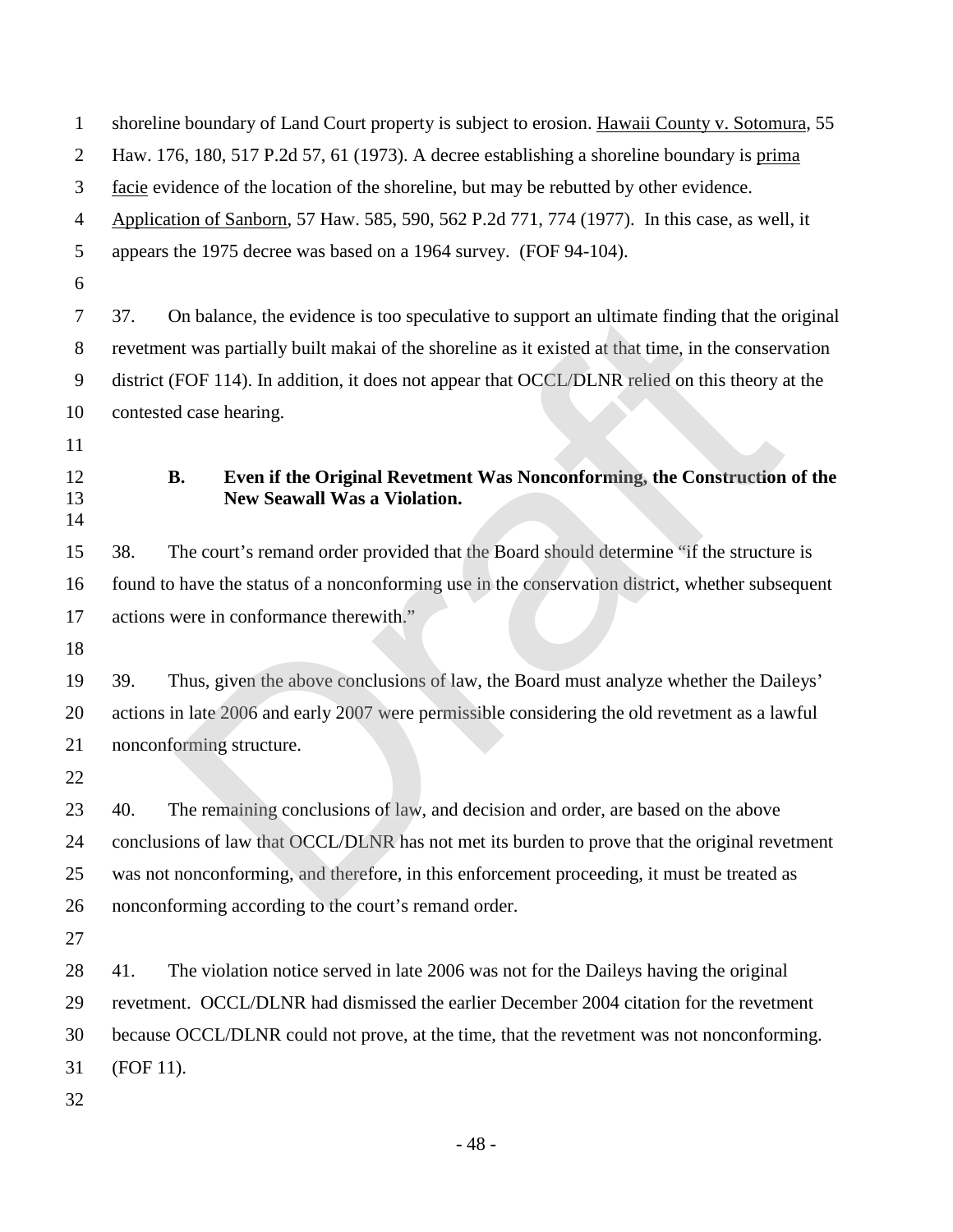| $\mathbf{1}$                                 | 42.<br>The 2006 violation notice which is the subject of the current proceeding was for                                                                                                                                                                                                                                                               |
|----------------------------------------------|-------------------------------------------------------------------------------------------------------------------------------------------------------------------------------------------------------------------------------------------------------------------------------------------------------------------------------------------------------|
| $\overline{c}$                               | construction of a new seawall occurring at the end of 2006, which continued into early 2007.                                                                                                                                                                                                                                                          |
| 3                                            | (FOF 12, Exh. B-7).                                                                                                                                                                                                                                                                                                                                   |
| $\overline{4}$                               |                                                                                                                                                                                                                                                                                                                                                       |
| 5                                            | 43.<br>Land makai of the shoreline is in the conservation district and in the resource subzone.                                                                                                                                                                                                                                                       |
| 6                                            | H.A.R. §§ 15-15-20(6), 13-5-13(b)(5)(1994), respectively.                                                                                                                                                                                                                                                                                             |
| 7                                            |                                                                                                                                                                                                                                                                                                                                                       |
| 8                                            | The seawall was built in 2006-2007 entirely or almost entirely makai of the shoreline as it<br>44.                                                                                                                                                                                                                                                    |
| 9                                            | existed at the time, and therefore, in the conservation district. (FOF 116-126). OCCL/DLNR                                                                                                                                                                                                                                                            |
| 10                                           | therefore had jurisdiction over the alleged violation. (COL 1).                                                                                                                                                                                                                                                                                       |
| 11                                           |                                                                                                                                                                                                                                                                                                                                                       |
| 12                                           | "Shoreline' means the upper reaches of the wash of the waves, other than storm and<br>45.                                                                                                                                                                                                                                                             |
| 13                                           | seismic waves, at the high tide during the season of the year in which the highest wash of the                                                                                                                                                                                                                                                        |
| 14                                           | waves occurs, usually evidenced by the edge of vegetation growth, or the upper limit of debris                                                                                                                                                                                                                                                        |
| 15                                           | left by the wash of the waves." H.R.S. $\S$ 205A-1.                                                                                                                                                                                                                                                                                                   |
| 16                                           |                                                                                                                                                                                                                                                                                                                                                       |
| 17                                           | H.R.S. $\S$ 183C-4(b) provides that "[n]o use except a nonconforming use as defined in<br>46.                                                                                                                                                                                                                                                         |
| 18                                           | section 183C-5, shall be made within the conservation district unless the use is in accordance                                                                                                                                                                                                                                                        |
| 19                                           | with a zoning rule."                                                                                                                                                                                                                                                                                                                                  |
| 20                                           |                                                                                                                                                                                                                                                                                                                                                       |
| 21                                           | 47.<br>The parallel administrative rule, H.A.R. § 13-5-30(b)(1994), provided that:                                                                                                                                                                                                                                                                    |
| 22                                           |                                                                                                                                                                                                                                                                                                                                                       |
| 23<br>24<br>25<br>26                         | "Unless provided in this chapter, land uses shall not be undertaken in the conservation district.<br>The department shall regulate land uses in the conservation district by issuing one or more of the<br>following approvals:                                                                                                                       |
| 27<br>28<br>29<br>30<br>31<br>32<br>33<br>34 | $(1)$ Departmental permit (see section 13-5-33);<br>$(2)$ Board permit (see section 13-5-34);<br>$(3)$ Emergency permit (see section 13-5-35);<br>(4) Temporary variance (see section 13-5-36);<br>(5) Nonconforming uses (see section 13-5-37);<br>$(6)$ Site plan approval (see section 13-5-38); or<br>(7) Management plan (see section 13-5-39)." |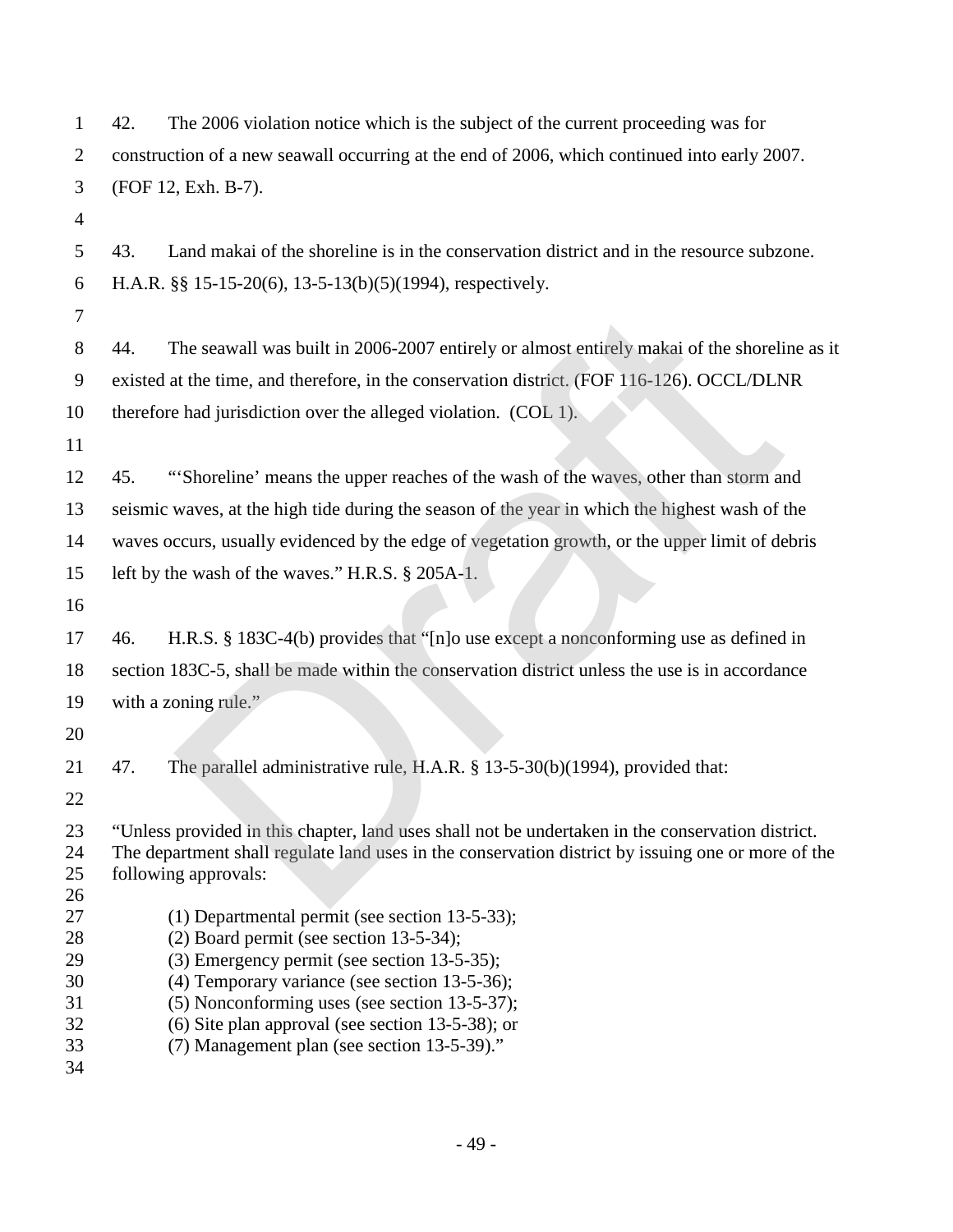48. H.R.S. § 183C-2 defines "land use" as including: (1) The placement or erection of any 2 solid material on land…" and "(4) The construction, reconstruction, demolition, or alteration of any structure, building, or facility on land."

 49. The construction of the new seawall was a land use, done in the conservation district, without permits or approvals, and hence was a violation of the applicable administrative rules and statute, unless the work could have been done without permits under the "nonconforming" provisions of the rules, or otherwise are within the scope of work that can be done without permits. (COL 12-15).

 

 50. H.A.R. § 13-5-37(a)(1994) provided that: "This chapter shall not prohibit the continuance of, or repair and maintenance, of nonconforming uses as defined in this chapter. The burden of proof to establish that the land use or structure is legally nonconforming shall be on the applicant."

 51. The construction of the new seawall cannot be considered as mere continuance of, or repair and maintenance of the old revetment. Besides the physical differences described in FOF 128-139, these two structures have different names with different definitions. (See FOF 141- 20 144). Even the Daileys' consultant used the different terms for the two structures. Id. the, unless the work could have been done without permits under the "nonconform<br>ns of the rules, or otherwise are within the scope of work that can be done without<br>(COL 12-15).<br>H.A.R. § 13-5-37(a)(1994) provided that: "Th

22 52. The Daileys did not simply repair their existing revetment. They removed most of the old revetment, and built a new seawall. These actions are not "repair and maintenance" under H.A.R. § 13-5-37(a)(1994). (FOF 128-144).

 53. Even if the construction of the new seawall can be construed to be "repair and 27 maintenance", its construction violated H.A.R. § 13-5-37(e)(1994). This rule provided that "[r]epairs or reconstruction of the nonconforming structure shall not exceed the size, height or density of the structure which existed immediately prior to October 1, 1964 or at its inclusion into the conservation district."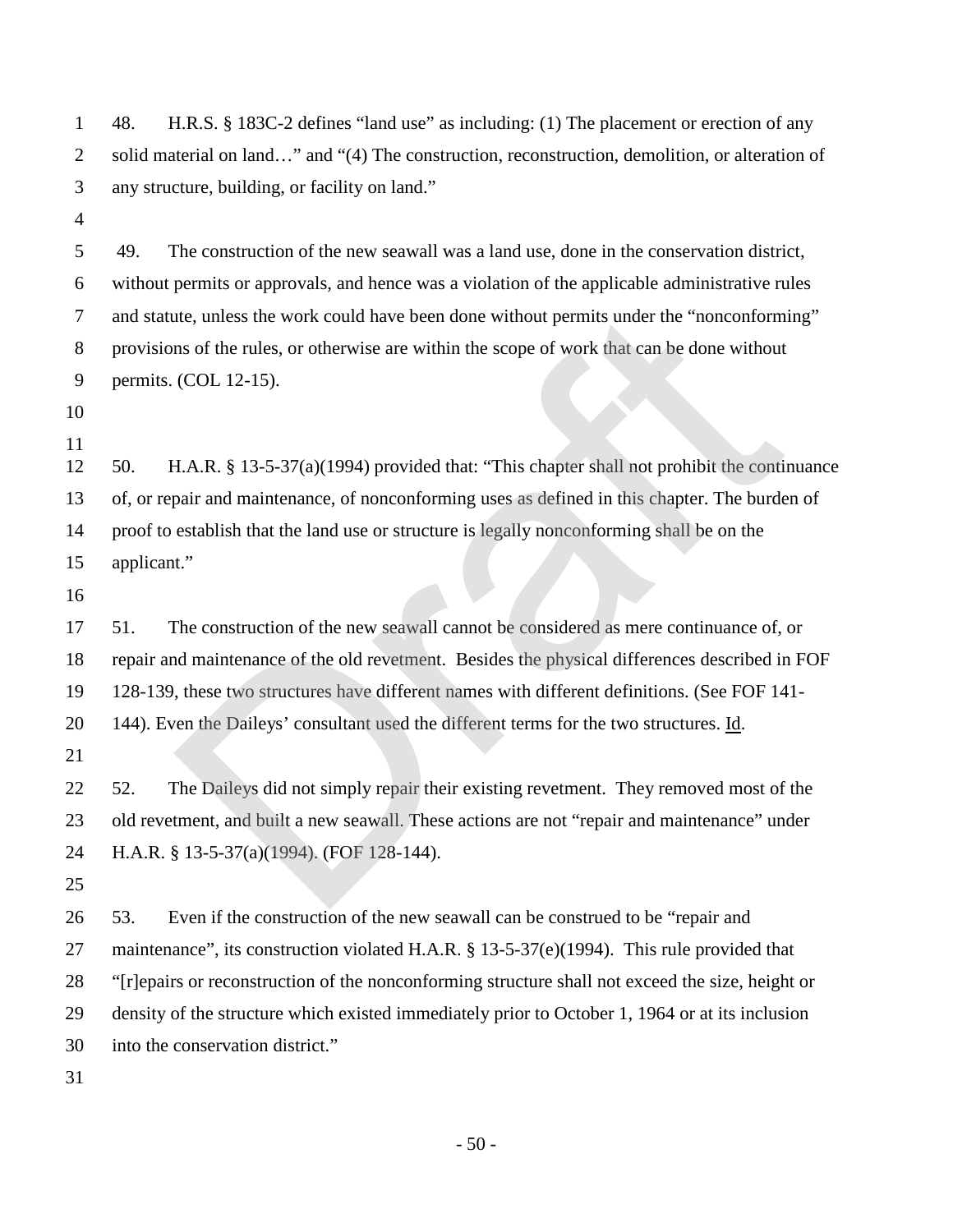54. The old revetment was entirely within the conservation district by May 2005 at the very latest. (FOF 116-126).

 55. The new seawall built in 2006-2007 exceeded the height of the revetment which had existed earlier, so the construction that occurred violated H.A.R. § 13-5-37(e)(1994). (FOF 130- 134).

 56. "Density" is not defined in the administrative rules. The American Heritage Dictionary, 2d College Ed. (2001) defines density, inter alia, as "6. Thickness of consistency; impenetrability."

 57. In this case, the Daileys replaced a sloping revetment of loose rock, which allowed relatively free flow of water through the structure, with a near-vertical seawall grouted solid, much less penetrable to water, except at its boulder base. FOF 134-139. Given the purposes of the rule, in this context, the seawall represents an increase in density from the original revetment, and also violates H.A.R. § 13-5-37(e)(1994) because of this increase in density. "Density" is not defined in the administrative rules. The American Heritage Dictic<br>ge Ed. (2001) defines density, inter alia, as "6. Thickness of consistency;<br>rability."<br>n this case, the Daileys replaced a sloping revertm

 58. H.A.R. § 13-5-37(d)(1994) also did not permit the construction of the new seawall. 

 59. H.A.R. § 13-5-37(d)(1994) provided that "If a nonconforming structure is destroyed by any means to an extent of more than fifty per cent of its replacement cost at the time of destruction, it shall not be reconstructed except in conformity with the provisions of this chapter."

 60. H.A.R. § 13-5-37(d)(1994) raises another burden-of-proof issue. It could either be OCCL/DLNR's burden to prove that the nonconforming structure had been destroyed to an extent of of more than fifty per cent of its replacement cost, or the Daileys' burden to prove, as an affirmative defense, that it had not been.

 61. Where an agency brings an action seeking to enjoin alteration of a structure, the landowner claiming that it is nonconforming and that the work done is within a permitted "50%

- 51 -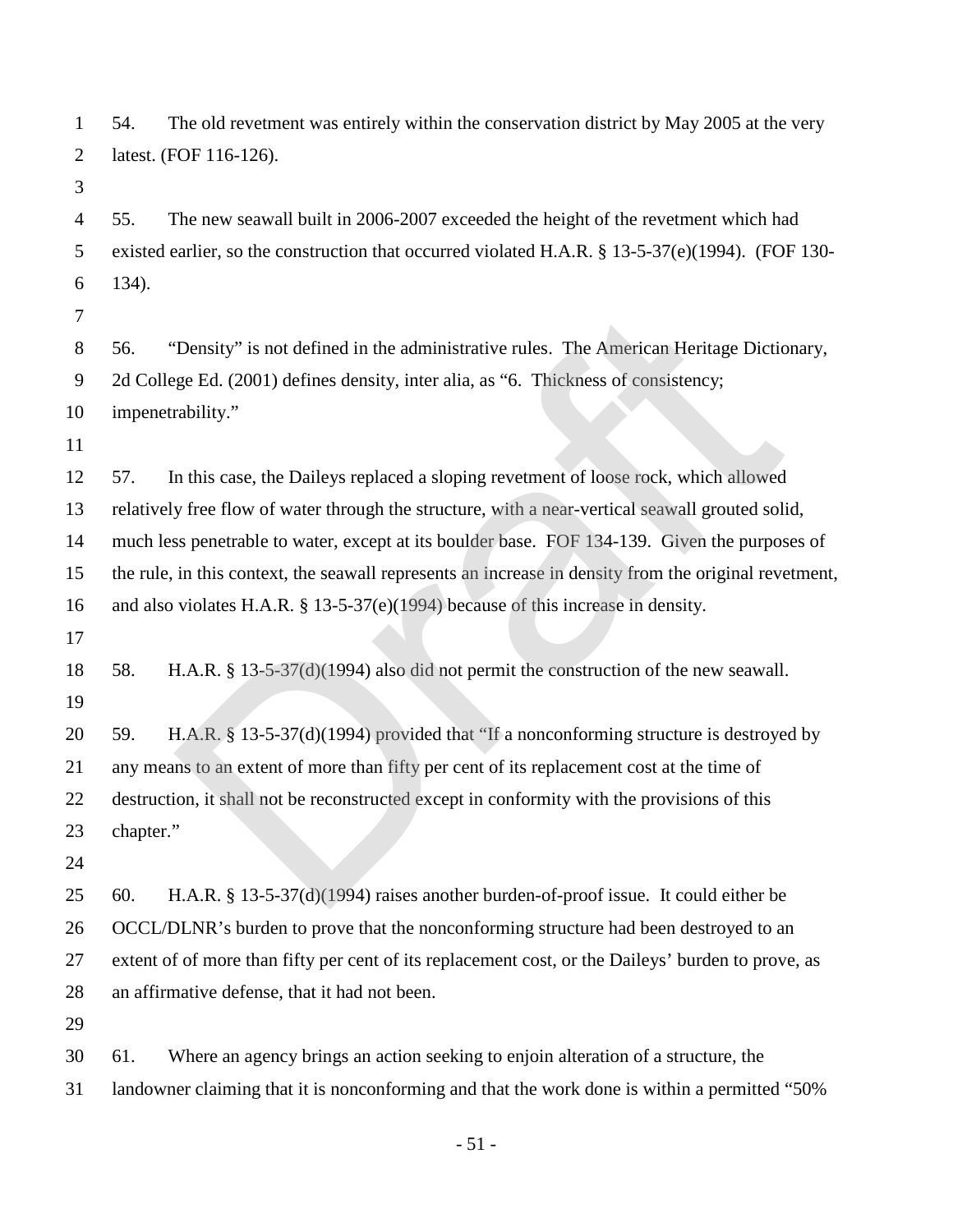| $\mathbf{1}$   | of value" limit has the burden of proving the work is within that "50% of value" limit. City of      |
|----------------|------------------------------------------------------------------------------------------------------|
| $\overline{2}$ | Tucson v. Clear Channel Outdoor, Inc., 218 Ariz. 172, 184, 181 P.3d 219, 231 (Ariz. App.             |
| 3              | 2008); Fiano v. Monahan, 25 Conn. Supp. 363, 368, 205 A.2d 183, 185 (1964).                          |
| $\overline{4}$ |                                                                                                      |
| 5              | 62.<br>OCCL/DLNR did not prove that the old revetment was destroyed (through voluntary               |
| 6              | demolition) to more than 50% of its replacement value, and the Daileys did not prove that the        |
| 7              | destruction was less than 50% of its replacement value. (FOF 147-150).                               |
| 8              |                                                                                                      |
| 9              | If H.A.R. $\S$ 13-5-37(d)(1994) is viewed as a separate violation, apart from the other<br>63.       |
| 10             | violations described above, then it would appear that OCCL/DLNR would have the burden of             |
| 11             | proving all the elements of this violation, including that the revetment had been destroyed to       |
| 12             | more than 50% of its replacement value. Thus, this subsection cannot be sustained as a separate      |
| 13             | violation.                                                                                           |
| 14             |                                                                                                      |
| 15             | On the other hand, if H.A.R. § 13-5-37(d)(1994) is viewed as a defense that the<br>64.               |
| 16             | landowner can invoke that would negate other violations, it would follow that the landowner has      |
| 17             | the burden of proof. City of Tucson v. Clear Channel Outdoor, Inc., Id. The Daileys did not          |
| 18             | meet that burden.                                                                                    |
| 19             |                                                                                                      |
| 20             | In any case, H.A.R. $\S$ 13-5-37(d)(1994) does not mean that any reconstruction of a<br>65.          |
| 21             | structure less than fifty per cent of its replacement cost is automatically authorized. To so        |
| 22             | interpret it would contradict H.A.R. § 13-5-37(e)(1994), which provided that "Repairs                |
| 23             | reconstruction of the nonconforming structure shall not exceed the size, height or density of the    |
| 24             | structure which existed immediately prior to October 1, 1964 or at its inclusion into the            |
| 25             | conservation district." It would make no sense to say in H.A.R. $\S$ 13-5-37(e)(1994) that repair or |
| 26             | maintenance of a nonconforming structure cannot increase its size, height, or density, while         |
| 27             | interpreting H.A.R. $\S$ 13-5-37(d)(1994) to allow reconstruction of a nonconforming structure to    |
| 28             | any size, height, or density. In other words, the Daileys violated H.A.R. § 13-5-37(e)(1994),        |
| 29             | even if the work done was within the bounds permitted by H.A.R. $\S$ 13-5-37(d)(1994).               |
| 30             |                                                                                                      |

- 52 -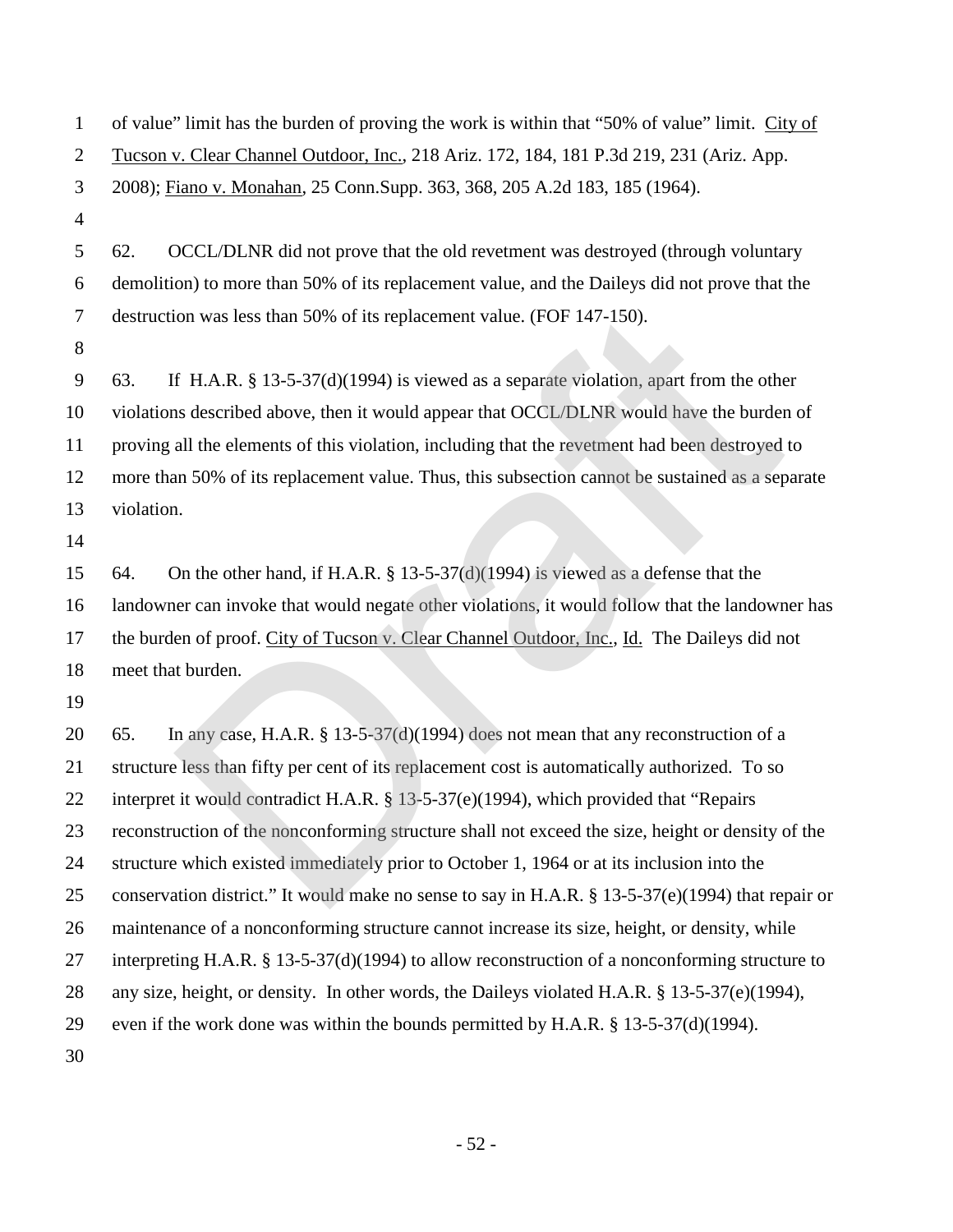| $\mathbf{1}$                     | 66.                                                                                             | In addition, H.A.R. $\S$ 13-5-37(d)(1994) did not authorize the Daileys' actions because                                                                                                                                                                                                                                                                                             |  |  |  |
|----------------------------------|-------------------------------------------------------------------------------------------------|--------------------------------------------------------------------------------------------------------------------------------------------------------------------------------------------------------------------------------------------------------------------------------------------------------------------------------------------------------------------------------------|--|--|--|
| $\overline{2}$                   | they did not "reconstruct" the old revetment. They dismantled the old revetment and built a new |                                                                                                                                                                                                                                                                                                                                                                                      |  |  |  |
| 3                                | seawall on top of portions of the old revetment. (FOF 128-144).                                 |                                                                                                                                                                                                                                                                                                                                                                                      |  |  |  |
| $\overline{4}$                   |                                                                                                 |                                                                                                                                                                                                                                                                                                                                                                                      |  |  |  |
| 5                                | 67.                                                                                             | Because H.A.R. § 13-5-37(1994) did not authorize the construction of the new seawall,                                                                                                                                                                                                                                                                                                |  |  |  |
| 6                                |                                                                                                 | other sections of the conservation district rules must be analyzed in order to determine whether                                                                                                                                                                                                                                                                                     |  |  |  |
| 7                                |                                                                                                 | they would independently allow this construction without a permit.                                                                                                                                                                                                                                                                                                                   |  |  |  |
| 8                                |                                                                                                 |                                                                                                                                                                                                                                                                                                                                                                                      |  |  |  |
| 9                                | 68.                                                                                             | H.A.R. § 13-5-22(1994) was a general section identifying land uses consistent with the                                                                                                                                                                                                                                                                                               |  |  |  |
| 10                               |                                                                                                 | various subzones of the conservation district. The uses are typically labeled with an "A-",                                                                                                                                                                                                                                                                                          |  |  |  |
| 11                               |                                                                                                 | meaning that they can be done without any permits, "B-", meaning that they need a site plan                                                                                                                                                                                                                                                                                          |  |  |  |
| 12                               |                                                                                                 | approval, "C-", meaning that they need a departmental permit, and "D-", meaning that they need                                                                                                                                                                                                                                                                                       |  |  |  |
| 13                               |                                                                                                 | a permit from the board. See H.A.R. $\S$ 13-5-22(b)(1994).                                                                                                                                                                                                                                                                                                                           |  |  |  |
| 14                               |                                                                                                 |                                                                                                                                                                                                                                                                                                                                                                                      |  |  |  |
| 15                               | 69.                                                                                             | Although H.A.R. § 13-5-22(1994) describes uses in the Protective subzone, it was made                                                                                                                                                                                                                                                                                                |  |  |  |
| 16                               |                                                                                                 | applicable to the Resource subzone by H.A.R. $\frac{8}{3}$ 13-5-24(a)(1994).                                                                                                                                                                                                                                                                                                         |  |  |  |
| 17                               |                                                                                                 |                                                                                                                                                                                                                                                                                                                                                                                      |  |  |  |
| 18                               | 70.                                                                                             | H.A.R. $\S$ 13-5-22(P-9)(A-1)(1994), "Structures, Existing", allowed the following                                                                                                                                                                                                                                                                                                   |  |  |  |
| 19                               |                                                                                                 | without any DLNR or BLNR permit:                                                                                                                                                                                                                                                                                                                                                     |  |  |  |
| 20<br>21<br>22<br>23<br>24<br>25 |                                                                                                 | Replacement or reconstruction of existing structures and facilities as identified in<br>the exempt classes established in section 11-200-8, except as provided in section<br>13-5-37 where the new structure will be located approximately on the same site<br>and will have substantially the same purpose, capacity, density, height, and<br>dimensions as the structure replaced. |  |  |  |
| 26                               | 71.                                                                                             | H.A.R. § 11-200-8, referenced in H.A.R. § 13-5-22(P-9)(A-1), is the administrative rule                                                                                                                                                                                                                                                                                              |  |  |  |
| 27                               |                                                                                                 | of the Office of Environmental Quality which establishes exempt classes of action that do not                                                                                                                                                                                                                                                                                        |  |  |  |
| 28                               |                                                                                                 | trigger an environmental assessment or environmental impact statement under Chapter 343,                                                                                                                                                                                                                                                                                             |  |  |  |
| 29<br>30                         | H.R.S.                                                                                          |                                                                                                                                                                                                                                                                                                                                                                                      |  |  |  |
| 31                               | 72.                                                                                             | None of the exempt classes seem relevant to the construction of the new seawall, except                                                                                                                                                                                                                                                                                              |  |  |  |
| 32                               | possibly H.A.R. $\S 11-200-8(a)(2)$ : "reconstruction or replacement of existing structures and |                                                                                                                                                                                                                                                                                                                                                                                      |  |  |  |
| 33                               | facilities where the new structure will be located approximately on the same site and will have |                                                                                                                                                                                                                                                                                                                                                                                      |  |  |  |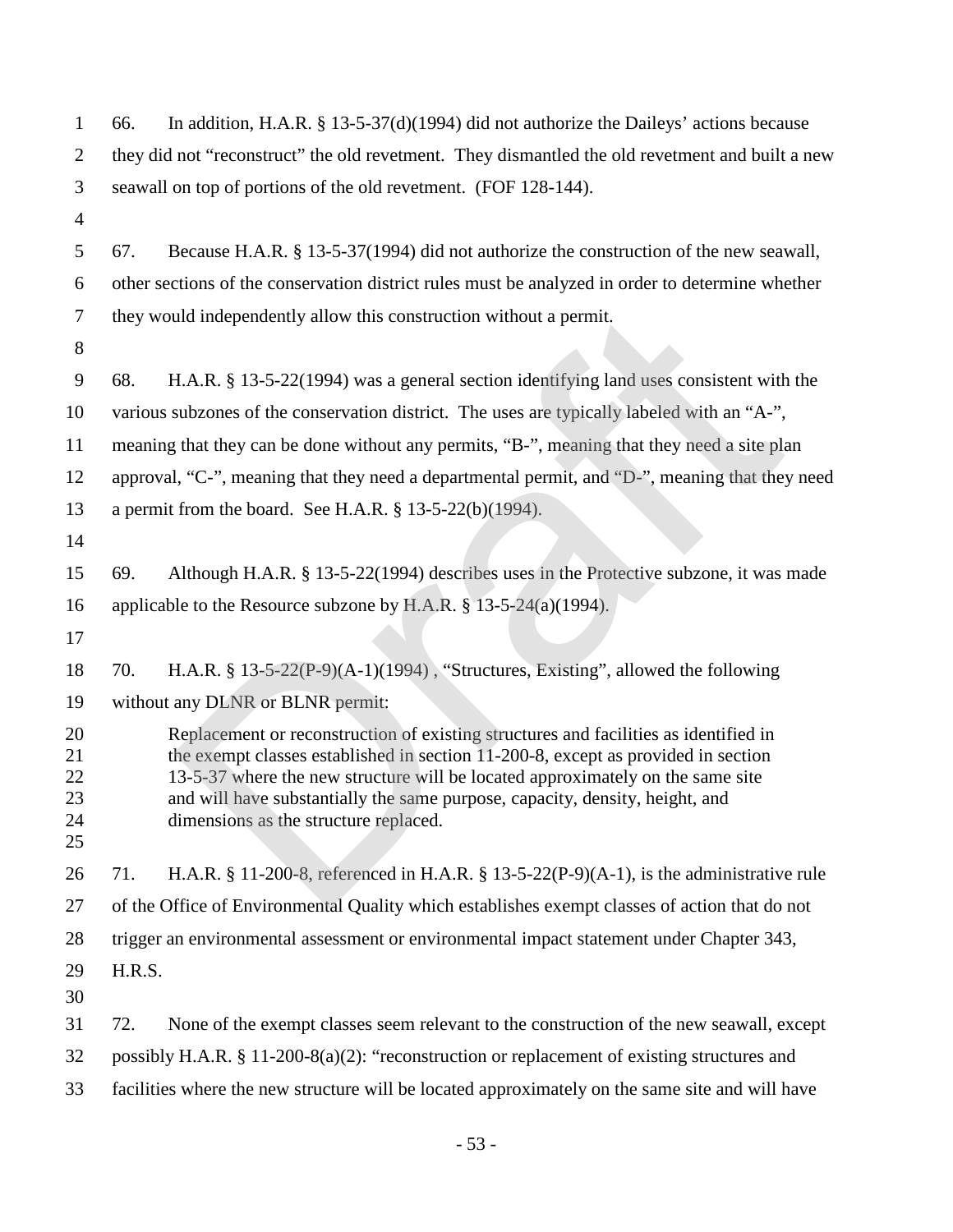- substantially the same purpose, capacity, density, height, and dimensions as the structure replaced." This basically repeats what H.A.R. § 13-5-22(p-9)(A-1) already says.
- 

 73. The clause "except as provided in section 13-5-37", which referred to nonconforming uses, either meant that (1) nonconforming uses were not governed by H.A.R. § 13-5-22(p-9)(A- 1) at all(the stronger alternative), or (2) means that this subsection must be read in conjunction with limits given in H.A.R. § 13-5-37.

 74. Even under the latter interpretation, H.A.R. § 13-5-22(P-9)(A-1) does not mean that a nonconforming use can be replaced or reconstructed without permits as long as it is "located approximately on the same site and will have substantially the same purpose, capacity, density, height, and dimensions as the structure replaced." Rather, this is subject to the limits of H.A.R. § 13-5-37, including the provision that reconstruction cannot occur without normal permits if the structure is destroyed to more than 50% of its replacement value, H.A.R. § 13-5-37(d), and that "[r]epair or maintenance of a nonconforming structure shall not exceed the size, height, or density of the structure" at the time it entered the conservation district, H.A.R. § 13-5-37(e). its given in H.A.R. § 13-5-37.<br>
Siven under the latter interpretation, H.A.R. § 13-5-22(P-9)(A-1) does not mean the<br>
orming use can be replaced or reconstructed without permits as long as it is "locate<br>
mately on the same

 75. If H.A.R. § 13-5-22(P-9)(A-1) is read separately from H.A.R. § 13-5-37 (e)(1994), it appears to be slightly more lenient because it includes the term "substantially" the same density, height, and dimensions, rather than it "shall not exceed the size, height, or density." H.A.R. § 13- 5-37(e)(1994).

23 76. The construction of the new seawall does not qualify to be built without permits under H.A.R. § 13-5-22(P-9)(A-1)because it does not have "substantially the same…density, height, and dimensions as the structure replaced." The new seawall is significantly taller than the old revetment, has a substantially different density, and has substantially different dimensions (taller and steeper) than the old revetment. (See FOF 128-140).

77. The removal of the old revetment required a "C" permit from the chairperson of the

BLNR under H.A.R. § 13-5-22(P-9)(C-1)(1994): "Demolition, removal, or alteration of existing

structures, facilities and equipment." H.A.R. § 13-5-22(P-9)(C-1)(1994) does not have the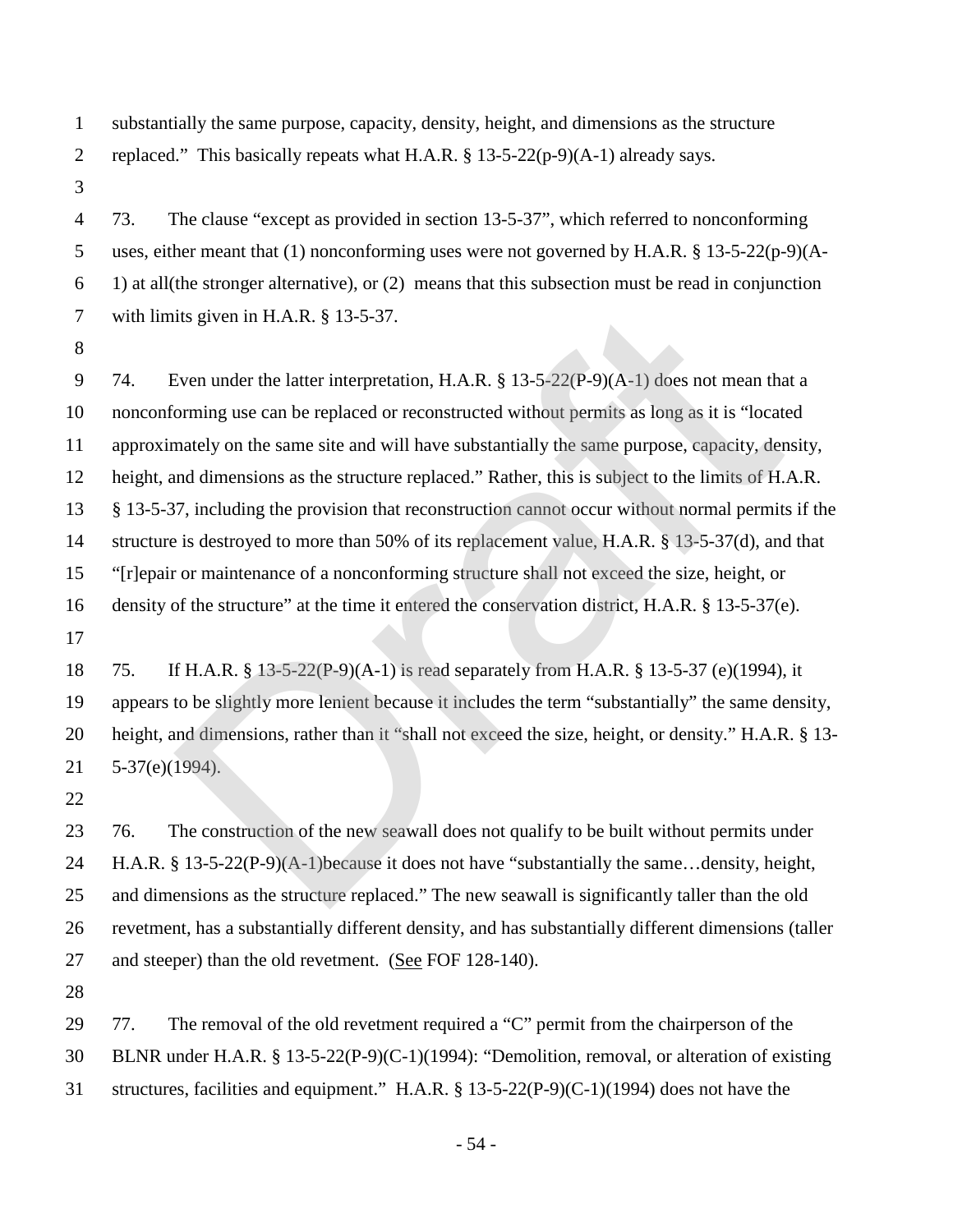clause "except as provided in section 13-5-37" which occurs in H.A.R. § 13-5-22(P-9)(A-2 1)(1994), which indicates that it does include demolition of nonconforming uses. 78. Even if the construction of the new seawall were charitably construed as "alteration" of the old revetment, the Daileys did not obtain the required permit from the BLNR chairperson under H.A.R. § 13-5-22(P-9)(C-1)(1994). 79. The closest fit under the 1994 rules to the construction of the new seawall was H.A.R. § 13-5-23(L-5)(D-1)(1994): "seawalls, shoreline protection devices, and shoreline structures." This requires a conservation district use permit from the BLNR because it is a "D"-type activity. 80. Statutes and rules concerning nonconforming uses are strictly construed against the landowner's claim that changes to a nonconforming use are within the permitted bounds. Rotter v. Coconino County, 169 Ariz. 269, 275, 818 P.2d 704, 710 (1991.) The Board's interpretation of the rules, however, would be the same even without applying this principle of strict construction. 81. The purpose of the administrative rules also supports the interpretations given above. An agency's interpretation of its rules must be consistent with the overall purpose of the rules. Director, DLIR v. Permasteelisa Cladding Technologies, Ltd., 125 Haw. 223, 257 P.3d 236 (App. 2011). 82. H.A.R. § 13-5-1(1994) provided: The purpose of this chapter is to regulate land-use in the conservation district for the purpose of conserving, protecting, and preserving the important natural and cultural resources of the State through appropriate management and use to promote their long-27 term sustainability… 83. The seawall is likely to cause faster erosion of the public beach fronting the Dailey property than the revetment it replaced. Even though it is somewhat porous at the base, the vertical grouted wall will cause greater wave reflection, and loss of sand, than the former revetment. (FOF 135-139). The closest fit under the 1994 rules to the construction of the new seawall was H.A<br>3(L-5)(D-1)(1994): "seawalls, shoreline protection devices, and shoreline structur<br>uires a conservation district use permit from the BLNR

- 55 -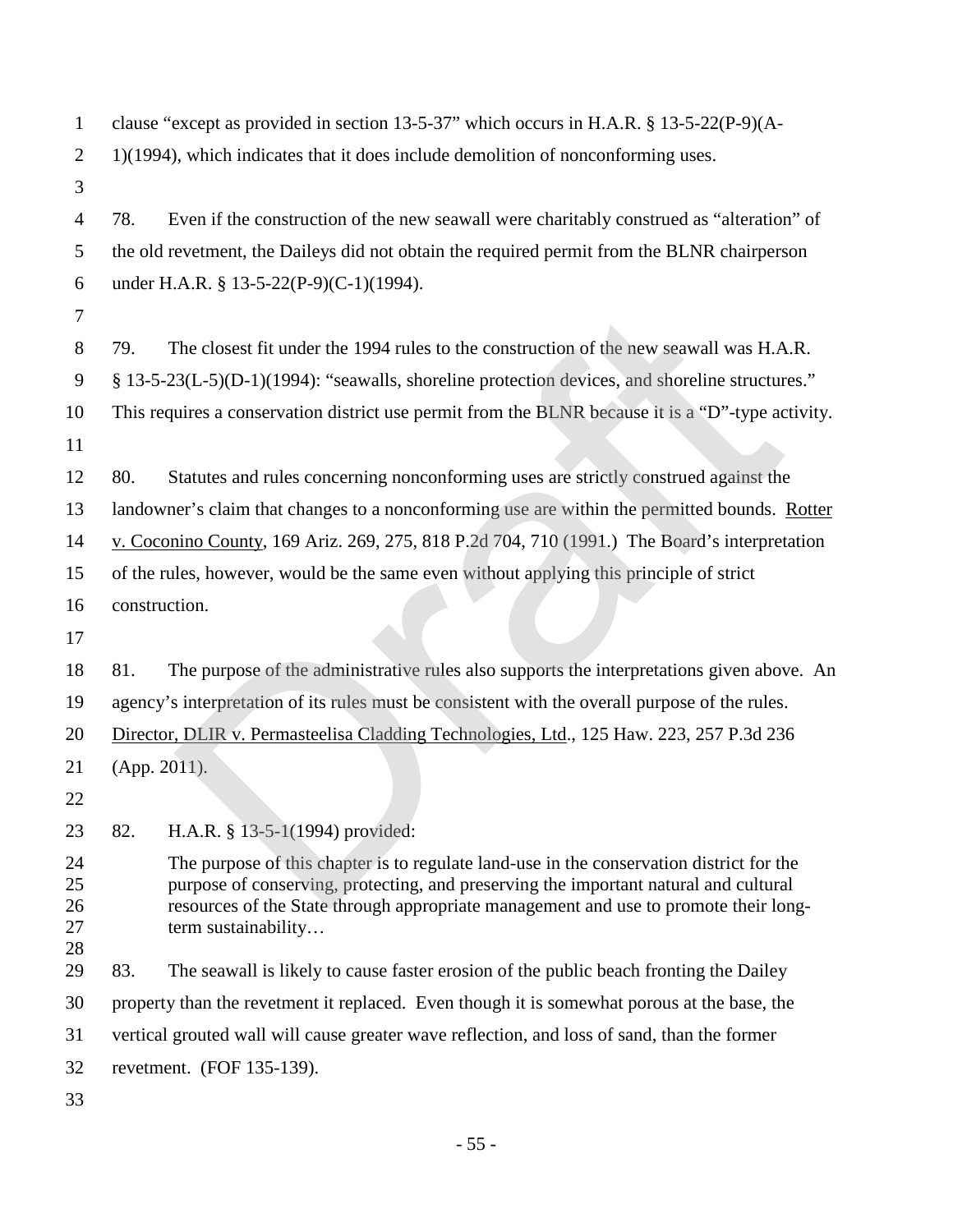| 1              | It would not be consistent with the purpose of the conservation district rules to interpret<br>84. |
|----------------|----------------------------------------------------------------------------------------------------|
| $\overline{2}$ | them to allow the replacement of the revetment with a seawall than will accelerate the loss of the |
| 3              | public beach, without any kind of permit process to mitigate that loss.                            |
| 4              |                                                                                                    |
| 5              | 85.<br>The area makai of the shoreline is in the public trust. Sanborn, supra at 586, 562 P.2d at  |
| 6              | 772. It is covered by the public trust doctrine. In re Water Use Permit Applications, 94 Haw. 97,  |
| 7              | 139, 9 P.3d 409, 451 (2000).                                                                       |
| $8\,$          |                                                                                                    |
| 9              | One of the Board's duties with respect to the public trust in the land makai of the<br>86.         |
| 10             | shoreline is to prevent "substantial impairment" to the public resources located there. In re      |
| 11             | Water Use Permit Applications, 94 Haw. at 139. It would be inconsistent with the Board's           |
| 12             | duties under the public trust doctrine to interpret its rules and governing statutes in a way that |
| 13             | allows the replacement of the revetment with a seawall than will accelerate the loss of the public |
| 14             | beach, without any kind of permit process to mitigate those negative effects.                      |
| 15             |                                                                                                    |
|                |                                                                                                    |
| 16             | The Construction of the New Seawall Also Violated the 2011 Rules.<br>$C_{\bullet}$                 |
| 17             |                                                                                                    |
| 18             | As explained in COL 8 above, it is also necessary to determine whether the seawall<br>87.          |
| 19             | construction would have violated the 2011 rules.                                                   |
| 20             |                                                                                                    |
| 21             | COL 10-66 above apply to the analysis under both sets of rules, because this analysis is<br>88.    |
| 22             | based upon statutes that have not changed, and/or administrative rules that did not materially     |
| 23             | change. H.A.R. $\S$ 13-5-37 was renumbered as $\S$ 13-5-7 in the new rules, but unchanged except   |
| 24             | for H.A.R. $\S$ 13-5-37(d). COL 90-96 analyze this difference.                                     |
|                |                                                                                                    |
|                | H.A.R. $\S$ 13-5-7(d)(2011) provides that "If a nonconforming structure is damaged or<br>89.       |
| 25<br>26<br>27 | destroyed by any means (including voluntary demolition) to an extent of more than fifty per cent   |
| 28             | of its replacement cost at the time of destruction, it shall not be reconstructed except in        |
| 29             | conformity with the provisions of this chapter, except as provided under section $13-5-22(P-8)$ ." |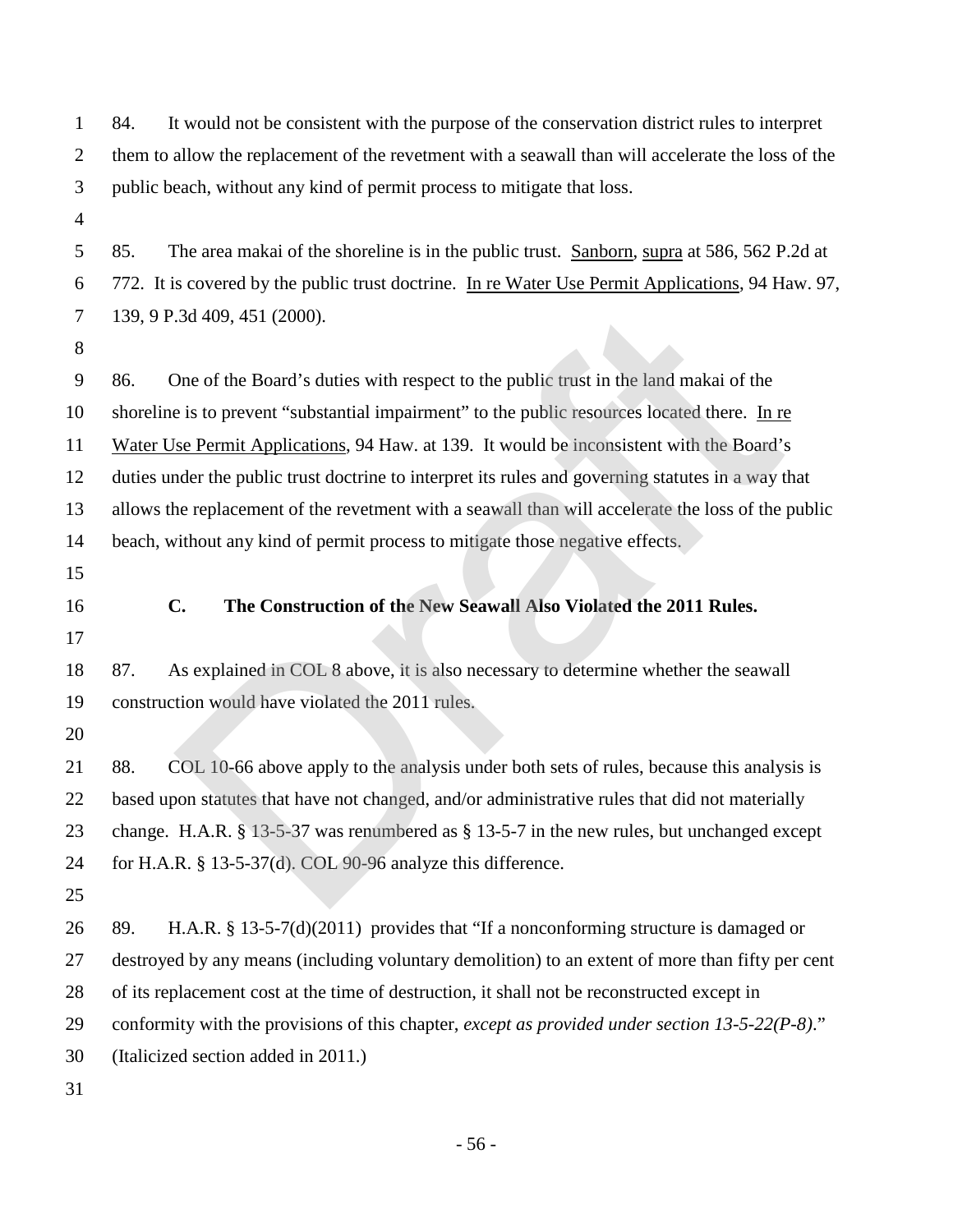| 1                                  | 90.                                       | H.A.R. § 13-5-22(P-8)(2011) replaced the former H.A.R. § 13-5-22(P-9)(1994), with                                                                                                                                                                                                                                                                                                                                                                                                        |  |  |  |
|------------------------------------|-------------------------------------------|------------------------------------------------------------------------------------------------------------------------------------------------------------------------------------------------------------------------------------------------------------------------------------------------------------------------------------------------------------------------------------------------------------------------------------------------------------------------------------------|--|--|--|
| $\overline{2}$                     | substantial changes from the former rule. |                                                                                                                                                                                                                                                                                                                                                                                                                                                                                          |  |  |  |
| 3                                  |                                           |                                                                                                                                                                                                                                                                                                                                                                                                                                                                                          |  |  |  |
| $\overline{4}$<br>5                | 91.                                       | H.A.R. § 13-5-22(P-8)(A-1)(2011) allows, without any permit:                                                                                                                                                                                                                                                                                                                                                                                                                             |  |  |  |
| 6<br>7<br>8<br>9<br>10<br>11<br>12 |                                           | "Minor repair, maintenance, and operation to an existing structure, facility, use, land, and<br>equipment, whether it is nonconforming or permitted, that involves mostly cosmetic work<br>or like-to-like replacement of component parts, and that results in negligible change to or<br>impact to land, or a natural and cultural resource. Any repair, strengthening,<br>reinforcement, and maintenance of a fishpond shall be in accordance with section 183-44<br>and 183B-2, HRS." |  |  |  |
| 13                                 | 92.                                       | According to a definition in H.A.R. § 13-5-2 added in 2011, "Minor repair' means                                                                                                                                                                                                                                                                                                                                                                                                         |  |  |  |
| 14                                 |                                           | routine work done to an existing structure, facility, use, land, and equipment, that involves                                                                                                                                                                                                                                                                                                                                                                                            |  |  |  |
| 15                                 |                                           | mostly cosmetic work or like-to-like replacement of component parts, and that results in                                                                                                                                                                                                                                                                                                                                                                                                 |  |  |  |
| 16                                 |                                           | negligible change to or impact to land, or a natural and cultural resource."                                                                                                                                                                                                                                                                                                                                                                                                             |  |  |  |
| 17                                 |                                           |                                                                                                                                                                                                                                                                                                                                                                                                                                                                                          |  |  |  |
| 18                                 | 93.                                       | The work done to construct the new seawall did not qualify as "minor repair,                                                                                                                                                                                                                                                                                                                                                                                                             |  |  |  |
| 19                                 |                                           | maintenance, and operation" because it did not involve "mostly cosmetic work or like-to-like                                                                                                                                                                                                                                                                                                                                                                                             |  |  |  |
| 20                                 |                                           | replacement of component parts that results in negligible change to or impact to land, or a natural                                                                                                                                                                                                                                                                                                                                                                                      |  |  |  |
| 21                                 |                                           | and cultural resource." (FOF 128-139).                                                                                                                                                                                                                                                                                                                                                                                                                                                   |  |  |  |
| 22                                 |                                           |                                                                                                                                                                                                                                                                                                                                                                                                                                                                                          |  |  |  |
| 23                                 | 94.                                       | The new seawall, therefore, is not within the scope of repairs allowed without permits                                                                                                                                                                                                                                                                                                                                                                                                   |  |  |  |
| 24                                 |                                           | under H.A.R. § 13-5-22(P-8)(A-1)(2011).                                                                                                                                                                                                                                                                                                                                                                                                                                                  |  |  |  |
| 25                                 |                                           |                                                                                                                                                                                                                                                                                                                                                                                                                                                                                          |  |  |  |
| 26                                 | 95.                                       | The remaining subsections in H.A.R. $\S$ 13-5-22(P-8)(2011) describe alterations to                                                                                                                                                                                                                                                                                                                                                                                                      |  |  |  |
| 27                                 |                                           | existing structures which, although potentially allowable, all require some approval from the                                                                                                                                                                                                                                                                                                                                                                                            |  |  |  |
| 28                                 |                                           | department or board in the form of either a site plan approval from the DLNR, a permit from the                                                                                                                                                                                                                                                                                                                                                                                          |  |  |  |
| 29                                 |                                           | chairperson, or a board permit. None of these approvals were obtained by the Daileys prior to the                                                                                                                                                                                                                                                                                                                                                                                        |  |  |  |
| 30                                 |                                           | demolition of the revetment and construction of the seawall, and so even if the Daileys' actions                                                                                                                                                                                                                                                                                                                                                                                         |  |  |  |
| 31                                 |                                           | fit these subsections, they would be violations of the rules.                                                                                                                                                                                                                                                                                                                                                                                                                            |  |  |  |
| 32                                 |                                           |                                                                                                                                                                                                                                                                                                                                                                                                                                                                                          |  |  |  |
| 33                                 | 96.                                       | The construction of the new seawall, because it was not authorized by H.A.R. § 13-5-                                                                                                                                                                                                                                                                                                                                                                                                     |  |  |  |
| 34                                 |                                           | 7(2011), best fits H.A.R. § 13-5-22(P-15)(D-1)(2011): "Shoreline erosion control. Seawall,                                                                                                                                                                                                                                                                                                                                                                                               |  |  |  |

- 57 -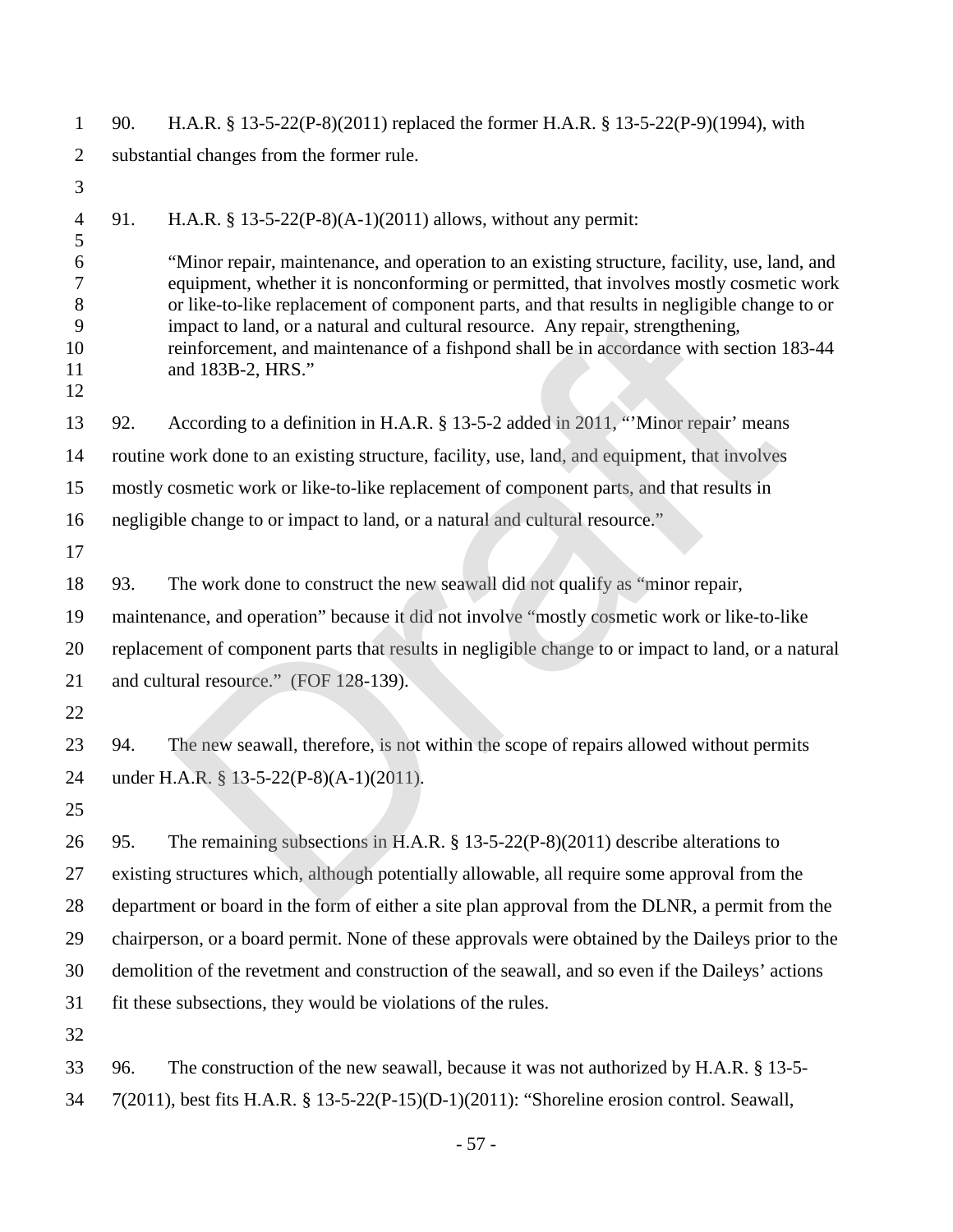revetment, groin, or other coastal erosion control structure or device…" This requires a permit from the BLNR.

 97. H.A.R. § 13-5-6(d)(2011), provides that "No land use(s) shall be conducted in the conservation district unless a permit or approval is first obtained from the department or board." This subsection was added in 2011, hence, the Daileys cannot be found to have violated it if their actions are judged under the 1994 rules, but they did violate this if their actions are judged under the 2011 rules. 98. Under the 1994 rules, as explained in COL 47-51 above, the Daileys did violate H.A.R. § 13-5-30(b)(1994) which expresses the same basic concept as H.A.R. § 13-5-6(d)(2011). 99. H.A.R. § 13-5-30(b) was amended in 2011 to read as follows: (b) Unless provided in this chapter, land uses shall not be undertaken in the conservation district. The department shall regulate land uses in the conservation district by issuing one or more of the following approvals: 18 (1) Departmental permit (see section 13-5-33); (2) Board permit (see section 13-5-34); (3) Emergency permit (see section 13-5-35); (4) Temporary variance (see section 13-5-36); 22 [(5) Nonconforming uses (see section 13-5-37);] 23 5[(6)] Site plan approval (see section 13-5-38); or 6[(7)] Management plan or comprehensive management plan (see section 13-5-39). (Deleted material is bracketed, new material is underscored.) 100. The change in 2011 seems more stylistic than substantive: the prior (1994) wording implied that the department actually issues approvals for nonconforming uses that qualify under H.A.R. § 13-5-37, which was not the case. Nonconforming uses were allowed, subject to the limits in H.A.R. § 13-5-37, as discussed above. 101. The Daileys violated H.A.R. § 13-5-30(b) under both the 1994 and 2011 rules. 102. The purpose of the rules given in H.A.R. § 13-5-1 is the same in the 1994 and 2011 rules. are judged under the 1994 rules, but they did violate this if their actions are judged<br>
rules.<br>
Drafter the 1994 rules, as explained in COL 47-51 above, the Daileys did violate H.<br>
0(b)(1994) which expresses the same basi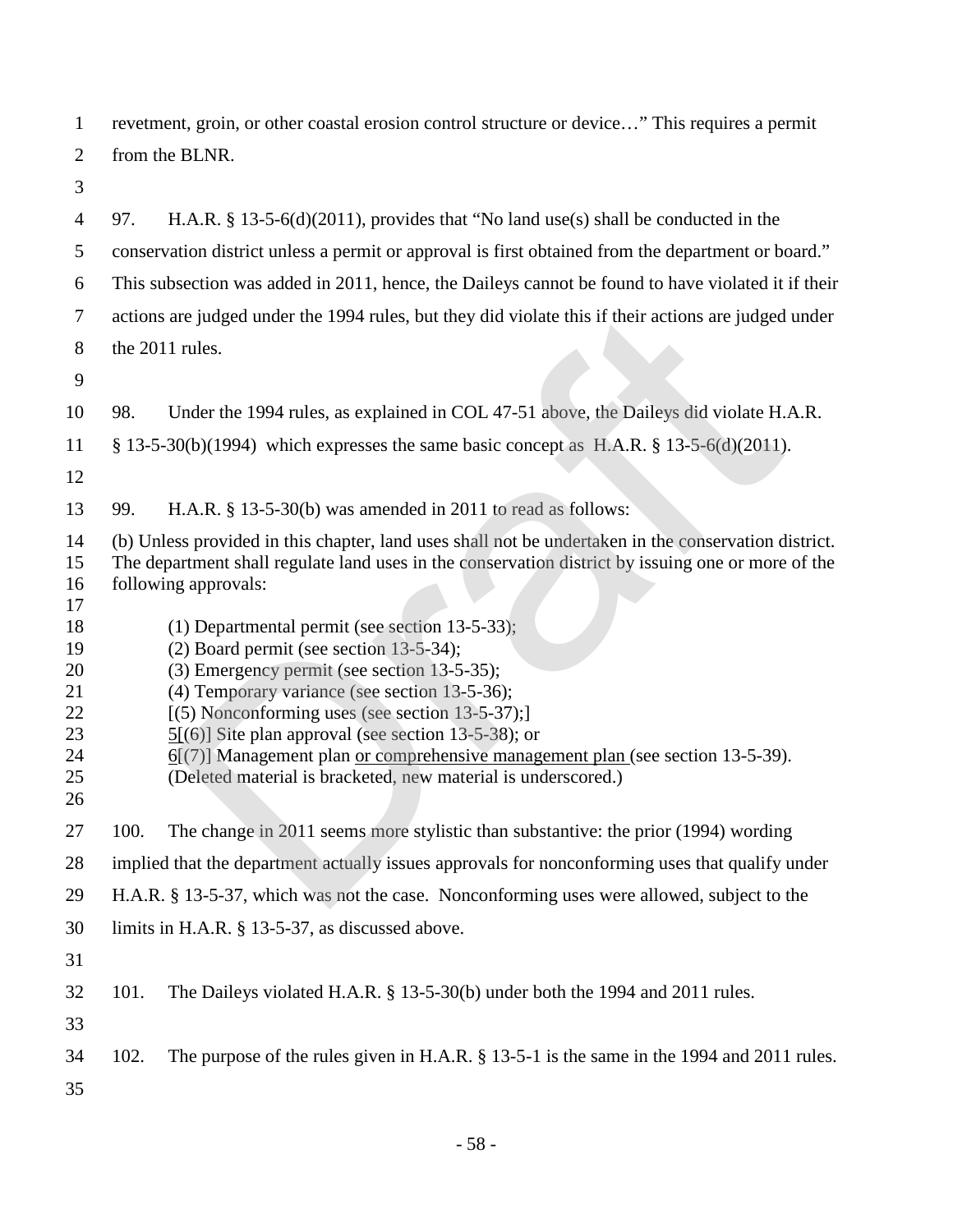103. The analysis of the interpretation of the rules given in COL 80-86 applies to the 2011 rules as well as to the 1994 rules.

 104. Thus, under the 2011 rules, the removal of the old revetment and construction of the new seawall was not authorized by H.A.R. § 13-5-7, and violated H.A.R. §§ 13-5-7(e), 13-5-30(b), 6 13-5-6(d), and  $13-5-22(P-15)(D-1)$ , as well as H.R.S. § 183C-4(b).

- 
- 

### **D. OCCL/DLNR's Denial of the Daileys' 2005 Emergency Permit Request Is Irrelevant, and Was Proper in Any Case.**

 105. The Daileys attempt to excuse their conduct by arguing that their 2005 emergency permit request should have been granted. Even if the emergency permit had been improperly denied, it would not change the fact that the Daileys' construction of the seawall in late 2006-early 2007 was a violation. Normally, the fact that a governmental agency has denied a permit that it should have issued does not give the applicant license to then undertake the project without a permit, unless the applicant can show it didn't need a permit at all in the first place. That possibility has been rejected above. And the seawall built in late 2006-early 2007 was different from the structure applied for in the emergency permit. (Compare Exh. A-5 with FOF 128-139). **D.** OCCL/DLNR's Denial of the Daileys' 2005 Emergency Permit Requester Irrelevant, and Was Proper in Any Case.<br>The Daileys attempt to excuse their conduct by arguing that their 2005 emergency should have been granted. Ev

20 106. The Daileys also had the opportunity to apply for a CDUA through non-emergency procedures.

 107. H.A.R. § 13-5-35(1994), Emergency Permits, allowed repair or rebuilding of certain structures on an expedited basis, see § 13-5-35(a) & (b)(1994), but this only applied to "land uses that have been established or are legally nonconforming. If there is a question regarding legality, the burden of proof shall be on the applicant." § 13-5-35(d) (1994). While the term "established" is not defined, it seems obvious that the right to rebuild or repair could only apply to legally established structures, and that the applicant had the burden of proof on this issue. This is a different question than who has the burden of proof in a violation case.

108. The Daileys' 2005 emergency CDUA did not contain enough information about the

original construction of the revetment for OCCL/DLNR to treat it as a nonconforming structure.

The Daileys, at that time, provided only the unsupported (and incorrect) statement that the

- 59 -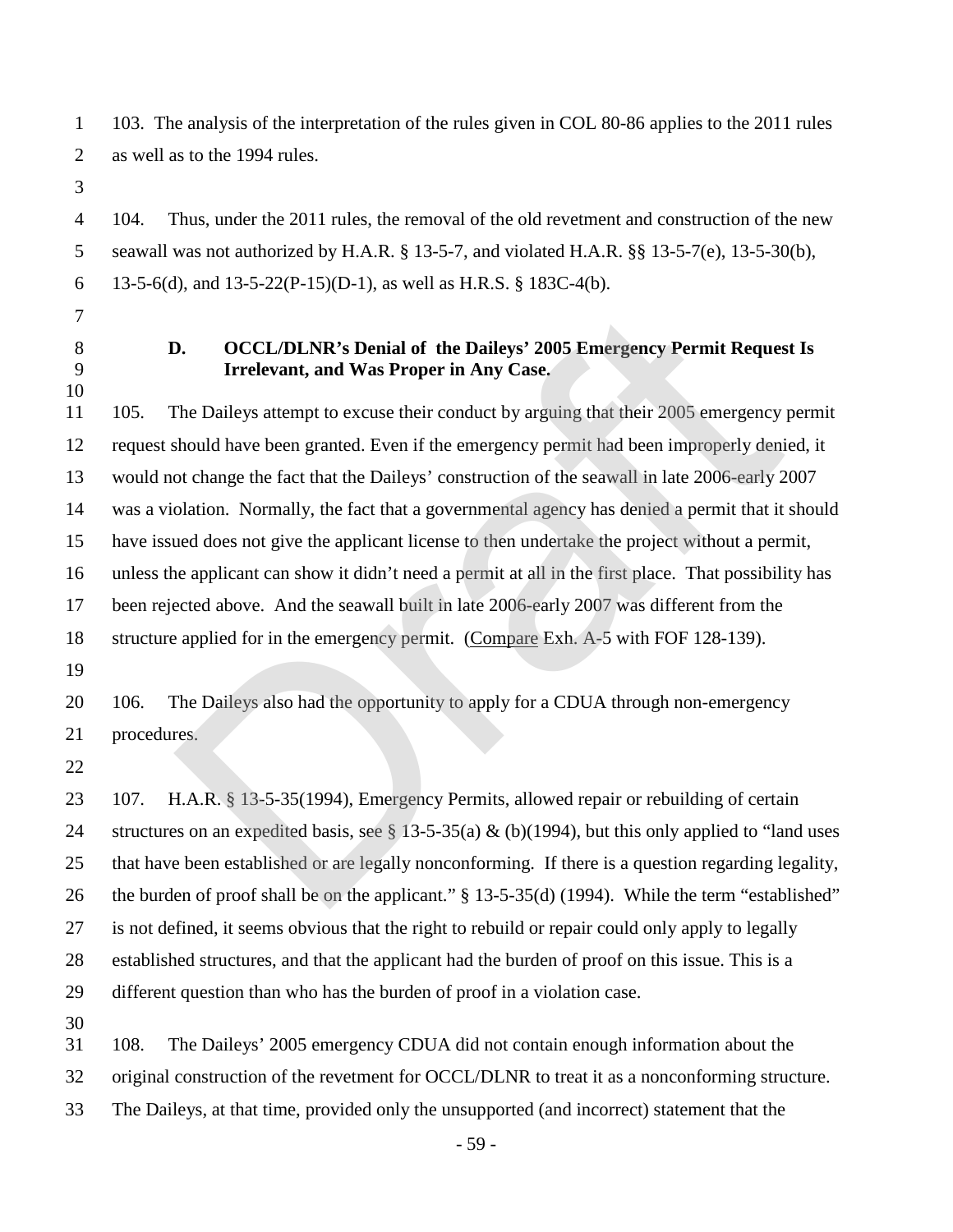revetment had been built around the time of the house (1965). The testimony supporting a 1970 construction date was not presented until the contested case hearing. (Lemmo, Tr. at 82, l. 3-12). 

 109. H.A.R. § 13-5-35(c) also gave the department the discretion to have an emergency permit handled as a board permit under certain conditions, including "substantial change in the height the structure" or "where the department determines that a potential for substantial adverse environmental impact exists." The department made such findings in rejecting the emergency permit request, see FOF 8, so in any case, the emergency permit would have been processed as a permit which would have gone to the BLNR for final decision.

- 
- 

### **E. OCCL/DLNR's Treatment of the Daileys Was Consistent with its Treatment of Three Other Mokulē'ia Property Owners**

 110. The Daileys' circumstances were clearly distinguishable from the three cases they offered, and OCCL/DLNR applied the relevant laws in a reasonably consistent and appropriate manner in all four circumstances. Supra, FOF 153-156. OCCL/DLNR's actions were not arbitrary or capricious. 19 111. No evidence appears in the record that OCCL/DLNR's enforcement action was caused by mental impact exists." The department made such findings in rejecting the emerge<br>equest, see FOF 8, so in any case, the emergency permit would have been processe<br>which would have gone to the BLNR for final decision.<br>
E.<br>

- improper motives.
- 

## **F. OCCL/DLNR Gave Adequate Notice of the Laws Allegedly Violated**

 112. In its Bill of Particulars, OCCL/DLNR identified the laws that the Daileys were alleged to have violated:

- (1) no use except a nonconforming use in the conservation district: H.R.S. § 183C-27  $4(b)$ ;
- 28 (2) enforcement of shoreline setbacks: H.R.S. § 205A-43.6(a), (b);
- (3) prohibitions: H.R.S. § 205A-44(b);
- (4) penalties: H.A.R. §§ 13-5-6(c), (d);
- (5) nonconforming uses and structures: H.A.R. § 13-5-7;
- (6) permits: H.A.R. § 13-5-30(b); and
- (7) emergency permits: H.A.R. § 13-5-35(d).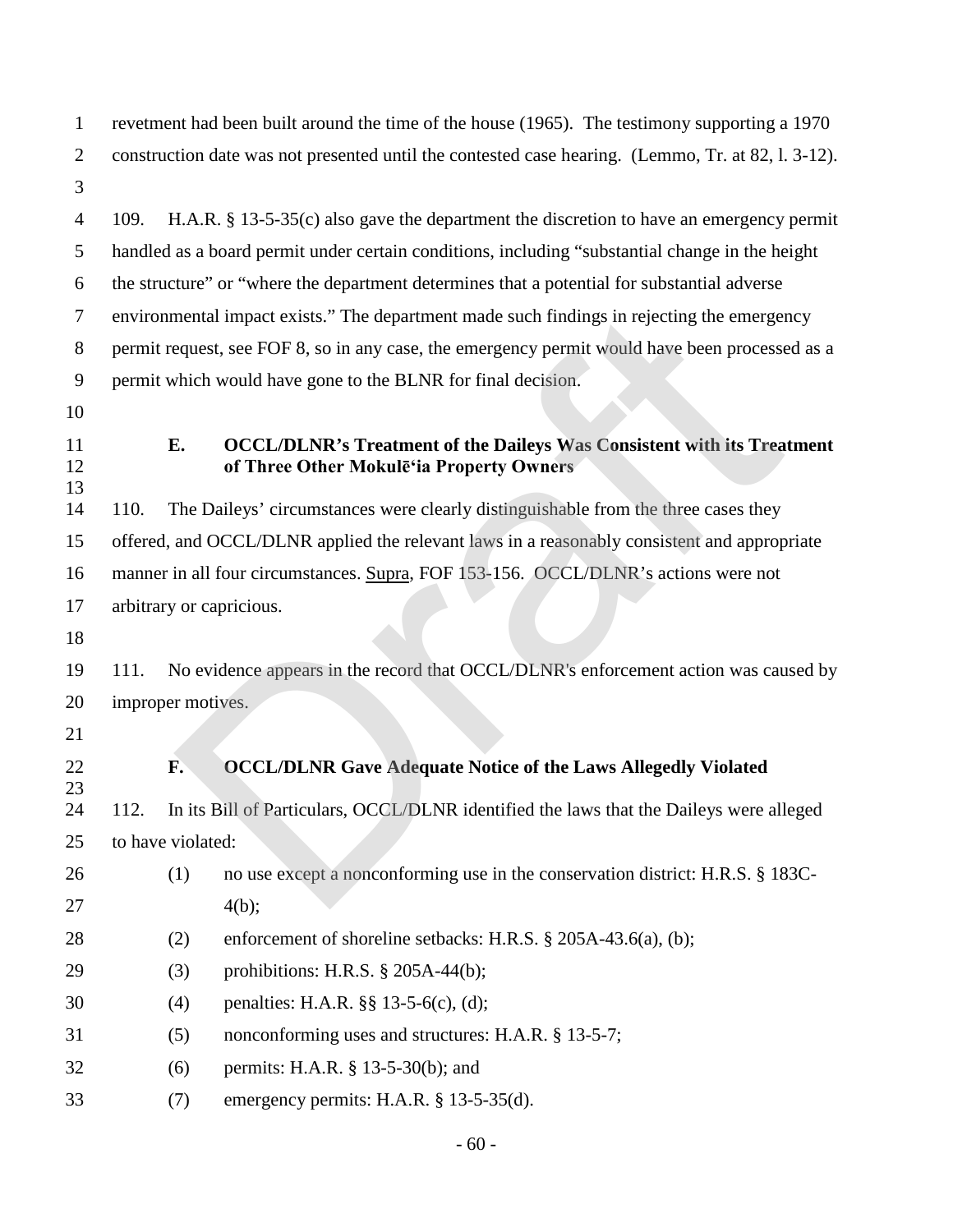| $\mathbf{1}$   | (OCCL/DLNR's "Bill of Particulars," p. 2, September 6, 2013).                                            |  |  |  |  |
|----------------|----------------------------------------------------------------------------------------------------------|--|--|--|--|
| $\overline{2}$ |                                                                                                          |  |  |  |  |
| 3              | H.R.S. Chapter 183C and H.A.R. Chapter 13-5 are the statutes and administrative rules<br>113.            |  |  |  |  |
| $\overline{4}$ | governing conservation districts, the subject of this contested case.                                    |  |  |  |  |
| 5              |                                                                                                          |  |  |  |  |
| 6              | OCCL/DLNR had no authority to enforce actions in the conservation district through the<br>114.           |  |  |  |  |
| 7              | laws applicable to shoreline setbacks, which are under the jurisdiction of C&C's DPP.                    |  |  |  |  |
| 8              |                                                                                                          |  |  |  |  |
| 9              | Whether the original revetment had been a shoreline setback violation when built was<br>115.             |  |  |  |  |
| 10             | relevant to determining whether it was "lawful", a necessary condition to being nonconforming,           |  |  |  |  |
| 11             | but even if a shoreline setback violation had been found, OCCL could not have taken                      |  |  |  |  |
| 12             | enforcement action on that violation.                                                                    |  |  |  |  |
| 13             |                                                                                                          |  |  |  |  |
| 14             | Despite this error in citing Chap. 205A in the Bill of Particulars, the Bill of Particulars<br>116.      |  |  |  |  |
| 15             | identified the specific sections of H.R.S. Ch. 183C and H.A.R. Ch. 13-5 that the Daileys were            |  |  |  |  |
| 16             | alleged to have violated, supra, COL 9, 104.                                                             |  |  |  |  |
| 17             |                                                                                                          |  |  |  |  |
| 18             | As explained above in COL 97, the alleged violation of H.A.R. § 13-5-6(d)(2011) must<br>117.             |  |  |  |  |
| 19             | be dismissed because this specific section was added in 2011.                                            |  |  |  |  |
| 20             |                                                                                                          |  |  |  |  |
| 21             | Although the Bill of Particulars should have cited H.A.R. § 13-5-37(1994), rather than<br>118.           |  |  |  |  |
| 22             | H.A.R. $§$ 13-5-7(2011), these sections are similar enough that Petitioners had adequate notice of       |  |  |  |  |
| 23             | the charges being brought and the types of evidence that would be relevant.                              |  |  |  |  |
| 24             |                                                                                                          |  |  |  |  |
| 25             | Similarly, H.A.R. §§ 13-5-30(b)(1994) and 13-5-30(b)(2011) are similar enough that<br>119.               |  |  |  |  |
| 26             | Petitioners had adequate notice of the charges being brought.                                            |  |  |  |  |
| 27             |                                                                                                          |  |  |  |  |
| 28             | H.A.R. $\S$ 13-5-6(c), cited in the Bill of Particulars, is essentially the same in the 1994 and<br>120. |  |  |  |  |
| 29             | 2011 rules. The 2011 version, with language added in 2011 italicized, provides that "no permit"          |  |  |  |  |
| 30             | shall be processed by the department or board until any violations pending against the subject           |  |  |  |  |
| 31             | parcel are resolved." It is not clear why the Bill of Particulars cited this subsection. The first       |  |  |  |  |

- 61 -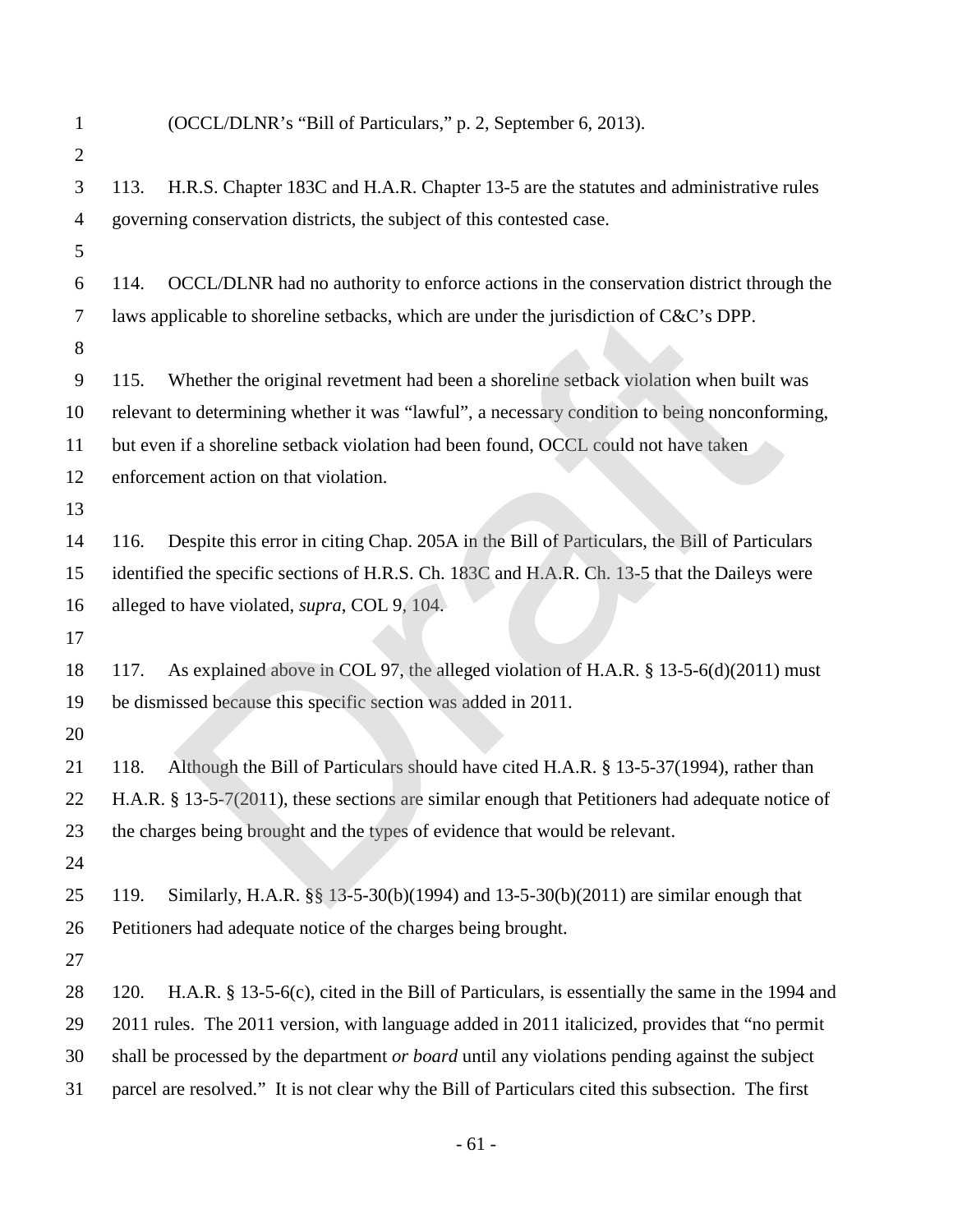violation notice to the Daileys was dismissed in December 2005. There were no other violations pending when the Daileys built the illegal seawall. They were properly cited for that violation, and the Daileys did not apply for any DLNR permits after this second violation notice. This subsection is not relevant to any of the proposed findings of fact, conclusions of law, or decision and order.

 121. H.A.R. § 13-5-35(d)(2011), listed in the Bill of Particulars, provides: "Repair and reconstruction of any structure or land use being investigated for possible violation of this chapter, or in situations in which fines for a violation have not been collected, shall not be processed until the violation is resolved." There is a slight difference between this section and its prior equivalent, H.A.R. § 13-5-35(e)(1994), but in any case, it is not clear why the Bill of Particulars cited this subsection, for the same reasons given in COL 120 for H.A.R. § 13-5- 6(c)(2011), and neither it nor its 1994 equivalent are relied on for any part of these proposed findings of fact, conclusions of law, or decision and order, so the Daileys were not prejudiced by the fact that it was cited. H.A.R. § 13-5-35(d)(2011), listed in the Bill of Particulars, provides: "Repair and<br>uction of any structure or land use being investigated for possible violation of this<br>or in situations in which fines for a violation hav

 122. The Daileys had sufficient notice of the specific violations they were alleged to have violated in the Dec. 2006 violation notice, the May 25, 2007 staff submittal, and in the Bill of Particulars to prepare a factual and legal defense to the charges. Pilaa 400, LLC v. BLNR, 132 Haw. 247, 274, 320 P.3d 912, 939 (2014).

22 123. To the extent that the Daileys and/or OCCL/DLNR may have a right to further legal arguments based on the use of the 1994 rules rather than the 2011 rules, this shall be afforded by allowing them to file exceptions to these proposed findings of fact, conclusions of law, and decision and order, and allowing them additional oral argument before the Board, before a final decision is entered.

 124. The illegal seawall has been in the conservation district since its construction in late 2006-early 2007 to the present time and is a continuing violation.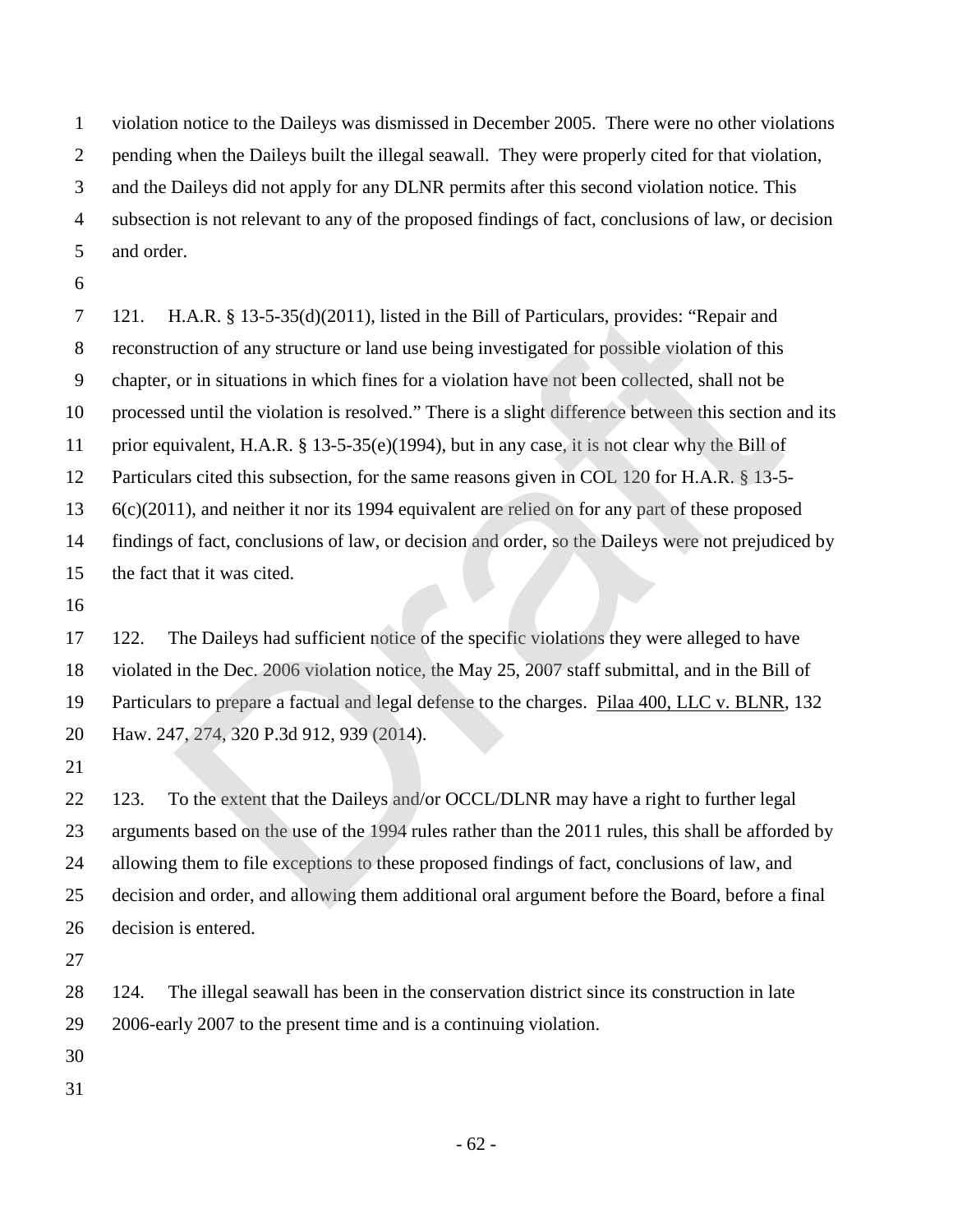### **G. Conclusions of Law Related to Remedy**

 125. The Board should consider issues relating to a long-term erosion control structure in considering the remedies for a violation, especially in considering whether to allow an illegal structure to remain while the owner applies for a permit, either to allow the offending structure to remain after-the-fact, or to build some other structure.

 126. When a structure has been built illegally in the conservation district, the proper remedy would normally include the removal of the structure, as well as fines and administrative costs. 

 127. Depending upon the facts and equities of the situation, after finding that building a structure was a violation, the Board could stay an order to remove the illegal structure pending the outcome of an after-the fact permitting process. In such a case, the violation is "resolved" pursuant to H.A.R. § 13-5-6(c)(2011), allowing the permit application to go forward, by the payment of the fine and the granting of time to submit permits. Unless the violation has been "resolved", the permit process in the conservation district cannot go forward. Id. When a structure has been built illegally in the conservation district, the proper renormally include the removal of the structure, as well as fines and administrative co<br>Depending upon the facts and equities of the situat

- 128. It would contradict the Board's governing statutes and rules (H.R.S. § 183C-4(b); H.A.R. § 13-5-6(d)(2011), and H.A.R. § 13-5-30(b)(both 1994 and 2011)), for it to allow a structure illegally built to remain permanently without obtaining the required permits. Thus, if a structure is allowed to remain after a violation while giving the owner a chance to apply for an after-the- fact permit, it would have to be removed if the after-the-fact permit is denied or if the owner does not pursue the permits.
- 

 129. The fact that an illegal structure already exists and has been temporarily allowed to remain should not be a factor in favor of approving the after-the-fact permit. To do so would encourage landowners to build illegal structures in the hope that: (1) they will not be caught, and (2) if they are, the authorities will give them favorable treatment in the permitting process. 

 130. The construction of the new seawall in late 2006-early 2007 was done in conscious disregard of the need for permits. (FOF 190).

- 63 -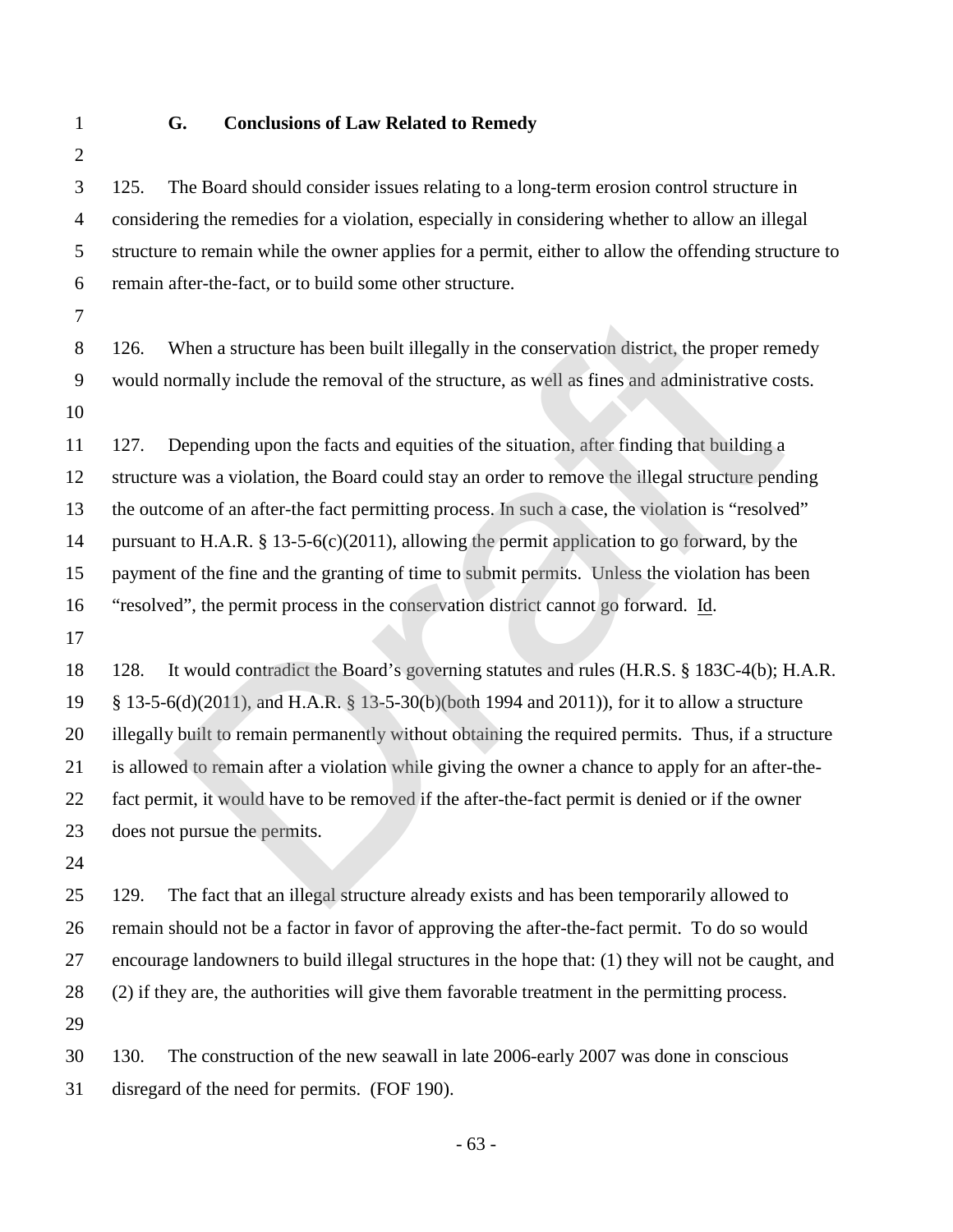| $\mathbf{1}$   |                                                                                                     |
|----------------|-----------------------------------------------------------------------------------------------------|
| $\overline{2}$ | The Board should decide, in assessing penalties, whether to stay the removal of the<br>131.         |
| 3              | seawall to allow the Daileys time to pursue permits for an alternative erosion control structure.   |
| 4              |                                                                                                     |
| 5              | For the reasons stated above, allowing the seawall to remain long-term without permits is<br>132.   |
| 6              | not an option. It is an illegal structure.                                                          |
| 7              |                                                                                                     |
| 8              | Although the original boulder revetment was nonconforming for the purposes of this<br>133.          |
| 9              | enforcement action, all remaining boulders, as well as the illegal seawall, are makai of the        |
| 10             | shoreline, and therefore on public property. <sup>13</sup>                                          |
| 11             |                                                                                                     |
| 12             | For any encroachment makai of the shoreline to remain, the Daileys would have to apply<br>134.      |
| 13             | for and receive an easement from the state, which requires (1) BLNR approval and (2) a              |
| 14             | concurrent resolution from the Legislature. H.R.S. § 171-53.                                        |
| 15             |                                                                                                     |
| 16             | In this process, the Daileys would be the applicants, and to the extent that the<br>135.            |
| 17             | nonconforming status was relevant to the decision, would have the burden of proving that status.    |
| 18             | H.A.R. § 13-5-7(f)(2011).                                                                           |
| 19             |                                                                                                     |
| 20             | Consideration of the easement request would have to include issues such as public safety<br>136.    |
| 21             | concerns from leaving boulders in place, payment of compensation to the state, indemnity, and       |
| 22             | maintenance. The public trust doctrine would also have to be considered.                            |
| 23             |                                                                                                     |
| 24             | With respect to the 147' area where the seawall was built, to require removal of only the<br>137.   |
| 25             | seawall, while leaving the underlying boulders, is not a viable option either for the public or the |
| 26             | Daileys. (FOF 184).                                                                                 |
| 27             |                                                                                                     |
| 28             | 138.<br>Restoring the old rock revetment would also not be a viable option for the Daileys or the   |
| 29             | public. It has been failing. (FOF 2, 4, 14).                                                        |

<span id="page-66-0"></span> The Board is not addressing the question whether actual title to this area must be adjudicated in the Land Court. In acting on the current matter, however, it must proceed on the evidence in the record indicating that because of erosion this area is now public property.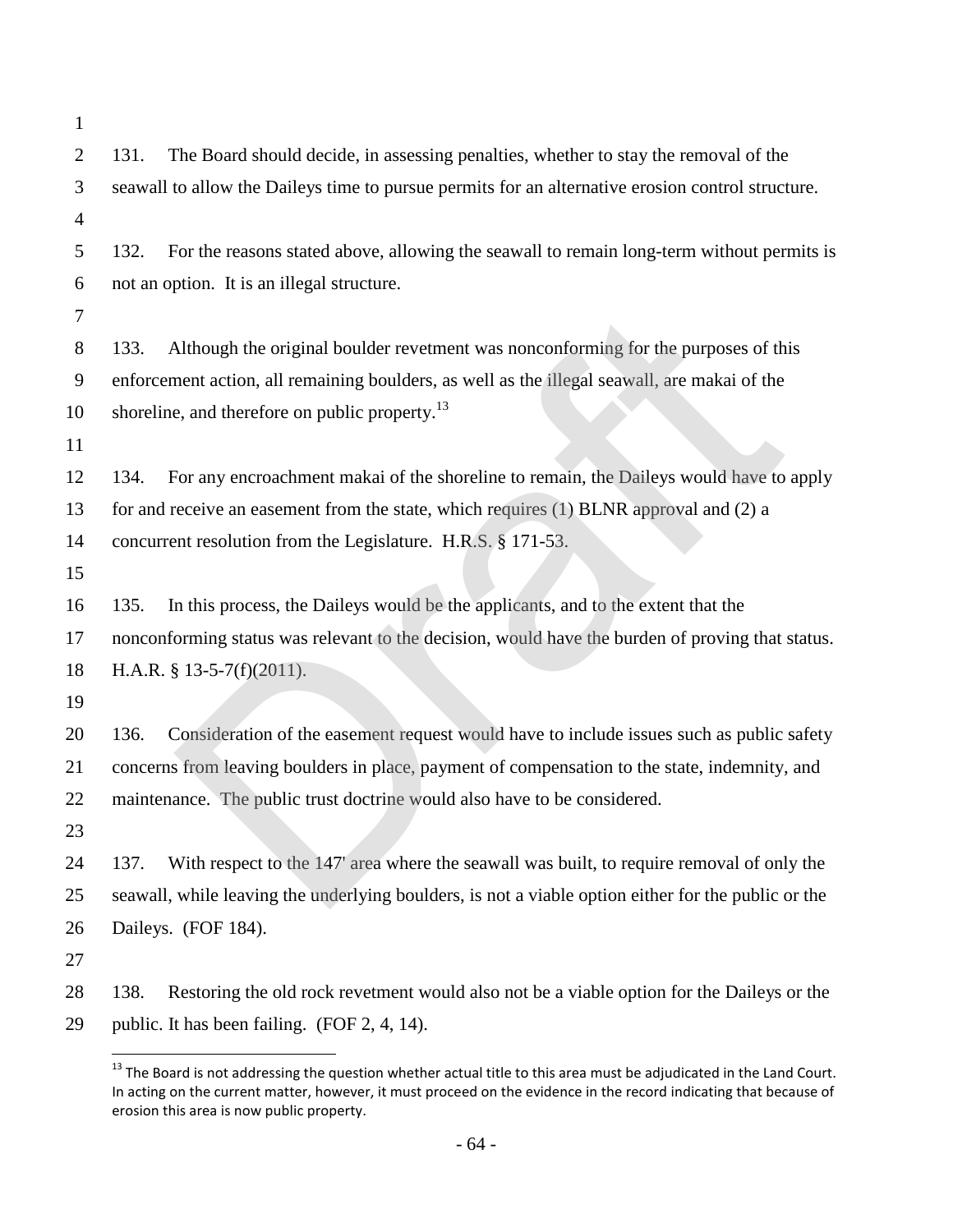139. Based on the current record, either the engineered seawall or the engineered revetment allowed by the SSV, if built in the conservation district, would require a full conservation district use permit because these structures exceed the parameters allowed for repair of a nonconforming structure. The engineered seawall described by the SSV is much bigger than the illegal seawall built in 2006-2007, and the engineered revetment is much broader than the original revetment. (FOF 167-169).

 140. The standards for such a permit are given in H.A.R. § 13-5-22(P-15)(D-1)(2011). (The rule in effect at the time of the application would have to be followed.) The applicant would have to show that (1) the applicant would be deprived of all reasonable use of the land or building without the permit; and (2) the use would not adversely affect beach processes or lateral public 13 access along the shoreline.  $(\underline{Id})$ . (7-169).<br>The standards for such a permit are given in H.A.R. § 13-5-22(P-15)(D-1)(2011).<br>The standards for such a permit are given in H.A.R. § 13-5-22(P-15)(D-1)(2011).<br>The applicant would be deprived of all reasonable us

141. The applicant would also have to meet the criteria in H.A.R. § 13-5-30(c).

 142. On the current record, it appears that the SSV granted in 2010 is a feasible option for the Daileys to build an erosion control structure entirely outside the conservation district, except possibly for issues at the Colony end.

 143. If a similar SSV is granted, there would be some public benefit to having the old revetment and illegal seawall demolished at the same time the new erosion control structure is built, rather than having the revetment and seawall demolished first. (FOF 189).

 144. There would obviously be considerable hardship for the Daileys to require removal prior to the construction of a new erosion control structure (if allowed).

145. Without prejudging the issue whether the Daileys could obtain such a CDUP for a

seawall/engineered revetment within the conservation district, the above factors indicate that the

Board should not exercise its discretion to stay an order requiring the removal of the seawall and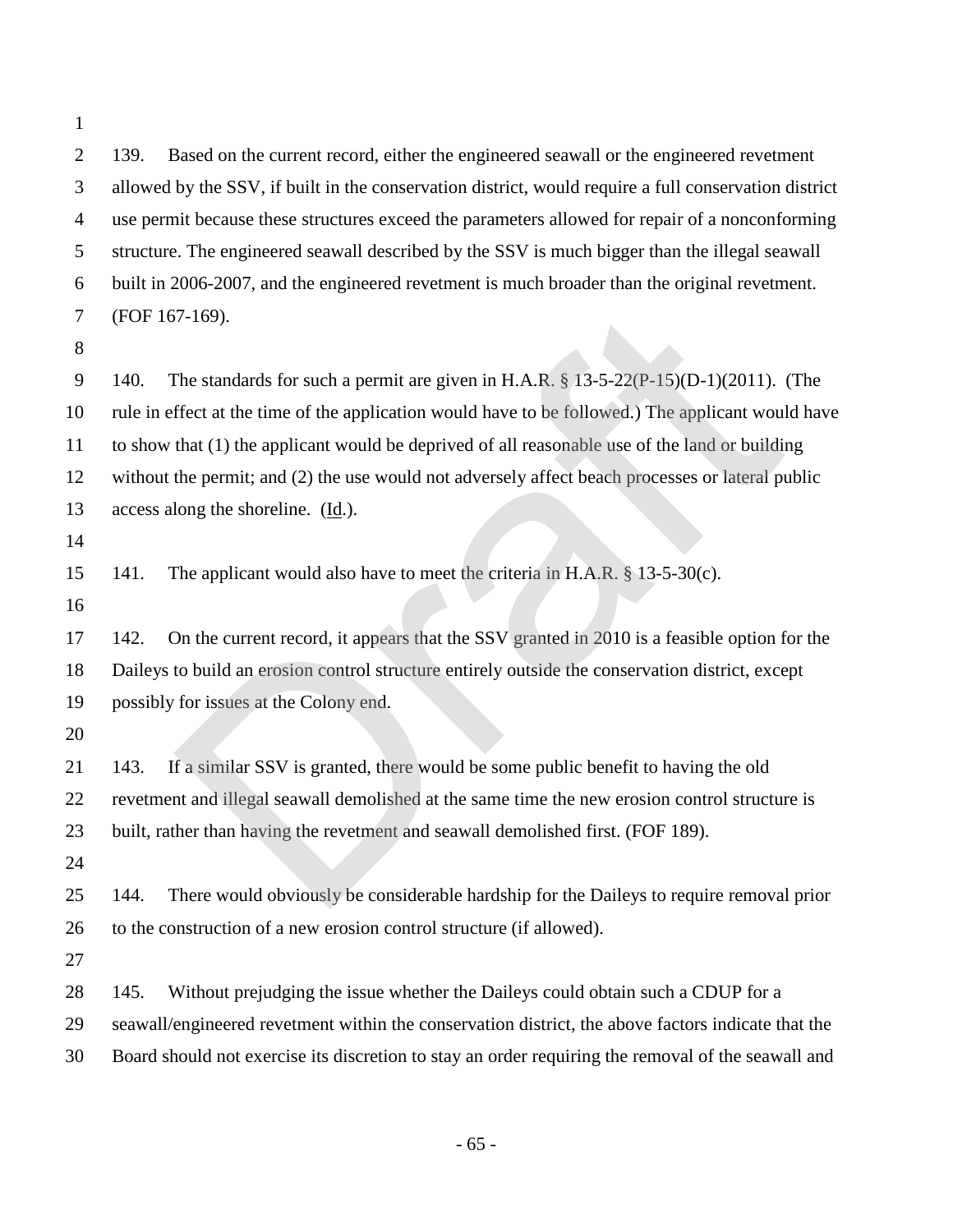underlying boulders for the Daileys to seek a CDUP, but rather, that it grant a stay to allow them to re-obtain a SSV and build that structure.

 146. The SSV required that a building permit be secured within one year. (Exh. A-15, p. 11). It appears that the SSV has now lapsed.

 147. The 2011 certified shoreline has expired (see FOF 41) and would have to be redone for any new shoreline protection structure. (The 2011 Certified Map can be used as valid evidence of the location of the shoreline for the purposes of this proceeding but it would no longer function as establishing the shoreline to obtain new permits.)

 148. The 45' of the original revetment between the unauthorized seawall and the Colony seawall, where no unauthorized construction occurred in 2006-2007, can be treated differently than the unauthorized seawall.

 149. Simply allowing the 45' boulder area to remain is not an option: because it is now on state land. It would need, at minimum, an easement from the state, with the same requirements mentioned in COL 134, supra.

 150. It is questionable on this record whether the desires of the Daileys for erosion control, the desires of the Colony to protect the Dailey end of their legal seawall, and the public interest in having a beach free from loose boulders, can be achieved by retaining the existing 45' of old revetment. But the current record was developed to establish whether or not a violation occurred, not to answer long-term questions. The long-term solution would be developed through a permitting process, and/or in considering an easement request. So the final order in this violation case should not preclude the Daileys from obtaining approvals for the use of this 45' area. The 2011 certified shoreline has expired (see FOF 41) and would have to be redom<br>shoreline protection structure. (The 2011 Certified Map can be used as valid evic<br>cation of the shoreline for the purposes of this proceedin

 151. The Daileys have pointed out that the boulders closest to the Colony wall were placed there by the Colony, not themselves. Whether these boulders should remain can be determined in the easement process described below.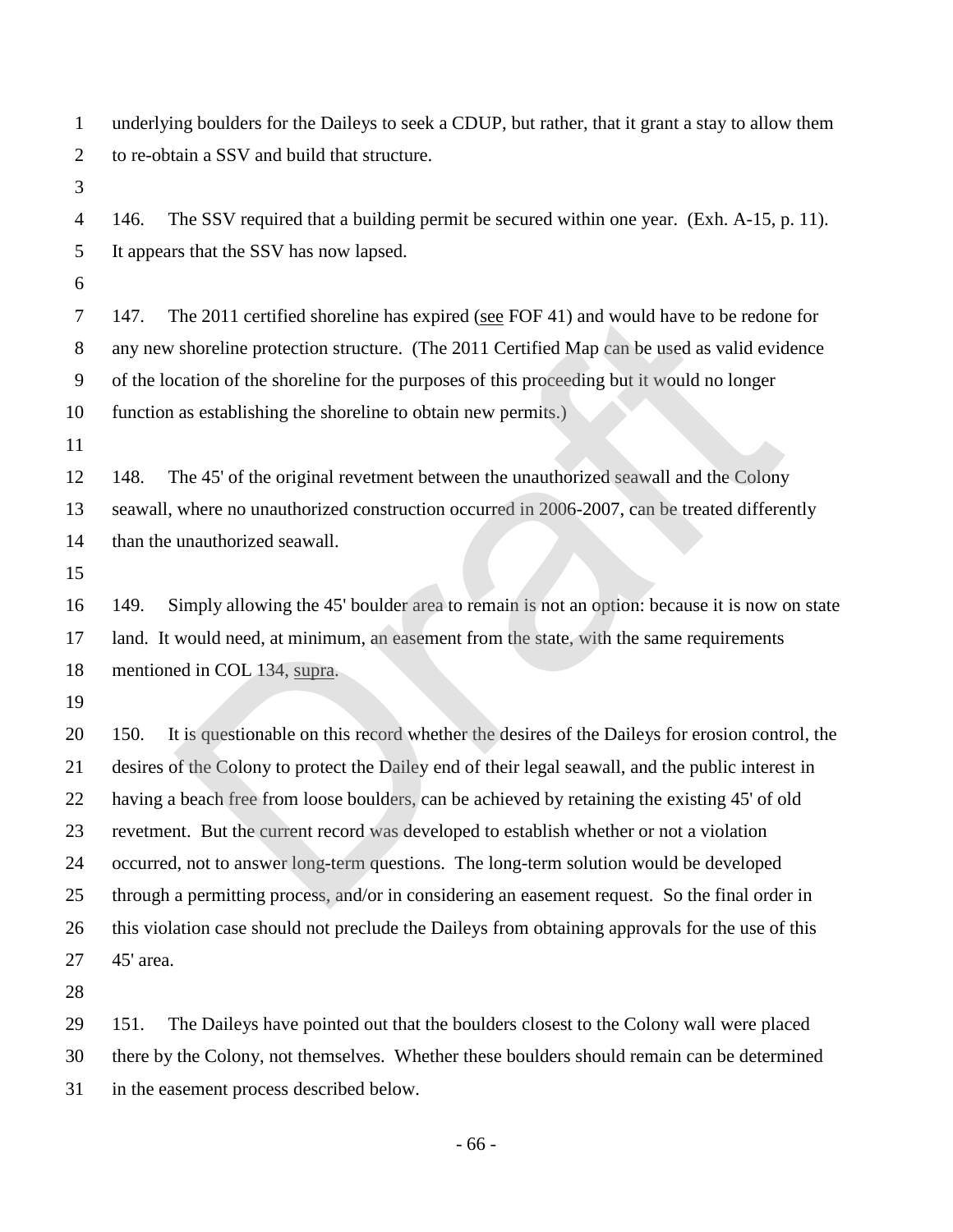# **III. DECISION AND ORDER**

 1. Based on the foregoing Findings of Fact and Conclusions of Law, the BLNR issues the following Decision and Order. The Board of Land and Natural Resources pursuant to the contested case hearing in OCCL/DLNR File No. OA-07-06 and subsequent remand ordered by the Circuit Court of the First Circuit in Civil No. 14-1-1541-07 finds and holds under the evidentiary record of this contested case that Petitioners Elizabeth Dailey and Michael Dailey violated H.R.S. § 183C-4(b) and the then-applicable H.A.R. § 13-5-30(b)(1994) as a continuing unauthorized and unpermitted land use in the conservation district including the reporting dates on or about December of 2006 through February of 2007. 

 2. While OCCL/DLNR has not met the "initial burden [of proof] by a preponderance of the evidence that the original structure was not nonconforming" imposed by the court upon remand, we nevertheless find and hold under the existing record that OCCL/DLNR has by a preponderance of the evidence met its burdens of producing evidence and persuasion that Petitioners Elizabeth Dailey and Michael Dailey violated H.R.S. § 183C-4(b) and H.A.R. § 13-5- 30(b)(1994) by construction work on the prior original loose rock revetment which did not comport with either repair or replacement of a nonconforming structure under the requirements of H.R.S. § 183C-5 or H.A.R. § 13-5-37(1994), and resulted in a new and unauthorized structure. 3. For violation of the applicable conservation district statutes and rules as described above, petitioners Dailey are ordered: a. To pay a fine of \$2,000 for the unauthorized construction of a seawall in the conservation district. b. To remove the unauthorized seawall, and the boulders makai of and underlying the seawall, from the conservation district. The order to remove the seawall and boulders will be stayed for up to three years from the date of this order to allow uit Court of the First Circuit in Civil No. 14-1-1541-07 finds and holds under the<br>ary record of this contested case that Petitioners Elizabeth Dailey and Michael Dai<br>H.R.S. § 183C-4(b) and the then-applicable H.A.R. § 13-

the Daileys to complete construction of an erosion control structure entirely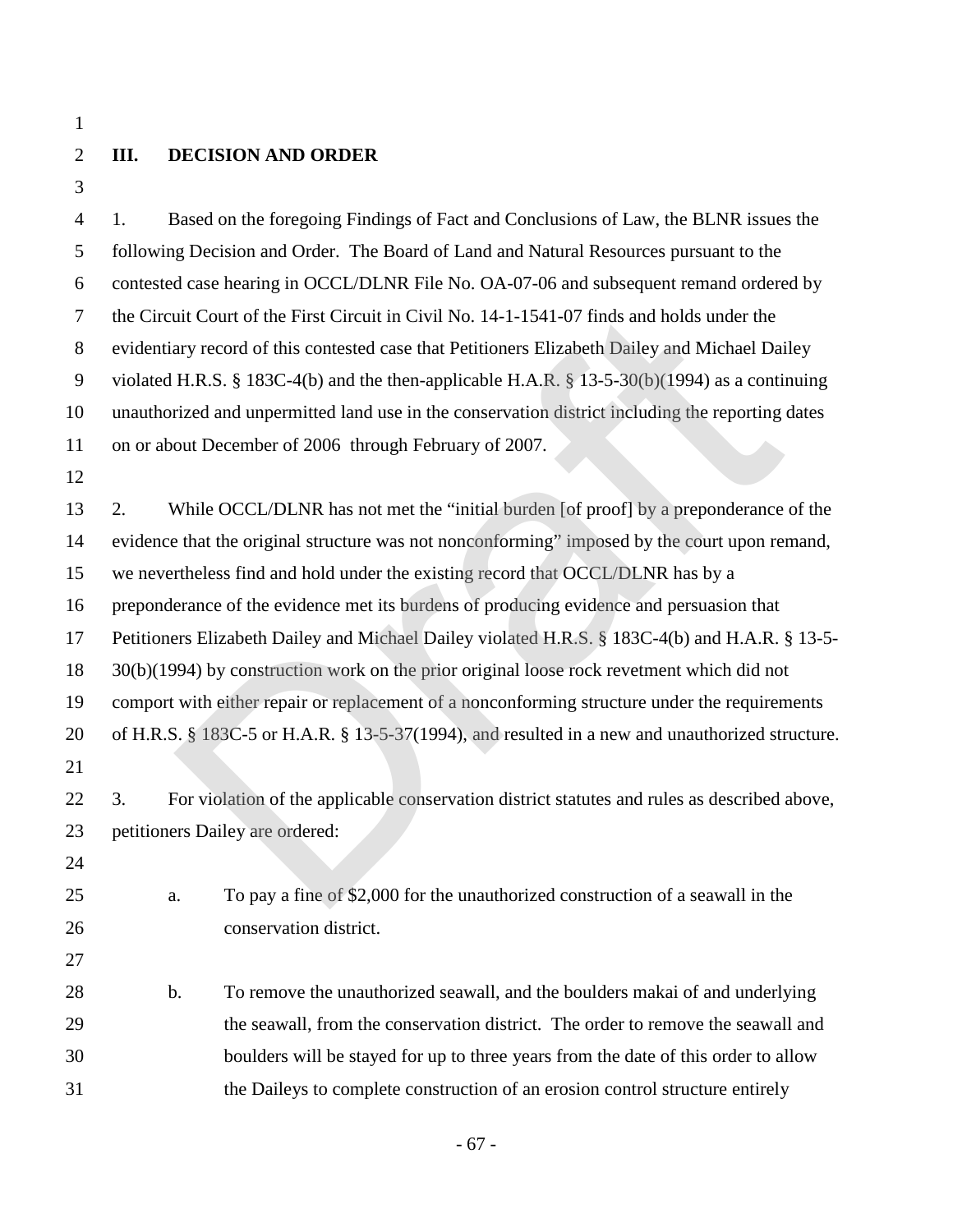| $\mathbf{1}$   |               | outside of the conservation district (except as stated in $\P$ c. herein), including any |
|----------------|---------------|------------------------------------------------------------------------------------------|
| $\overline{2}$ |               | necessary permitting and shoreline certifications. The new shoreline setback             |
| 3              |               | variance application shall be submitted no later than one year from the effective        |
| 4              |               | date of this order. Petitioners may request a single time extension for up to one        |
| 5              |               | year to apply for the shoreline setback variance, and two years for the deadline to      |
| 6              |               | complete construction (giving a maximum of five years from the effective date of         |
| 7              |               | this order) upon showing diligent good-faith efforts, which prior requests for           |
| 8              |               | extensions may be administratively granted by the chairperson. A refusal by the          |
| 9              |               | chairperson to grant a time extension shall be brought to the board for final            |
| 10             |               | determination if the applicant requests. This order shall not preclude the Daileys       |
| 11             |               | from obtaining necessary permits for activities in the conservation district, other      |
| 12             |               | than permanent construction, that may facilitate the construction of the erosion         |
| 13             |               | control structure, such as for excavation. The seawall, underlying boulders and          |
| 14             |               | boulders makai of the seawall, shall be removed immediately if the relevant              |
| 15             |               | deadlines are not met, and a fine of \$100/day shall be imposed for non-removal.         |
| 16             |               |                                                                                          |
| 17             | $\mathbf b$ . | During this time period, Daileys shall perform any remedial work requested by            |
| 18             |               | OCCL/DLNR to protect public safety problems that may arise from boulders or              |
| 19             |               | the seawall.                                                                             |
| 20             |               |                                                                                          |
| 21             | c.            | With respect to the 45' of boulders between the Daileys' unauthorized seawall and        |
| 22             |               | the Colony seawall, the Daileys are ordered to remove the boulders with the same         |
| 23             |               | deadlines, including time extensions, as the unauthorized seawall, except that the       |
| 24             |               | Daileys may, within one year, apply for an easement to allow the boulders (or a          |
| 25             |               | portion of the boulders) to remain. The issues relating to the public trust doctrine,    |
| 26             |               | public safety, any necessary improvements and stabilization of the boulders, and         |
| 27             |               | valuation of the easement, shall be dealt with in the request for the easement. If       |
| 28             |               | the Daileys choose to apply for an easement to allow the boulders to remain, they        |
| 29             |               | shall also obtain any other necessary approvals and permits, which may include           |
| 30             |               | permits for stabilizing or improving the boulders. The Daileys may have a time           |
| 31             |               | extension of up to one year, to apply for the easement, upon showing diligent            |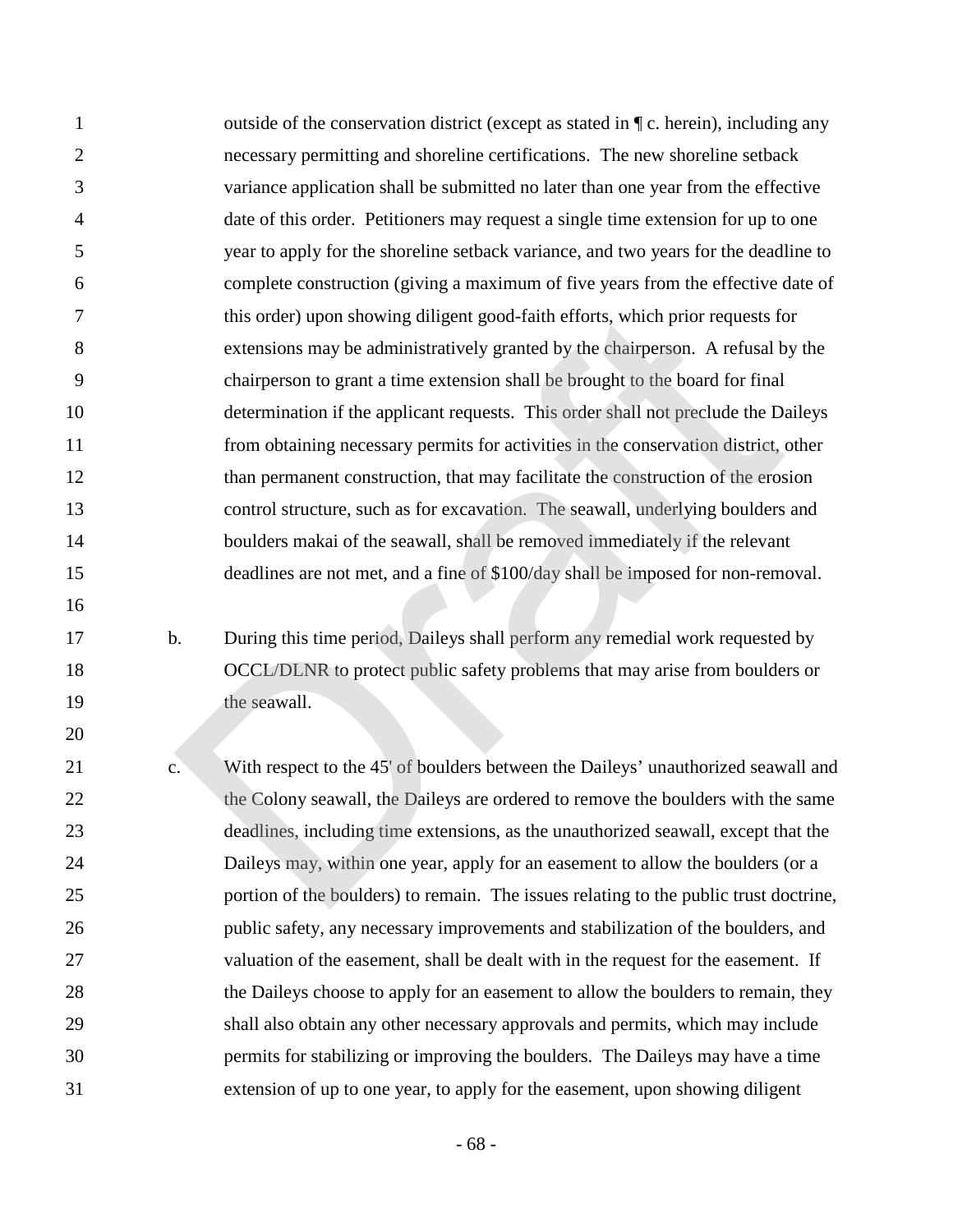| 1              | good-faith efforts, which may be administratively granted by the chairperson. A                    |
|----------------|----------------------------------------------------------------------------------------------------|
| $\overline{2}$ | refusal by the chairperson to grant a time extension shall be brought to the board                 |
| 3              | for final determination if the applicant requests. This order shall not preclude the               |
| 4              | Daileys from obtaining permits for activities in the conservation district in this 45'             |
| 5              | area that facilitate the connection of an erosion control structure that is otherwise              |
| 6              | on their private property with the Colony seawall, including permanent                             |
| 7              | construction in the conservation district to the extent necessary to make a                        |
| 8              | connection to the Colony seawall, within the deadlines given above in $\P$ b. for the              |
| 9              | construction of an erosion control structure. The boulders shall be removed                        |
| 10             | immediately if the relevant deadlines are not met, and a fine of \$100/day shall be                |
| 11             | imposed for non-removal. During this time period, Daileys shall perform any                        |
| 12             | remedial work requested by OCCL/DLNR to protect public safety problems that                        |
| 13             | may arise from the boulders.                                                                       |
| 14             |                                                                                                    |
| 15             | This order, allowing the Daileys time to apply for a shoreline setback variance, shall not<br>4.   |
| 16             | be construed as an endorsement by the Board of a shoreline setback variance, which is entirely     |
| 17             | within the jurisdiction of the City and County Department of Planning and Permitting. OCCL         |
| 18             | and other DLNR divisions have the discretion to comment on any such applications as they see       |
| 19             | fit in their judgment and expertise. This order, allowing the Daileys time to apply for            |
| 20             | conservation district approvals for the 45' boulder area, shall not be construed as an endorsement |
| 21             | by the Board of such approvals.                                                                    |
| 22             |                                                                                                    |
| 23             |                                                                                                    |
| 24             |                                                                                                    |
| 25             |                                                                                                    |
| 26             |                                                                                                    |
| 27             |                                                                                                    |
| 28             |                                                                                                    |
| 29             |                                                                                                    |
| 30             |                                                                                                    |
| 31             |                                                                                                    |